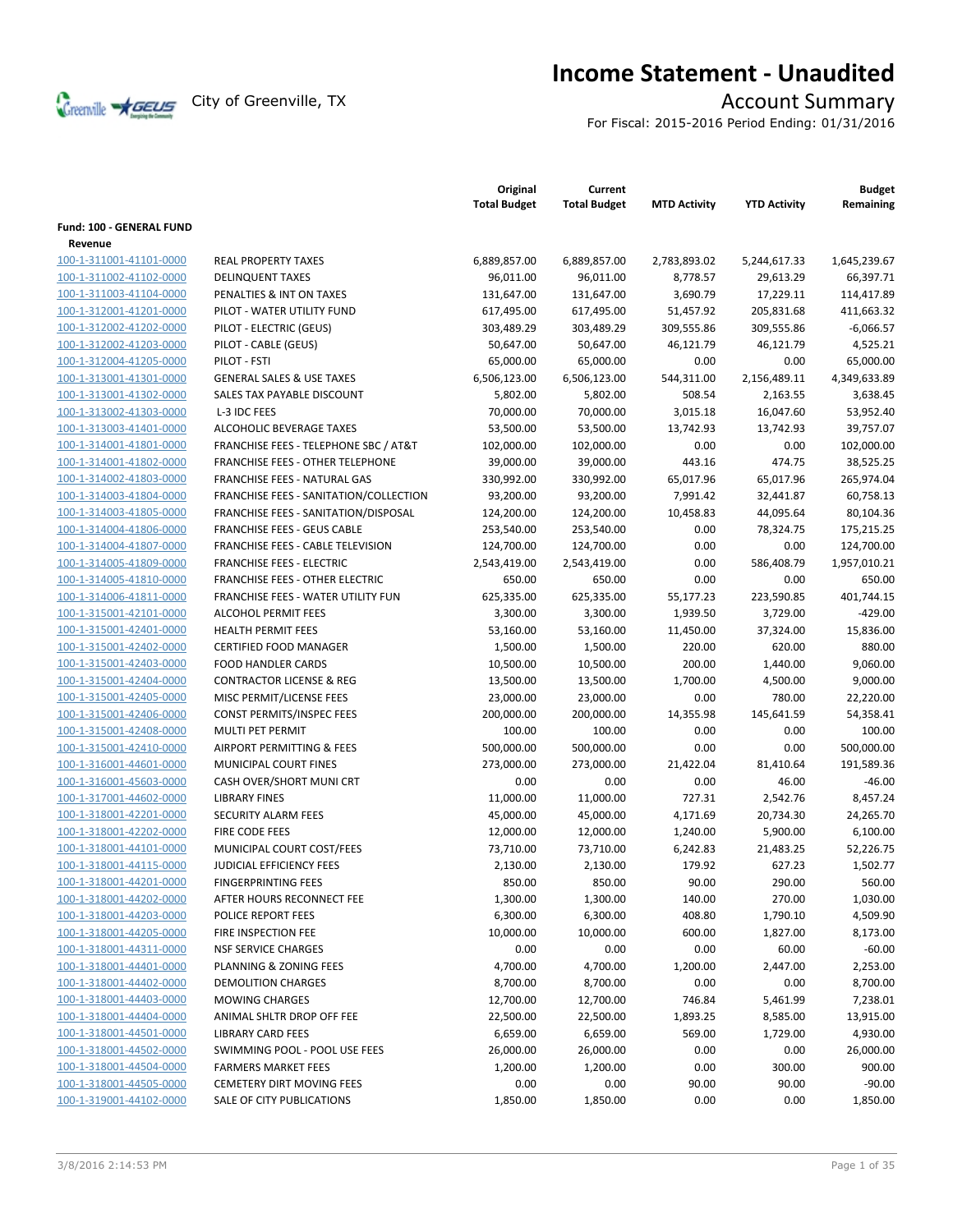|                                                    |                                       | Original<br><b>Total Budget</b> | Current<br><b>Total Budget</b> | <b>MTD Activity</b> | <b>YTD Activity</b> | Budget<br>Remaining |
|----------------------------------------------------|---------------------------------------|---------------------------------|--------------------------------|---------------------|---------------------|---------------------|
| 100-1-319001-44503-0000                            | SWIMMING POOL - SWIMMING LESSONS      | 6,500.00                        | 6,500.00                       | 0.00                | 0.00                | 6,500.00            |
| 100-1-319001-44506-0000                            | LIBRARY COPY MACHINE                  | 8,200.00                        | 8,200.00                       | 387.99              | 1,237.03            | 6,962.97            |
| 100-1-319001-45304-0000                            | <b>PROPERTY SALES</b>                 | 0.00                            | 0.00                           | 0.00                | 1,200.00            | -1,200.00           |
| 100-1-319001-45305-0000                            | <b>AUCTION PROCEEDS</b>               | 1,500.00                        | 1,500.00                       | 0.00                | 0.00                | 1,500.00            |
| 100-1-319001-45401-0000                            | <b>INTEREST REVENUES</b>              | 28,500.00                       | 28,500.00                      | 12,201.31           | 5,620.46            | 22,879.54           |
| 100-1-319001-45501-0000                            | LIBRARY MTG ROOM RENTAL               | 600.00                          | 600.00                         | 40.00               | 70.00               | 530.00              |
| 100-1-319001-45503-0000                            | <b>PAVILION RENTALS</b>               | 5,500.00                        | 5,500.00                       | 140.00              | 570.00              | 4,930.00            |
| 100-1-319001-45601-0000                            | MISCELLANEOUS REVENUES                | 35,000.00                       | 35,000.00                      | 50.58               | 24,477.51           | 10,522.49           |
| 100-1-319001-45602-0000                            | PRIOR YEAR REIMBURSEMENTS             | 10,000.00                       | 10,000.00                      | 0.00                | 0.00                | 10,000.00           |
| 100-1-319001-45604-0000                            | OTHER REVENUE / OVER/SHORT            | 0.00                            | 0.00                           | $-22.00$            | $-22.01$            | 22.01               |
| 100-1-322001-43001-0000                            | <b>GISD OFFICER REIMB</b>             | 190,485.00                      | 190,485.00                     | 15,144.00           | 60,576.00           | 129,909.00          |
| 100-1-322001-43002-0000                            | <b>ANIMAL SHELTER CONTRIB</b>         | 100,000.00                      | 100,000.00                     | 0.00                | 0.00                | 100,000.00          |
| 100-1-322001-43003-0000                            | HUNT CO CONTRIB - FIRE                | 28,800.00                       | 28,800.00                      | 2,400.00            | 9,600.00            | 19,200.00           |
| 100-1-322001-43004-0000                            | HUNT CO MEM HOSP REIM                 | 21,000.00                       | 21,000.00                      | 0.00                | 3,733.34            | 17,266.66           |
| 100-1-323001-46008-0000                            | <b>XFR - TOURISM FUND</b>             | 45,000.00                       | 45,000.00                      | 3,750.00            | 15,000.00           | 30,000.00           |
| 100-1-324001-46506-0000                            | <b>CA - RECREATION FUND</b>           | 7,073.00                        | 7,073.00                       | 589.42              | 2,357.68            | 4,715.32            |
| 100-1-324001-46509-0000                            | CA - VENUE MGMT FUND                  | 14,811.00                       | 14,811.00                      | 1,234.25            | 4,937.00            | 9,874.00            |
| 100-1-324001-46537-0000                            | <b>CA - MAIL MACHINE LEASE</b>        | 3,132.00                        | 3,132.00                       | 261.00              | 1,044.00            | 2,088.00            |
| 100-1-324001-46614-0000                            | CA - SANITATION FUND COLLECTION       | 23,643.00                       | 23,643.00                      | 2,189.25            | 8,757.00            | 14,886.00           |
| 100-1-324001-46650-0000                            | CA - UTILITY FUND TO GENERAL GOVERNME | 366,088.00                      | 366,088.00                     | 30,507.33           | 122,029.32          | 244,058.68          |
| 100-1-324001-46651-0000                            | CA - UTILITY FUND TO PUBLIC WORKS     | 141,596.00                      | 141,596.00                     | 11,799.67           | 47,198.68           | 94,397.32           |
| 100-1-324001-46801-0000                            | <b>CA - SPENCE FUND</b>               | 600.00                          | 600.00                         | 50.00               | 200.00              | 400.00              |
| 100-1-324009-46901-0000                            | CA - ELECTRIC UTILITY                 | 310,741.00                      | 310,741.00                     | 25,895.09           | 103,580.36          | 207,160.64          |
| 100-1-324009-46906-0000                            | <b>CA - CABLE UTILITY</b>             | 59,458.00                       | 59,458.00                      | 4,954.83            | 19,819.32           | 39,638.68           |
|                                                    | <b>Revenue Total:</b>                 | 21,759,493.29                   | 21,759,493.29                  | 4,085,324.08        | 9,853,381.41        | 11,906,111.88       |
| <b>Expense</b>                                     |                                       |                                 |                                |                     |                     |                     |
| 100-1-411000-52001-0000                            | <b>OFFICE SUPPLIES</b>                | 80.00                           | 80.00                          | 0.00                | 14.99               | 65.01               |
| 100-1-411000-52005-0000                            | PRINTED MATERIALS                     | 108.00                          | 108.00                         | 0.00                | 0.00                | 108.00              |
| 100-1-411000-52103-0000                            | <b>MEETING SUPPLIES</b>               | 1,800.00                        | 1,800.00                       | 164.95              | 190.65              | 1,609.35            |
| 100-1-411000-54001-0000                            | <b>TELEPHONE CHARGES</b>              | 4,352.00                        | 4,352.00                       | 508.51              | 1,130.77            | 3,221.23            |
| 100-1-411000-54201-0000                            | MEMBERSHIPS & SUBSCRIPTIONS           | 6,899.00                        | 6,899.00                       | 0.00                | 0.00                | 6,899.00            |
| 100-1-411000-54204-0000                            | <b>PUBLIC RELATIONS</b>               | 600.00                          | 600.00                         | 0.00                | 0.00                | 600.00              |
| 100-1-411000-54213-0000                            | PLAQUES AND AWARDS                    | 650.00                          | 650.00                         | 0.00                | 0.00                | 650.00              |
| 100-1-411000-54214-0000                            | <b>TRAVEL &amp; TRAINING</b>          | 14,700.00                       | 14,700.00                      | 53.46               | 53.46               | 14,646.54           |
| 100-1-411400-51001-0000                            | <b>REGULAR SALARIES</b>               | 72,877.00                       | 72,877.00                      | 5,551.84            | 27,786.97           | 45,090.03           |
| 100-1-411400-51021-0000<br>100-1-411400-51116-0000 | LONGEVITY<br><b>CAR ALLOWANCE</b>     | 1,134.00                        | 1,134.00                       | 0.00                | 1,128.00            | 6.00                |
| 100-1-411400-51117-0000                            | <b>CELL PHONE ALLOWANCE</b>           | 4,200.00<br>696.00              | 4,200.00<br>696.00             | 323.08<br>53.54     | 1,615.40<br>267.70  | 2,584.60<br>428.30  |
| 100-1-411400-51201-0000                            | <b>FICA</b>                           | 4,892.00                        | 4,892.00                       | 355.98              | 3,307.61            | 1,584.39            |
| 100-1-411400-51202-0000                            | MEDICARE                              | 1,144.00                        | 1,144.00                       | 83.26               | 773.58              | 370.42              |
| 100-1-411400-51203-0000                            | <b>HEALTH INSURANCE</b>               | 9,600.00                        | 9,600.00                       | 800.00              | 3,200.00            | 6,400.00            |
| 100-1-411400-51204-0000                            | <b>WORKERS COMPENSATION</b>           | 205.00                          | 205.00                         | 17.08               | 68.32               | 136.68              |
| 100-1-411400-51205-0000                            | STATE UNEMPLOYMENT                    | 173.00                          | 173.00                         | 5.92                | 5.92                | 167.08              |
| 100-1-411400-51301-0000                            | <b>TMRS</b>                           | 8,358.00                        | 8,358.00                       | 623.68              | 5,834.19            | 2,523.81            |
| 100-1-411400-51401-0000                            | <b>CONTRA - SALARIES</b>              | 0.00                            | 0.00                           | 0.00                | -244.29             | 244.29              |
| 100-1-411400-52001-0000                            | <b>OFFICE SUPPLIES</b>                | 200.00                          | 200.00                         | 27.95               | 74.62               | 125.38              |
| 100-1-411400-52002-0000                            | POSTAGE / FREIGHT                     | 180.00                          | 180.00                         | 6.06                | 159.99              | 20.01               |
| 100-1-411400-52005-0000                            | PRINTED MATERIALS                     | 150.00                          | 150.00                         | 0.00                | 150.00              | 0.00                |
| 100-1-411400-54001-0000                            | <b>TELEPHONE CHARGES</b>              | 2,220.00                        | 2,220.00                       | 159.11              | 476.08              | 1,743.92            |
| 100-1-411400-54101-0000                            | PROFESSIONAL SERVICES                 | 875.00                          | 875.00                         | 0.00                | 375.00              | 500.00              |
| 100-1-411400-54201-0000                            | MEMBERSHIPS & SUBSCRIPTIONS           | 125.00                          | 125.00                         | 0.00                | 125.00              | 0.00                |
| 100-1-411400-54206-0000                            | <b>ELECTION EXPENSE</b>               | 10,440.00                       | 10,440.00                      | 0.00                | 4,541.57            | 5,898.43            |
| 100-1-411400-54212-0000                            | PRINTING                              | 4,000.00                        | 4,000.00                       | 0.00                | 84.50               | 3,915.50            |
| 100-1-411400-54214-0000                            | <b>TRAVEL &amp; TRAINING</b>          | 1,000.00                        | 1,000.00                       | 0.00                | 0.00                | 1,000.00            |
| 100-1-412100-51001-0000                            | REGULAR SALARIES                      | 168,347.00                      | 168,347.00                     | 12,164.26           | 54,341.21           | 114,005.79          |
| 100-1-412100-51020-0000                            | <b>OVERTIME</b>                       | 6,268.00                        | 6,268.00                       | 304.94              | 1,220.59            | 5,047.41            |
| 100-1-412100-51021-0000                            | LONGEVITY                             | 4,218.00                        | 4,218.00                       | 0.00                | 4,182.00            | 36.00               |
| 100-1-412100-51101-0000                            | <b>CERTIFICATION PAY</b>              | 2,400.00                        | 2,400.00                       | 230.78              | 1,038.51            | 1,361.49            |
| 100-1-412100-51201-0000                            | <b>FICA</b>                           | 11,236.00                       | 11,236.00                      | 759.11              | 3,649.30            | 7,586.70            |
|                                                    |                                       |                                 |                                |                     |                     |                     |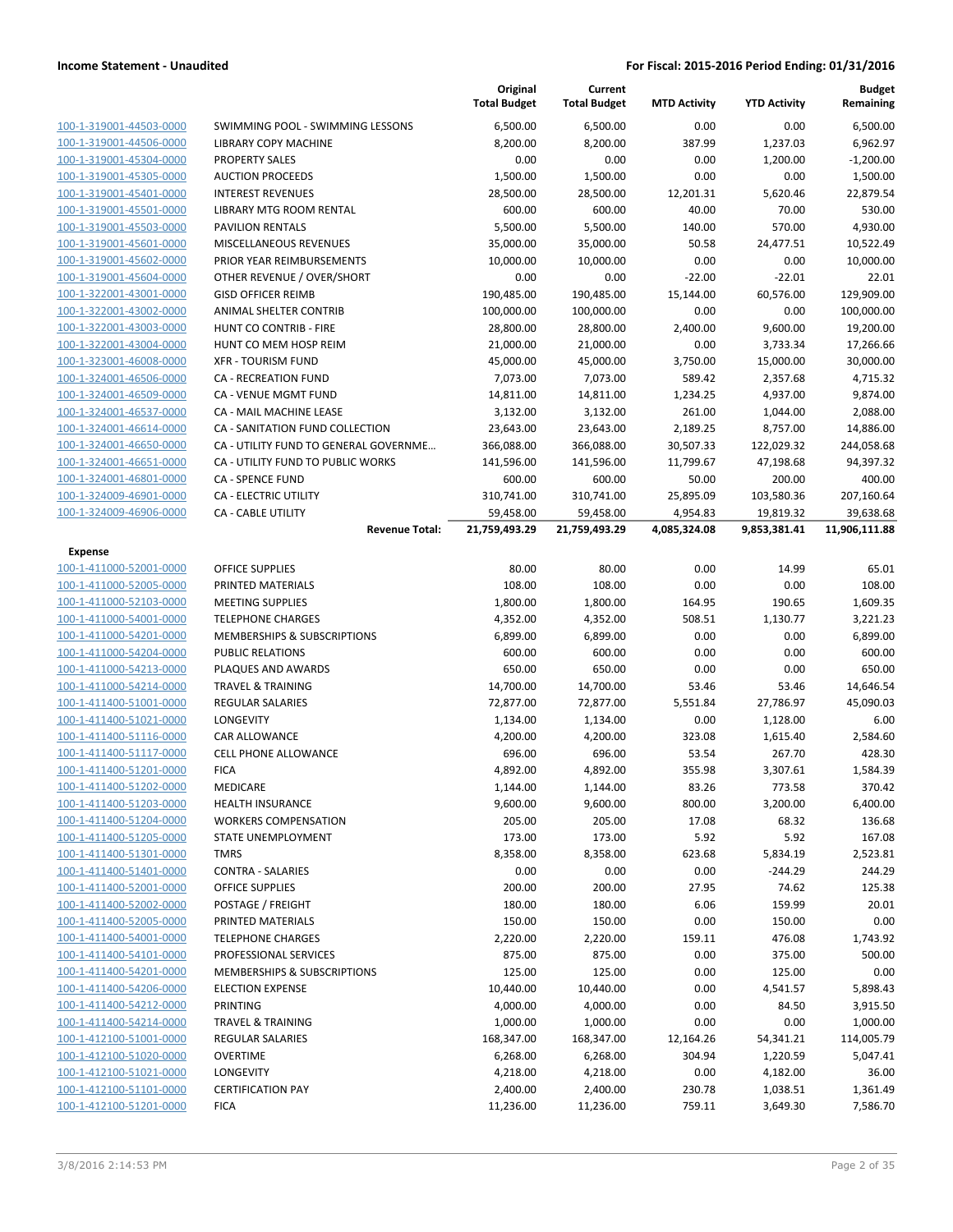|                                                    |                                                   | Original<br><b>Total Budget</b> | Current<br><b>Total Budget</b> | <b>MTD Activity</b> | <b>YTD Activity</b> | <b>Budget</b><br>Remaining |
|----------------------------------------------------|---------------------------------------------------|---------------------------------|--------------------------------|---------------------|---------------------|----------------------------|
| 100-1-412100-51202-0000                            | MEDICARE                                          | 2,628.00                        | 2,628.00                       | 177.53              | 853.46              | 1,774.54                   |
| 100-1-412100-51203-0000                            | <b>HEALTH INSURANCE</b>                           | 38,400.00                       | 38,400.00                      | 3,200.00            | 12,800.00           | 25,600.00                  |
| 100-1-412100-51204-0000                            | <b>WORKERS COMPENSATION</b>                       | 470.00                          | 470.00                         | 39.17               | 156.68              | 313.32                     |
| 100-1-412100-51205-0000                            | <b>STATE UNEMPLOYMENT</b>                         | 992.00                          | 992.00                         | 12.70               | 14.18               | 977.82                     |
| 100-1-412100-51301-0000                            | <b>TMRS</b>                                       | 18,485.00                       | 18,485.00                      | 1,175.78            | 5,705.74            | 12,779.26                  |
| 100-1-412100-52001-0000                            | <b>OFFICE SUPPLIES</b>                            | 800.00                          | 800.00                         | 0.00                | 231.09              | 568.91                     |
| 100-1-412100-52002-0000                            | POSTAGE / FREIGHT                                 | 3,000.00                        | 3,000.00                       | 267.56              | 953.14              | 2,046.86                   |
| 100-1-412100-52005-0000                            | PRINTED MATERIALS                                 | 1,400.00                        | 1,400.00                       | 0.00                | 0.00                | 1,400.00                   |
| 100-1-412100-52102-0000                            | <b>BOOKS / REF SUPPLIES</b>                       | 150.00                          | 150.00                         | 0.00                | 90.98               | 59.02                      |
| 100-1-412100-52110-0000                            | <b>TICKET WRITER SUPPLIES</b>                     | 8,485.00                        | 8,485.00                       | 0.00                | 0.00                | 8,485.00                   |
| 100-1-412100-53201-0000                            | FURNITURE & OFFICE EQUIPMENT                      | 3,100.00                        | 3,100.00                       | 0.00                | 961.54              | 2,138.46                   |
| 100-1-412100-54001-0000                            | <b>TELEPHONE CHARGES</b>                          | 12,000.00                       | 12,000.00                      | 803.14              | 2,287.55            | 9,712.45                   |
| 100-1-412100-54101-0000                            | PROFESSIONAL SERVICES                             | 22,500.00                       | 22,500.00                      | 1,695.00            | 1,905.00            | 20,595.00                  |
| 100-1-412100-54201-0000                            | MEMBERSHIPS & SUBSCRIPTIONS                       | 400.00                          | 400.00                         | 120.00              | 302.29              | 97.71                      |
| 100-1-412100-54207-0000                            | COURT COSTS, JURY, WIT FEES                       | 360.00                          | 360.00                         | 0.00                | 0.00                | 360.00                     |
| 100-1-412100-54214-0000                            | TRAVEL & TRAINING                                 | 5,350.00                        | 5,350.00                       | 550.00              | 2,395.21            | 2,954.79                   |
| 100-1-413200-51001-0000                            | <b>REGULAR SALARIES</b>                           | 200,122.00                      | 200,122.00                     | 13,060.33           | 61,358.33           | 138,763.67                 |
| 100-1-413200-51021-0000                            | LONGEVITY                                         | 2,010.00                        | 2,010.00                       | 0.00                | 1,998.00            | 12.00                      |
| 100-1-413200-51101-0000                            | <b>CERTIFICATION PAY</b>                          | 1,200.00                        | 1,200.00                       | 92.30               | 415.35              | 784.65<br>4,825.35         |
| 100-1-413200-51116-0000                            | CAR ALLOWANCE<br><b>CELL PHONE ALLOWANCE</b>      | 7,380.00                        | 7,380.00                       | 567.70<br>0.00      | 2,554.65            | 387.70                     |
| 100-1-413200-51117-0000<br>100-1-413200-51201-0000 | <b>FICA</b>                                       | 420.00<br>8,746.00              | 420.00<br>8,746.00             | 846.00              | 32.30<br>1,015.52   | 7,730.48                   |
| 100-1-413200-51202-0000                            | MEDICARE                                          | 3,061.00                        | 3,061.00                       | 197.86              | 957.68              | 2,103.32                   |
| 100-1-413200-51203-0000                            | <b>HEALTH INSURANCE</b>                           | 19,200.00                       | 19,200.00                      | 1,600.00            | 6,400.00            | 12,800.00                  |
| 100-1-413200-51204-0000                            | <b>WORKERS COMPENSATION</b>                       | 547.00                          | 547.00                         | 45.58               | 182.32              | 364.68                     |
| 100-1-413200-51205-0000                            | STATE UNEMPLOYMENT                                | 345.00                          | 345.00                         | 9.00                | 9.00                | 336.00                     |
| 100-1-413200-51301-0000                            | <b>TMRS</b>                                       | 22,364.00                       | 22,364.00                      | 1,443.38            | 7,133.56            | 15,230.44                  |
| 100-1-413200-52001-0000                            | <b>OFFICE SUPPLIES</b>                            | 550.00                          | 550.00                         | 33.89               | 255.14              | 294.86                     |
| 100-1-413200-52002-0000                            | POSTAGE / FREIGHT                                 | 300.00                          | 300.00                         | 21.97               | 70.97               | 229.03                     |
| 100-1-413200-52102-0000                            | <b>BOOKS / REF SUPPLIES</b>                       | 100.00                          | 100.00                         | 0.00                | 0.00                | 100.00                     |
| 100-1-413200-52103-0000                            | <b>MEETING SUPPLIES</b>                           | 775.00                          | 775.00                         | 27.72               | 103.70              | 671.30                     |
| 100-1-413200-52201-0000                            | MINOR TOOLS & EQUIPMENT                           | 125.00                          | 125.00                         | 0.00                | 124.62              | 0.38                       |
| 100-1-413200-54001-0000                            | <b>TELEPHONE CHARGES</b>                          | 4,750.00                        | 4,750.00                       | 1,440.25            | 2,854.17            | 1,895.83                   |
| 100-1-413200-54201-0000                            | MEMBERSHIPS & SUBSCRIPTIONS                       | 3,057.00                        | 3,057.00                       | 472.00              | 551.95              | 2,505.05                   |
| 100-1-413200-54205-0000                            | <b>BUSINESS MEALS</b>                             | 1,000.00                        | 1,000.00                       | 0.00                | 45.86               | 954.14                     |
| 100-1-413200-54212-0000                            | PRINTING                                          | 1,500.00                        | 1,500.00                       | 0.00                | 24.00               | 1,476.00                   |
| 100-1-413200-54214-0000                            | <b>TRAVEL &amp; TRAINING</b>                      | 6,740.00                        | 6,740.00                       | 0.00                | 295.31              | 6,444.69                   |
| 100-1-415100-51001-0000                            | <b>REGULAR SALARIES</b>                           | 306,570.00                      | 306,570.00                     | 15,736.18           | 65,410.27           | 241,159.73                 |
| 100-1-415100-51020-0000                            | <b>OVERTIME</b>                                   | 708.00                          | 708.00                         | 90.62               | 724.91              | $-16.91$                   |
| 100-1-415100-51021-0000                            | LONGEVITY                                         | 3,870.00                        | 3,870.00                       | 0.00                | 3,294.00            | 576.00                     |
| 100-1-415100-51116-0000                            | CAR ALLOWANCE                                     | 4,200.00                        | 4,200.00                       | 184.62              | 461.55              | 3,738.45                   |
| 100-1-415100-51117-0000                            | <b>CELL PHONE ALLOWANCE</b>                       | 1,920.00                        | 1,920.00                       | 32.30               | 265.35              | 1,654.65                   |
| 100-1-415100-51201-0000                            | <b>FICA</b>                                       | 19,671.00                       | 19,671.00                      | 928.32              | 4,077.72            | 15,593.28                  |
| 100-1-415100-51202-0000                            | MEDICARE                                          | 4,600.00                        | 4,600.00                       | 217.10              | 953.64              | 3,646.36                   |
| 100-1-415100-51203-0000                            | <b>HEALTH INSURANCE</b>                           | 67,200.00                       | 67,200.00                      | 5,600.00            | 22,400.00           | 44,800.00                  |
| 100-1-415100-51204-0000                            | <b>WORKERS COMPENSATION</b>                       | 822.00                          | 822.00                         | 68.50               | 274.00              | 548.00                     |
| 100-1-415100-51205-0000                            | STATE UNEMPLOYMENT                                | 1,209.00                        | 1,209.00                       | 16.05               | 25.18               | 1,183.82                   |
| 100-1-415100-51301-0000                            | <b>TMRS</b>                                       | 33,607.00                       | 33,607.00                      | 1,687.81            | 7,608.21            | 25,998.79                  |
| 100-1-415100-51401-0000                            | <b>CONTRA - SALARIES</b>                          | $-24,861.00$                    | $-24,861.00$                   | 0.00                | 0.00                | $-24,861.00$               |
| 100-1-415100-52001-0000                            | <b>OFFICE SUPPLIES</b>                            | 1,950.00                        | 1,950.00                       | 0.00                | 124.71              | 1,825.29                   |
| 100-1-415100-52002-0000                            | POSTAGE / FREIGHT                                 | 5,000.00                        | 5,000.00                       | 374.42              | 1,388.28            | 3,611.72                   |
| 100-1-415100-52005-0000                            | PRINTED MATERIALS                                 | 158.00                          | 158.00                         | 0.00                | 24.00               | 134.00                     |
| 100-1-415100-52201-0000<br>100-1-415100-54001-0000 | MINOR TOOLS & EQUIPMENT                           | 0.00                            | 0.00                           | 0.00                | 10.29<br>958.07     | $-10.29$                   |
| 100-1-415100-54101-0000                            | <b>TELEPHONE CHARGES</b><br>PROFESSIONAL SERVICES | 4,428.00<br>0.00                | 4,428.00<br>0.00               | 295.49<br>0.00      | 500.00              | 3,469.93<br>$-500.00$      |
| 100-1-415100-54110-0000                            | <b>AUDIT</b>                                      | 53,150.00                       | 53,150.00                      | 0.00                | 0.00                | 53,150.00                  |
| 100-1-415100-54201-0000                            | MEMBERSHIPS & SUBSCRIPTIONS                       | 2,390.00                        | 2,390.00                       | 225.00              | 979.00              | 1,411.00                   |
| 100-1-415100-54211-0000                            | ADVERTISING                                       | 25,000.00                       | 25,000.00                      | 2,262.37            | 15,552.39           | 9,447.61                   |
| 100-1-415100-54212-0000                            | PRINTING                                          | 2,966.00                        | 2,966.00                       | 0.00                | 0.00                | 2,966.00                   |
|                                                    |                                                   |                                 |                                |                     |                     |                            |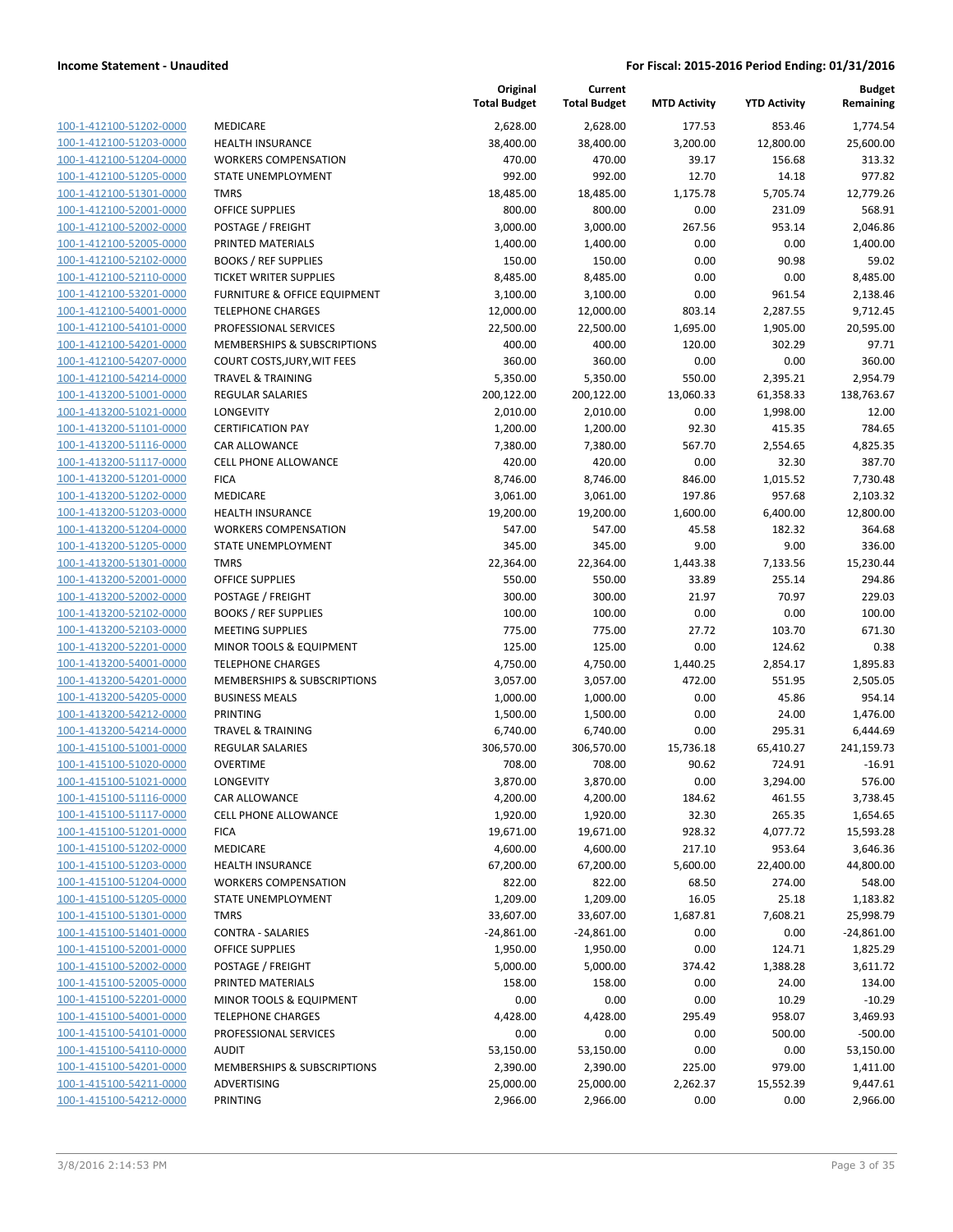| 100-1-415100-54214-0000        |
|--------------------------------|
| 100-1-415150-54401-0000        |
| 100-1-415150-54402-0000        |
| 100-1-415300-54106-0000        |
| 100-1-415500-51001-0000        |
| 100-1-415500-51020-0000        |
| 100-1-415500-51021-0000        |
| 100-1-415500-51102-0000        |
| 100-1-415500-51116-0000        |
|                                |
| 100-1-415500-51117-0000        |
| <u>100-1-415500-51201-0000</u> |
| <u>100-1-415500-51202-0000</u> |
| 100-1-415500-51203-0000        |
| 100-1-415500-51204-0000        |
| 100-1-415500-51205-0000        |
| 100-1-415500-51301-0000        |
| 100-1-415500-52001-0000        |
| 100-1-415500-52002-0000        |
| 100-1-415500-52303-0000        |
| 100-1-415500-52401-0000        |
| <u>100-1-415500-54001-0000</u> |
| 100-1-415500-54102-0000        |
| 100-1-415500-54103-0000        |
| 100-1-415500-54107-0000        |
| 100-1-415500-54201-0000        |
| 100-1-415500-54213-0000        |
| 100-1-415500-54214-0000        |
| 100-1-421100-51001-0000        |
| 100-1-421100-51020-0000        |
| 100-1-421100-51021-0000        |
| <u>100-1-421100-51101-0000</u> |
| <u>100-1-421100-51115-0000</u> |
| 100-1-421100-51117-0000        |
| 100-1-421100-51201-0000        |
| 100-1-421100-51202-0000        |
| 100-1-421100-51203-0000        |
| 100-1-421100-51204-0000        |
| 100-1-421100-51205-0000        |
| 100-1-421100-51301-0000        |
| 100-1-421100-52001-0000        |
| <u>100-1-421100-52002-0000</u> |
| 100-1-421100-52004-0000        |
| 100-1-421100-52005-0000        |
| 100-1-421100-52102-0000        |
| 100-1-421100-52103-0000        |
| 100-1-421100-52104-0000        |
|                                |
| <u>100-1-421100-52201-0000</u> |
| 100-1-421100-52203-0000        |
| 100-1-421100-52302-0000        |
| <u>100-1-421100-52305-0000</u> |
| 100-1-421100-53202-0000        |
| <u>100-1-421100-53205-0000</u> |
| 100-1-421100-54001-0000        |
| 100-1-421100-54002-0000        |
| <u>100-1-421100-54201-0000</u> |
| <u>100-1-421100-54205-0000</u> |
| <u>100-1-421100-54212-0000</u> |
| 100-1-421100-54213-0000        |
| 100-1-421100-54214-0000        |
|                                |

|                                                    |                                                          | Original<br><b>Total Budget</b> | Current<br><b>Total Budget</b> | <b>MTD Activity</b> | <b>YTD Activity</b> | <b>Budget</b><br>Remaining |
|----------------------------------------------------|----------------------------------------------------------|---------------------------------|--------------------------------|---------------------|---------------------|----------------------------|
| 100-1-415100-54214-0000                            | <b>TRAVEL &amp; TRAINING</b>                             | 6,000.00                        | 6,000.00                       | 0.00                | 1,488.49            | 4,511.51                   |
| 100-1-415150-54401-0000                            | <b>APPRAISER</b>                                         | 203,000.00                      | 203,000.00                     | 0.00                | 53,618.09           | 149,381.91                 |
| 100-1-415150-54402-0000                            | <b>COLLECTOR</b>                                         | 15,350.00                       | 15,350.00                      | 0.00                | 15,266.25           | 83.75                      |
| 100-1-415300-54106-0000                            | <b>ATTORNEY FEES</b>                                     | 217,500.00                      | 217,500.00                     | 16,350.82           | 42,240.62           | 175,259.38                 |
| 100-1-415500-51001-0000                            | <b>REGULAR SALARIES</b>                                  | 155,207.00                      | 155,207.00                     | 11,832.82           | 53,618.91           | 101,588.09                 |
| 100-1-415500-51020-0000                            | <b>OVERTIME</b>                                          | 2,372.00                        | 2,372.00                       | 12.19               | 280.09              | 2,091.91                   |
| 100-1-415500-51021-0000                            | <b>LONGEVITY</b>                                         | 2,886.00                        | 2,886.00                       | 0.00                | 2,676.00            | 210.00                     |
| 100-1-415500-51102-0000                            | <b>BILINGUAL PAY</b>                                     | 600.00                          | 600.00                         | 46.16               | 207.72              | 392.28                     |
| 100-1-415500-51116-0000                            | <b>CAR ALLOWANCE</b>                                     | 4,200.00                        | 4,200.00                       | 323.08              | 1,453.86            | 2,746.14                   |
| 100-1-415500-51117-0000                            | <b>CELL PHONE ALLOWANCE</b>                              | 960.00                          | 960.00                         | 73.84               | 332.28              | 627.72                     |
| 100-1-415500-51201-0000                            | <b>FICA</b>                                              | 10,306.00                       | 10,306.00                      | 731.03              | 3,494.18            | 6,811.82                   |
| 100-1-415500-51202-0000                            | MEDICARE                                                 | 2,410.00                        | 2,410.00                       | 170.97              | 817.19              | 1,592.81                   |
| 100-1-415500-51203-0000                            | <b>HEALTH INSURANCE</b>                                  | 28,800.00                       | 28,800.00                      | 2,400.00            | 9,600.00            | 19,200.00                  |
| 100-1-415500-51204-0000                            | <b>WORKERS COMPENSATION</b>                              | 431.00                          | 431.00                         | 35.92               | 143.68              | 287.32                     |
| 100-1-415500-51205-0000                            | STATE UNEMPLOYMENT                                       | 518.00                          | 518.00                         | 12.29               | 12.29               | 505.71                     |
| 100-1-415500-51301-0000                            | <b>TMRS</b>                                              | 17,607.00                       | 17,607.00                      | 1,292.71            | 6,298.80            | 11,308.20                  |
| 100-1-415500-52001-0000                            | <b>OFFICE SUPPLIES</b>                                   | 2,000.00                        | 2,000.00                       | 198.06              | 494.67              | 1,505.33                   |
| 100-1-415500-52002-0000                            | POSTAGE / FREIGHT                                        | 750.00                          | 750.00                         | 3.73                | 75.11               | 674.89                     |
| 100-1-415500-52303-0000                            | <b>TRAINING SUPPLIES</b>                                 | 500.00                          | 500.00                         | 0.00                | 0.00                | 500.00                     |
| 100-1-415500-52401-0000                            | RECREATIONAL SUPPLIES                                    | 2,800.00                        | 2,800.00                       | 0.00                | 0.00                | 2,800.00                   |
| 100-1-415500-54001-0000                            | <b>TELEPHONE CHARGES</b>                                 | 2,500.00                        | 2,500.00                       | 180.80              | 576.16              | 1,923.84                   |
| 100-1-415500-54102-0000                            | <b>MVR CHECKS</b>                                        | 200.00                          | 200.00                         | 4.36                | 4.36                | 195.64                     |
| 100-1-415500-54103-0000                            | <b>CONSULTING</b>                                        | 300.00                          | 300.00                         | 0.00                | 0.00                | 300.00                     |
| 100-1-415500-54107-0000                            | <b>MEDICAL</b><br><b>MEMBERSHIPS &amp; SUBSCRIPTIONS</b> | 8,500.00                        | 8,500.00                       | 533.00              | 2,744.00            | 5,756.00                   |
| 100-1-415500-54201-0000                            |                                                          | 3,547.00                        | 3,547.00                       | 210.61              | 556.83              | 2,990.17                   |
| 100-1-415500-54213-0000                            | PLAQUES AND AWARDS                                       | 8,270.00                        | 8,270.00                       | 2,698.79            | 3,973.45            | 4,296.55                   |
| 100-1-415500-54214-0000<br>100-1-421100-51001-0000 | <b>TRAVEL &amp; TRAINING</b>                             | 3,550.00                        | 3,550.00                       | 489.00              | 1,716.69            | 1,833.31                   |
| 100-1-421100-51020-0000                            | <b>REGULAR SALARIES</b><br><b>OVERTIME</b>               | 252,138.00<br>2,444.00          | 252,138.00<br>2,444.00         | 19,396.17<br>0.00   | 87,282.76<br>53.10  | 164,855.24<br>2,390.90     |
| 100-1-421100-51021-0000                            | LONGEVITY                                                | 3,192.00                        | 3,192.00                       | 0.00                | 3,180.00            | 12.00                      |
| 100-1-421100-51101-0000                            | <b>CERTIFICATION PAY</b>                                 | 3,000.00                        | 3,000.00                       | 230.76              | 1,038.42            | 1,961.58                   |
| 100-1-421100-51115-0000                            | <b>CLOTHING ALLOWANCE</b>                                | 600.00                          | 600.00                         | 0.00                | 300.00              | 300.00                     |
| 100-1-421100-51117-0000                            | <b>CELL PHONE ALLOWANCE</b>                              | 960.00                          | 960.00                         | 120.00              | 540.00              | 420.00                     |
| 100-1-421100-51201-0000                            | <b>FICA</b>                                              | 16,265.00                       | 16,265.00                      | 1,151.92            | 5,436.53            | 10,828.47                  |
| 100-1-421100-51202-0000                            | MEDICARE                                                 | 3,804.00                        | 3,804.00                       | 269.40              | 1,271.43            | 2,532.57                   |
| 100-1-421100-51203-0000                            | <b>HEALTH INSURANCE</b>                                  | 38,400.00                       | 38,400.00                      | 3,200.00            | 12,800.00           | 25,600.00                  |
| 100-1-421100-51204-0000                            | <b>WORKERS COMPENSATION</b>                              | 4,257.00                        | 4,257.00                       | 354.75              | 1,419.00            | 2,838.00                   |
| 100-1-421100-51205-0000                            | STATE UNEMPLOYMENT                                       | 691.00                          | 691.00                         | 19.74               | 19.74               | 671.26                     |
| 100-1-421100-51301-0000                            | <b>TMRS</b>                                              | 27,788.00                       | 27,788.00                      | 2,077.38            | 9,930.54            | 17,857.46                  |
| 100-1-421100-52001-0000                            | OFFICE SUPPLIES                                          | 1,402.92                        | 1,402.92                       | 338.17              | 496.48              | 906.44                     |
| 100-1-421100-52002-0000                            | POSTAGE / FREIGHT                                        | 240.00                          | 240.00                         | 0.00                | 45.46               | 194.54                     |
| 100-1-421100-52004-0000                            | <b>COMPUTER SUPPLIES</b>                                 | 335.04                          | 335.04                         | 0.00                | 0.00                | 335.04                     |
| 100-1-421100-52005-0000                            | PRINTED MATERIALS                                        | 210.00                          | 210.00                         | 0.00                | 24.00               | 186.00                     |
| 100-1-421100-52102-0000                            | <b>BOOKS / REF SUPPLIES</b>                              | 396.00                          | 396.00                         | 64.00               | 64.00               | 332.00                     |
| 100-1-421100-52103-0000                            | <b>MEETING SUPPLIES</b>                                  | 2,445.00                        | 2,445.00                       | 35.18               | 87.93               | 2,357.07                   |
| 100-1-421100-52104-0000                            | <b>WEARING APPAREL</b>                                   | 300.00                          | 300.00                         | 0.00                | 146.00              | 154.00                     |
| 100-1-421100-52201-0000                            | MINOR TOOLS & EQUIPMENT                                  | 632.00                          | 632.00                         | 0.00                | 0.00                | 632.00                     |
| 100-1-421100-52203-0000                            | <b>MOTOR VEHICLE FUEL</b>                                | 3,945.00                        | 3,945.00                       | 58.55               | 940.65              | 3,004.35                   |
| 100-1-421100-52302-0000                            | <b>MEDICAL SUPPLIES</b>                                  | 228.00                          | 228.00                         | 0.00                | 197.87              | 30.13                      |
| 100-1-421100-52305-0000                            | PUBLIC EDUCATION                                         | 7,800.00                        | 7,800.00                       | 578.20              | 1,371.10            | 6,428.90                   |
| 100-1-421100-53202-0000                            | MACHINE, TOOLS & IMPLMNTS                                | 150.00                          | 150.00                         | 0.00                | 0.00                | 150.00                     |
| 100-1-421100-53205-0000                            | <b>MOTOR VEHICLES</b>                                    | 2,500.00                        | 2,500.00                       | 0.00                | 1,336.78            | 1,163.22                   |
| 100-1-421100-54001-0000                            | <b>TELEPHONE CHARGES</b>                                 | 8,000.00                        | 8,000.00                       | 2,395.83            | 8,752.55            | $-752.55$                  |
| 100-1-421100-54002-0000                            | <b>UTILITY CHARGES</b>                                   | 78,032.11                       | 78,032.11                      | 5,775.55            | 29,737.99           | 48,294.12                  |
| 100-1-421100-54201-0000                            | MEMBERSHIPS & SUBSCRIPTIONS                              | 2,479.00                        | 2,479.00                       | 99.00               | 2,093.00            | 386.00                     |
| 100-1-421100-54205-0000                            | <b>BUSINESS MEALS</b>                                    | 200.00                          | 200.00                         | 0.00                | 9.73                | 190.27                     |
| 100-1-421100-54212-0000                            | PRINTING                                                 | 200.00                          | 200.00                         | 0.00                | 0.00                | 200.00                     |
| 100-1-421100-54213-0000                            | PLAQUES AND AWARDS                                       | 200.00                          | 200.00                         | 0.00                | 0.00                | 200.00                     |
| 100-1-421100-54214-0000                            | <b>TRAVEL &amp; TRAINING</b>                             | 8,275.00                        | 8,275.00                       | 360.00              | 3,629.59            | 4,645.41                   |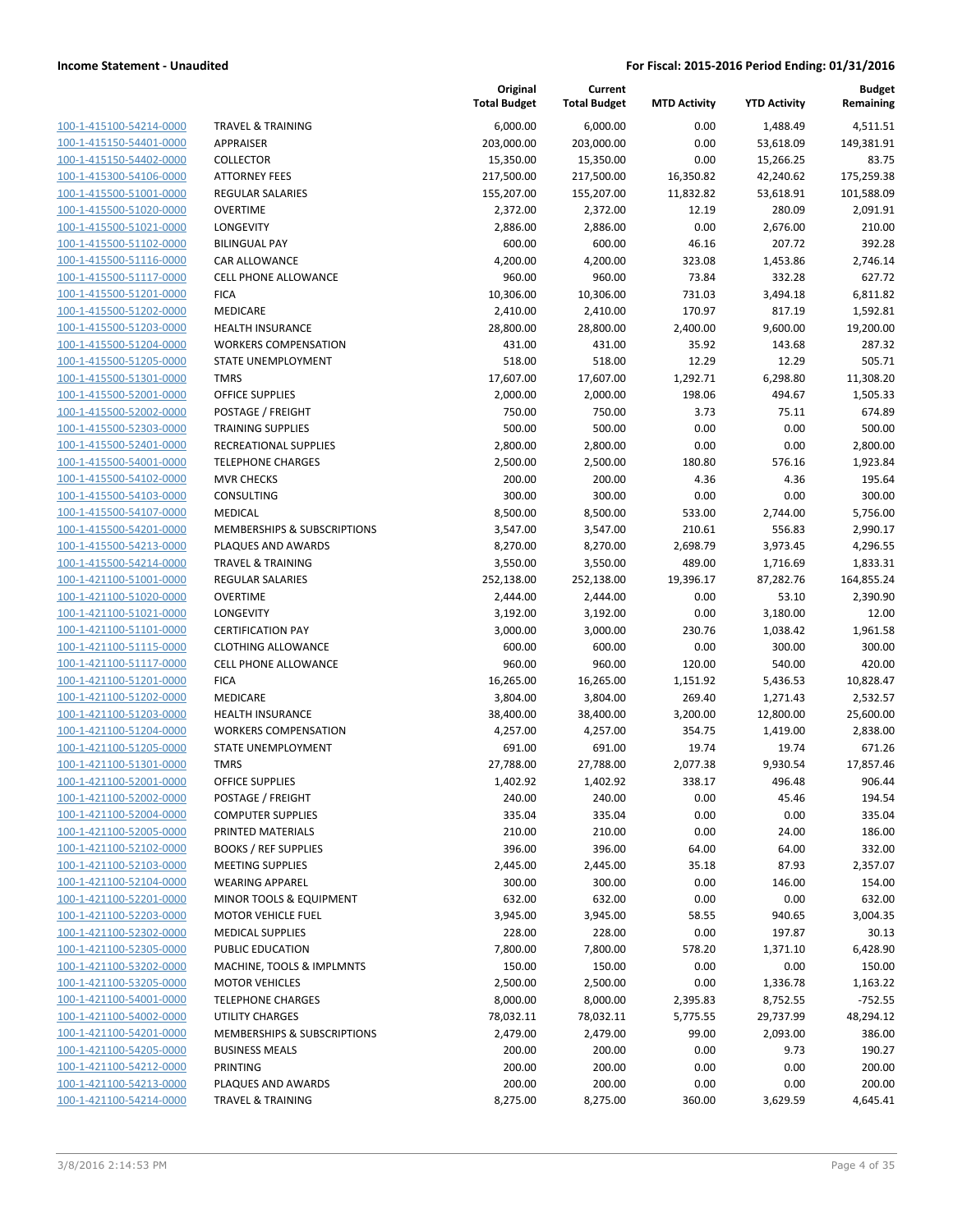| 100-1-421210-51001-0000        |
|--------------------------------|
| 100-1-421210-51020-0000        |
| 100-1-421210-51021-0000        |
| 100-1-421210-51101-0000        |
| 100-1-421210-51115-0000        |
| 100-1-421210-51117-0000        |
| 100-1-421210-51201-0000        |
| 100-1-421210-51202-0000        |
| 100-1-421210-51203-0000        |
| 100-1-421210-51204-0000        |
| 100-1-421210-51205-0000        |
| 100-1-421210-51301-0000        |
| 100-1-421210-52001-0000        |
| 100-1-421210-52002-0000        |
| 100-1-421210-52004-0000        |
| 100-1-421210-52005-0000        |
| 100-1-421210-52102-0000        |
| 100-1-421210-52104-0000        |
| 100-1-421210-52201-0000        |
| 100-1-421210-52203-0000        |
| 100-1-421210-53203-0000        |
| 100-1-421210-53205-0000        |
| 100-1-421210-54001-0000        |
| 100-1-421210-54101-0000        |
| 100-1-421210-54201-0000        |
| 100-1-421210-54208-0000        |
| 100-1-421210-54214-0000        |
| 100-1-421210-54215-0000        |
| 100-1-421210-54216-0000        |
| 100-1-421230-51001-0000        |
| 100-1-421230-51020-0000        |
| 100-1-421230-51021-0000        |
| 100-1-421230-51101-0000        |
| 100-1-421230-51102-0000        |
| 100-1-421230-51115-0000        |
| 100-1-421230-51117-0000        |
| 100-1-421230-51201-0000        |
| 100-1-421230-51202-0000        |
| 100-1-421230-51203-0000        |
| 100-1-421230-51204-0000        |
| 100-1-421230-51205-0000        |
|                                |
| <u>100-1-421230-51301-0000</u> |
| <u>100-1-421230-51401-0000</u> |
| <u>100-1-421230-52001-0000</u> |
| <u>100-1-421230-52002-0000</u> |
| 100-1-421230-52004-0000        |
| 100-1-421230-52005-0000        |
| 100-1-421230-52102-0000        |
| 100-1-421230-52104-0000        |
| <u>100-1-421230-52108-0000</u> |
| 100-1-421230-52109-0000        |
| 100-1-421230-52111-0000        |
| <u>100-1-421230-52201-0000</u> |
| <u>100-1-421230-52203-0000</u> |
| 100-1-421230-52303-0000        |
| <u>100-1-421230-53202-0000</u> |
| 100-1-421230-53205-0000        |
| <u>100-1-421230-54001-0000</u> |
| 100-1-421230-54108-0000        |

| EGULAR SALARIES:                   |
|------------------------------------|
| <b>VERTIME</b>                     |
| ONGEVITY                           |
| <b>ERTIFICATION PAY</b>            |
| LOTHING ALLOWANCE                  |
| ELL PHONE ALLOWANCE:               |
| ICA                                |
| <i><b>IEDICARE</b></i>             |
| IEALTH INSURANCE                   |
| VORKERS COMPENSATION               |
| TATE UNEMPLOYMENT                  |
| <b>MRS</b>                         |
| )FFICE SUPPLIES                    |
| OSTAGE / FREIGHT                   |
| OMPUTER SUPPLIES:                  |
| RINTED MATERIALS                   |
| OOKS / REF SUPPLIES                |
| VEARING APPAREL                    |
| <i>I</i> INOR TOOLS & EQUIPMENT    |
| <b><i>AOTOR VEHICLE FUEL</i></b>   |
| NSTRUMENTS & APPARATUS             |
| <b><i>IOTOR VEHICLES</i></b>       |
| <b>ELEPHONE CHARGES</b>            |
| ROFESSIONAL SERVICES               |
| AEMBERSHIPS & SUBSCRIPTIONS        |
| ABORATORY WORK                     |
| <b>RAVEL &amp; TRAINING</b>        |
|                                    |
| <b>VIDENCE PURCHASES</b>           |
| NFORMANT EXPENSES                  |
| EGULAR SALARIES:                   |
| )VERTIME                           |
| ONGEVITY                           |
| ERTIFICATION PAY                   |
| ILINGUAL PAY                       |
| LOTHING ALLOWANCE                  |
| ELL PHONE ALLOWANCE:               |
| ICA                                |
| <i><b>IEDICARE</b></i>             |
| IEALTH INSURANCE                   |
| VORKERS COMPENSATION               |
| TATE UNEMPLOYMENT                  |
| MRS                                |
| ONTRA - SALARIES:                  |
| <b>PERCE SUPPLIES</b>              |
| OSTAGE / FREIGHT                   |
| OMPUTER SUPPLIES                   |
| RINTED MATERIALS                   |
| OOKS / REF SUPPLIES                |
| <b>VEARING APPAREL</b>             |
| <b><i>AENAGERIE SUPPLIES</i></b>   |
| <b>UPPORT OF PRISONERS</b>         |
| MMUNITION                          |
| <b>IINOR TOOLS &amp; EQUIPMENT</b> |
| <b><i>AOTOR VEHICLE FUEL</i></b>   |
| <b>RAINING SUPPLIES</b>            |
| AACHINE, TOOLS & IMPLMNTS          |
| <b><i>IOTOR VEHICLES</i></b>       |
| <b>ELEPHONE CHARGES</b>            |

|                         |                                    | Original<br><b>Total Budget</b> | Current<br><b>Total Budget</b> | <b>MTD Activity</b> | <b>YTD Activity</b> | <b>Budget</b><br>Remaining |
|-------------------------|------------------------------------|---------------------------------|--------------------------------|---------------------|---------------------|----------------------------|
| 100-1-421210-51001-0000 | REGULAR SALARIES                   | 713,726.00                      | 713,726.00                     | 45,023.80           | 205,888.82          | 507,837.18                 |
| 100-1-421210-51020-0000 | <b>OVERTIME</b>                    | 40,281.00                       | 40,281.00                      | 5,043.28            | 12,381.76           | 27,899.24                  |
| 100-1-421210-51021-0000 | <b>LONGEVITY</b>                   | 14,286.00                       | 14,286.00                      | 138.46              | 11,894.30           | 2,391.70                   |
| 100-1-421210-51101-0000 | <b>CERTIFICATION PAY</b>           | 15,600.00                       | 15,600.00                      | 1,107.66            | 5,146.01            | 10,453.99                  |
| 100-1-421210-51115-0000 | <b>CLOTHING ALLOWANCE</b>          | 6,000.00                        | 6,000.00                       | 0.00                | 2,400.00            | 3,600.00                   |
| 100-1-421210-51117-0000 | <b>CELL PHONE ALLOWANCE</b>        | 4,800.00                        | 4,800.00                       | 313.84              | 1,426.12            | 3,373.88                   |
| 100-1-421210-51201-0000 | <b>FICA</b>                        | 49,271.00                       | 49,271.00                      | 3,017.83            | 17,419.20           | 31,851.80                  |
| 100-1-421210-51202-0000 | MEDICARE                           | 11,523.00                       | 11,523.00                      | 705.78              | 4,073.83            | 7,449.17                   |
| 100-1-421210-51203-0000 | <b>HEALTH INSURANCE</b>            | 105,600.00                      | 105,600.00                     | 8,800.00            | 35,200.00           | 70,400.00                  |
| 100-1-421210-51204-0000 | <b>WORKERS COMPENSATION</b>        | 17,577.00                       | 17,577.00                      | 1,464.75            | 5,859.00            | 11,718.00                  |
| 100-1-421210-51205-0000 | STATE UNEMPLOYMENT                 | 1,900.00                        | 1,900.00                       | 51.63               | 51.63               | 1,848.37                   |
| 100-1-421210-51301-0000 | <b>TMRS</b>                        | 84,178.00                       | 84,178.00                      | 5,431.17            | 31,568.55           | 52,609.45                  |
| 100-1-421210-52001-0000 | <b>OFFICE SUPPLIES</b>             | 1,955.00                        | 1,955.00                       | 16.98               | 16.98               | 1,938.02                   |
| 100-1-421210-52002-0000 | POSTAGE / FREIGHT                  | 150.00                          | 150.00                         | 0.00                | 124.44              | 25.56                      |
| 100-1-421210-52004-0000 | <b>COMPUTER SUPPLIES</b>           | 1,087.00                        | 1,087.00                       | 252.54              | 307.66              | 779.34                     |
| 100-1-421210-52005-0000 | PRINTED MATERIALS                  | 100.00                          | 100.00                         | 0.00                | 48.00               | 52.00                      |
| 100-1-421210-52102-0000 | <b>BOOKS / REF SUPPLIES</b>        | 120.00                          | 120.00                         | 0.00                | 0.00                | 120.00                     |
| 100-1-421210-52104-0000 | <b>WEARING APPAREL</b>             | 180.00                          | 180.00                         | 0.00                | 115.10              | 64.90                      |
| 100-1-421210-52201-0000 | MINOR TOOLS & EQUIPMENT            | 900.00                          | 900.00                         | 0.00                | 0.00                | 900.00                     |
| 100-1-421210-52203-0000 | <b>MOTOR VEHICLE FUEL</b>          | 10,427.00                       | 10,427.00                      | 358.53              | 3,237.85            | 7,189.15                   |
| 100-1-421210-53203-0000 | <b>INSTRUMENTS &amp; APPARATUS</b> | 150.00                          | 150.00                         | 0.00                | 0.00                | 150.00                     |
| 100-1-421210-53205-0000 | <b>MOTOR VEHICLES</b>              | 3,000.00                        | 3,000.00                       | 92.55               | 120.53              | 2,879.47                   |
| 100-1-421210-54001-0000 | <b>TELEPHONE CHARGES</b>           | 16,200.00                       | 16,200.00                      | 4,869.07            | 13,445.81           | 2,754.19                   |
| 100-1-421210-54101-0000 | PROFESSIONAL SERVICES              | 400.00                          | 400.00                         | 0.00                | 0.00                | 400.00                     |
| 100-1-421210-54201-0000 | MEMBERSHIPS & SUBSCRIPTIONS        | 4,302.00                        | 4,302.00                       | 0.00                | 2,061.66            | 2,240.34                   |
| 100-1-421210-54208-0000 | <b>LABORATORY WORK</b>             | 8,475.00                        | 8,475.00                       | 2,103.75            | 1,682.75            | 6,792.25                   |
| 100-1-421210-54214-0000 | <b>TRAVEL &amp; TRAINING</b>       | 7,350.00                        | 7,350.00                       | 0.00                | 200.00              | 7,150.00                   |
| 100-1-421210-54215-0000 | <b>EVIDENCE PURCHASES</b>          | 2,000.00                        | 2,000.00                       | 0.00                | 0.00                | 2,000.00                   |
| 100-1-421210-54216-0000 | <b>INFORMANT EXPENSES</b>          | 1,000.00                        | 1,000.00                       | 0.00                | 0.00                | 1,000.00                   |
| 100-1-421230-51001-0000 | <b>REGULAR SALARIES</b>            | 2,702,480.00                    | 2,702,480.00                   | 201,007.29          | 875,669.66          | 1,826,810.34               |
| 100-1-421230-51020-0000 | <b>OVERTIME</b>                    | 193,007.00                      | 193,007.00                     | 23,540.52           | 103,320.13          | 89,686.87                  |
| 100-1-421230-51021-0000 | LONGEVITY                          | 35,139.00                       | 35,139.00                      | 495.68              | 28,364.90           | 6,774.10                   |
| 100-1-421230-51101-0000 | <b>CERTIFICATION PAY</b>           | 48,600.00                       | 48,600.00                      | 3,784.54            | 17,053.50           | 31,546.50                  |
| 100-1-421230-51102-0000 | <b>BILINGUAL PAY</b>               | 0.00                            | 0.00                           | 69.24               | 311.58              | $-311.58$                  |
| 100-1-421230-51115-0000 | <b>CLOTHING ALLOWANCE</b>          | 600.00                          | 600.00                         | 0.00                | 300.00              | 300.00                     |
| 100-1-421230-51117-0000 | CELL PHONE ALLOWANCE               | 2,880.00                        | 2,880.00                       | 193.84              | 826.12              | 2,053.88                   |
| 100-1-421230-51201-0000 | <b>FICA</b>                        | 183,880.00                      | 183,880.00                     | 13,518.17           | 62,037.04           | 121,842.96                 |
| 100-1-421230-51202-0000 | MEDICARE                           | 43,249.00                       | 43,249.00                      | 3,161.51            | 14,508.66           | 28,740.34                  |
| 100-1-421230-51203-0000 | HEALTH INSURANCE                   | 403,200.00                      | 403,200.00                     | 33,600.00           | 134,400.00          | 268,800.00                 |
| 100-1-421230-51204-0000 | <b>WORKERS COMPENSATION</b>        | 65,643.00                       | 65,643.00                      | 5,470.25            | 21,881.00           | 43,762.00                  |
| 100-1-421230-51205-0000 | STATE UNEMPLOYMENT                 | 7,253.00                        | 7,253.00                       | 229.09              | 239.04              | 7,013.96                   |
| 100-1-421230-51301-0000 | <b>TMRS</b>                        | 316,101.00                      | 316,101.00                     | 24,100.37           | 112,202.31          | 203,898.69                 |
| 100-1-421230-51401-0000 | <b>CONTRA - SALARIES</b>           | $-108,670.00$                   | $-108,670.00$                  | 0.00                | 0.00                | $-108,670.00$              |
| 100-1-421230-52001-0000 | <b>OFFICE SUPPLIES</b>             | 1,200.00                        | 1,200.00                       | 86.93               | 341.68              | 858.32                     |
| 100-1-421230-52002-0000 | POSTAGE / FREIGHT                  | 390.00                          | 390.00                         | 25.76               | 138.64              | 251.36                     |
| 100-1-421230-52004-0000 | <b>COMPUTER SUPPLIES</b>           | 400.00                          | 400.00                         | 0.00                | 0.00                | 400.00                     |
| 100-1-421230-52005-0000 | PRINTED MATERIALS                  | 1,000.00                        | 1,000.00                       | 0.00                | 0.00                | 1,000.00                   |
| 100-1-421230-52102-0000 | <b>BOOKS / REF SUPPLIES</b>        | 500.00                          | 500.00                         | 0.00                | 0.00                | 500.00                     |
| 100-1-421230-52104-0000 | <b>WEARING APPAREL</b>             | 19,000.00                       | 19,000.00                      | 366.01              | 3,185.81            | 15,814.19                  |
| 100-1-421230-52108-0000 | <b>MENAGERIE SUPPLIES</b>          | 475.00                          | 475.00                         | 0.00                | 0.00                | 475.00                     |
| 100-1-421230-52109-0000 | <b>SUPPORT OF PRISONERS</b>        | 2,400.00                        | 2,400.00                       | 107.22              | 439.22              | 1,960.78                   |
| 100-1-421230-52111-0000 | AMMUNITION                         | 15,166.89                       | 15,166.89                      | 0.00                | 330.82              | 14,836.07                  |
| 100-1-421230-52201-0000 | MINOR TOOLS & EQUIPMENT            | 22,948.00                       | 22,948.00                      | 2,721.86            | 6,547.82            | 16,400.18                  |
| 100-1-421230-52203-0000 | <b>MOTOR VEHICLE FUEL</b>          | 155,256.00                      | 155,256.00                     | 3,487.79            | 19,773.08           | 135,482.92                 |
| 100-1-421230-52303-0000 | <b>TRAINING SUPPLIES</b>           | 97.00                           | 97.00                          | 0.00                | 0.00                | 97.00                      |
| 100-1-421230-53202-0000 | MACHINE, TOOLS & IMPLMNTS          | 1,500.00                        | 1,500.00                       | 0.00                | 73.01               | 1,426.99                   |
| 100-1-421230-53205-0000 | <b>MOTOR VEHICLES</b>              | 67,790.00                       | 67,790.00                      | 2,591.59            | 9,407.75            | 58,382.25                  |
| 100-1-421230-54001-0000 | <b>TELEPHONE CHARGES</b>           | 38,000.00                       | 38,000.00                      | 5,951.73            | 17,546.06           | 20,453.94                  |
| 100-1-421230-54108-0000 | <b>VETERINARY SERVICES</b>         | 970.00                          | 970.00                         | 70.00               | 70.00               | 900.00                     |
|                         |                                    |                                 |                                |                     |                     |                            |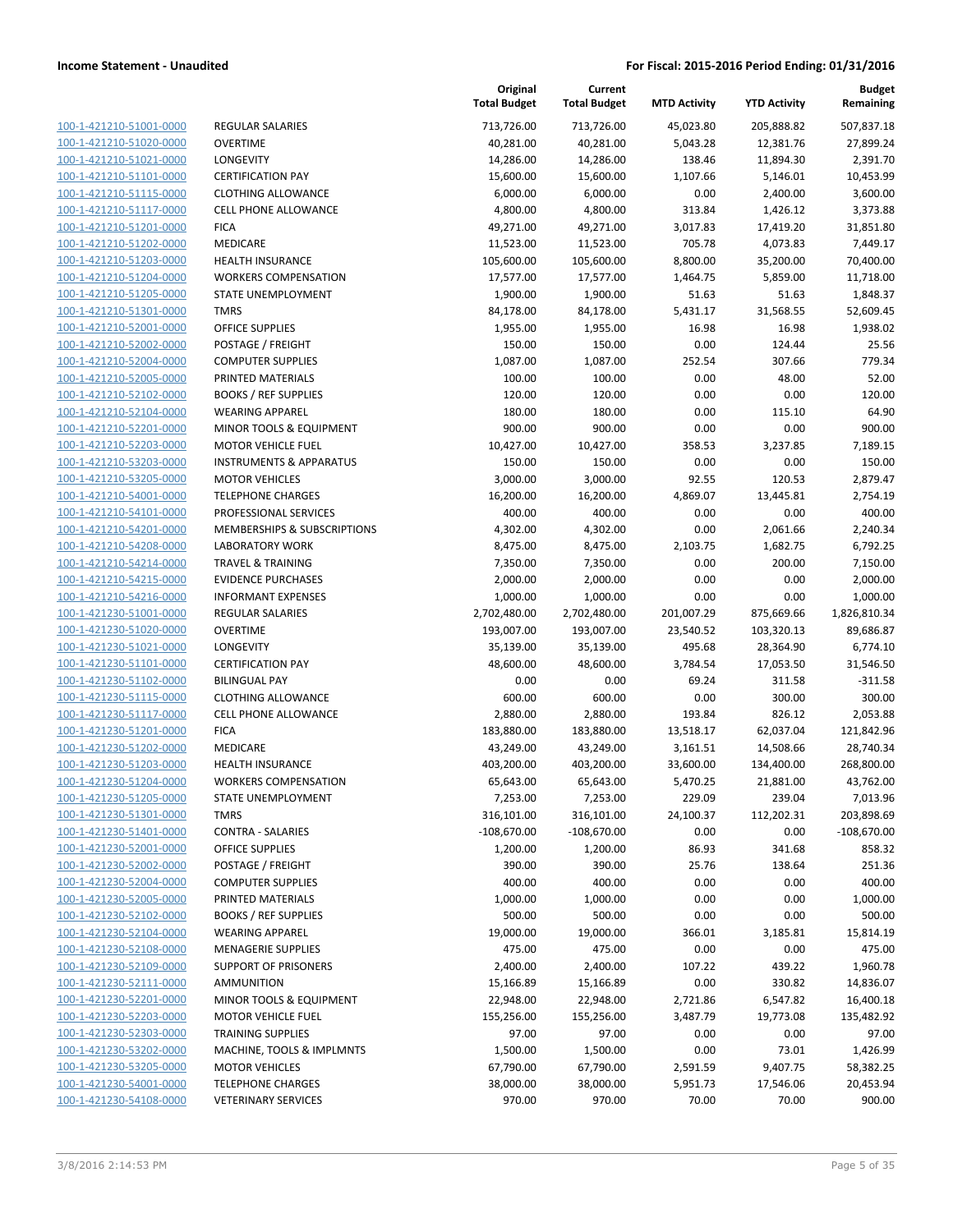| 100-1-421230-54201-0000        | I                        |
|--------------------------------|--------------------------|
| 100-1-421230-54214-0000        | Ī                        |
| 100-1-421240-51001-0000        | f                        |
| 100-1-421240-51020-0000        | $\overline{\phantom{a}}$ |
| <u>100-1-421240-51021-0000</u> | l                        |
|                                | $\overline{\phantom{a}}$ |
| 100-1-421240-51101-0000        |                          |
| 100-1-421240-51102-0000        | ł                        |
| 100-1-421240-51117-0000        | (                        |
| 100-1-421240-51201-0000        | f                        |
| 100-1-421240-51202-0000        | ľ                        |
| 100-1-421240-51203-0000        | ł                        |
| 100-1-421240-51204-0000        | ١                        |
| 100-1-421240-51205-0000        | í                        |
| 100-1-421240-51301-0000        |                          |
| <u>100-1-421240-51302-0000</u> | f                        |
| 100-1-421240-52001-0000        | $\overline{\phantom{a}}$ |
| 100-1-421240-52002-0000        | f                        |
| 100-1-421240-52004-0000        | (                        |
| 100-1-421240-52005-0000        | f                        |
| <u>100-1-421240-52102-0000</u> | f                        |
|                                | ١                        |
| 100-1-421240-52104-0000        |                          |
| 100-1-421240-52201-0000        | I                        |
| 100-1-421240-52203-0000        | ľ                        |
| 100-1-421240-52303-0000        | Ī                        |
| <u>100-1-421240-53202-0000</u> | ľ                        |
| 100-1-421240-53205-0000        | I                        |
| 100-1-421240-53207-0000        | f                        |
| 100-1-421240-54001-0000        | Ī                        |
| 100-1-421240-54101-0000        | f                        |
| <u>100-1-421240-54201-0000</u> | ľ                        |
| 100-1-421240-54212-0000        | I                        |
| 100-1-421240-54214-0000        | Ī                        |
| 100-1-421600-52104-0000        | ١                        |
| <u>100-1-421600-52111-0000</u> | Í                        |
|                                | ľ                        |
| <u>100-1-421600-52201-0000</u> | í                        |
| 100-1-421600-52206-0000        |                          |
| 100-1-421600-53202-0000        | I                        |
| 100-1-421600-54201-0000        | I                        |
| 100-1-421600-54214-0000        | Ī                        |
| 100-1-421600-55201-0000        | ł                        |
| 100-1-422100-51001-0000        | f                        |
| <u>100-1-422100-51020-0000</u> |                          |
| 100-1-422100-51021-0000        | l                        |
| <u>100-1-422100-51101-0000</u> | (                        |
| <u>100-1-422100-51116-0000</u> | Ç                        |
| <u>100-1-422100-51117-0000</u> | (                        |
| <u>100-1-422100-51201-0000</u> | I                        |
| <u>100-1-422100-51202-0000</u> | I                        |
| 100-1-422100-51203-0000        | ł                        |
|                                |                          |
| <u>100-1-422100-51204-0000</u> |                          |
| <u>100-1-422100-51205-0000</u> | ؚ                        |
| 100-1-422100-51301-0000        |                          |
| 100-1-422100-51302-0000        | ľ                        |
| <u>100-1-422100-52001-0000</u> | (                        |
| 100-1-422100-52002-0000        | ł                        |
| <u>100-1-422100-52102-0000</u> | ł                        |
| 100-1-422100-52103-0000        | I                        |
| 100-1-422100-52104-0000        |                          |
| <u>100-1-422100-52201-0000</u> | I                        |
|                                |                          |

|                                                    |                                                | Original<br><b>Total Budget</b> | Current<br><b>Total Budget</b> | <b>MTD Activity</b> | <b>YTD Activity</b> | <b>Budget</b><br>Remaining |
|----------------------------------------------------|------------------------------------------------|---------------------------------|--------------------------------|---------------------|---------------------|----------------------------|
| 100-1-421230-54201-0000                            | <b>MEMBERSHIPS &amp; SUBSCRIPTIONS</b>         | 180.00                          | 180.00                         | 0.00                | 50.00               | 130.00                     |
| 100-1-421230-54214-0000                            | <b>TRAVEL &amp; TRAINING</b>                   | 4,050.00                        | 4,050.00                       | 0.00                | 580.00              | 3,470.00                   |
| 100-1-421240-51001-0000                            | <b>REGULAR SALARIES</b>                        | 711,488.00                      | 711,488.00                     | 55,304.93           | 242,659.34          | 468,828.66                 |
| 100-1-421240-51020-0000                            | <b>OVERTIME</b>                                | 40,156.00                       | 40,156.00                      | 6,474.13            | 22,178.40           | 17,977.60                  |
| 100-1-421240-51021-0000                            | LONGEVITY                                      | 9,090.00                        | 9,090.00                       | 127.38              | 7,776.21            | 1,313.79                   |
| 100-1-421240-51101-0000                            | <b>CERTIFICATION PAY</b>                       | 10,200.00                       | 10,200.00                      | 1,015.36            | 4,569.12            | 5,630.88                   |
| 100-1-421240-51102-0000                            | <b>BILINGUAL PAY</b>                           | 1,200.00                        | 1,200.00                       | 115.40              | 519.30              | 680.70                     |
| 100-1-421240-51117-0000                            | <b>CELL PHONE ALLOWANCE</b>                    | 1,920.00                        | 1,920.00                       | 147.68              | 664.56              | 1,255.44                   |
| 100-1-421240-51201-0000                            | <b>FICA</b>                                    | 29,646.00                       | 29,646.00                      | 1,600.57            | 7,281.41            | 22,364.59                  |
| 100-1-421240-51202-0000                            | MEDICARE                                       | 11,224.00                       | 11,224.00                      | 881.77              | 3,908.67            | 7,315.33                   |
| 100-1-421240-51203-0000                            | <b>HEALTH INSURANCE</b>                        | 172,800.00                      | 172,800.00                     | 14,400.00           | 57,600.00           | 115,200.00                 |
| 100-1-421240-51204-0000                            | <b>WORKERS COMPENSATION</b>                    | 3,851.00                        | 3,851.00                       | 320.92              | 1,283.68            | 2,567.32                   |
| 100-1-421240-51205-0000                            | STATE UNEMPLOYMENT                             | 3,108.00                        | 3,108.00                       | 63.18               | 69.14               | 3,038.86                   |
| 100-1-421240-51301-0000                            | <b>TMRS</b>                                    | 32,765.00                       | 32,765.00                      | 2,965.47            | 13,565.46           | 19,199.54                  |
| 100-1-421240-51302-0000                            | <b>FR&amp;R RETIREMENT</b>                     | 74,044.00                       | 74,044.00                      | 5,704.37            | 24,795.67           | 49,248.33                  |
| 100-1-421240-52001-0000<br>100-1-421240-52002-0000 | <b>OFFICE SUPPLIES</b>                         | 2,247.00                        | 2,247.00                       | 294.75              | 294.75              | 1,952.25                   |
|                                                    | POSTAGE / FREIGHT                              | 2,500.00                        | 2,500.00                       | 100.50              | 1,881.30            | 618.70<br>500.00           |
| 100-1-421240-52004-0000<br>100-1-421240-52005-0000 | <b>COMPUTER SUPPLIES</b>                       | 500.00                          | 500.00                         | 0.00                | 0.00                |                            |
| 100-1-421240-52102-0000                            | PRINTED MATERIALS<br><b>REFERENCE SUPPLIES</b> | 533.50<br>538.35                | 533.50<br>538.35               | 0.00<br>0.00        | 24.00<br>0.00       | 509.50<br>538.35           |
| 100-1-421240-52104-0000                            | <b>WEARING APPAREL</b>                         | 1,800.00                        | 1,800.00                       | 0.00                | 503.04              | 1,296.96                   |
| 100-1-421240-52201-0000                            | MINOR TOOLS & EQUIPMENT                        | 2,220.00                        | 2,220.00                       | 0.00                | 0.00                | 2,220.00                   |
| 100-1-421240-52203-0000                            | <b>MOTOR VEHICLE FUEL</b>                      | 664.00                          | 664.00                         | 43.91               | 192.32              | 471.68                     |
| 100-1-421240-52303-0000                            | <b>TRAINING SUPPLIES</b>                       | 970.00                          | 970.00                         | 0.00                | 68.29               | 901.71                     |
| 100-1-421240-53202-0000                            | MACHINE, TOOLS & IMPLMNTS                      | 194.00                          | 194.00                         | 0.00                | 0.00                | 194.00                     |
| 100-1-421240-53205-0000                            | <b>MOTOR VEHICLES</b>                          | 840.00                          | 840.00                         | 8.62                | 8.62                | 831.38                     |
| 100-1-421240-53207-0000                            | RADIO/COMMUNICATIONS                           | 40,078.00                       | 40,078.00                      | 0.00                | 32,596.00           | 7,482.00                   |
| 100-1-421240-54001-0000                            | <b>TELEPHONE CHARGES</b>                       | 20,672.00                       | 20,672.00                      | 3,339.92            | 11,595.65           | 9,076.35                   |
| 100-1-421240-54101-0000                            | PROFESSIONAL SERVICES                          | 8,520.00                        | 8,520.00                       | 0.00                | 900.00              | 7,620.00                   |
| 100-1-421240-54201-0000                            | MEMBERSHIPS & SUBSCRIPTIONS                    | 1,140.00                        | 1,140.00                       | 875.00              | 875.00              | 265.00                     |
| 100-1-421240-54212-0000                            | <b>PRINTING</b>                                | 485.00                          | 485.00                         | 0.00                | 0.00                | 485.00                     |
| 100-1-421240-54214-0000                            | <b>TRAVEL &amp; TRAINING</b>                   | 19,769.00                       | 19,769.00                      | 935.00              | 7,909.02            | 11,859.98                  |
| 100-1-421600-52104-0000                            | <b>WEARING APPAREL</b>                         | 3,060.00                        | 3,060.00                       | $-95.92$            | 398.26              | 2,661.74                   |
| 100-1-421600-52111-0000                            | <b>AMMUNITION</b>                              | 6,500.00                        | 6,500.00                       | 2,378.67            | 2,378.67            | 4,121.33                   |
| 100-1-421600-52201-0000                            | MINOR TOOLS & EQUIPMENT                        | 5,100.00                        | 5,100.00                       | 1,905.77            | 2,854.49            | 2,245.51                   |
| 100-1-421600-52206-0000                            | SPECIAL OPS EQUIPMENT                          | 5,810.00                        | 5,810.00                       | 0.00                | 0.00                | 5,810.00                   |
| 100-1-421600-53202-0000                            | MACHINE, TOOLS & IMPLMNTS                      | 1,324.95                        | 1,324.95                       | 0.00                | 650.68              | 674.27                     |
| 100-1-421600-54201-0000                            | MEMBERSHIPS & SUBSCRIPTIONS                    | 440.00                          | 440.00                         | 200.00              | 200.00              | 240.00                     |
| 100-1-421600-54214-0000                            | <b>TRAVEL &amp; TRAINING</b>                   | 6,400.00                        | 6,400.00                       | 0.00                | 2,339.95            | 4,060.05                   |
| 100-1-421600-55201-0000                            | <b>EQUIPMENT PURCHASES</b>                     | 2,350.00                        | 2,350.00                       | 0.00                | 0.00                | 2,350.00                   |
| 100-1-422100-51001-0000                            | <b>REGULAR SALARIES</b>                        | 238,147.00                      | 238,147.00                     | 18,425.61           | 82,543.34           | 155,603.66                 |
| 100-1-422100-51020-0000                            | <b>OVERTIME</b>                                | 1,297.00                        | 1,297.00                       | 0.00                | 0.00                | 1,297.00                   |
| 100-1-422100-51021-0000                            | LONGEVITY                                      | 3,690.00                        | 3,690.00                       | 210.46              | 1,763.07            | 1,926.93                   |
| 100-1-422100-51101-0000                            | <b>CERTIFICATION PAY</b>                       | 4,800.00                        | 4,800.00                       | 369.24              | 1,661.58            | 3,138.42                   |
| 100-1-422100-51116-0000                            | CAR ALLOWANCE                                  | 7,800.00                        | 7,800.00                       | 600.00              | 2,700.00            | 5,100.00                   |
| 100-1-422100-51117-0000                            | CELL PHONE ALLOWANCE                           | 1,920.00                        | 1,920.00                       | 147.68              | 664.56              | 1,255.44                   |
| 100-1-422100-51201-0000                            | <b>FICA</b>                                    | 2,947.00                        | 2,947.00                       | 184.22              | 929.33              | 2,017.67                   |
| 100-1-422100-51202-0000                            | <b>MEDICARE</b>                                | 3,736.00                        | 3,736.00                       | 279.06              | 1,273.80            | 2,462.20                   |
| 100-1-422100-51203-0000                            | <b>HEALTH INSURANCE</b>                        | 28,800.00                       | 28,800.00                      | 2,400.00            | 9,600.00            | 19,200.00                  |
| 100-1-422100-51204-0000                            | <b>WORKERS COMPENSATION</b>                    | 4,035.00                        | 4,035.00                       | 336.25              | 1,345.00            | 2,690.00                   |
| 100-1-422100-51205-0000                            | STATE UNEMPLOYMENT                             | 518.00                          | 518.00                         | 19.75               | 19.75               | 498.25                     |
| 100-1-422100-51301-0000                            | <b>TMRS</b>                                    | 5,036.00                        | 5,036.00                       | 367.50              | 1,777.45            | 3,258.55                   |
| 100-1-422100-51302-0000                            | <b>FR&amp;R RETIREMENT</b>                     | 34,249.00                       | 34,249.00                      | 2,650.30            | 11,865.73           | 22,383.27                  |
| 100-1-422100-52001-0000                            | <b>OFFICE SUPPLIES</b>                         | 1,610.00                        | 1,610.00                       | 72.99               | 557.40              | 1,052.60                   |
| 100-1-422100-52002-0000                            | POSTAGE / FREIGHT                              | 250.00                          | 250.00                         | 0.00                | 49.00               | 201.00                     |
| 100-1-422100-52102-0000                            | REFERENCE SUPPLIES                             | 1,000.00                        | 1,000.00                       | 0.00                | 0.00                | 1,000.00                   |
| 100-1-422100-52103-0000                            | <b>MEETING SUPPLIES</b>                        | 916.00                          | 916.00                         | 327.39              | 410.31              | 505.69                     |
| 100-1-422100-52104-0000                            | <b>WEARING APPAREL</b>                         | 1,028.00                        | 1,028.00                       | 0.00                | 0.00                | 1,028.00                   |
| 100-1-422100-52201-0000                            | MINOR TOOLS & EQUIPMENT                        | 0.00                            | 0.00                           | 16.22               | 85.98               | $-85.98$                   |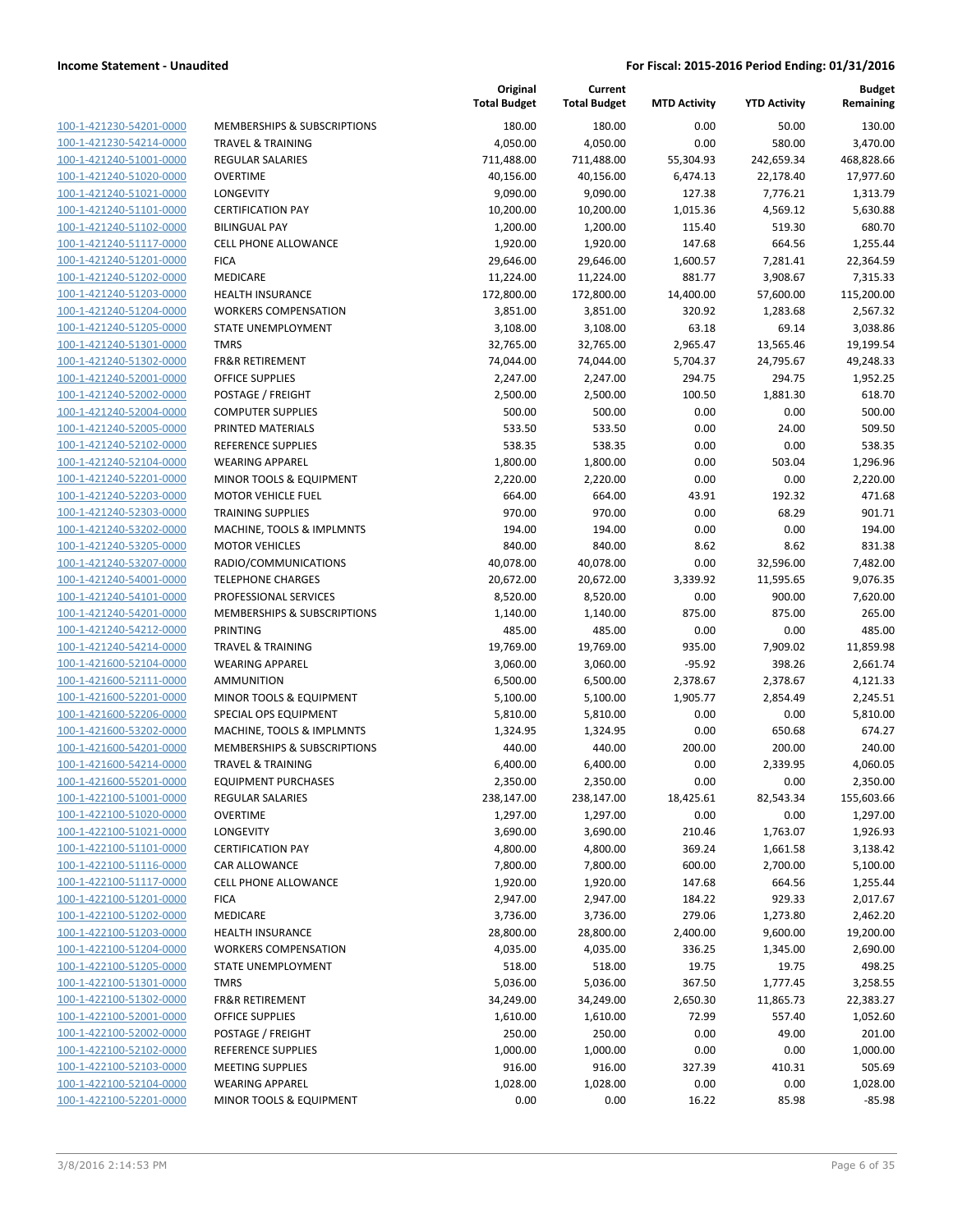| 100-1-422100-53207-0000                                   |
|-----------------------------------------------------------|
| <u>100-1-422100-54001-0000</u>                            |
| 100-1-422100-54002-0000                                   |
| 100-1-422100-54101-0000                                   |
| 100-1-422100-54201-0000                                   |
| 100-1-422100-54214-0000                                   |
| <u>100-1-422200-51001-0000</u>                            |
| 100-1-422200-51020-0000                                   |
| 100-1-422200-51021-0000                                   |
|                                                           |
| 100-1-422200-51101-0000                                   |
| 100-1-422200-51102-0000                                   |
| <u>100-1-422200-51117-0000</u>                            |
| 100-1-422200-51202-0000                                   |
| 100-1-422200-51203-0000                                   |
| 100-1-422200-51204-0000                                   |
| 100-1-422200-51205-0000                                   |
| <u>100-1-422200-51302-0000</u>                            |
| 100-1-422200-52001-0000                                   |
| 100-1-422200-52101-0000                                   |
| 100-1-422200-52104-0000                                   |
| 100-1-422200-52201-0000                                   |
| <u>100-1-422200-52203-0000</u>                            |
|                                                           |
| 100-1-422200-52205-0000                                   |
| 100-1-422200-52207-0000                                   |
| 100-1-422200-52306-0000                                   |
| 100-1-422200-53202-0000                                   |
| <u>100-1-422200-53205-0000</u>                            |
| 100-1-422200-53208-0000                                   |
| 100-1-422200-53213-0000                                   |
| 100-1-422200-53402-0000                                   |
| 100-1-422200-54001-0000                                   |
| <u>100-1-422200-54002-0000</u>                            |
| 100-1-422200-54109-0000                                   |
| 100-1-422200-54201-0000                                   |
| 100-1-422200-54214-0000                                   |
| 100-1-422200-54908-0000                                   |
| <u>100-1-422200-55203-0000</u>                            |
| 100-1-422200-55207-0000                                   |
|                                                           |
| 100-1-422300-51001-0000                                   |
| 100-1-422300-51020-0000                                   |
| 100-1-422300-51021-0000                                   |
| <u>100-1-422300-51101-0000</u>                            |
| 100-1-422300-51117-0000                                   |
| 100-1-422300-51201-0000                                   |
| 100-1-422300-51202-0000                                   |
| <u>100-1-422300-51203-0000</u>                            |
| <u>100-1-422300-51204-0000</u>                            |
| <u>100-1-422300-51205-0000</u>                            |
| 100-1-422300-51302-0000                                   |
| 100-1-422300-52001-0000                                   |
| <u>100-1-422300-52002-0000</u>                            |
|                                                           |
| <u>100-1-422300-52005-0000</u>                            |
| <u>100-1-422300-52104-0000</u>                            |
| 100-1-422300-52201-0000                                   |
| 100-1-422300-52203-0000                                   |
| <u>100-1-422300-52303-0000</u>                            |
|                                                           |
| 100-1-422300-52304-0000                                   |
| <u>100-1-422300-53205-0000</u><br>100-1-422300-54001-0000 |

|                         |                               | Original<br><b>Total Budget</b> | Current<br><b>Total Budget</b> | <b>MTD Activity</b> | <b>YTD Activity</b> | <b>Budget</b><br>Remaining |
|-------------------------|-------------------------------|---------------------------------|--------------------------------|---------------------|---------------------|----------------------------|
| 100-1-422100-53207-0000 | RADIO/COMMUNICATIONS          | 5,250.00                        | 5,250.00                       | 0.00                | 0.00                | 5,250.00                   |
| 100-1-422100-54001-0000 | <b>TELEPHONE CHARGES</b>      | 5,300.00                        | 5,300.00                       | 442.81              | 1,300.72            | 3,999.28                   |
| 100-1-422100-54002-0000 | <b>UTILITY CHARGES</b>        | 5,960.02                        | 5,960.02                       | 250.85              | 1,262.05            | 4,697.97                   |
| 100-1-422100-54101-0000 | PROFESSIONAL SERVICES         | 5,200.00                        | 5,200.00                       | 0.00                | 0.00                | 5,200.00                   |
| 100-1-422100-54201-0000 | MEMBERSHIPS & SUBSCRIPTIONS   | 7,175.00                        | 7,175.00                       | 0.00                | 450.00              | 6,725.00                   |
| 100-1-422100-54214-0000 | <b>TRAVEL &amp; TRAINING</b>  | 6,980.00                        | 6,980.00                       | 32.50               | 1,483.54            | 5,496.46                   |
| 100-1-422200-51001-0000 | <b>REGULAR SALARIES</b>       | 2,698,398.00                    | 2,698,398.00                   | 212,747.94          | 964,273.38          | 1,734,124.62               |
| 100-1-422200-51020-0000 | <b>OVERTIME</b>               | 330,458.00                      | 330,458.00                     | 17,305.32           | 120,868.30          | 209,589.70                 |
| 100-1-422200-51021-0000 | <b>LONGEVITY</b>              | 36,084.00                       | 36,084.00                      | 204.92              | 34,510.14           | 1,573.86                   |
| 100-1-422200-51101-0000 | <b>CERTIFICATION PAY</b>      | 57,600.00                       | 57,600.00                      | 4,726.28            | 20,862.03           | 36,737.97                  |
| 100-1-422200-51102-0000 | <b>BILINGUAL PAY</b>          | 600.00                          | 600.00                         | 46.16               | 207.72              | 392.28                     |
| 100-1-422200-51117-0000 | <b>CELL PHONE ALLOWANCE</b>   | 2,688.00                        | 2,688.00                       | 119.98              | 539.91              | 2,148.09                   |
| 100-1-422200-51202-0000 | MEDICARE                      | 45,324.00                       | 45,324.00                      | 3,395.85            | 16,486.68           | 28,837.32                  |
| 100-1-422200-51203-0000 | <b>HEALTH INSURANCE</b>       | 460,800.00                      | 460,800.00                     | 38,400.00           | 153,600.00          | 307,200.00                 |
| 100-1-422200-51204-0000 | <b>WORKERS COMPENSATION</b>   | 58,155.00                       | 58,155.00                      | 4,846.25            | 19,385.00           | 38,770.00                  |
| 100-1-422200-51205-0000 | STATE UNEMPLOYMENT            | 8,289.00                        | 8,289.00                       | 235.15              | 249.98              | 8,039.02                   |
| 100-1-422200-51302-0000 | <b>FR&amp;R RETIREMENT</b>    | 509,510.00                      | 509,510.00                     | 38,329.53           | 186,025.55          | 323,484.45                 |
| 100-1-422200-52001-0000 | <b>OFFICE SUPPLIES</b>        | 998.00                          | 998.00                         | 84.96               | 154.95              | 843.05                     |
| 100-1-422200-52101-0000 | <b>JANITORIAL SUPPLIES</b>    | 5,800.00                        | 5,800.00                       | 393.99              | 1,804.59            | 3,995.41                   |
| 100-1-422200-52104-0000 | <b>WEARING APPAREL</b>        | 19,600.00                       | 19,600.00                      | 829.75              | 4,118.83            | 15,481.17                  |
| 100-1-422200-52201-0000 | MINOR TOOLS & EQUIPMENT       | 14,420.00                       | 14,420.00                      | 50.90               | 1,029.20            | 13,390.80                  |
| 100-1-422200-52203-0000 | <b>MOTOR VEHICLE FUEL</b>     | 35,000.00                       | 35,000.00                      | 832.56              | 5,707.90            | 29,292.10                  |
| 100-1-422200-52205-0000 | FIRST RESPONDER SUPPLIES      | 19,400.00                       | 19,400.00                      | 381.00              | 2,152.52            | 17,247.48                  |
| 100-1-422200-52207-0000 | <b>BUNKER GEAR</b>            | 33,750.00                       | 33,750.00                      | 0.00                | 26,254.91           | 7,495.09                   |
| 100-1-422200-52306-0000 | <b>HAZMAT SUPPLIES</b>        | 6,400.00                        | 6,400.00                       | 0.00                | 0.00                | 6,400.00                   |
| 100-1-422200-53202-0000 | MACHINE, TOOLS & IMPLMNTS     | 2,150.00                        | 2,150.00                       | 0.00                | 0.00                | 2,150.00                   |
| 100-1-422200-53205-0000 | <b>MOTOR VEHICLES</b>         | 25,000.00                       | 25,000.00                      | 149.31              | 14,325.32           | 10,674.68                  |
| 100-1-422200-53208-0000 | FIRE HOSE/NOZZLES             | 5,200.00                        | 5,200.00                       | 0.00                | 0.00                | 5,200.00                   |
| 100-1-422200-53213-0000 | <b>SCBA MAINTENANCE</b>       | 4,000.00                        | 4,000.00                       | 0.00                | 2,007.00            | 1,993.00                   |
| 100-1-422200-53402-0000 | <b>BUILDING MAINTENANCE</b>   | 1,500.00                        | 1,500.00                       | 0.00                | 0.00                | 1,500.00                   |
| 100-1-422200-54001-0000 | <b>TELEPHONE CHARGES</b>      | 8,250.00                        | 8,250.00                       | 580.01              | 1,766.44            | 6,483.56                   |
| 100-1-422200-54002-0000 | <b>UTILITY CHARGES</b>        | 60,000.00                       | 60,000.00                      | 3,894.21            | 16,453.50           | 43,546.50                  |
| 100-1-422200-54109-0000 | INSPECTIONS/TESTING           | 9,400.00                        | 9,400.00                       | 0.00                | 810.00              | 8,590.00                   |
| 100-1-422200-54201-0000 | MEMBERSHIPS & SUBSCRIPTIONS   | 0.00                            | 0.00                           | 0.00                | 4,335.00            | $-4,335.00$                |
| 100-1-422200-54214-0000 | <b>TRAVEL &amp; TRAINING</b>  | 23,500.00                       | 23,500.00                      | 0.00                | 7,169.21            | 16,330.79                  |
| 100-1-422200-54908-0000 | LEASE PURCHASE PAYMENTS       | 65,037.00                       | 65,037.00                      | 5,419.72            | 21,678.88           | 43,358.12                  |
| 100-1-422200-55203-0000 | <b>FURNITURE/OFFICE EQUIP</b> | 0.00                            | 0.00                           | 0.00                | 428.67              | $-428.67$                  |
| 100-1-422200-55207-0000 | RADIO COMMUNICATION EQUIP     | 5,200.00                        | 5,200.00                       | 0.00                | 0.00                | 5,200.00                   |
| 100-1-422300-51001-0000 | <b>REGULAR SALARIES</b>       | 79,032.00                       | 79,032.00                      | 7,254.88            | 34,418.15           | 44,613.85                  |
| 100-1-422300-51020-0000 | <b>OVERTIME</b>               | 5,643.00                        | 5,643.00                       | 3,034.33            | 13,946.41           | -8,303.41                  |
| 100-1-422300-51021-0000 | LONGEVITY                     | 1,200.00                        | 1,200.00                       | 0.00                | 1,194.00            | 6.00                       |
| 100-1-422300-51101-0000 | <b>CERTIFICATION PAY</b>      | 1,920.00                        | 1,920.00                       | 147.70              | 664.65              | 1,255.35                   |
| 100-1-422300-51117-0000 | <b>CELL PHONE ALLOWANCE</b>   | 432.00                          | 432.00                         | 46.16               | 207.72              | 224.28                     |
| 100-1-422300-51201-0000 | <b>FICA</b>                   | 5,470.00                        | 5,470.00                       | 0.00                | 0.00                | 5,470.00                   |
| 100-1-422300-51202-0000 | MEDICARE                      | 1,279.00                        | 1,279.00                       | 150.41              | 724.56              | 554.44                     |
| 100-1-422300-51203-0000 | <b>HEALTH INSURANCE</b>       | 9,600.00                        | 9,600.00                       | 800.00              | 3,200.00            | 6,400.00                   |
| 100-1-422300-51204-0000 | <b>WORKERS COMPENSATION</b>   | 1,641.00                        | 1,641.00                       | 136.75              | 547.00              | 1,094.00                   |
| 100-1-422300-51205-0000 | STATE UNEMPLOYMENT            | 173.00                          | 173.00                         | 9.00                | 9.00                | 164.00                     |
| 100-1-422300-51302-0000 | <b>FR&amp;R RETIREMENT</b>    | 14,381.00                       | 14,381.00                      | 1,708.74            | 8,220.24            | 6,160.76                   |
| 100-1-422300-52001-0000 | OFFICE SUPPLIES               | 0.00                            | 0.00                           | 0.00                | 16.99               | $-16.99$                   |
| 100-1-422300-52002-0000 | POSTAGE / FREIGHT             | 50.00                           | 50.00                          | 0.00                | 0.00                | 50.00                      |
| 100-1-422300-52005-0000 | PRINTED MATERIALS             | 400.00                          | 400.00                         | 0.00                | 0.00                | 400.00                     |
| 100-1-422300-52104-0000 | <b>WEARING APPAREL</b>        | 481.00                          | 481.00                         | 0.00                | 160.95              | 320.05                     |
| 100-1-422300-52201-0000 | MINOR TOOLS & EQUIPMENT       | 3,142.00                        | 3,142.00                       | 586.03              | 586.03              | 2,555.97                   |
| 100-1-422300-52203-0000 | <b>MOTOR VEHICLE FUEL</b>     | 1,450.00                        | 1,450.00                       | 50.56               | 947.25              | 502.75                     |
| 100-1-422300-52303-0000 | <b>TRAINING SUPPLIES</b>      | 0.00                            | 0.00                           | 104.86              | 104.86              | $-104.86$                  |
| 100-1-422300-52304-0000 | FIRE PREVENTION SUPPLIES      | 11,910.00                       | 11,910.00                      | 217.26              | 2,959.30            | 8,950.70                   |
| 100-1-422300-53205-0000 | <b>MOTOR VEHICLES</b>         | 600.00                          | 600.00                         | 0.00                | 10.00               | 590.00                     |
| 100-1-422300-54001-0000 | <b>TELEPHONE CHARGES</b>      | 1,000.00                        | 1,000.00                       | 29.73               | 88.63               | 911.37                     |
|                         |                               |                                 |                                |                     |                     |                            |

**Original**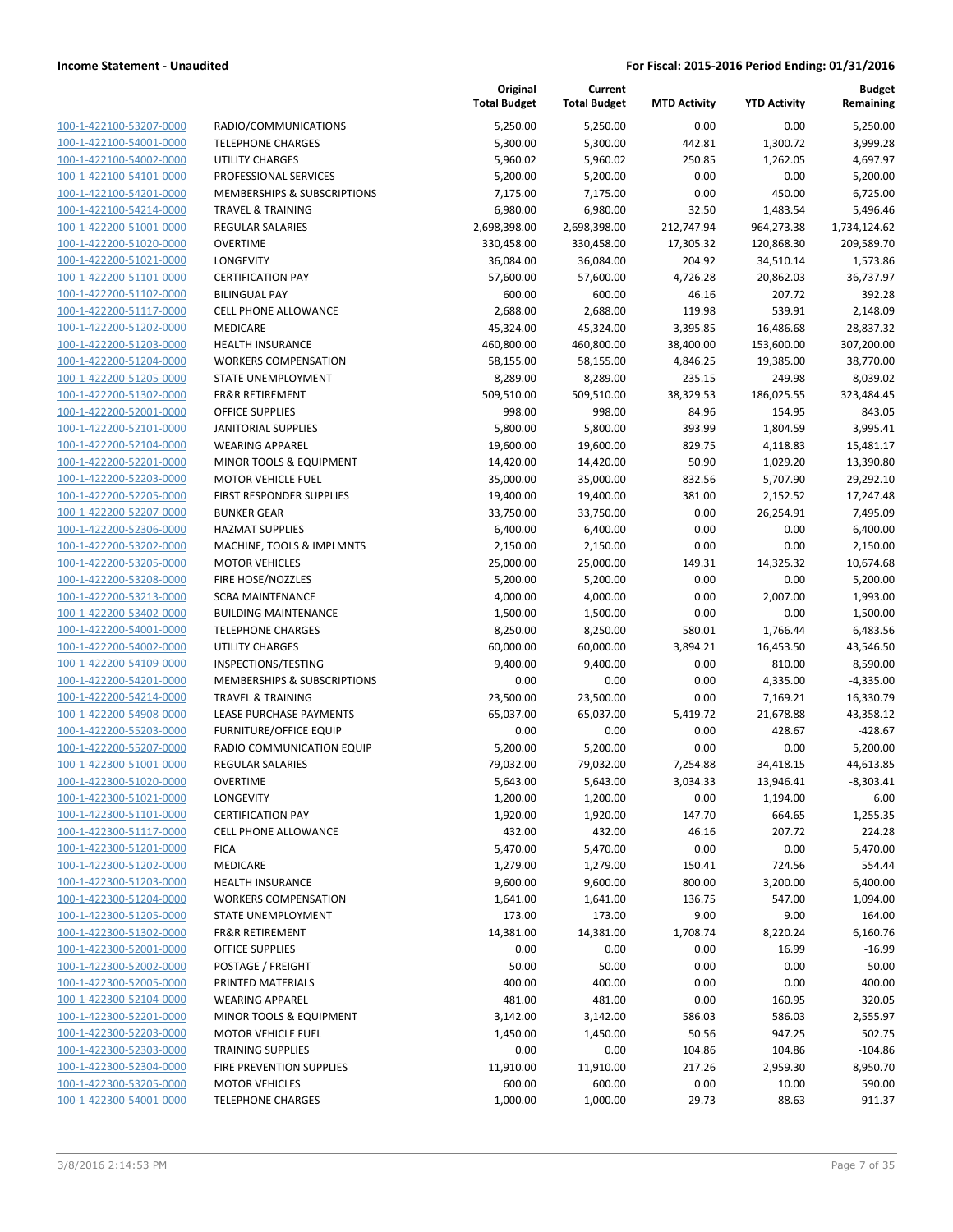| 100-1-422300-54201-0000        |
|--------------------------------|
| 100-1-422300-54208-0000        |
| 100-1-422300-54210-0000        |
| 100-1-422300-54214-0000        |
| 100-1-422300-54217-0000        |
| 100-1-422400-53209-0000        |
| 100-1-422400-54001-0000        |
| 100-1-431100-51001-0000        |
| 100-1-431100-51020-0000        |
| 100-1-431100-51021-0000        |
| 100-1-431100-51116-0000        |
| 100-1-431100-51201-0000        |
| 100-1-431100-51202-0000        |
| 100-1-431100-51203-0000        |
| 100-1-431100-51204-0000        |
| 100-1-431100-51205-0000        |
|                                |
| 100-1-431100-51301-0000        |
| 100-1-431100-52001-0000        |
| 100-1-431100-52002-0000        |
| 100-1-431100-52203-0000        |
| 100-1-431100-53201-0000        |
| 100-1-431100-53205-0000        |
| 100-1-431100-53207-0000        |
| 100-1-431100-54001-0000        |
| 100-1-431100-54002-0000        |
| 100-1-431100-54101-0000        |
| 100-1-431100-54201-0000        |
| 100-1-431100-54214-0000        |
| 100-1-431200-51001-0000        |
| 100-1-431200-51020-0000        |
| 100-1-431200-51021-0000        |
| 100-1-431200-51117-0000        |
| 100-1-431200-51201-0000        |
| 100-1-431200-51202-0000        |
| 100-1-431200-51203-0000        |
| 100-1-431200-51204-0000        |
|                                |
| 100-1-431200-51205-0000        |
| 100-1-431200-51301-0000        |
| 100-1-431200-51401-0000        |
| 100-1-431200-52001-0000        |
| 100-1-431200-52002-0000        |
| 100-1-431200-52103-0000        |
| <u>100-1-431200-52104-0000</u> |
| <u>100-1-431200-52106-0000</u> |
| 100-1-431200-52107-0000        |
| <u>100-1-431200-52201-0000</u> |
| 100-1-431200-52203-0000        |
| 100-1-431200-52302-0000        |
| 100-1-431200-52303-0000        |
| 100-1-431200-53202-0000        |
| 100-1-431200-53205-0000        |
| 100-1-431200-53207-0000        |
| 100-1-431200-53301-0000        |
| <u>100-1-431200-53303-0000</u> |
|                                |
| 100-1-431200-53305-0000        |
| 100-1-431200-53308-0000        |
| 100-1-431200-54001-0000        |
| 100-1-431200-54002-0000        |
| <u>100-1-431200-54201-0000</u> |

|                         |                                        | Original<br><b>Total Budget</b> | Current<br><b>Total Budget</b> | <b>MTD Activity</b> | <b>YTD Activity</b> | <b>Budget</b><br>Remaining |
|-------------------------|----------------------------------------|---------------------------------|--------------------------------|---------------------|---------------------|----------------------------|
| 100-1-422300-54201-0000 | <b>MEMBERSHIPS &amp; SUBSCRIPTIONS</b> | 1,445.00                        | 1,445.00                       | 0.00                | 1,466.16            | $-21.16$                   |
| 100-1-422300-54208-0000 | <b>LABORATORY WORK</b>                 | 600.00                          | 600.00                         | 0.00                | 0.00                | 600.00                     |
| 100-1-422300-54210-0000 | PHOTO PROCESSING                       | 200.00                          | 200.00                         | 0.00                | 0.00                | 200.00                     |
| 100-1-422300-54214-0000 | <b>TRAVEL &amp; TRAINING</b>           | 2,200.00                        | 2,200.00                       | 0.00                | 0.00                | 2,200.00                   |
| 100-1-422300-54217-0000 | <b>AWARDS PROGRAM</b>                  | 320.00                          | 320.00                         | 0.00                | 0.00                | 320.00                     |
| 100-1-422400-53209-0000 | HARDWARE/SOFTWARE                      | 10,000.00                       | 10,000.00                      | 0.00                | 10,000.00           | 0.00                       |
| 100-1-422400-54001-0000 | <b>TELEPHONE CHARGES</b>               | 4,630.00                        | 4,630.00                       | 303.07              | 1,070.79            | 3,559.21                   |
| 100-1-431100-51001-0000 | REGULAR SALARIES                       | 131,720.00                      | 131,720.00                     | 7,640.13            | 43,682.82           | 88,037.18                  |
| 100-1-431100-51020-0000 | <b>OVERTIME</b>                        | 578.00                          | 578.00                         | 0.00                | 233.69              | 344.31                     |
| 100-1-431100-51021-0000 | <b>LONGEVITY</b>                       | 1,524.00                        | 1,524.00                       | 0.00                | 1,518.00            | 6.00                       |
| 100-1-431100-51116-0000 | CAR ALLOWANCE                          | 4,200.00                        | 4,200.00                       | 323.08              | 1,453.86            | 2,746.14                   |
| 100-1-431100-51201-0000 | <b>FICA</b>                            | 9,256.00                        | 9,256.00                       | 824.15              | 3,211.73            | 6,044.27                   |
| 100-1-431100-51202-0000 | MEDICARE                               | 2,001.00                        | 2,001.00                       | 192.74              | 751.13              | 1,249.87                   |
| 100-1-431100-51203-0000 | HEALTH INSURANCE                       | 19,200.00                       | 19,200.00                      | 1,600.00            | 6,400.00            | 12,800.00                  |
| 100-1-431100-51204-0000 | <b>WORKERS COMPENSATION</b>            | 358.00                          | 358.00                         | 29.83               | 119.32              | 238.68                     |
| 100-1-431100-51205-0000 | STATE UNEMPLOYMENT                     | 345.00                          | 345.00                         | 13.36               | 13.36               | 331.64                     |
| 100-1-431100-51301-0000 | <b>TMRS</b>                            | 14,620.00                       | 14,620.00                      | 1,405.26            | 5,613.06            | 9,006.94                   |
| 100-1-431100-52001-0000 | <b>OFFICE SUPPLIES</b>                 | 600.00                          | 600.00                         | 53.97               | 91.95               | 508.05                     |
| 100-1-431100-52002-0000 | POSTAGE / FREIGHT                      | 200.00                          | 200.00                         | 0.00                | 19.73               | 180.27                     |
| 100-1-431100-52203-0000 | <b>MOTOR VEHICLE FUEL</b>              | 500.00                          | 500.00                         | 0.00                | 24.04               | 475.96                     |
| 100-1-431100-53201-0000 | FURNITURE & OFFICE EQUIPMENT           | 150.00                          | 150.00                         | 0.00                | 0.00                | 150.00                     |
| 100-1-431100-53205-0000 | <b>MOTOR VEHICLES</b>                  | 400.00                          | 400.00                         | 0.00                | 0.00                | 400.00                     |
| 100-1-431100-53207-0000 | RADIO/COMMUNICATIONS                   | 1,000.00                        | 1,000.00                       | 0.00                | 0.00                | 1,000.00                   |
| 100-1-431100-54001-0000 | <b>TELEPHONE CHARGES</b>               | 5,000.00                        | 5,000.00                       | 636.65              | 1,032.81            | 3,967.19                   |
| 100-1-431100-54002-0000 | UTILITY CHARGES                        | 2,500.00                        | 2,500.00                       | 320.16              | 439.83              | 2,060.17                   |
| 100-1-431100-54101-0000 | PROFESSIONAL SERVICES                  | 1,000.00                        | 1,000.00                       | 0.00                | 0.00                | 1,000.00                   |
| 100-1-431100-54201-0000 | MEMBERSHIPS & SUBSCRIPTIONS            | 600.00                          | 600.00                         | 0.00                | 0.00                | 600.00                     |
| 100-1-431100-54214-0000 | <b>TRAVEL &amp; TRAINING</b>           | 1,500.00                        | 1,500.00                       | 0.00                | $-59.93$            | 1,559.93                   |
| 100-1-431200-51001-0000 | REGULAR SALARIES                       | 337,515.00                      | 337,515.00                     | 20,378.79           | 96,501.35           | 241,013.65                 |
| 100-1-431200-51020-0000 | <b>OVERTIME</b>                        | 27,852.00                       | 27,852.00                      | 1,256.54            | 4,898.68            | 22,953.32                  |
| 100-1-431200-51021-0000 | LONGEVITY                              | 5,964.00                        | 5,964.00                       | 0.00                | 6,390.00            | $-426.00$                  |
| 100-1-431200-51117-0000 | <b>CELL PHONE ALLOWANCE</b>            | 864.00                          | 864.00                         | 64.78               | 291.51              | 572.49                     |
| 100-1-431200-51201-0000 | <b>FICA</b>                            | 23,076.00                       | 23,076.00                      | 1,243.11            | 6,496.21            | 16,579.79                  |
| 100-1-431200-51202-0000 | MEDICARE                               | 5,397.00                        | 5,397.00                       | 290.73              | 1,519.29            | 3,877.71                   |
| 100-1-431200-51203-0000 | <b>HEALTH INSURANCE</b>                | 105,600.00                      | 105,600.00                     | 8,800.00            | 35,200.00           | 70,400.00                  |
| 100-1-431200-51204-0000 | <b>WORKERS COMPENSATION</b>            | 20,025.00                       | 20,025.00                      | 1,668.75            | 6,675.00            | 13,350.00                  |
| 100-1-431200-51205-0000 | <b>STATE UNEMPLOYMENT</b>              | 1,900.00                        | 1,900.00                       | 21.70               | 21.70               | 1,878.30                   |
| 100-1-431200-51301-0000 | <b>TMRS</b>                            | 39,425.00                       | 39,425.00                      | 2,282.85            | 11,932.98           | 27,492.02                  |
| 100-1-431200-51401-0000 | <b>CONTRA - SALARIES</b>               | 0.00                            | 0.00                           | $-157.50$           | $-2,300.87$         | 2,300.87                   |
| 100-1-431200-52001-0000 | <b>OFFICE SUPPLIES</b>                 | 350.00                          | 350.00                         | 0.00                | 0.00                | 350.00                     |
| 100-1-431200-52002-0000 | POSTAGE / FREIGHT                      | 20.00                           | 20.00                          | 0.00                | 0.00                | 20.00                      |
| 100-1-431200-52103-0000 | <b>MEETING SUPPLIES</b>                | 200.00                          | 200.00                         | 0.00                | 0.00                | 200.00                     |
| 100-1-431200-52104-0000 | <b>WEARING APPAREL</b>                 | 10,000.00                       | 10,000.00                      | 385.94              | 2,315.40            | 7,684.60                   |
| 100-1-431200-52106-0000 | <b>CHEMICAL SUPPLIES</b>               | 2,000.00                        | 2,000.00                       | 0.00                | 0.00                | 2,000.00                   |
| 100-1-431200-52107-0000 | <b>BOTANICAL SUPPLIES</b>              | 252.00                          | 252.00                         | 0.00                | 0.00                | 252.00                     |
| 100-1-431200-52201-0000 | MINOR TOOLS & EQUIPMENT                | 6,000.00                        | 6,000.00                       | 127.61              | 803.05              | 5,196.95                   |
| 100-1-431200-52203-0000 | <b>MOTOR VEHICLE FUEL</b>              | 43,000.00                       | 43,000.00                      | 1,714.97            | 7,066.01            | 35,933.99                  |
| 100-1-431200-52302-0000 | <b>MEDICAL SUPPLIES</b>                | 150.00                          | 150.00                         | 0.00                | 0.00                | 150.00                     |
| 100-1-431200-52303-0000 | <b>TRAINING SUPPLIES</b>               | 200.00                          | 200.00                         | 0.00                | 0.00                | 200.00                     |
| 100-1-431200-53202-0000 | MACHINE, TOOLS & IMPLMNTS              | 3,000.00                        | 3,000.00                       | 60.00               | 566.01              | 2,433.99                   |
| 100-1-431200-53205-0000 | <b>MOTOR VEHICLES</b>                  | 45,000.00                       | 45,000.00                      | 392.86              | 2,301.81            | 42,698.19                  |
| 100-1-431200-53207-0000 | RADIO/COMMUNICATIONS                   | 1,700.00                        | 1,700.00                       | 0.00                | 180.00              | 1,520.00                   |
| 100-1-431200-53301-0000 | SIDEWALKS, CURBS, & GUTTERS            | 12,000.00                       | 12,000.00                      | 0.00                | 1,035.25            | 10,964.75                  |
| 100-1-431200-53303-0000 | MAINT - STREET /ALLEY/APRN/RNWY        | 111,000.00                      | 111,000.00                     | 3,784.84            | 10,408.65           | 100,591.35                 |
| 100-1-431200-53305-0000 | <b>BRIDGES &amp; CULVERTS</b>          | 5,500.00                        | 5,500.00                       | 0.00                | 0.00                | 5,500.00                   |
| 100-1-431200-53308-0000 | <b>STORM SEWERS</b>                    | 4,000.00                        | 4,000.00                       | 0.00                | 0.00                | 4,000.00                   |
| 100-1-431200-54001-0000 | <b>TELEPHONE CHARGES</b>               | 1,975.00                        | 1,975.00                       | 429.90              | 767.25              | 1,207.75                   |
| 100-1-431200-54002-0000 | UTILITY CHARGES                        | 8,700.00                        | 8,700.00                       | 703.09              | 1,623.53            | 7,076.47                   |
| 100-1-431200-54201-0000 | MEMBERSHIPS & SUBSCRIPTIONS            | 300.00                          | 300.00                         | 0.00                | 0.00                | 300.00                     |
|                         |                                        |                                 |                                |                     |                     |                            |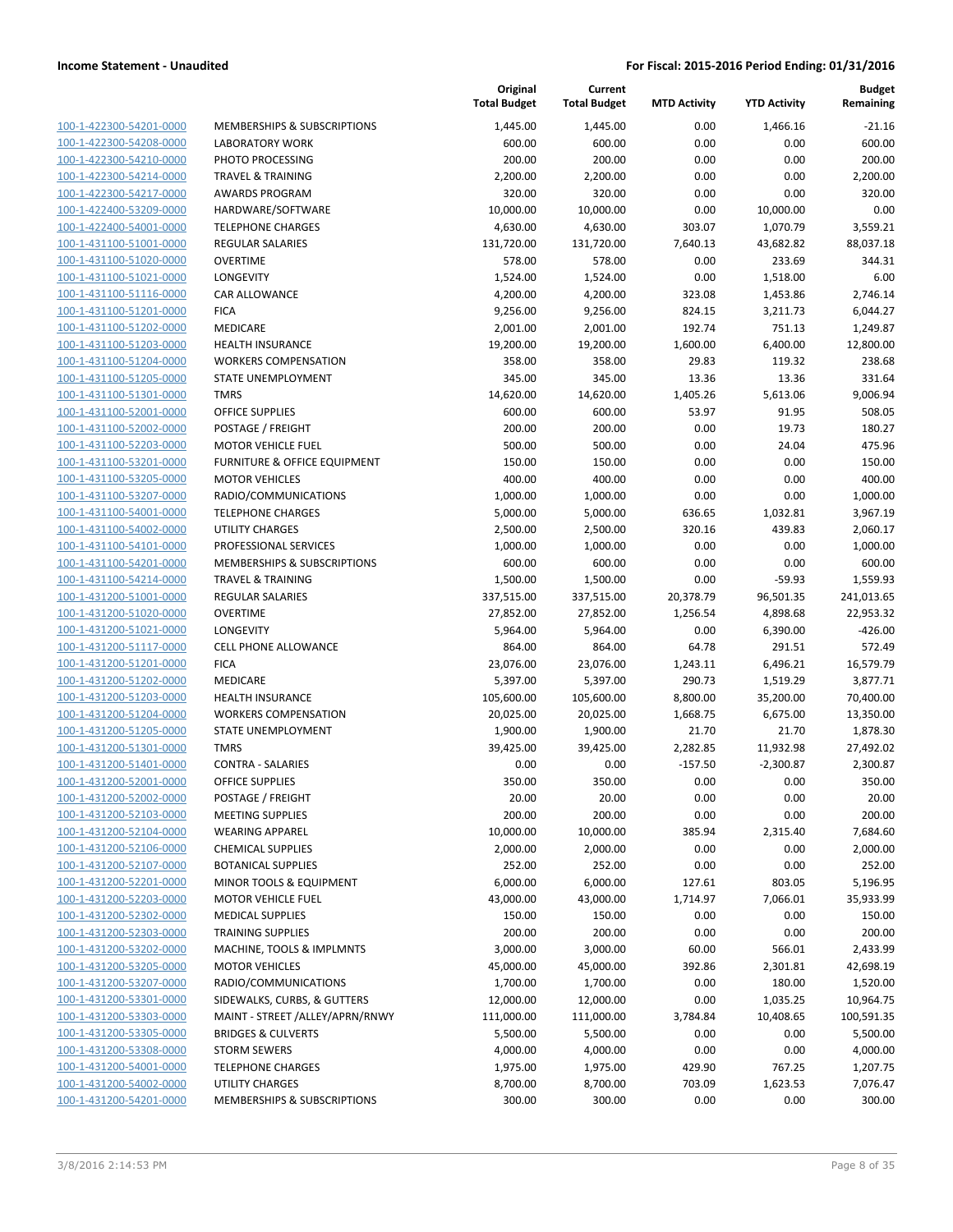|                                                    |                                                    | Original<br><b>Total Budget</b> | Current<br><b>Total Budget</b> | <b>MTD Activity</b> | <b>YTD Activity</b> | <b>Budget</b><br>Remaining |
|----------------------------------------------------|----------------------------------------------------|---------------------------------|--------------------------------|---------------------|---------------------|----------------------------|
| 100-1-431200-54214-0000                            | <b>TRAVEL &amp; TRAINING</b>                       | 100.00                          | 100.00                         | 0.00                | 0.00                | 100.00                     |
| 100-1-431200-55207-0000                            | RADIO COMMUNICATION EQUIP                          | 1,500.00                        | 1,500.00                       | 0.00                | 0.00                | 1,500.00                   |
| 100-1-431600-51001-0000                            | <b>REGULAR SALARIES</b>                            | 66,154.00                       | 66,154.00                      | 5,088.47            | 22,898.17           | 43,255.83                  |
| 100-1-431600-51020-0000                            | <b>OVERTIME</b>                                    | 2,415.00                        | 2,415.00                       | 192.39              | 1,420.18            | 994.82                     |
| 100-1-431600-51021-0000                            | LONGEVITY                                          | 1,896.00                        | 1,896.00                       | 0.00                | 1,884.00            | 12.00                      |
| 100-1-431600-51101-0000                            | <b>CERTIFICATION PAY</b>                           | 600.00                          | 600.00                         | 46.16               | 207.72              | 392.28                     |
| 100-1-431600-51201-0000                            | <b>FICA</b>                                        | 4,406.00                        | 4,406.00                       | 325.59              | 1,609.55            | 2,796.45                   |
| 100-1-431600-51202-0000                            | MEDICARE                                           | 1,030.00                        | 1,030.00                       | 76.15               | 376.43              | 653.57                     |
| 100-1-431600-51203-0000                            | <b>HEALTH INSURANCE</b>                            | 19,200.00                       | 19,200.00                      | 1,600.00            | 6,400.00            | 12,800.00                  |
| 100-1-431600-51204-0000                            | <b>WORKERS COMPENSATION</b>                        | 4,314.00                        | 4,314.00                       | 359.50              | 1,438.00            | 2,876.00                   |
| 100-1-431600-51205-0000                            | STATE UNEMPLOYMENT                                 | 345.00                          | 345.00                         | 5.33                | 5.33                | 339.67                     |
| 100-1-431600-51301-0000                            | <b>TMRS</b>                                        | 7,528.00                        | 7,528.00                       | 560.40              | 2,839.49            | 4,688.51                   |
| 100-1-431600-52001-0000                            | <b>OFFICE SUPPLIES</b>                             | 200.00                          | 200.00                         | 0.00                | 0.00                | 200.00                     |
| 100-1-431600-52104-0000                            | <b>WEARING APPAREL</b>                             | 1,800.00                        | 1,800.00                       | 164.40              | 917.97              | 882.03                     |
| 100-1-431600-52106-0000                            | <b>CHEMICAL SUPPLIES</b>                           | 300.00                          | 300.00                         | 0.00                | 0.00                | 300.00                     |
| 100-1-431600-52201-0000                            | MINOR TOOLS & EQUIPMENT                            | 2,000.00                        | 2,000.00                       | 69.74               | 248.91              | 1,751.09                   |
| 100-1-431600-52203-0000                            | <b>MOTOR VEHICLE FUEL</b>                          | 5,400.00                        | 5,400.00                       | 175.48              | 770.30              | 4,629.70                   |
| 100-1-431600-53202-0000<br>100-1-431600-53205-0000 | MACHINE, TOOLS & IMPLMNTS<br><b>MOTOR VEHICLES</b> | 400.00                          | 400.00                         | 0.00                | 0.00                | 400.00                     |
| 100-1-431600-53207-0000                            | RADIO/COMMUNICATIONS                               | 2,628.00<br>500.00              | 2,628.00<br>500.00             | 168.57<br>0.00      | 317.93<br>0.00      | 2,310.07<br>500.00         |
| 100-1-431600-53303-0000                            | MAINT - STREET /ALLEY/APRN/RNWY                    | 22,000.00                       | 22,000.00                      | 69.00               | 241.80              | 21,758.20                  |
| 100-1-431600-54001-0000                            | <b>TELEPHONE CHARGES</b>                           | 1,350.00                        | 1,350.00                       | 264.51              | 471.90              | 878.10                     |
| 100-1-431600-54002-0000                            | <b>UTILITY CHARGES</b>                             | 323,436.00                      | 323,436.00                     | 26,343.41           | 104,563.11          | 218,872.89                 |
| 100-1-431600-54214-0000                            | <b>TRAVEL &amp; TRAINING</b>                       | 100.00                          | 100.00                         | 0.00                | 0.00                | 100.00                     |
| 100-1-431600-55201-0000                            | <b>EQUIPMENT PURCHASES</b>                         | 1,100.00                        | 1,100.00                       | 0.00                | 0.00                | 1,100.00                   |
| 100-1-431700-51001-0000                            | <b>REGULAR SALARIES</b>                            | 101,973.00                      | 101,973.00                     | 7,844.67            | 35,300.92           | 66,672.08                  |
| 100-1-431700-51020-0000                            | <b>OVERTIME</b>                                    | 319.00                          | 319.00                         | 0.00                | 0.00                | 319.00                     |
| 100-1-431700-51021-0000                            | LONGEVITY                                          | 1,242.00                        | 1,242.00                       | 0.00                | 1,230.00            | 12.00                      |
| 100-1-431700-51117-0000                            | <b>CELL PHONE ALLOWANCE</b>                        | 432.00                          | 432.00                         | 32.30               | 145.35              | 286.65                     |
| 100-1-431700-51201-0000                            | <b>FICA</b>                                        | 6,446.00                        | 6,446.00                       | 451.62              | 2,126.94            | 4,319.06                   |
| 100-1-431700-51202-0000                            | MEDICARE                                           | 1,508.00                        | 1,508.00                       | 105.62              | 497.43              | 1,010.57                   |
| 100-1-431700-51203-0000                            | <b>HEALTH INSURANCE</b>                            | 19,200.00                       | 19,200.00                      | 1,600.00            | 6,400.00            | 12,800.00                  |
| 100-1-431700-51204-0000                            | <b>WORKERS COMPENSATION</b>                        | 611.00                          | 611.00                         | 50.92               | 203.68              | 407.32                     |
| 100-1-431700-51205-0000                            | STATE UNEMPLOYMENT                                 | 345.00                          | 345.00                         | 7.88                | 7.88                | 337.12                     |
| 100-1-431700-51301-0000                            | <b>TMRS</b>                                        | 11,013.00                       | 11,013.00                      | 828.66              | 3,941.87            | 7,071.13                   |
| 100-1-431700-52001-0000                            | <b>OFFICE SUPPLIES</b>                             | 800.00                          | 800.00                         | 491.44              | 502.93              | 297.07                     |
| 100-1-431700-52002-0000                            | POSTAGE / FREIGHT                                  | 100.00                          | 100.00                         | 0.00                | 0.00                | 100.00                     |
| 100-1-431700-52104-0000                            | <b>WEARING APPAREL</b>                             | 800.00                          | 800.00                         | 0.00                | 81.00               | 719.00                     |
| 100-1-431700-52201-0000                            | <b>MINOR TOOLS &amp; EQUIPMENT</b>                 | 500.00                          | 500.00                         | 0.00                | 0.00                | 500.00                     |
| 100-1-431700-52203-0000                            | <b>MOTOR VEHICLE FUEL</b>                          | 4,000.00                        | 4,000.00                       | 98.93               | 552.99              | 3,447.01                   |
| 100-1-431700-52303-0000                            | <b>TRAINING SUPPLIES</b>                           | 100.00                          | 100.00                         | 0.00                | 72.75               | 27.25                      |
| 100-1-431700-53201-0000                            | <b>FURNITURE &amp; OFFICE EQUIPMENT</b>            | 800.00                          | 800.00                         | 0.00                | 0.00                | 800.00                     |
| 100-1-431700-53205-0000                            | <b>MOTOR VEHICLES</b>                              | 1,100.00                        | 1,100.00                       | 0.00                | 0.00                | 1,100.00                   |
| 100-1-431700-53207-0000                            | RADIO/COMMUNICATIONS                               | 100.00                          | 100.00                         | 0.00                | 0.00                | 100.00                     |
| 100-1-431700-54001-0000                            | <b>TELEPHONE CHARGES</b>                           | 1,440.00                        | 1,440.00                       | 362.54              | 591.84              | 848.16                     |
| 100-1-431700-54002-0000                            | UTILITY CHARGES                                    | 1,100.00                        | 1,100.00                       | 320.16              | 439.84              | 660.16                     |
| 100-1-431700-54201-0000                            | MEMBERSHIPS & SUBSCRIPTIONS                        | 600.00                          | 600.00                         | 0.00                | 0.00                | 600.00                     |
| 100-1-431700-54212-0000                            | PRINTING                                           | 200.00                          | 200.00                         | 0.00                | 0.00                | 200.00                     |
| 100-1-431700-54214-0000                            | <b>TRAVEL &amp; TRAINING</b>                       | 1,300.00                        | 1,300.00                       | 0.00                | 36.00               | 1,264.00                   |
| 100-1-431700-54410-0000                            | PERMITS/FEES                                       | 200.00                          | 200.00                         | 0.00                | 0.00                | 200.00                     |
| 100-1-441100-51001-0000                            | <b>REGULAR SALARIES</b>                            | 115,901.00                      | 115,901.00                     | 4,492.16            | 20,214.71           | 95,686.29                  |
| 100-1-441100-51020-0000                            | <b>OVERTIME</b>                                    | 0.00                            | 0.00                           | 12.34               | 163.09              | $-163.09$                  |
| 100-1-441100-51021-0000                            | LONGEVITY                                          | 330.00                          | 330.00                         | 0.00                | 252.00              | 78.00                      |
| 100-1-441100-51102-0000<br>100-1-441100-51201-0000 | <b>BILINGUAL PAY</b><br><b>FICA</b>                | 600.00<br>7,244.00              | 600.00                         | 92.32<br>264.99     | 415.44              | 184.56                     |
| 100-1-441100-51202-0000                            | MEDICARE                                           | 1,694.00                        | 7,244.00<br>1,694.00           | 61.98               | 1,227.87<br>287.18  | 6,016.13<br>1,406.82       |
| 100-1-441100-51203-0000                            | <b>HEALTH INSURANCE</b>                            | 28,800.00                       | 28,800.00                      | 2,400.00            | 9,600.00            | 19,200.00                  |
| 100-1-441100-51204-0000                            | <b>WORKERS COMPENSATION</b>                        | 303.00                          | 303.00                         | 25.25               | 101.00              | 202.00                     |
| 100-1-441100-51205-0000                            | STATE UNEMPLOYMENT                                 | 518.00                          | 518.00                         | 4.59                | 4.59                | 513.41                     |
|                                                    |                                                    |                                 |                                |                     |                     |                            |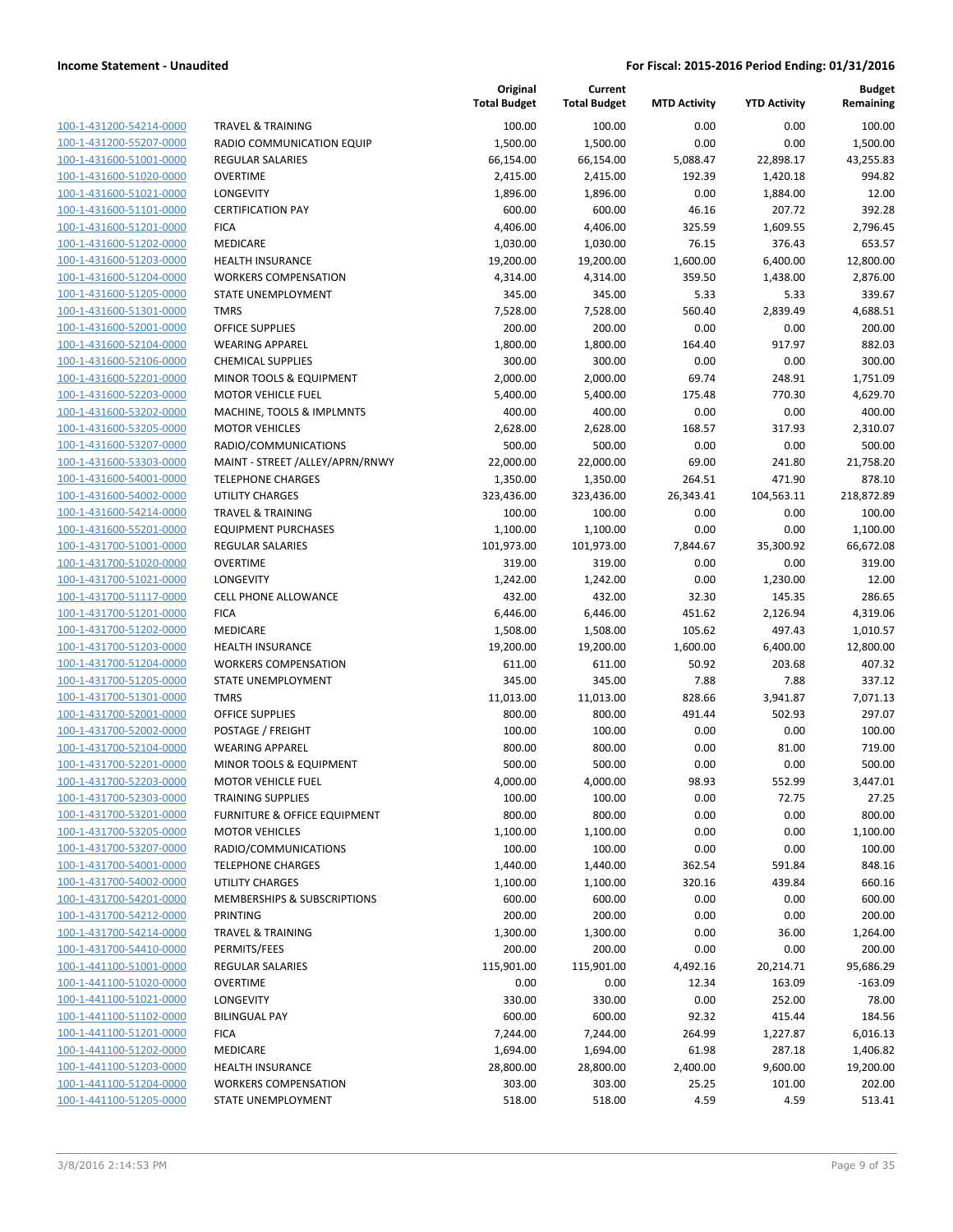| 100-1-441100-51301-0000        |
|--------------------------------|
| 100-1-441100-51401-0000        |
| 100-1-441100-52001-0000        |
| 100-1-441100-52002-0000        |
| 100-1-441100-52005-0000        |
| 100-1-441100-53207-0000        |
| 100-1-441100-54001-0000        |
| 100-1-441100-54002-0000        |
| 100-1-441200-51001-0000        |
| 100-1-441200-51021-0000        |
| 100-1-441200-51101-0000        |
| 100-1-441200-51117-0000        |
| 100-1-441200-51201-0000        |
| 100-1-441200-51202-0000        |
| 100-1-441200-51203-0000        |
| 100-1-441200-51204-0000        |
| 100-1-441200-51205-0000        |
| 100-1-441200-51301-0000        |
| 100-1-441200-52102-0000        |
| 100-1-441200-52104-0000        |
| 100-1-441200-54214-0000        |
| 100-1-441300-51001-0000        |
| 100-1-441300-51021-0000        |
| 100-1-441300-51101-0000        |
| 100-1-441300-51117-0000        |
| 100-1-441300-51201-0000        |
| 100-1-441300-51202-0000        |
|                                |
| 100-1-441300-51203-0000        |
| <u>100-1-441300-51204-0000</u> |
| 100-1-441300-51205-0000        |
| 100-1-441300-51301-0000        |
| 100-1-441300-52002-0000        |
| 100-1-441300-52005-0000        |
| 100-1-441300-52102-0000        |
| 100-1-441300-52104-0000        |
| 100-1-441300-52201-0000        |
| 100-1-441300-52203-0000        |
| 100-1-441300-53205-0000        |
| 100-1-441300-53207-0000        |
| 100-1-441300-54001-0000        |
| 100-1-441300-54002-0000        |
| <u>100-1-441300-54201-0000</u> |
| <u>100-1-441300-54212-0000</u> |
| 100-1-441300-54214-0000        |
| 100-1-441300-54410-0000        |
| 100-1-443200-51001-0000        |
| 100-1-443200-51020-0000        |
| 100-1-443200-51021-0000        |
| <u>100-1-443200-51117-0000</u> |
| <u>100-1-443200-51201-0000</u> |
| 100-1-443200-51202-0000        |
| 100-1-443200-51203-0000        |
| <u>100-1-443200-51204-0000</u> |
| <u>100-1-443200-51205-0000</u> |
| <u>100-1-443200-51301-0000</u> |
| <u>100-1-443200-52001-0000</u> |
| 100-1-443200-52002-0000        |
|                                |
| <u>100-1-443200-52101-0000</u> |
| <u>100-1-443200-52104-0000</u> |

|                         |                              | Original<br><b>Total Budget</b> | Current<br><b>Total Budget</b> | <b>MTD Activity</b> | <b>YTD Activity</b> | Budget<br>Remaining |
|-------------------------|------------------------------|---------------------------------|--------------------------------|---------------------|---------------------|---------------------|
| 100-1-441100-51301-0000 | <b>TMRS</b>                  | 12,375.00                       | 12,375.00                      | 483.60              | 2,261.72            | 10,113.28           |
| 100-1-441100-51401-0000 | <b>CONTRA - SALARIES</b>     | $-67,642.00$                    | $-67,642.00$                   | 0.00                | 0.00                | $-67,642.00$        |
| 100-1-441100-52001-0000 | <b>OFFICE SUPPLIES</b>       | 4,255.02                        | 4,255.02                       | 62.65               | 80.59               | 4,174.43            |
| 100-1-441100-52002-0000 | POSTAGE / FREIGHT            | 500.00                          | 500.00                         | 46.48               | 267.89              | 232.11              |
| 100-1-441100-52005-0000 | PRINTED MATERIALS            | 284.88                          | 284.88                         | 0.00                | 0.00                | 284.88              |
| 100-1-441100-53207-0000 | RADIO/COMMUNICATIONS         | 228.00                          | 228.00                         | 0.00                | 0.00                | 228.00              |
| 100-1-441100-54001-0000 | <b>TELEPHONE CHARGES</b>     | 1,265.00                        | 1,265.00                       | 98.83               | 294.83              | 970.17              |
| 100-1-441100-54002-0000 | UTILITY CHARGES              | 1,160.00                        | 1,160.00                       | 320.16              | 439.84              | 720.16              |
| 100-1-441200-51001-0000 | <b>REGULAR SALARIES</b>      | 41,008.00                       | 41,008.00                      | 3,155.04            | 14,197.68           | 26,810.32           |
| 100-1-441200-51021-0000 | <b>LONGEVITY</b>             | 78.00                           | 78.00                          | 0.00                | 78.00               | 0.00                |
| 100-1-441200-51101-0000 | <b>CERTIFICATION PAY</b>     | 1,200.00                        | 1,200.00                       | 0.00                | 0.00                | 1,200.00            |
| 100-1-441200-51117-0000 | <b>CELL PHONE ALLOWANCE</b>  | 432.00                          | 432.00                         | 0.00                | 0.00                | 432.00              |
| 100-1-441200-51201-0000 | <b>FICA</b>                  | 2,648.00                        | 2,648.00                       | 195.62              | 885.13              | 1,762.87            |
| 100-1-441200-51202-0000 | MEDICARE                     | 619.00                          | 619.00                         | 45.74               | 206.96              | 412.04              |
| 100-1-441200-51203-0000 | <b>HEALTH INSURANCE</b>      | 9,600.00                        | 9,600.00                       | 800.00              | 3,200.00            | 6,400.00            |
| 100-1-441200-51204-0000 | <b>WORKERS COMPENSATION</b>  | 251.00                          | 251.00                         | 20.92               | 83.68               | 167.32              |
| 100-1-441200-51205-0000 | <b>STATE UNEMPLOYMENT</b>    | 173.00                          | 173.00                         | 3.16                | 3.16                | 169.84              |
| 100-1-441200-51301-0000 | <b>TMRS</b>                  | 4,525.00                        | 4,525.00                       | 331.92              | 1,534.06            | 2,990.94            |
| 100-1-441200-52102-0000 | <b>BOOKS / REF SUPPLIES</b>  | 500.00                          | 500.00                         | 0.00                | 0.00                | 500.00              |
| 100-1-441200-52104-0000 | <b>WEARING APPAREL</b>       | 500.04                          | 500.04                         | 0.00                | 0.00                | 500.04              |
| 100-1-441200-54214-0000 | <b>TRAVEL &amp; TRAINING</b> | 260.00                          | 260.00                         | 0.00                | 85.00               | 175.00              |
| 100-1-441300-51001-0000 | REGULAR SALARIES             | 238,121.00                      | 238,121.00                     | 18,336.65           | 82,829.88           | 155,291.12          |
| 100-1-441300-51021-0000 | LONGEVITY                    | 1,410.00                        | 1,410.00                       | 0.00                | 1,386.00            | 24.00               |
| 100-1-441300-51101-0000 | <b>CERTIFICATION PAY</b>     | 2,400.00                        | 2,400.00                       | 138.46              | 623.07              | 1,776.93            |
| 100-1-441300-51117-0000 | CELL PHONE ALLOWANCE         | 1,824.00                        | 1,824.00                       | 98.74               | 444.33              | 1,379.67            |
| 100-1-441300-51201-0000 | <b>FICA</b>                  | 15,113.00                       | 15,113.00                      | 1,127.58            | 5,184.88            | 9,928.12            |
| 100-1-441300-51202-0000 | MEDICARE                     | 3,534.00                        | 3,534.00                       | 263.70              | 1,212.61            | 2,321.39            |
| 100-1-441300-51203-0000 | <b>HEALTH INSURANCE</b>      | 48,000.00                       | 48,000.00                      | 4,000.00            | 16,000.00           | 32,000.00           |
| 100-1-441300-51204-0000 | <b>WORKERS COMPENSATION</b>  | 1,479.00                        | 1,479.00                       | 123.25              | 493.00              | 986.00              |
| 100-1-441300-51205-0000 | STATE UNEMPLOYMENT           | 863.00                          | 863.00                         | 18.58               | 18.58               | 844.42              |
| 100-1-441300-51301-0000 | <b>TMRS</b>                  | 25,820.00                       | 25,820.00                      | 1,953.94            | 9,165.30            | 16,654.70           |
| 100-1-441300-52002-0000 | POSTAGE / FREIGHT            | 6,000.00                        | 6,000.00                       | 680.91              | 1,290.76            | 4,709.24            |
| 100-1-441300-52005-0000 | PRINTED MATERIALS            | 400.00                          | 400.00                         | 0.00                | 0.00                | 400.00              |
| 100-1-441300-52102-0000 | <b>BOOKS / REF SUPPLIES</b>  | 1,500.00                        | 1,500.00                       | 0.00                | 0.00                | 1,500.00            |
| 100-1-441300-52104-0000 | <b>WEARING APPAREL</b>       | 2,000.00                        | 2,000.00                       | 99.99               | 299.92              | 1,700.08            |
| 100-1-441300-52201-0000 | MINOR TOOLS & EQUIPMENT      | 500.00                          | 500.00                         | 0.00                | 29.97               | 470.03              |
| 100-1-441300-52203-0000 | <b>MOTOR VEHICLE FUEL</b>    | 6,117.00                        | 6,117.00                       | 213.61              | 1,178.14            | 4,938.86            |
| 100-1-441300-53205-0000 | <b>MOTOR VEHICLES</b>        | 2,500.00                        | 2,500.00                       | 0.00                | 391.91              | 2,108.09            |
| 100-1-441300-53207-0000 | RADIO/COMMUNICATIONS         | 114.00                          | 114.00                         | 0.00                | 0.00                | 114.00              |
| 100-1-441300-54001-0000 | <b>TELEPHONE CHARGES</b>     | 7,200.00                        | 7,200.00                       | 4,075.59            | 5,436.95            | 1,763.05            |
| 100-1-441300-54002-0000 | UTILITY CHARGES              | 1,135.44                        | 1,135.44                       | 320.16              | 439.83              | 695.61              |
| 100-1-441300-54201-0000 | MEMBERSHIPS & SUBSCRIPTIONS  | 1,000.00                        | 1,000.00                       | 0.00                | 55.00               | 945.00              |
| 100-1-441300-54212-0000 | <b>PRINTING</b>              | 24.00                           | 24.00                          | 0.00                | 0.00                | 24.00               |
| 100-1-441300-54214-0000 | <b>TRAVEL &amp; TRAINING</b> | 5,075.00                        | 5,075.00                       | 119.00              | 464.00              | 4,611.00            |
| 100-1-441300-54410-0000 | PERMITS/FEES                 | 15,002.00                       | 15,002.00                      | 0.00                | 8,024.00            | 6,978.00            |
| 100-1-443200-51001-0000 | <b>REGULAR SALARIES</b>      | 135,355.00                      | 135,355.00                     | 10,496.98           | 46,966.66           | 88,388.34           |
| 100-1-443200-51020-0000 | <b>OVERTIME</b>              | 5,995.00                        | 5,995.00                       | 593.04              | 2,867.60            | 3,127.40            |
| 100-1-443200-51021-0000 | LONGEVITY                    | 4,692.00                        | 4,692.00                       | 0.00                | 4,668.00            | 24.00               |
| 100-1-443200-51117-0000 | <b>CELL PHONE ALLOWANCE</b>  | 432.00                          | 432.00                         | 33.22               | 149.49              | 282.51              |
| 100-1-443200-51201-0000 | <b>FICA</b>                  | 9,081.00                        | 9,081.00                       | 620.42              | 3,127.04            | 5,953.96            |
| 100-1-443200-51202-0000 | MEDICARE                     | 2,124.00                        | 2,124.00                       | 145.10              | 731.32              | 1,392.68            |
| 100-1-443200-51203-0000 | <b>HEALTH INSURANCE</b>      | 38,400.00                       | 38,400.00                      | 3,200.00            | 12,800.00           | 25,600.00           |
| 100-1-443200-51204-0000 | <b>WORKERS COMPENSATION</b>  | 3,822.00                        | 3,822.00                       | 318.50              | 1,274.00            | 2,548.00            |
| 100-1-443200-51205-0000 | STATE UNEMPLOYMENT           | 691.00                          | 691.00                         | 11.12               | 11.12               | 679.88              |
| 100-1-443200-51301-0000 | <b>TMRS</b>                  | 15,515.00                       | 15,515.00                      | 1,170.16            | 5,875.58            | 9,639.42            |
| 100-1-443200-52001-0000 | <b>OFFICE SUPPLIES</b>       | 1,000.00                        | 1,000.00                       | 33.94               | 252.78              | 747.22              |
| 100-1-443200-52002-0000 | POSTAGE / FREIGHT            | 20.00                           | 20.00                          | 0.76                | 0.76                | 19.24               |
| 100-1-443200-52101-0000 | <b>JANITORIAL SUPPLIES</b>   | 800.00                          | 800.00                         | 289.16              | 696.92              | 103.08              |
| 100-1-443200-52104-0000 | <b>WEARING APPAREL</b>       | 1,900.00                        | 1,900.00                       | 0.00                | 520.80              | 1,379.20            |
|                         |                              |                                 |                                |                     |                     |                     |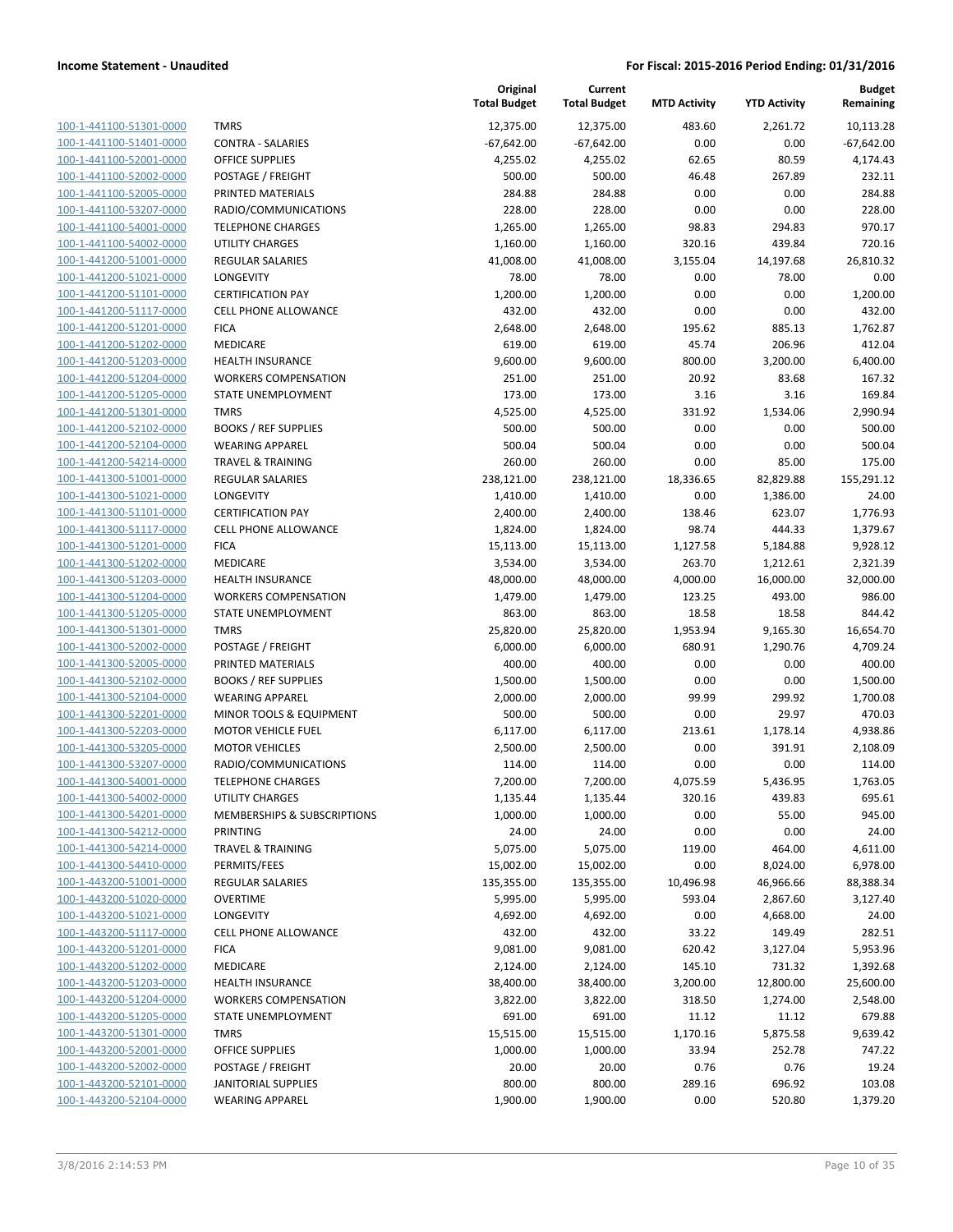|                                                    |                                                | Original<br><b>Total Budget</b> | Current<br><b>Total Budget</b> | <b>MTD Activity</b> | <b>YTD Activity</b>  | Budget<br>Remaining  |
|----------------------------------------------------|------------------------------------------------|---------------------------------|--------------------------------|---------------------|----------------------|----------------------|
| 100-1-443200-52106-0000                            | <b>CHEMICAL SUPPLIES</b>                       | 9,500.00                        | 9,500.00                       | 732.75              | 4,773.53             | 4,726.47             |
| 100-1-443200-52108-0000                            | <b>MENAGERIE SUPPLIES</b>                      | 7,500.00                        | 7,500.00                       | 473.92              | 2,389.45             | 5,110.55             |
| 100-1-443200-52201-0000                            | MINOR TOOLS & EQUIPMENT                        | 750.00                          | 750.00                         | 6.94                | 261.84               | 488.16               |
| 100-1-443200-52203-0000                            | <b>MOTOR VEHICLE FUEL</b>                      | 8,560.00                        | 8,560.00                       | 306.81              | 1,363.09             | 7,196.91             |
| 100-1-443200-53202-0000                            | MACHINE, TOOLS & IMPLMNTS                      | 1,500.00                        | 1,500.00                       | 0.00                | 0.00                 | 1,500.00             |
| 100-1-443200-53205-0000                            | <b>MOTOR VEHICLES</b>                          | 2,500.00                        | 2,500.00                       | 54.74               | 160.74               | 2,339.26             |
| 100-1-443200-53207-0000                            | RADIO/COMMUNICATIONS                           | 500.00                          | 500.00                         | 0.00                | 0.00                 | 500.00               |
| 100-1-443200-54001-0000                            | <b>TELEPHONE CHARGES</b>                       | 2,400.00                        | 2,400.00                       | 159.70              | 476.30               | 1,923.70             |
| 100-1-443200-54002-0000                            | <b>UTILITY CHARGES</b>                         | 32,000.00                       | 32,000.00                      | 2,219.85            | 9,536.53             | 22,463.47            |
| 100-1-443200-54107-0000                            | <b>MEDICAL</b>                                 | 3,000.00                        | 3,000.00                       | 0.00                | 653.39               | 2,346.61             |
| 100-1-443200-54108-0000                            | <b>VETERINARY SERVICES</b>                     | $-6,000.00$                     | $-6,000.00$                    | $-545.00$           | $-1,867.00$          | $-4,133.00$          |
| 100-1-443200-54201-0000                            | MEMBERSHIPS & SUBSCRIPTIONS                    | 200.00                          | 200.00                         | 0.00                | 0.00                 | 200.00               |
| 100-1-443200-54214-0000                            | <b>TRAVEL &amp; TRAINING</b>                   | 500.00                          | 500.00                         | 0.00                | 210.00               | 290.00               |
| 100-1-451100-51001-0000                            | REGULAR SALARIES                               | 527,283.00                      | 527,283.00                     | 35,457.70           | 158,675.58           | 368,607.42           |
| 100-1-451100-51020-0000                            | <b>OVERTIME</b>                                | 18,116.00                       | 18,116.00                      | 146.88              | 3,968.91             | 14,147.09            |
| 100-1-451100-51021-0000                            | LONGEVITY                                      | 5,418.00                        | 5,418.00                       | 0.00                | 4,992.00             | 426.00               |
| 100-1-451100-51101-0000                            | <b>CERTIFICATION PAY</b>                       | 1,200.00                        | 1,200.00                       | 92.32               | 415.44               | 784.56               |
| 100-1-451100-51116-0000                            | CAR ALLOWANCE                                  | 1,800.00                        | 1,800.00                       | 184.62              | 830.79               | 969.21               |
| 100-1-451100-51117-0000                            | CELL PHONE ALLOWANCE                           | 1,476.00                        | 1,476.00                       | 171.70              | 788.80               | 687.20               |
| 100-1-451100-51201-0000                            | <b>FICA</b>                                    | 34,428.00                       | 34,428.00                      | 2,146.72            | 10,495.32            | 23,932.68            |
| 100-1-451100-51202-0000                            | MEDICARE                                       | 8,052.00                        | 8,052.00                       | 502.06              | 2,454.56             | 5,597.44             |
| 100-1-451100-51203-0000                            | <b>HEALTH INSURANCE</b>                        | 124,800.00                      | 124,800.00                     | 10,400.00           | 41,600.00            | 83,200.00            |
| 100-1-451100-51204-0000                            | <b>WORKERS COMPENSATION</b>                    | 11,870.00                       | 11,870.00                      | 989.17              | 3,956.68             | 7,913.32             |
| 100-1-451100-51205-0000                            | <b>STATE UNEMPLOYMENT</b>                      | 3,726.00                        | 3,726.00                       | 36.06               | 55.82                | 3,670.18             |
| 100-1-451100-51301-0000                            | <b>TMRS</b>                                    | 58,267.00                       | 58,267.00                      | 3,455.00            | 17,128.92            | 41,138.08            |
| 100-1-451100-51401-0000                            | <b>CONTRA - SALARIES</b>                       | 0.00                            | 0.00                           | 0.00                | $-154.56$            | 154.56               |
| 100-1-451100-52001-0000                            | <b>OFFICE SUPPLIES</b>                         | 500.00                          | 500.00                         | 22.77               | 423.00               | 77.00                |
| 100-1-451100-52002-0000                            | POSTAGE / FREIGHT                              | 50.00                           | 50.00                          | 0.00                | 77.39                | $-27.39$             |
| 100-1-451100-52101-0000                            | <b>JANITORIAL SUPPLIES</b>                     | 5,178.00                        | 5,178.00                       | 423.31              | 1,626.91             | 3,551.09             |
| 100-1-451100-52104-0000                            | <b>WEARING APPAREL</b>                         | 9,430.00                        | 9,430.00                       | $-643.91$           | 4,154.67             | 5,275.33             |
| 100-1-451100-52106-0000                            | <b>CHEMICAL SUPPLIES</b>                       | 8,800.00                        | 8,800.00                       | 0.00                | 0.00                 | 8,800.00             |
| 100-1-451100-52107-0000                            | <b>BOTANICAL SUPPLIES</b>                      | 12,000.00                       | 12,000.00                      | 16.95               | 2,129.90             | 9,870.10             |
| 100-1-451100-52201-0000                            | MINOR TOOLS & EQUIPMENT                        | 9,575.00                        | 9,575.00                       | 1,458.15            | 3,037.07             | 6,537.93             |
| 100-1-451100-52203-0000                            | <b>MOTOR VEHICLE FUEL</b>                      | 45,800.00                       | 45,800.00                      | 631.17              | 4,352.66             | 41,447.34            |
| 100-1-451100-52401-0000                            | RECREATIONAL SUPPLIES                          | 2,000.00                        | 2,000.00                       | 255.02              | 433.32               | 1,566.68             |
| 100-1-451100-53202-0000                            | MACHINE, TOOLS & IMPLMNTS                      | 8,985.00                        | 8,985.00                       | 252.74              | 859.92               | 8,125.08             |
| 100-1-451100-53205-0000                            | <b>MOTOR VEHICLES</b>                          | 18,000.00                       | 18,000.00                      | 819.45              | 3,413.59             | 14,586.41            |
| 100-1-451100-53207-0000                            | RADIO/COMMUNICATIONS                           | 1,250.00                        | 1,250.00                       | 0.00                | 0.00                 | 1,250.00             |
| 100-1-451100-53402-0000                            | <b>BUILDING MAINTENANCE</b>                    | 850.00                          | 850.00                         | 107.27              | 142.87               | 707.13<br>6,085.61   |
| 100-1-451100-53707-0000                            | <b>MAINT - GROUNDS</b>                         | 8,000.00                        | 8,000.00                       | 636.37              | 1,914.39<br>6,098.47 |                      |
| 100-1-451100-53708-0000<br>100-1-451100-53709-0000 | <b>ATHLETIC FIELDS</b><br><b>SWIMMING POOL</b> | 14,500.00<br>2,000.00           | 14,500.00<br>2,000.00          | 223.90<br>0.00      | 0.00                 | 8,401.53<br>2,000.00 |
| 100-1-451100-53710-0000                            | PARK IMPROVEMENTS                              | 5,750.00                        | 5,750.00                       | 0.00                | 0.00                 | 5,750.00             |
| 100-1-451100-54001-0000                            | <b>TELEPHONE CHARGES</b>                       | 10,000.00                       | 10,000.00                      | 463.14              | 1,565.85             | 8,434.15             |
| 100-1-451100-54002-0000                            | <b>UTILITY CHARGES</b>                         | 151,966.30                      | 151,966.30                     | 5,608.00            | 53,264.01            | 98,702.29            |
| 100-1-451100-54101-0000                            | PROFESSIONAL SERVICES                          | 60,965.00                       | 60,965.00                      | 0.00                | 0.00                 | 60,965.00            |
| 100-1-451100-54201-0000                            | MEMBERSHIPS & SUBSCRIPTIONS                    | 1,510.00                        | 1,510.00                       | 0.00                | 212.53               | 1,297.47             |
| 100-1-451100-54211-0000                            | ADVERTISING                                    | 4,000.00                        | 4,000.00                       | 567.00              | 1,192.96             | 2,807.04             |
| 100-1-451100-54212-0000                            | <b>PRINTING</b>                                | 50.00                           | 50.00                          | 0.00                | 0.00                 | 50.00                |
| 100-1-451100-54214-0000                            | <b>TRAVEL &amp; TRAINING</b>                   | 2,500.00                        | 2,500.00                       | 0.00                | 354.00               | 2,146.00             |
| 100-1-451100-54301-0000                            | <b>SPECIAL EVENTS</b>                          | 27,600.00                       | 27,600.00                      | 8,193.59            | 16,123.59            | 11,476.41            |
| 100-1-451100-54409-0000                            | <b>CEMETERY MAINTENANCE</b>                    | 72,000.00                       | 72,000.00                      | 5,500.00            | 22,000.00            | 50,000.00            |
| 100-1-451100-55206-0000                            | MACHINE, TOOLS, & IMPLMNT                      | 0.00                            | 0.00                           | 0.00                | 60,709.76            | $-60,709.76$         |
| 100-1-455100-51001-0000                            | <b>REGULAR SALARIES</b>                        | 307,982.00                      | 307,982.00                     | 23,050.56           | 105,738.85           | 202,243.15           |
| 100-1-455100-51021-0000                            | LONGEVITY                                      | 2,466.00                        | 2,466.00                       | 0.00                | 1,848.00             | 618.00               |
| 100-1-455100-51116-0000                            | CAR ALLOWANCE                                  | 3,600.00                        | 3,600.00                       | 276.92              | 1,246.14             | 2,353.86             |
| 100-1-455100-51117-0000                            | CELL PHONE ALLOWANCE                           | 480.00                          | 480.00                         | 33.22               | 149.49               | 330.51               |
| 100-1-455100-51201-0000                            | <b>FICA</b>                                    | 19,501.00                       | 19,501.00                      | 1,396.26            | 6,547.76             | 12,953.24            |
| 100-1-455100-51202-0000                            | MEDICARE                                       | 4,561.00                        | 4,561.00                       | 326.54              | 1,531.33             | 3,029.67             |
|                                                    |                                                |                                 |                                |                     |                      |                      |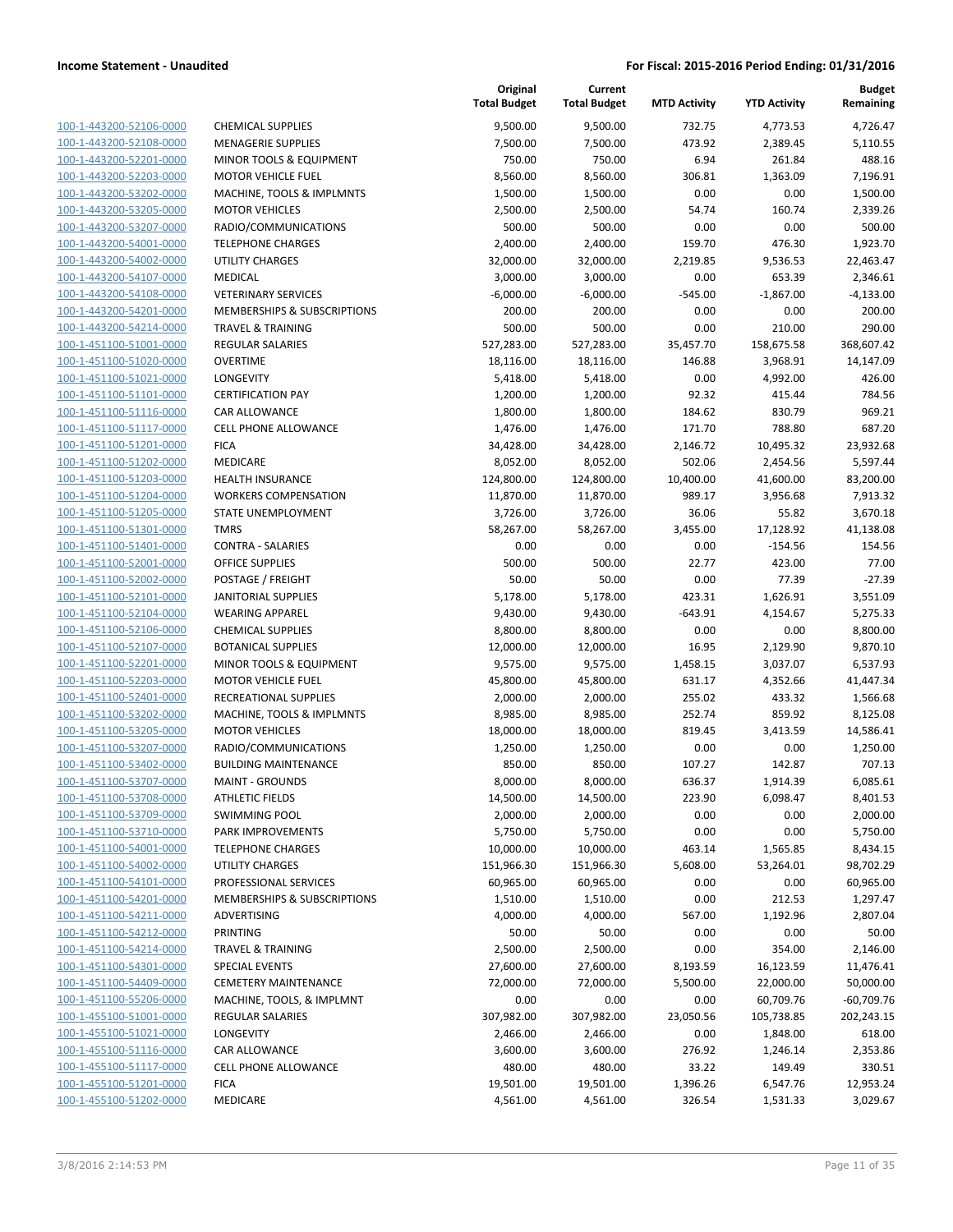| 100-1-455100-51203-0000        |
|--------------------------------|
| 100-1-455100-51204-0000        |
| 100-1-455100-51205-0000        |
| 100-1-455100-51301-0000        |
| 100-1-455100-51401-0000        |
| 100-1-455100-52001-0000        |
| 100-1-455100-52002-0000        |
| 100-1-455100-52004-0000        |
| 100-1-455100-52005-0000        |
| 100-1-455100-52402-0000        |
| 100-1-455100-53201-0000        |
| 100-1-455100-54001-0000        |
| <u>100-1-455100-54002-0000</u> |
| 100-1-455100-54201-0000        |
| 100-1-455100-54202-0000        |
| 100-1-455100-54214-0000        |
|                                |
| 100-1-455100-55203-0000        |
| 100-1-455100-55211-0000        |
| 100-1-456100-51001-0000        |
| 100-1-456100-51021-0000        |
| 100-1-456100-51116-0000        |
| 100-1-456100-51117-0000        |
| <u>100-1-456100-51201-0000</u> |
| 100-1-456100-51202-0000        |
| 100-1-456100-51203-0000        |
| 100-1-456100-51204-0000        |
| 100-1-456100-51205-0000        |
| 100-1-456100-51301-0000        |
| 100-1-456100-52001-0000        |
| 100-1-456100-52002-0000        |
| 100-1-456100-52005-0000        |
| 100-1-456100-52103-0000        |
| <u>100-1-456100-54001-0000</u> |
| 100-1-456100-54201-0000        |
| 100-1-456100-54211-0000        |
| 100-1-456100-54214-0000        |
| 100-1-456100-54301-0000        |
| <u>100-1-480000-52003-0000</u> |
| 100-1-480000-52006-0000        |
| 100-1-480000-54002-0000        |
| 100-1-480000-54105-0000        |
| 100-1-480000-54201-0000        |
| 100-1-480000-54904-0000        |
| <u>100-1-480000-54905-0000</u> |
| 100-1-480000-54906-0000        |
| 100-1-480000-56309-0000        |
|                                |
| <u>100-1-480000-57005-0000</u> |
| <u>100-1-480000-57007-0000</u> |
| <u>100-1-480000-57008-0000</u> |
| 100-1-480000-57015-0000        |
| 100-1-491000-58040-0000        |
| 100-1-491000-58204-0000        |
| 100-1-495000-58702-0000        |
| <u>100-1-495000-58703-0000</u> |
| 100-1-495000-58704-0000        |
| 100-1-495000-58705-0000        |
| 100-1-495000-58706-0000        |
| <u>100-1-495000-58712-0000</u> |
| 100-1-495000-58713-0000        |
|                                |

|                         |                                          | Original<br><b>Total Budget</b> | Current<br><b>Total Budget</b> | <b>MTD Activity</b> | <b>YTD Activity</b> | <b>Budget</b><br>Remaining |
|-------------------------|------------------------------------------|---------------------------------|--------------------------------|---------------------|---------------------|----------------------------|
| 100-1-455100-51203-0000 | <b>HEALTH INSURANCE</b>                  | 48,000.00                       | 48,000.00                      | 4,000.00            | 16,000.00           | 32,000.00                  |
| 100-1-455100-51204-0000 | <b>WORKERS COMPENSATION</b>              | 831.00                          | 831.00                         | 69.25               | 277.00              | 554.00                     |
| 100-1-455100-51205-0000 | <b>STATE UNEMPLOYMENT</b>                | 2,028.00                        | 2,028.00                       | 23.36               | 33.71               | 1,994.29                   |
| 100-1-455100-51301-0000 | <b>TMRS</b>                              | 27,287.00                       | 27,287.00                      | 2,016.54            | 9,155.43            | 18,131.57                  |
| 100-1-455100-51401-0000 | <b>CONTRA - SALARIES</b>                 | 0.00                            | 0.00                           | $-130.48$           | $-130.48$           | 130.48                     |
| 100-1-455100-52001-0000 | <b>OFFICE SUPPLIES</b>                   | 5,000.00                        | 5,000.00                       | 50.77               | 992.84              | 4,007.16                   |
| 100-1-455100-52002-0000 | POSTAGE / FREIGHT                        | 1,300.00                        | 1,300.00                       | 3.03                | 42.84               | 1,257.16                   |
| 100-1-455100-52004-0000 | <b>COMPUTER SUPPLIES</b>                 | 500.00                          | 500.00                         | 0.00                | 0.00                | 500.00                     |
| 100-1-455100-52005-0000 | PRINTED MATERIALS                        | 600.00                          | 600.00                         | 0.00                | 0.00                | 600.00                     |
| 100-1-455100-52402-0000 | <b>BASIC PROGRAM EXPENSE</b>             | 8,500.00                        | 8,500.00                       | 106.90              | 831.53              | 7,668.47                   |
| 100-1-455100-53201-0000 | FURNITURE & OFFICE EQUIPMENT             | 1,500.00                        | 1,500.00                       | 0.00                | 0.00                | 1,500.00                   |
| 100-1-455100-54001-0000 | <b>TELEPHONE CHARGES</b>                 | 5,325.00                        | 5,325.00                       | 473.70              | 1,486.40            | 3,838.60                   |
| 100-1-455100-54002-0000 | <b>UTILITY CHARGES</b>                   | 47,800.00                       | 47,800.00                      | 2,885.69            | 16,272.70           | 31,527.30                  |
| 100-1-455100-54201-0000 | MEMBERSHIPS & SUBSCRIPTIONS              | 14,395.00                       | 14,395.00                      | 0.00                | 11,628.00           | 2,767.00                   |
| 100-1-455100-54202-0000 | <b>LIBRARY PERIODICALS</b>               | 2,600.00                        | 2,600.00                       | 0.00                | 2,481.28            | 118.72                     |
| 100-1-455100-54214-0000 | <b>TRAVEL &amp; TRAINING</b>             | 2,500.00                        | 2,500.00                       | 265.00              | 849.07              | 1,650.93                   |
| 100-1-455100-55203-0000 | <b>FURNITURE/OFFICE EQUIP</b>            | 1,000.00                        | 1,000.00                       | 0.00                | 0.00                | 1,000.00                   |
| 100-1-455100-55211-0000 | <b>BOOKS</b>                             | 44,625.00                       | 44,625.00                      | 2,869.45            | 10,725.72           | 33,899.28                  |
| 100-1-456100-51001-0000 | <b>REGULAR SALARIES</b>                  | 52,940.00                       | 52,940.00                      | 4,074.72            | 18,336.24           | 34,603.76                  |
| 100-1-456100-51021-0000 | LONGEVITY                                | 1,152.00                        | 1,152.00                       | 0.00                | 1,146.00            | 6.00                       |
| 100-1-456100-51116-0000 | CAR ALLOWANCE                            | 3,600.00                        | 3,600.00                       | 276.92              | 1,246.14            | 2,353.86                   |
| 100-1-456100-51117-0000 | <b>CELL PHONE ALLOWANCE</b>              | 432.00                          | 432.00                         | 33.22               | 149.49              | 282.51                     |
| 100-1-456100-51201-0000 | <b>FICA</b>                              | 3,604.00                        | 3,604.00                       | 235.96              | 1,160.04            | 2,443.96                   |
| 100-1-456100-51202-0000 | MEDICARE                                 | 843.00                          | 843.00                         | 55.18               | 271.30              | 571.70                     |
| 100-1-456100-51203-0000 | <b>HEALTH INSURANCE</b>                  | 9,600.00                        | 9,600.00                       | 800.00              | 3,200.00            | 6,400.00                   |
| 100-1-456100-51204-0000 | <b>WORKERS COMPENSATION</b>              | 151.00                          | 151.00                         | 12.58               | 50.32               | 100.68                     |
| 100-1-456100-51205-0000 | STATE UNEMPLOYMENT                       | 173.00                          | 173.00                         | 4.38                | 4.38                | 168.62                     |
| 100-1-456100-51301-0000 | <b>TMRS</b>                              | 6,157.00                        | 6,157.00                       | 461.28              | 2,244.16            | 3,912.84                   |
| 100-1-456100-52001-0000 | <b>OFFICE SUPPLIES</b>                   | 125.00                          | 125.00                         | 18.99               | 18.99               | 106.01                     |
| 100-1-456100-52002-0000 | POSTAGE / FREIGHT                        | 250.00                          | 250.00                         | 0.00                | 0.00                | 250.00                     |
| 100-1-456100-52005-0000 | PRINTED MATERIALS                        | 400.00                          | 400.00                         | 0.00                | 51.39               | 348.61                     |
| 100-1-456100-52103-0000 | <b>MEETING SUPPLIES</b>                  | 50.00                           | 50.00                          | 0.00                | 50.00               | 0.00                       |
| 100-1-456100-54001-0000 | <b>TELEPHONE CHARGES</b>                 | 400.00                          | 400.00                         | 33.97               | 101.29              | 298.71                     |
| 100-1-456100-54201-0000 | MEMBERSHIPS & SUBSCRIPTIONS              | 1,150.00                        | 1,150.00                       | 0.00                | 0.00                | 1,150.00                   |
| 100-1-456100-54211-0000 | ADVERTISING                              | 0.00                            | 0.00                           | 328.00              | 328.00              | $-328.00$                  |
| 100-1-456100-54214-0000 | <b>TRAVEL &amp; TRAINING</b>             | 900.00                          | 900.00                         | 0.00                | 0.00                | 900.00                     |
| 100-1-456100-54301-0000 | <b>SPECIAL EVENTS</b>                    | 4,800.00                        | 4,800.00                       | 819.52              | 2,984.70            | 1,815.30                   |
| 100-1-480000-52003-0000 | <b>COPIER CHARGES</b>                    | 57,500.00                       | 57,500.00                      | 2,682.61            | 18,487.23           | 39,012.77                  |
| 100-1-480000-52006-0000 | <b>COPIER PAPER</b>                      | 5,600.00                        | 5,600.00                       | 255.06              | 1,147.73            | 4,452.27                   |
| 100-1-480000-54002-0000 | UTILITY CHARGES                          | 552.00                          | 552.00                         | 45.31               | 181.16              | 370.84                     |
| 100-1-480000-54105-0000 | <b>MARKETING</b>                         | 7,950.00                        | 7,950.00                       | 0.00                | 6,300.00            | 1,650.00                   |
| 100-1-480000-54201-0000 | MEMBERSHIPS & SUBSCRIPTIONS              | 8,601.00                        | 8,601.00                       | 1,560.60            | 1,560.60            | 7,040.40                   |
| 100-1-480000-54904-0000 | POSTAGE METER RENTAL                     | 0.00                            | 0.00                           | $-332.00$           | $-535.00$           | 535.00                     |
| 100-1-480000-54905-0000 | MAIL MACHINE LEASE INT                   | 413.00                          | 413.00                         | 0.00                | 127.41              | 285.59                     |
| 100-1-480000-54906-0000 | MAIL MACHINE LEASE PRINC                 | 2,096.00                        | 2,096.00                       | 0.00                | 499.59              | 1,596.41                   |
| 100-1-480000-56309-0000 | PAYOUT ARRANGEMENT LOCAL SALES TAX       | 69,364.00                       | 69,364.00                      | 5,780.30            | 23,121.20           | 46,242.80                  |
| 100-1-480000-57005-0000 | <b>ACCRUED VAC &amp; SICK PAY</b>        | 157,000.00                      | 157,000.00                     | 5,394.75            | 110,337.64          | 46,662.36                  |
| 100-1-480000-57007-0000 | <b>COMMUNITY SERVICES</b>                | 43,600.00                       | 43,600.00                      | 6,250.00            | 12,500.00           | 31,100.00                  |
| 100-1-480000-57008-0000 | <b>BANK CHARGES</b>                      | 13,486.00                       | 13,486.00                      | 2,392.02            | 6,551.57            | 6,934.43                   |
| 100-1-480000-57015-0000 | <b>CONTINGENCY EXPENSE</b>               | 34,634.00                       | 34,634.00                      | 0.00                | 0.00                | 34,634.00                  |
| 100-1-491000-58040-0000 | <b>XFR - GENERAL CIP</b>                 | 1,698,000.00                    | 1,698,000.00                   | 141,500.00          | 716,000.00          | 982,000.00                 |
| 100-1-491000-58204-0000 | XFR - VEHICLE/EQUIP RPLCMNT              | 387,931.00                      | 387,931.00                     | 32,327.58           | 279,310.32          | 108,620.68                 |
| 100-1-495000-58702-0000 | CA - GEN GOV TO CENTRAL SERVICE FUND     | 3,581.00                        | 3,581.00                       | 298.42              | 1,193.68            | 2,387.32                   |
| 100-1-495000-58703-0000 | CA - PUBLIC WORKS TO CENTRAL SERVICE FU  | 78,375.00                       | 78,375.00                      | 6,531.24            | 26,124.96           | 52,250.04                  |
| 100-1-495000-58704-0000 | CA - PUBLIC SAFETY TO CENTRAL SERVICE FU | 205,586.00                      | 205,586.00                     | 17,132.17           | 68,528.68           | 137,057.32                 |
| 100-1-495000-58705-0000 | CA - COM DEV TO CENTRAL SERVICE FUND     | 33,518.00                       | 33,518.00                      | 2,793.17            | 11,172.68           | 22,345.32                  |
| 100-1-495000-58706-0000 | CA - PARKS & REC TO CENTRAL SERVICE FUND | 170,772.00                      | 170,772.00                     | 14,231.00           | 56,924.00           | 113,848.00                 |
| 100-1-495000-58712-0000 | CA - GEN GOV TO INSURANCE FUND           | 2,715.00                        | 2,715.00                       | 226.25              | 905.00              | 1,810.00                   |
| 100-1-495000-58713-0000 | CA - PUBLIC WORKS TO INSURANCE FUND      | 20,556.00                       | 20,556.00                      | 1,713.00            | 6,852.00            | 13,704.00                  |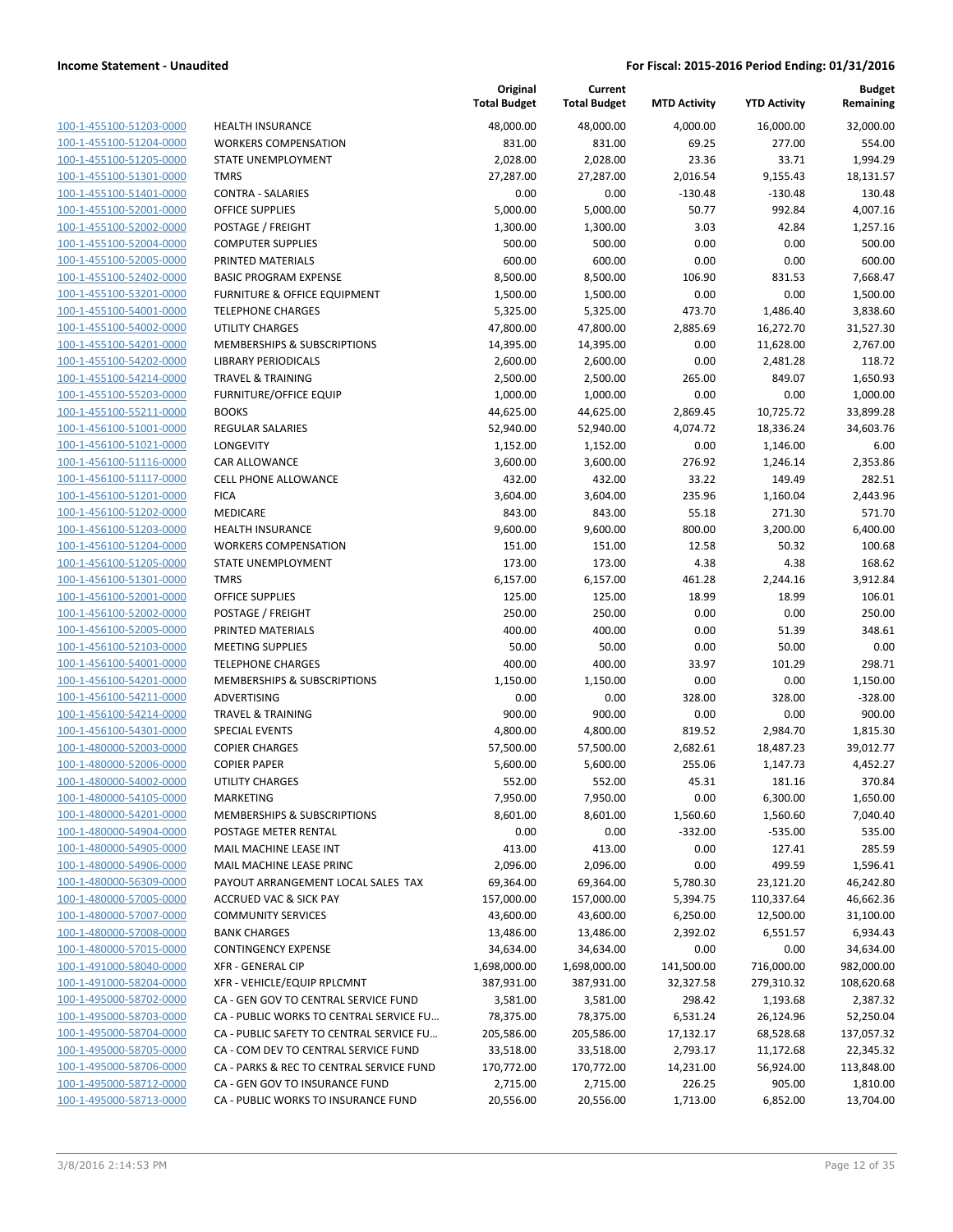|                                                               |                                                                       | Original<br><b>Total Budget</b> | Current<br><b>Total Budget</b> | <b>MTD Activity</b> | <b>YTD Activity</b>    | <b>Budget</b><br>Remaining |
|---------------------------------------------------------------|-----------------------------------------------------------------------|---------------------------------|--------------------------------|---------------------|------------------------|----------------------------|
| 100-1-495000-58714-0000                                       | CA - PUBLIC SAFETY TO INSURANCE FUND                                  | 111,950.00                      | 111,950.00                     | 9,329.17            | 37,316.68              | 74,633.32                  |
| 100-1-495000-58715-0000                                       | CA - COM DEV TO INSURANCE FUND                                        | 9,417.00                        | 9,417.00                       | 784.75              | 3,139.00               | 6,278.00                   |
| 100-1-495000-58716-0000                                       | CA - PARKS & REC TO INSURANCE FUND                                    | 31,265.00                       | 31,265.00                      | 2,605.42            | 10,421.68              | 20,843.32                  |
| 100-1-495000-58722-0000                                       | CA - GEN GOVERNMENT TO MIS FUND                                       | 52,071.00                       | 52,071.00                      | 4,339.25            | 17,357.00              | 34,714.00                  |
| 100-1-495000-58723-0000                                       | CA - PUBLIC WORKS TO MIS FUND                                         | 44,416.00                       | 44,416.00                      | 3,701.33            | 14,805.32              | 29,610.68                  |
| 100-1-495000-58724-0000                                       | CA - PUBLIC SAFETY TO MIS FUND                                        | 219,205.00                      | 219,205.00                     | 18,267.08           | 73,068.32              | 146,136.68                 |
| 100-1-495000-58725-0000                                       | CA - COM DEV TO MIS FUND                                              | 80,998.00                       | 80,998.00                      | 6,749.83            | 26,999.32              | 53,998.68                  |
| 100-1-495000-58726-0000                                       | CA - PARKS & REC TO MIS FUND                                          | 131,161.00                      | 131,161.00                     | 10,930.08           | 43,720.32              | 87,440.68                  |
|                                                               | <b>Expense Total:</b>                                                 | 22,194,537.46                   | 22,194,537.46                  | 1,618,579.54        | 7,765,012.78           | 14,429,524.68              |
|                                                               | Fund: 100 - GENERAL FUND Surplus (Deficit):                           | -435,044.17                     | -435,044.17                    | 2,466,744.54        | 2,088,368.63           | -2,523,412.80              |
| Fund: 101 - MUNICIPAL COURT BUILDING SECURITY FEES<br>Revenue |                                                                       |                                 |                                |                     |                        |                            |
| 101-1-318001-44101-0000                                       | MUNICIPAL COURT COST/FEES                                             | 5,744.00                        | 5,744.00                       | 612.40              | 2,184.46               | 3,559.54                   |
| 101-1-319001-45401-0000                                       | <b>INTEREST REVENUES</b>                                              | 145.00                          | 145.00                         | 79.82               | 26.85                  | 118.15                     |
|                                                               | <b>Revenue Total:</b>                                                 | 5,889.00                        | 5,889.00                       | 692.22              | 2,211.31               | 3,677.69                   |
| <b>Expense</b>                                                |                                                                       |                                 |                                |                     |                        |                            |
| 101-1-480000-57008-0000                                       | <b>BANK CHARGES</b><br><b>Expense Total:</b>                          | 0.00<br>0.00                    | 0.00<br>0.00                   | 3.72<br>3.72        | 20.57<br>20.57         | $-20.57$<br>$-20.57$       |
|                                                               |                                                                       |                                 |                                |                     |                        |                            |
| Fund: 102 - MUNICIPAL COURT TECH FUND                         | Fund: 101 - MUNICIPAL COURT BUILDING SECURITY FEES Surplus (Deficit): | 5,889.00                        | 5,889.00                       | 688.50              | 2,190.74               | 3,698.26                   |
| Revenue<br>102-1-318001-44101-0000                            | MUNICIPAL COURT COST/FEES                                             | 7,658.00                        | 7,658.00                       | 816.50              | 2,912.48               | 4,745.52                   |
| 102-1-319001-45401-0000                                       | <b>INTEREST REVENUES</b>                                              | 60.00                           | 60.00                          | 9.90                | 0.92                   | 59.08                      |
|                                                               | <b>Revenue Total:</b>                                                 | 7,718.00                        | 7,718.00                       | 826.40              | 2,913.40               | 4,804.60                   |
| <b>Expense</b>                                                |                                                                       |                                 |                                |                     |                        |                            |
| 102-1-412100-54908-0000                                       | LEASE PURCHASE PAYMENTS                                               | 0.00                            | 0.00                           | 1,325.13            | 5,300.52               | $-5,300.52$                |
| 102-1-480000-57008-0000                                       | <b>BANK CHARGES</b>                                                   | 0.00                            | 0.00                           | 0.51                | 3.41                   | $-3.41$                    |
|                                                               | <b>Expense Total:</b>                                                 | 0.00                            | 0.00                           | 1,325.64            | 5,303.93               | $-5,303.93$                |
|                                                               | Fund: 102 - MUNICIPAL COURT TECH FUND Surplus (Deficit):              | 7,718.00                        | 7,718.00                       | -499.24             | $-2,390.53$            | 10,108.53                  |
| Fund: 103 - MUNICIPAL COURT CHILD SAFETY FUND                 |                                                                       |                                 |                                |                     |                        |                            |
| Revenue                                                       |                                                                       |                                 |                                |                     |                        |                            |
| 103-1-318001-44101-0000                                       | MUNICIPAL COURT COST/FEES                                             | 1,085.00                        | 1,085.00                       | 352.11              | 1,566.41               | $-481.41$                  |
| 103-1-318001-44110-0000                                       | OPTIONAL COUNTY FEE - CHILD SAFETY                                    | 25,500.00                       | 25,500.00                      | 5,741.32            | 5,741.32               | 19,758.68                  |
| 103-1-319001-45401-0000                                       | <b>INTEREST REVENUES</b><br><b>Revenue Total:</b>                     | 60.00<br>26,645.00              | 60.00<br>26,645.00             | 22.58<br>6,116.01   | 8.27<br>7,316.00       | 51.73<br>19,329.00         |
| Expense                                                       |                                                                       |                                 |                                |                     |                        |                            |
| 103-1-480000-57007-0000                                       | <b>COMMUNITY SERVICES</b>                                             | 27,000.00                       | 27,000.00                      | 5,741.32            | 5,741.32               | 21,258.68                  |
| 103-1-480000-57008-0000                                       | <b>BANK CHARGES</b>                                                   | 12.00                           | 12.00                          | 0.99                | 6.17                   | 5.83                       |
|                                                               | <b>Expense Total:</b>                                                 | 27,012.00                       | 27,012.00                      | 5,742.31            | 5,747.49               | 21,264.51                  |
|                                                               | Fund: 103 - MUNICIPAL COURT CHILD SAFETY FUND Surplus (Deficit):      | $-367.00$                       | $-367.00$                      | 373.70              | 1,568.51               | $-1,935.51$                |
| Fund: 110 - EXCHANGE BUILDING FUND                            |                                                                       |                                 |                                |                     |                        |                            |
| Revenue                                                       |                                                                       |                                 |                                |                     |                        |                            |
| 110-1-321001-45502-0000                                       | <b>EXCHANGE BUILDING LEASES</b><br><b>Revenue Total:</b>              | 575,320.00<br>575,320.00        | 575,320.00<br>575,320.00       | 0.00<br>0.00        | 95,539.76<br>95,539.76 | 479,780.24<br>479,780.24   |
|                                                               |                                                                       |                                 |                                |                     |                        |                            |
| <b>Expense</b><br>110-1-463100-51001-0000                     | REGULAR SALARIES                                                      | 46,585.00                       | 46,585.00                      | 1,843.29            | 8,394.31               | 38,190.69                  |
| 110-1-463100-51020-0000                                       | <b>OVERTIME</b>                                                       | 1,339.00                        | 1,339.00                       | 5.84                | 151.37                 | 1,187.63                   |
| 110-1-463100-51021-0000                                       | LONGEVITY                                                             | 1,404.00                        | 1,404.00                       | 0.00                | 477.00                 | 927.00                     |
| 110-1-463100-51101-0000                                       | <b>CERTIFICATION PAY</b>                                              | 300.00                          | 300.00                         | 34.62               | 115.40                 | 184.60                     |
| 110-1-463100-51201-0000                                       | <b>FICA</b>                                                           | 3,077.00                        | 3,077.00                       | 106.51              | 542.61                 | 2,534.39                   |
| 110-1-463100-51202-0000                                       | MEDICARE                                                              | 720.00                          | 720.00                         | 24.91               | 126.91                 | 593.09                     |
| 110-1-463100-51203-0000                                       | <b>HEALTH INSURANCE</b>                                               | 14,400.00                       | 14,400.00                      | 1,200.00            | 4,800.00               | 9,600.00                   |
| 110-1-463100-51204-0000                                       | <b>WORKERS COMPENSATION</b>                                           | 1,421.00                        | 1,421.00                       | 118.42              | 473.68                 | 947.32                     |
| 110-1-463100-51205-0000                                       | STATE UNEMPLOYMENT                                                    | 259.00                          | 259.00                         | 1.88                | 1.88                   | 257.12                     |
| 110-1-463100-51301-0000                                       | <b>TMRS</b>                                                           | 5,257.00                        | 5,257.00                       | 198.17              | 982.36                 | 4,274.64                   |
|                                                               |                                                                       |                                 |                                |                     |                        |                            |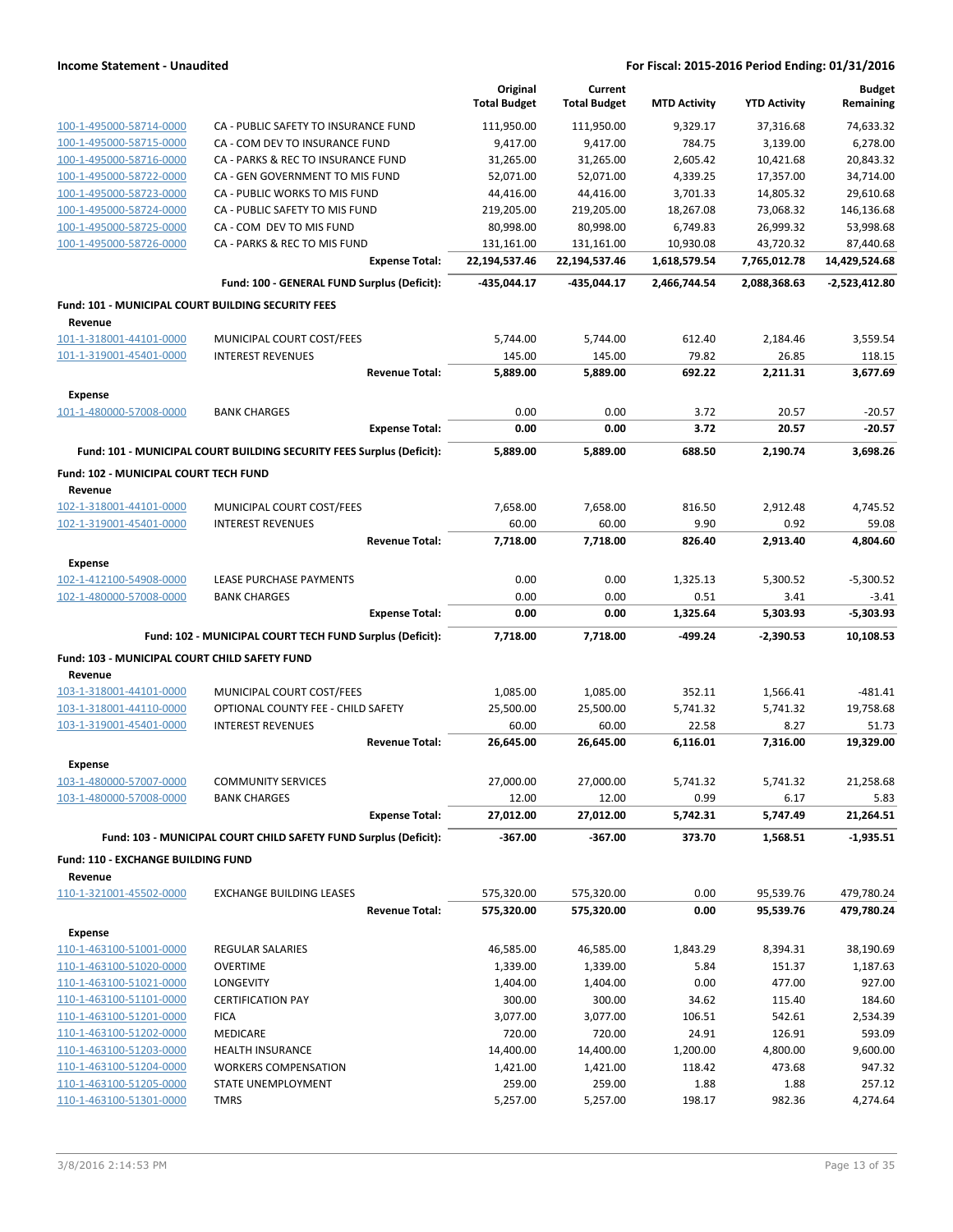|                                               |                                                           | Original            | Current             |                     |                     | <b>Budget</b> |
|-----------------------------------------------|-----------------------------------------------------------|---------------------|---------------------|---------------------|---------------------|---------------|
|                                               |                                                           | <b>Total Budget</b> | <b>Total Budget</b> | <b>MTD Activity</b> | <b>YTD Activity</b> | Remaining     |
| 110-1-463100-52101-0000                       | <b>JANITORIAL SUPPLIES</b>                                | 5,079.00            | 5,079.00            | 0.00                | 1,392.34            | 3,686.66      |
| 110-1-463100-52104-0000                       | <b>WEARING APPAREL</b>                                    | 910.00              | 910.00              | 23.62               | 122.01              | 787.99        |
| 110-1-463100-52203-0000                       | <b>MOTOR VEHICLE FUEL</b>                                 | 1,200.00            | 1,200.00            | 47.31               | 159.11              | 1,040.89      |
| 110-1-463100-53205-0000                       | <b>MOTOR VEHICLES</b>                                     | 527.50              | 527.50              | 0.00                | $-18.58$            | 546.08        |
| 110-1-463100-53302-0000                       | <b>WALKS &amp; PARKING LOTS</b>                           | 900.00              | 900.00              | 0.00                | 0.00                | 900.00        |
| 110-1-463100-53402-0000                       | <b>BUILDING MAINTENANCE</b>                               | 30,087.68           | 30,087.68           | 6,146.75            | 10,892.36           | 19,195.32     |
| 110-1-463100-53403-0000                       | <b>HEATING &amp; COOLING SYSTEMS</b>                      | 8,560.00            | 8,560.00            | 0.00                | 646.78              | 7,913.22      |
| 110-1-463100-54001-0000                       | <b>TELEPHONE CHARGES</b>                                  | 3,400.00            | 3,400.00            | 601.98              | 1,227.60            | 2,172.40      |
| 110-1-463100-54002-0000                       | <b>UTILITY CHARGES</b>                                    | 103,299.96          | 103,299.96          | 0.00                | 21,323.05           | 81,976.91     |
| 110-1-463100-54101-0000                       | PROFESSIONAL SERVICES                                     | 6,300.00            | 6,300.00            | 0.00                | 0.00                | 6,300.00      |
| 110-1-463100-54112-0000                       | <b>ALARM MONITOR SERVICE</b>                              | 50.00               | 50.00               | 0.00                | 0.00                | 50.00         |
| 110-1-463100-54226-0000                       | <b>INSURANCE EXPENSE</b>                                  | 4,700.00            | 4,700.00            | 0.00                | 4,437.72            | 262.28        |
| 110-1-491000-58036-0000                       | XFR - DEBT SERVICE FUND                                   | 358,000.00          | 358,000.00          | 29,833.33           | 119,333.32          | 238,666.68    |
|                                               | <b>Expense Total:</b>                                     | 597,776.14          | 597,776.14          | 40,186.63           | 175,581.23          | 422,194.91    |
|                                               | Fund: 110 - EXCHANGE BUILDING FUND Surplus (Deficit):     | -22,456.14          | $-22,456.14$        | -40,186.63          | $-80,041.47$        | 57,585.33     |
| <b>Fund: 111 - RECREATION ACTIVITIES FUND</b> |                                                           |                     |                     |                     |                     |               |
| Revenue                                       |                                                           |                     |                     |                     |                     |               |
| 111-1-319010-45306-0000                       | PARK CONCESSIONS                                          | 40,000.00           | 40,000.00           | 18.35               | 3,975.53            | 36,024.47     |
| 111-1-319011-44507-0000                       | <b>ADULT RECREATION FEES</b>                              | 29,000.00           | 29,000.00           | 3,172.50            | 4,931.50            | 24,068.50     |
| 111-1-319011-44508-0000                       | YOUTH RECREATION FEES                                     | 26,000.00           | 26,000.00           | 690.00              | 795.00              | 25,205.00     |
| 111-1-319012-44509-0000                       | SPECIAL EVENT FUNDING                                     | 20,500.00           | 20,500.00           | 1,100.00            | 1,704.00            | 18,796.00     |
| 111-1-319012-45504-0000                       | PARKS & RECREATION / FIELD RENTALS                        | 14,500.00           | 14,500.00           | 0.00                | 50.00               | 14,450.00     |
|                                               | <b>Revenue Total:</b>                                     | 130,000.00          | 130,000.00          | 4,980.85            | 11,456.03           | 118,543.97    |
| <b>Expense</b>                                |                                                           |                     |                     |                     |                     |               |
| 111-1-451200-51011-0000                       | PART TIME TEMPORARY                                       | 0.00                | 0.00                | 0.00                | 174.01              | $-174.01$     |
| 111-1-451200-52001-0000                       | <b>OFFICE SUPPLIES</b>                                    | 0.00                | 0.00                | 0.00                | 144.00              | $-144.00$     |
| 111-1-451200-52101-0000                       | <b>JANITORIAL SUPPLIES</b>                                | 1,000.00            | 1,000.00            | 20.00               | 100.00              | 900.00        |
| 111-1-451200-52401-0000                       | RECREATIONAL SUPPLIES                                     | 21,800.00           | 21,800.00           | 1,836.75            | 10,204.48           | 11,595.52     |
| 111-1-451200-52403-0000                       | <b>RESALE ITEMS</b>                                       | 20,800.00           | 20,800.00           | 1,886.94            | 3,430.58            | 17,369.42     |
| 111-1-451200-54211-0000                       | ADVERTISING                                               | 1,500.00            | 1,500.00            | 0.00                | 0.00                | 1,500.00      |
| 111-1-451200-54301-0000                       | <b>SPECIAL EVENTS</b>                                     | 30,110.00           | 30,110.00           | 8,475.00            | 10,781.39           | 19,328.61     |
| 111-1-451200-54302-0000                       | <b>TEAM REGISTRATION</b>                                  | 2,900.00            | 2,900.00            | 0.00                | 523.00              | 2,377.00      |
| 111-1-451200-54303-0000                       | OFFICALS/INSTRUCTORS                                      | 30,000.00           | 30,000.00           | 876.80              | 5,088.80            | 24,911.20     |
| 111-1-451200-54304-0000                       | <b>CONCESSION STD WRKR CONTR</b>                          | 6,500.00            | 6,500.00            | 0.00                | 1,367.15            | 5,132.85      |
| 111-1-480000-52003-0000                       | <b>COPIER CHARGES</b>                                     | 2,050.00            | 2,050.00            | 63.95               | 325.80              | 1,724.20      |
| 111-1-480000-57008-0000                       | <b>BANK CHARGES</b>                                       | 1,430.00            | 1,430.00            | 94.59               | 194.16              | 1,235.84      |
| 111-1-495000-58501-0000                       | CA - GENERAL FUND                                         | 7,073.00            | 7,073.00            | 589.42              | 2,357.68            | 4,715.32      |
| 111-1-495000-58701-0000                       | CA - CENTRAL SERVICE FUND                                 | 397.00              | 397.00              | 33.08               | 132.32              | 264.68        |
| 111-1-495000-58710-0000                       | CA - INSURANCE FUND                                       | 294.00              | 294.00              | 24.50               | 98.00               | 196.00        |
| 111-1-495000-58720-0000                       | CA - MIS FUN                                              | 3,095.00            | 3,095.00            | 257.92              | 1,031.68            | 2,063.32      |
|                                               | <b>Expense Total:</b>                                     | 128,949.00          | 128,949.00          | 14,158.95           | 35,953.05           | 92,995.95     |
|                                               | Fund: 111 - RECREATION ACTIVITIES FUND Surplus (Deficit): | 1,051.00            | 1,051.00            | $-9,178.10$         | -24,497.02          | 25,548.02     |
| Fund: 112 - GUN RANGE FUND                    |                                                           |                     |                     |                     |                     |               |
| Revenue                                       |                                                           |                     |                     |                     |                     |               |
| 112-1-319001-45401-0000                       | <b>INTEREST REVENUES</b>                                  | 72.00               | 72.00               | 54.80               | 19.05               | 52.95         |
| 112-1-319001-45601-0000                       | MISCELLANEOUS REVENUES                                    | 6,500.00            | 6,500.00            | 510.00              | 980.00              | 5,520.00      |
|                                               | <b>Revenue Total:</b>                                     | 6,572.00            | 6,572.00            | 564.80              | 999.05              | 5,572.95      |
| <b>Expense</b>                                |                                                           |                     |                     |                     |                     |               |
| 112-1-421700-52001-0000                       | OFFICE SUPPLIES                                           | 20.00               | 20.00               | 0.00                | 0.00                | 20.00         |
| 112-1-421700-53707-0000                       | <b>MAINT - GROUNDS</b>                                    | 10,205.00           | 10,205.00           | 0.00                | 0.00                | 10,205.00     |
| 112-1-421700-54501-0000                       | SPECIAL SERVICES                                          | 1,000.00            | 1,000.00            | 70.00               | 280.00              | 720.00        |
| 112-1-480000-57008-0000                       | <b>BANK CHARGES</b>                                       | 10.00               | 10.00               | 2.54                | 13.91               | $-3.91$       |
|                                               | <b>Expense Total:</b>                                     | 11,235.00           | 11,235.00           | 72.54               | 293.91              | 10,941.09     |
|                                               | Fund: 112 - GUN RANGE FUND Surplus (Deficit):             | -4,663.00           | -4,663.00           | 492.26              | 705.14              | $-5,368.14$   |
| Fund: 113 - HOTEL / MOTEL OCCUPANCY TAX FUND  |                                                           |                     |                     |                     |                     |               |
| Revenue                                       |                                                           |                     |                     |                     |                     |               |
| 113-1-313005-41402-0000                       | HOTEL/MOTEL OCCUPANCY TAX                                 | 540,000.00          | 540,000.00          | 34,017.49           | 171,775.88          | 368,224.12    |
|                                               |                                                           |                     |                     |                     |                     |               |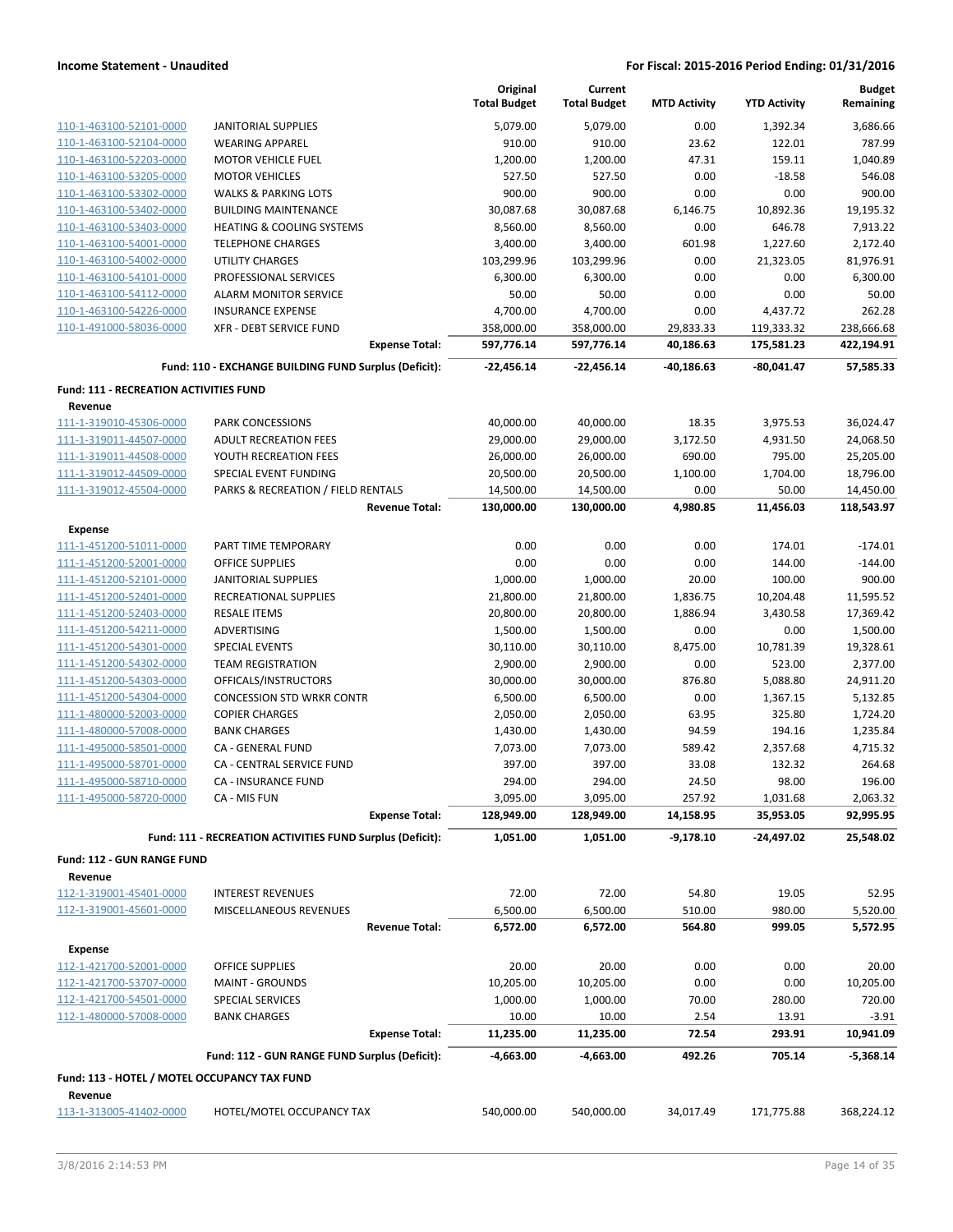|                                   |                                                                 |                       | Original<br><b>Total Budget</b> | Current<br><b>Total Budget</b> | <b>MTD Activity</b> | <b>YTD Activity</b> | <b>Budget</b><br>Remaining |
|-----------------------------------|-----------------------------------------------------------------|-----------------------|---------------------------------|--------------------------------|---------------------|---------------------|----------------------------|
| 113-1-319001-45401-0000           | <b>INTEREST REVENUES</b>                                        |                       | 1,200.00                        | 1,200.00                       | 770.64              | $-2,177.82$         | 3,377.82                   |
|                                   |                                                                 | <b>Revenue Total:</b> | 541,200.00                      | 541,200.00                     | 34,788.13           | 169,598.06          | 371,601.94                 |
| <b>Expense</b>                    |                                                                 |                       |                                 |                                |                     |                     |                            |
| 113-1-458100-51001-0000           | <b>REGULAR</b>                                                  |                       | 34,600.00                       | 34,600.00                      | 2,661.83            | 11,926.08           | 22,673.92                  |
| 113-1-458100-51020-0000           | <b>OVERTIME</b>                                                 |                       | 0.00                            | 0.00                           | 0.00                | 153.97              | $-153.97$                  |
| 113-1-458100-51116-0000           | SALARIES / CAR ALLOWANCE                                        |                       | 1,800.00                        | 1,800.00                       | 92.31               | 415.39              | 1,384.61                   |
| 113-1-458100-51117-0000           | <b>CELL PHONE ALLOWANCE</b>                                     |                       | 348.00                          | 348.00                         | 16.14               | 72.63               | 275.37                     |
| 113-1-458100-51201-0000           | <b>FICA</b>                                                     |                       | 2,278.00                        | 2,278.00                       | 166.04              | 753.48              | 1,524.52                   |
| 113-1-458100-51202-0000           | <b>MEDICARE</b>                                                 |                       | 533.00                          | 533.00                         | 38.84               | 176.25              | 356.75                     |
| 113-1-458100-51203-0000           | <b>HEALTH INSURANCE</b>                                         |                       | 9,600.00                        | 9,600.00                       | 800.00              | 3,200.00            | 6,400.00                   |
| 113-1-458100-51204-0000           | <b>WORKERS COMPENSATION</b>                                     |                       | 623.00                          | 623.00                         | 51.92               | 207.68              | 415.32                     |
| 113-1-458100-51205-0000           | UNEMPLOYMENT                                                    |                       | 173.00                          | 173.00                         | 2.68                | 3.54                | 169.46                     |
| 113-1-458100-51301-0000           | <b>TMRS</b>                                                     |                       | 3,893.00                        | 3,893.00                       | 281.72              | 1,305.91            | 2,587.09                   |
| 113-1-458100-52001-0000           | OFFICE SUPPLIES                                                 |                       | 500.00                          | 500.00                         | 0.00                | 41.90               | 458.10                     |
| 113-1-458100-52002-0000           | POSTAGE / FREIGHT                                               |                       | 100.00                          | 100.00                         | 133.71              | 186.26              | $-86.26$                   |
| 113-1-458100-54101-0000           | PROFESSIONAL SERVICES                                           |                       | 18,000.00                       | 18,000.00                      | 0.00                | 0.00                | 18,000.00                  |
| 113-1-458100-54105-0000           | MARKETING                                                       |                       | 30,700.00                       | 30,700.00                      | 42.57               | 769.91              | 29,930.09                  |
| 113-1-458100-54106-0000           | <b>ATTORNEY FEES</b>                                            |                       | 200.00                          | 200.00                         | 0.00                | 75.69               | 124.31                     |
| 113-1-458100-54201-0000           | MEMBERSHIPS & SUBSCRIPTIONS                                     |                       | 1,315.00                        | 1,315.00                       | 0.00                | 0.00                | 1,315.00                   |
| 113-1-458100-54211-0000           | ADVERTISING                                                     |                       | 53,800.00                       | 53,800.00                      | 1,955.50            | 20,269.53           | 33,530.47                  |
| 113-1-458100-54212-0000           | PRINTING                                                        |                       | 7,200.00                        | 7,200.00                       | 0.00                | 51.41               | 7,148.59                   |
| 113-1-458100-54214-0000           | TRAVEL/TRAINING EXPENSE                                         |                       | 5,590.00                        | 5,590.00                       | 0.00                | 0.00                | 5,590.00                   |
| 113-1-458100-54301-0000           | <b>SPECIAL EVENTS</b>                                           |                       | 7,500.00                        | 7,500.00                       | 0.00                | 15,062.38           | $-7,562.38$                |
| 113-1-458100-54523-0000           | PROPOSED EVENTS                                                 |                       | 115,815.00                      | 115,815.00                     | 21,400.00           | 61,400.00           | 54,415.00                  |
| 113-1-458100-54525-0000           | <b>SPORTS TOURNAMENTS</b>                                       |                       | 25,000.00                       | 25,000.00                      | 0.00                | 0.00                | 25,000.00                  |
| 113-1-480000-57008-0000           | <b>BANK CHARGES</b>                                             |                       | 160.00                          | 160.00                         | 157.33              | 340.98              | $-180.98$                  |
| 113-1-491000-58001-0000           | <b>XFR - GENERAL FUND</b>                                       |                       | 45,000.00                       | 45,000.00                      | 3,750.00            | 15,000.00           | 30,000.00                  |
| 113-1-491000-58014-0000           | XFR - VENUE MGMT FUND                                           |                       | 71,000.00                       | 71,000.00                      | 5,916.67            | 23,666.68           | 47,333.32                  |
| 113-1-491000-58035-0000           | XFR - DEBT SERVICE FUND                                         |                       | 35,000.00                       | 35,000.00                      | 2,916.67            | 11,666.68           | 23,333.32                  |
| 113-1-491000-58040-0000           | XFR - GENERAL CIP FUND                                          |                       | 71,000.00                       | 71,000.00                      | 5,916.67            | 23,666.68           | 47,333.32                  |
|                                   |                                                                 | <b>Expense Total:</b> | 541,728.00                      | 541,728.00                     | 46,300.60           | 190,413.03          | 351,314.97                 |
|                                   | Fund: 113 - HOTEL / MOTEL OCCUPANCY TAX FUND Surplus (Deficit): |                       | -528.00                         | -528.00                        | -11,512.47          | -20,814.97          | 20,286.97                  |
| Fund: 114 - VENUE MANAGEMENT FUND |                                                                 |                       |                                 |                                |                     |                     |                            |
| Revenue                           |                                                                 |                       |                                 |                                |                     |                     |                            |
| 114-1-319001-45601-0000           | MISCELLANEOUS REVENUES                                          |                       | 500.00                          | 500.00                         | 0.00                | 0.00                | 500.00                     |
| 114-1-319010-45306-0000           | <b>CONCESSIONS</b>                                              |                       | 750.00                          | 750.00                         | 0.00                | 420.21              | 329.79                     |
| 114-1-319030-45506-0000           | <b>AUDITORIUM RENTALS</b>                                       |                       | 22,000.00                       | 22,000.00                      | 0.00                | 6,800.00            | 15,200.00                  |
| 114-1-319031-45505-0000           | <b>CIVIC CENTER RENTALS</b>                                     |                       | 40,643.00                       | 40,643.00                      | 1,575.00            | 7,840.00            | 32,803.00                  |
| 114-1-319032-44509-0000           | SPECIAL EVENTS/SPONSORS                                         |                       | 60,000.00                       | 60,000.00                      | 0.00                | 7,691.25            | 52,308.75                  |
| 114-1-319033-45307-0000           | <b>TICKET SALES</b>                                             |                       | 70,000.00                       | 70,000.00                      | 470.00              | 53,398.00           | 16,602.00                  |
| 114-1-323001-46008-0000           | <b>XFR - TOURISM FUND</b>                                       |                       | 71,000.00                       | 71,000.00                      | 5,916.67            | 23,666.68           | 47,333.32                  |
|                                   |                                                                 | <b>Revenue Total:</b> | 264,893.00                      | 264,893.00                     | 7,961.67            | 99,816.14           | 165,076.86                 |
| Expense                           |                                                                 |                       |                                 |                                |                     |                     |                            |
| 114-1-457100-51001-0000           | <b>REGULAR SALARIES</b>                                         |                       | 65,131.00                       | 65,131.00                      | 1,709.20            | 9,003.86            | 56,127.14                  |
| 114-1-457100-51020-0000           | <b>OVERTIME</b>                                                 |                       | 0.00                            | 0.00                           | 0.00                | 746.92              | $-746.92$                  |
| 114-1-457100-51116-0000           | CAR ALLOWANCE                                                   |                       | 1,800.00                        | 1,800.00                       | 92.31               | 415.40              | 1,384.60                   |
| 114-1-457100-51117-0000           | CELL PHONE ALLOWANCE                                            |                       | 348.00                          | 348.00                         | 16.16               | 72.72               | 275.28                     |
| 114-1-457100-51201-0000           | <b>FICA</b>                                                     |                       | 4,171.00                        | 4,171.00                       | 118.00              | 655.73              | 3,515.27                   |
| 114-1-457100-51202-0000           | MEDICARE                                                        |                       | 976.00                          | 976.00                         | 27.60               | 153.36              | 822.64                     |
| 114-1-457100-51203-0000           | <b>HEALTH INSURANCE</b>                                         |                       | 4,800.00                        | 4,800.00                       | 400.00              | 1,600.00            | 3,200.00                   |
| 114-1-457100-51204-0000           | <b>WORKERS COMPENSATION</b>                                     |                       | 1,819.00                        | 1,819.00                       | 151.58              | 606.32              | 1,212.68                   |
| 114-1-457100-51205-0000           | STATE UNEMPLOYMENT                                              |                       | 173.00                          | 173.00                         | 1.90                | 3.94                | 169.06                     |
| 114-1-457100-51301-0000           | <b>TMRS</b>                                                     |                       | 7,127.00                        | 7,127.00                       | 200.92              | 1,098.18            | 6,028.82                   |
| 114-1-457100-52001-0000           | OFFICE SUPPLIES                                                 |                       | 500.00                          | 500.00                         | 33.78               | 33.78               | 466.22                     |
| 114-1-457100-52002-0000           | POSTAGE / FREIGHT                                               |                       | 50.00                           | 50.00                          | 4.55                | 4.55                | 45.45                      |
| 114-1-457100-52201-0000           | MINOR TOOLS & EQUIPMENT                                         |                       | 2,000.00                        | 2,000.00                       | 34.85               | 872.16              | 1,127.84                   |
| 114-1-457100-52403-0000           | <b>RESALE ITEMS</b>                                             |                       | 750.00                          | 750.00                         | 0.00                | 233.24              | 516.76                     |
| 114-1-457100-53702-0000           | AUDTIORIUM MAINTENANCE                                          |                       | 6,305.00                        | 6,305.00                       | 2,182.36            | 3,038.62            | 3,266.38                   |
|                                   |                                                                 |                       |                                 |                                |                     |                     |                            |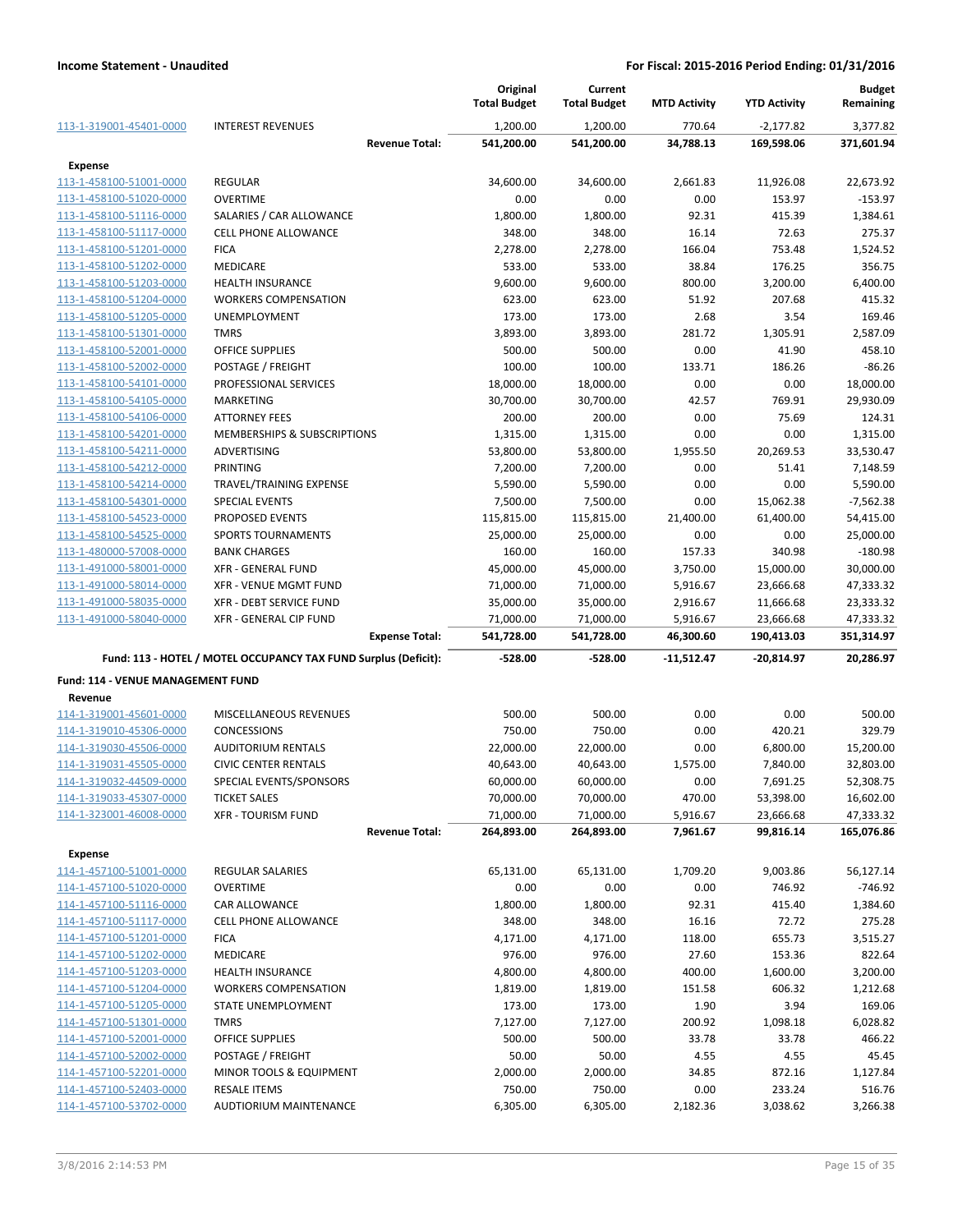|                                             |                                                      | Original<br><b>Total Budget</b> | Current<br><b>Total Budget</b> | <b>MTD Activity</b> | <b>YTD Activity</b> | <b>Budget</b><br>Remaining |
|---------------------------------------------|------------------------------------------------------|---------------------------------|--------------------------------|---------------------|---------------------|----------------------------|
| 114-1-457100-53704-0000                     | <b>CIVIC CENTER</b>                                  | 7,760.00                        | 7,760.00                       | 1.470.73            | 2,032.96            | 5,727.04                   |
| 114-1-457100-54001-0000                     | <b>TELEPHONE CHARGES</b>                             | 400.00                          | 400.00                         | 0.00                | 0.00                | 400.00                     |
| 114-1-457100-54005-0000                     | <b>CIVIC CENTER UTILITY CHARGES</b>                  | 24,500.00                       | 24,500.00                      | 1,409.83            | 8,853.53            | 15.646.47                  |
| 114-1-457100-54105-0000                     | <b>MARKETING</b>                                     | 15,000.00                       | 15,000.00                      | 636.15              | 2,686.15            | 12,313.85                  |
| 114-1-457100-54106-0000                     | <b>ATTORNEY FEES</b>                                 | 250.00                          | 250.00                         | 0.00                | 0.00                | 250.00                     |
| 114-1-457100-54201-0000                     | <b>MEMBERSHIPS &amp; SUBSCRIPTIONS</b>               | 2,500.00                        | 2,500.00                       | 0.00                | 22.50               | 2,477.50                   |
| 114-1-457100-54205-0000                     | <b>BUSINESS MEALS</b>                                | 250.00                          | 250.00                         | 0.00                | 0.00                | 250.00                     |
| 114-1-457100-54214-0000                     | <b>TRAVEL &amp; TRAINING</b>                         | 1,000.00                        | 1,000.00                       | 0.00                | 0.00                | 1,000.00                   |
| 114-1-457100-54301-0000                     | <b>SPECIAL EVENTS</b>                                | 157,000.00                      | 157,000.00                     | 1,000.00            | 78,711.72           | 78,288.28                  |
| 114-1-480000-52003-0000                     | <b>COPIER CHARGES</b>                                | 2,050.00                        | 2,050.00                       | 63.94               | 325.78              | 1,724.22                   |
| 114-1-480000-57008-0000                     | <b>BANK CHARGES</b>                                  | 650.00                          | 650.00                         | 5.50                | 294.37              | 355.63                     |
| 114-1-495000-58501-0000                     | CA - GENERAL FUND                                    | 14,811.00                       | 14,811.00                      | 1,234.25            | 4,937.00            | 9,874.00                   |
| 114-1-495000-58701-0000                     | CA - CENTRAL SERVICE FUND                            | 71,105.00                       | 71,105.00                      | 5,925.42            | 23,701.68           | 47,403.32                  |
| 114-1-495000-58710-0000                     | <b>CA - INSURANCE FUND</b>                           | 985.00                          | 985.00                         | 82.08               | 328.32              | 656.68                     |
| 114-1-495000-58720-0000                     | CA - MIS FUN                                         | 7,239.00                        | 7,239.00                       | 603.25              | 2,413.00            | 4,826.00                   |
|                                             | <b>Expense Total:</b>                                | 401,450.00                      | 401,450.00                     | 17,404.36           | 142,845.79          | 258,604.21                 |
|                                             | Fund: 114 - VENUE MANAGEMENT FUND Surplus (Deficit): | -136,557.00                     | -136,557.00                    | $-9.442.69$         | $-43,029.65$        | $-93,527.35$               |
| Fund: 116 - ROADWAY IMPACT FEE 1<br>Revenue |                                                      |                                 |                                |                     |                     |                            |
| 116-1-319001-45401-0000                     | <b>INTEREST REVENUES</b>                             | 0.00                            | 0.00                           | 30.63               | 9.63                | $-9.63$                    |
|                                             | <b>Revenue Total:</b>                                | 0.00                            | 0.00                           | 30.63               | 9.63                | $-9.63$                    |
| Expense                                     |                                                      |                                 |                                |                     |                     |                            |
| 116-1-480000-57008-0000                     | <b>BANK CHARGES</b>                                  | 0.00                            | 0.00                           | 0.97                | 7.67                | $-7.67$                    |
|                                             | <b>Expense Total:</b>                                | 0.00                            | 0.00                           | 0.97                | 7.67                | $-7.67$                    |
|                                             | Fund: 116 - ROADWAY IMPACT FEE 1 Surplus (Deficit):  | 0.00                            | 0.00                           | 29.66               | 1.96                | $-1.96$                    |
|                                             |                                                      |                                 |                                |                     |                     |                            |
| Fund: 117 - ROADWAY IMPACT FEE 2            |                                                      |                                 |                                |                     |                     |                            |
| Revenue                                     |                                                      |                                 |                                |                     |                     |                            |
| 117-1-319001-45401-0000                     | <b>INTEREST REVENUES</b>                             | 0.00                            | 0.00                           | 0.15                | 0.05                | $-0.05$                    |
| Expense                                     | <b>Revenue Total:</b>                                | 0.00                            | 0.00                           | 0.15                | 0.05                | $-0.05$                    |
| 117-1-480000-57008-0000                     | <b>BANK CHARGES</b>                                  | 0.00                            | 0.00                           | 0.00                | 0.04                | $-0.04$                    |
|                                             | <b>Expense Total:</b>                                | 0.00                            | 0.00                           | 0.00                | 0.04                | $-0.04$                    |
|                                             | Fund: 117 - ROADWAY IMPACT FEE 2 Surplus (Deficit):  | 0.00                            | 0.00                           | 0.15                | 0.01                | $-0.01$                    |
| <b>Fund: 118 - ROADWAY IMPACT FEE 3</b>     |                                                      |                                 |                                |                     |                     |                            |
| Revenue<br>118-1-319001-45401-0000          | <b>INTEREST REVENUES</b>                             | 0.00                            | 0.00                           | 0.26                | 0.08                | $-0.08$                    |
|                                             | <b>Revenue Total:</b>                                | 0.00                            | 0.00                           | 0.26                | 0.08                | $-0.08$                    |
|                                             |                                                      |                                 |                                |                     |                     |                            |
| <b>Expense</b>                              |                                                      |                                 |                                |                     |                     |                            |
| 118-1-480000-57008-0000                     | <b>BANK CHARGES</b>                                  | 0.00                            | 0.00                           | 0.01                | 0.06                | $-0.06$                    |
|                                             | <b>Expense Total:</b>                                | 0.00                            | 0.00                           | 0.01                | 0.06                | $-0.06$                    |
|                                             | Fund: 118 - ROADWAY IMPACT FEE 3 Surplus (Deficit):  | 0.00                            | 0.00                           | 0.25                | 0.02                | $-0.02$                    |
| Fund: 119 - ROADWAY IMPACT FEE 4<br>Revenue |                                                      |                                 |                                |                     |                     |                            |
| 119-1-319001-45401-0000                     | <b>INTEREST REVENUES</b>                             | 0.00                            | 0.00                           | 0.01                | 0.01                | $-0.01$                    |
|                                             | <b>Revenue Total:</b>                                | 0.00                            | 0.00                           | 0.01                | 0.01                | $-0.01$                    |
|                                             | Fund: 119 - ROADWAY IMPACT FEE 4 Total:              | 0.00                            | 0.00                           | 0.01                | 0.01                | $-0.01$                    |
| Fund: 121 - BROWNSFIELD PETROLEUM EPA GRANT |                                                      |                                 |                                |                     |                     |                            |
| Revenue<br>121-1-319001-45401-0000          | <b>INTEREST REVENUES</b>                             | 0.00                            | 0.00                           | $-15.82$            | $-15.82$            | 15.82                      |
|                                             | <b>Revenue Total:</b>                                | 0.00                            | 0.00                           | -15.82              | $-15.82$            | 15.82                      |
|                                             | Fund: 121 - BROWNSFIELD PETROLEUM EPA GRANT Total:   | 0.00                            | 0.00                           | $-15.82$            | $-15.82$            | 15.82                      |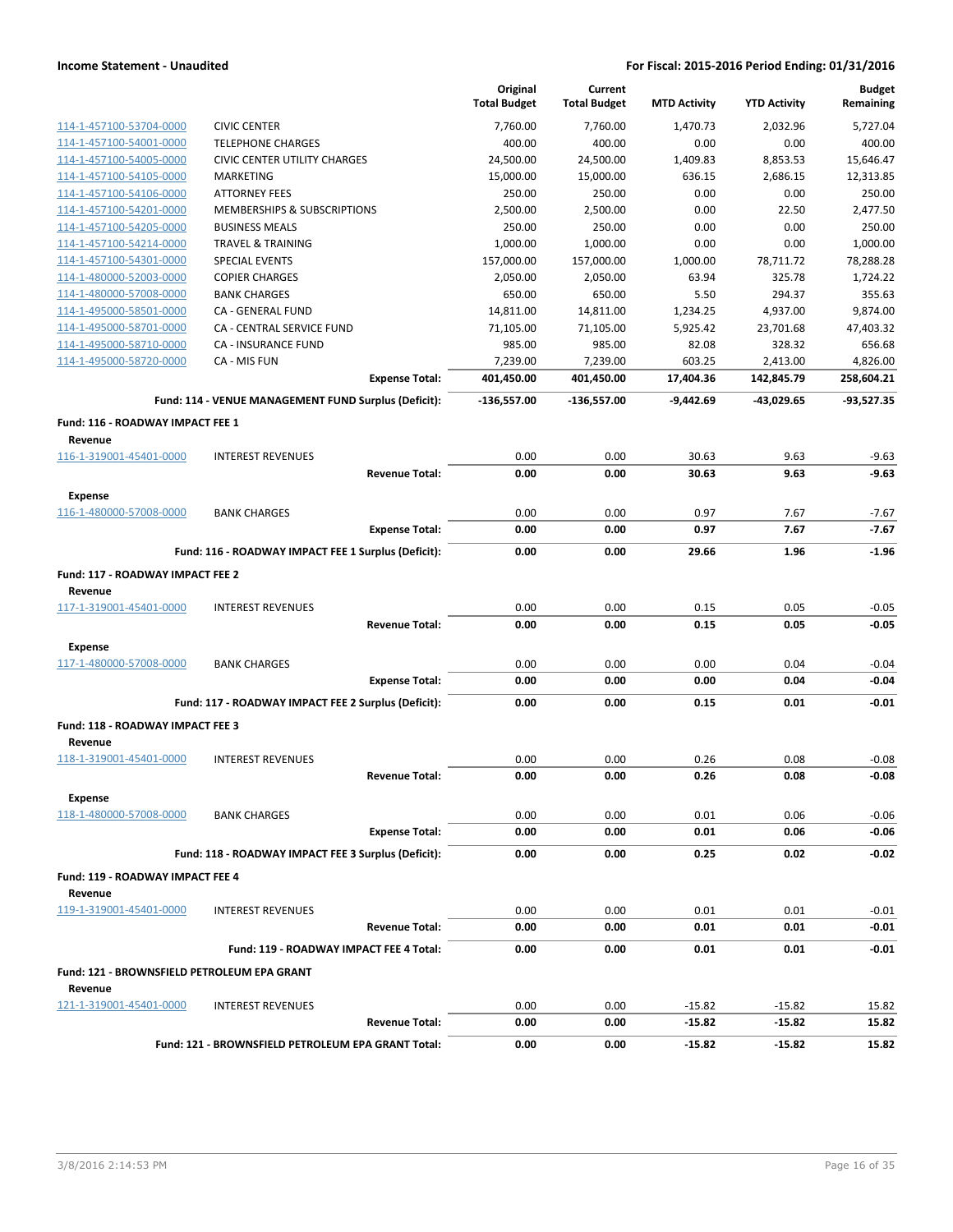|                                                    |                                                                            | Original<br><b>Total Budget</b> | Current<br><b>Total Budget</b> | <b>MTD Activity</b>      | <b>YTD Activity</b>       | <b>Budget</b><br>Remaining |
|----------------------------------------------------|----------------------------------------------------------------------------|---------------------------------|--------------------------------|--------------------------|---------------------------|----------------------------|
| Revenue                                            | <b>Fund: 123 - PTRAIN - POLICE REIMBURSEMENT GRANTS &amp; CONT EDUCAT</b>  |                                 |                                |                          |                           |                            |
| 123-1-319001-45401-0000                            | <b>INTEREST REVENUES</b>                                                   | 0.00                            | 0.00                           | 16.19                    | 3.17                      | $-3.17$                    |
|                                                    | <b>Revenue Total:</b>                                                      | 0.00                            | 0.00                           | 16.19                    | 3.17                      | $-3.17$                    |
| <b>Expense</b>                                     |                                                                            |                                 |                                |                          |                           |                            |
| 123-1-421230-54214-0000                            | <b>TRAVEL &amp; TRAINING</b>                                               | 0.00                            | 0.00                           | 5,050.00                 | 5,050.00                  | $-5,050.00$                |
| 123-1-480000-57008-0000                            | <b>BANK CHARGES</b>                                                        | 0.00                            | 0.00                           | 0.80                     | 4.98                      | $-4.98$                    |
|                                                    | <b>Expense Total:</b>                                                      | 0.00                            | 0.00                           | 5,050.80                 | 5,054.98                  | $-5,054.98$                |
|                                                    | Fund: 123 - PTRAIN - POLICE REIMBURSEMENT GRANTS & CONT EDUCAT Sur         | 0.00                            | 0.00                           | $-5,034.61$              | $-5,051.81$               | 5,051.81                   |
| Fund: 140 - DEBT SERVICE FUND                      |                                                                            |                                 |                                |                          |                           |                            |
| Revenue                                            |                                                                            |                                 |                                |                          |                           |                            |
| 140-1-311001-41101-0000<br>140-1-311002-41102-0000 | <b>REAL PROPERTY TAXES</b><br><b>DELINQUENT TAXES</b>                      | 3,821,856.00<br>37,897.00       | 3,821,856.00<br>37,897.00      | 1,624,948.55<br>3,441.54 | 3,018,216.79<br>11,659.63 | 803,639.21<br>26,237.37    |
| 140-1-319001-45401-0000                            | <b>INTEREST REVENUES</b>                                                   | 4,778.00                        | 4,778.00                       | 6,951.44                 | 5,343.56                  | $-565.56$                  |
| 140-1-319001-45601-0000                            | <b>MISCELLANEOUS REVENUES</b>                                              | 3,000.00                        | 3,000.00                       | 0.00                     | 0.00                      | 3,000.00                   |
| 140-1-323001-46005-0000                            | <b>XFR - EXCHANGE PROP FUND</b>                                            | 358,000.00                      | 358,000.00                     | 29,833.33                | 119,333.32                | 238,666.68                 |
| 140-1-323001-46008-0000                            | <b>XFR - TOURISM FUND</b>                                                  | 35,000.00                       | 35,000.00                      | 2,916.67                 | 11,666.68                 | 23,333.32                  |
| 140-1-323001-46100-0000                            | <b>XFR - UTILITY FUND</b>                                                  | 1,709,519.00                    | 1,709,519.00                   | 142,460.00               | 569,840.00                | 1,139,679.00               |
| 140-1-323001-46107-0000                            | <b>XFR - AIRPORT FUND</b>                                                  | 52,000.00                       | 52,000.00                      | 4,333.33                 | 17,333.32                 | 34,666.68                  |
| 140-1-323001-46203-0000                            | <b>XFR - MIS FUND</b>                                                      | 80,878.00                       | 80,878.00                      | 6,739.83                 | 26,959.32                 | 53,918.68                  |
|                                                    | <b>Revenue Total:</b>                                                      | 6,102,928.00                    | 6,102,928.00                   | 1,821,624.69             | 3,780,352.62              | 2,322,575.38               |
| <b>Expense</b>                                     |                                                                            |                                 |                                |                          |                           |                            |
| 140-1-471100-56105-0000                            | 2010 CO - PRINCIPAL                                                        | 110,000.00                      | 110,000.00                     | 0.00                     | 0.00                      | 110,000.00                 |
| 140-1-471100-56106-0000                            | 2013 CO PRINCIPAL                                                          | 215,000.00                      | 215,000.00                     | 0.00                     | 0.00                      | 215,000.00                 |
| 140-1-471100-56304-0000                            | 2006 GO REFUNDING PRINC                                                    | 1,510,000.00                    | 1,510,000.00                   | 0.00                     | 0.00                      | 1,510,000.00               |
| 140-1-471100-56306-0000                            | 2010 GO REFUND PRINCIPAL                                                   | 555,000.00                      | 555,000.00                     | 0.00                     | 0.00                      | 555,000.00                 |
| 140-1-471100-56308-0000                            | 2011 GO REFUND PRINCIPAL                                                   | 1,025,000.00                    | 1,025,000.00                   | 0.00                     | 0.00                      | 1,025,000.00               |
| 140-1-471100-56310-0000                            | 2014 GO REFUND PRINCIPAL                                                   | 174,000.00                      | 174,000.00                     | 0.00                     | 0.00                      | 174,000.00                 |
| 140-1-471100-56311-0000                            | 2014 GENERAL OBLIGATIONS PRINCIPAL                                         | 280,000.00                      | 280,000.00                     | 0.00                     | 0.00                      | 280,000.00                 |
| 140-1-471100-56312-0000                            | 2015 GENERAL OBLIGATIONS PRINCIPAL                                         | 356,000.00                      | 356,000.00                     | 0.00                     | 0.00                      | 356,000.00                 |
| 140-1-471200-56205-0000                            | 2010 CO - INTEREST                                                         | 195,413.00                      | 195,413.00                     | 0.00                     | 0.00                      | 195,413.00                 |
| 140-1-471200-56206-0000                            | 2013 CO INTEREST                                                           | 34,310.00                       | 34,310.00                      | 0.00                     | 0.00                      | 34,310.00                  |
| 140-1-471200-56404-0000                            | 2006 GO REFUNDING INT                                                      | 603,775.00                      | 603,775.00                     | 0.00                     | 0.00                      | 603,775.00                 |
| 140-1-471200-56406-0000                            | 2010 GO REFUND INTEREST                                                    | 370,460.00                      | 370,460.00                     | 0.00                     | 0.00                      | 370,460.00                 |
| 140-1-471200-56408-0000                            | 2011 GO REFUND INTEREST                                                    | 154,001.00                      | 154,001.00                     | 0.00                     | 0.00                      | 154,001.00                 |
| 140-1-471200-56409-0000<br>140-1-471200-56410-0000 | 2014 GENERAL OBLIGATIONS - INTEREST<br>2015 GENERAL OBLIGATIONS - INTEREST | 124,603.00<br>246,237.00        | 124,603.00                     | 0.00<br>0.00             | 0.00<br>0.00              | 124,603.00                 |
| 140-1-471200-56411-0000                            | 2014 GO REFUND INTEREST                                                    | 35,780.00                       | 246,237.00<br>35,780.00        | 0.00                     | 0.00                      | 246,237.00<br>35,780.00    |
| 140-1-475100-56002-0000                            | <b>AGENT FEE</b>                                                           | 1,000.00                        | 1,000.00                       | 850.00                   | 850.00                    | 150.00                     |
| 140-1-475100-56005-0000                            | ARBITRAGE                                                                  | 8,500.00                        | 8,500.00                       | 0.00                     | 0.00                      | 8,500.00                   |
| 140-1-480000-57008-0000                            | <b>BANK CHARGES</b>                                                        | 1,200.00                        | 1,200.00                       | 255.75                   | 763.07                    | 436.93                     |
|                                                    | <b>Expense Total:</b>                                                      | 6,000,279.00                    | 6,000,279.00                   | 1,105.75                 | 1,613.07                  | 5,998,665.93               |
|                                                    | Fund: 140 - DEBT SERVICE FUND Surplus (Deficit):                           | 102,649.00                      | 102,649.00                     | 1,820,518.94             | 3,778,739.55              | $-3,676,090.55$            |
| Fund: 160 - GENERAL CAPITAL IMPROVEMENT FUND       |                                                                            |                                 |                                |                          |                           |                            |
| Revenue                                            |                                                                            |                                 |                                |                          |                           |                            |
| 160-1-310002-45321-0000                            | SALE OF EXCHANGE BLDG                                                      | 0.00                            | 0.00                           | 0.00                     | 2,499,837.00              | -2,499,837.00              |
| 160-1-310002-45611-0000                            | <b>DONATIONS FOR PROJECTS</b>                                              | 0.00                            | 0.00                           | 31,962.00                | 49,942.48                 | $-49,942.48$               |
| 160-1-314004-41808-0000                            | FRANCHISE FEES/CABLE-SICFA                                                 | 22,400.00                       | 22,400.00                      | 0.00                     | 0.00                      | 22,400.00                  |
| 160-1-319001-45401-0000                            | <b>INTEREST REVENUES</b>                                                   | 12,696.00                       | 12,696.00                      | 7,710.70                 | 2,670.08                  | 10,025.92                  |
| 160-1-323001-46001-0000                            | <b>XFR - GENERAL FUND</b>                                                  | 1,698,000.00                    | 1,698,000.00                   | 141,500.00               | 716,900.00                | 981,100.00                 |
| 160-1-323001-46008-0000                            | <b>XFR - TOURISM FUND</b>                                                  | 71,000.00                       | 71,000.00                      | 5,916.67                 | 23,666.68                 | 47,333.32                  |
|                                                    | <b>Revenue Total:</b>                                                      | 1,804,096.00                    | 1,804,096.00                   | 187,089.37               | 3,293,016.24              | -1,488,920.24              |
| <b>Expense</b>                                     |                                                                            |                                 |                                |                          |                           |                            |
| 160-1-421240-55003-0000                            | <b>BUILDING IMPROVEMENTS</b>                                               | 0.00                            | 0.00                           | 0.00                     | 54,569.74                 | -54,569.74                 |
| 160-1-431200-53304-0000                            | STREET IMPROV PROGRAM                                                      | 1,400,000.00                    | 1,400,000.00                   | 0.00                     | 176,439.35                | 1,223,560.65               |
| 160-1-451100-55012-0000                            | <b>CWIP / CONSTRUCTION</b>                                                 | 80,000.00                       | 80,000.00                      | 0.00                     | 76,288.88                 | 3,711.12                   |
| 160-1-455100-55003-0000                            | <b>BUILDING IMPROVEMENTS</b>                                               | 213,000.00                      | 213,000.00                     | 1,691.00                 | 1,691.00                  | 211,309.00                 |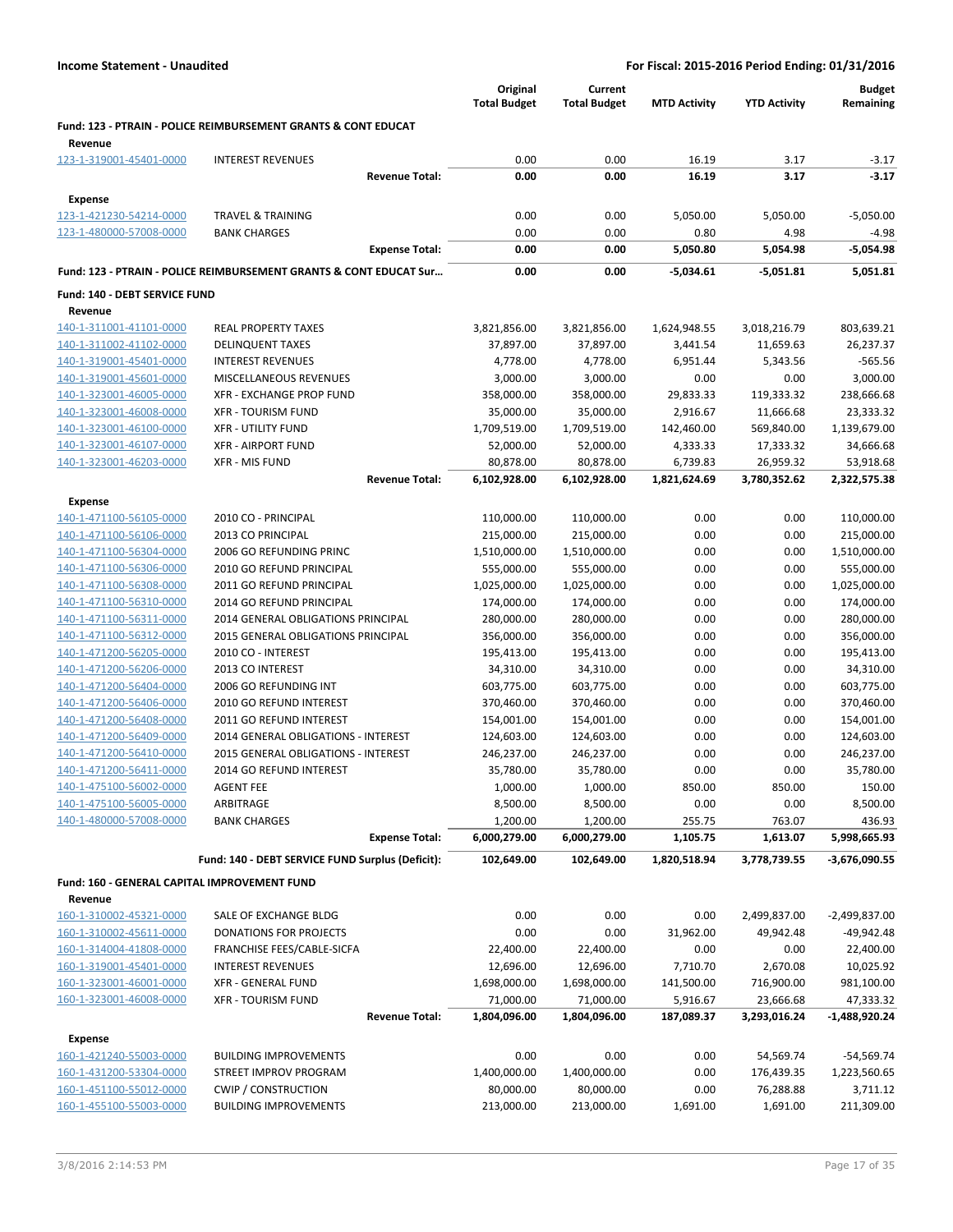|                                                                  |                                                                 | Original<br><b>Total Budget</b> | Current<br><b>Total Budget</b> | <b>MTD Activity</b> | <b>YTD Activity</b> | <b>Budget</b><br>Remaining |
|------------------------------------------------------------------|-----------------------------------------------------------------|---------------------------------|--------------------------------|---------------------|---------------------|----------------------------|
| 160-1-456100-55204-0000                                          | <b>OLD TOWN GREENVILLE</b>                                      | 8,000.00                        | 8,000.00                       | 0.00                | 0.00                | 8,000.00                   |
| 160-1-457100-54301-0000                                          | <b>SPECIAL EVENTS</b>                                           | 0.00                            | 0.00                           | 1,264.97            | 1,911.69            | $-1,911.69$                |
| 160-1-457100-55203-0000                                          | <b>FURNITURE/OFFICE EQUIP</b>                                   | 0.00                            | 0.00                           | 0.00                | 0.00                | 0.00                       |
| 160-1-480000-55002-0000                                          | <b>IMPROVEMENTS</b>                                             | 216,000.00                      | 216,000.00                     | 24,456.00           | 34,860.00           | 181,140.00                 |
| 160-1-480000-55012-0000                                          | <b>CWIP / CONSTRUCTION</b>                                      | 0.00                            | 0.00                           | 0.00                | 29,908.00           | $-29,908.00$               |
| 160-1-480000-57008-0000                                          | <b>BANK CHARGES</b>                                             | 1,600.00                        | 1,600.00                       | 310.37              | 2,733.12            | $-1,133.12$                |
| 160-1-491000-58204-0000                                          | VEHICLE/EQUIP REPLACEMENT                                       | 0.00                            | 97,155.00                      | 0.00                | 97,155.00           | 0.00                       |
|                                                                  | <b>Expense Total:</b>                                           | 1,918,600.00                    | 2,015,755.00                   | 27,722.34           | 475,556.78          | 1,540,198.22               |
|                                                                  | Fund: 160 - GENERAL CAPITAL IMPROVEMENT FUND Surplus (Deficit): | -114,504.00                     | $-211,659.00$                  | 159,367.03          | 2,817,459.46        | $-3,029,118.46$            |
| <b>Fund: 161 - STREET CONSTRUCTION FUND</b><br>Revenue           |                                                                 |                                 |                                |                     |                     |                            |
| 161-1-319001-45401-0000                                          | <b>INTEREST REVENUES</b>                                        | 0.00                            | 0.00                           | 299.88              | 828.31              | $-828.31$                  |
|                                                                  | <b>Revenue Total:</b>                                           | 0.00                            | 0.00                           | 299.88              | 828.31              | $-828.31$                  |
|                                                                  | Fund: 161 - STREET CONSTRUCTION FUND Total:                     | 0.00                            | 0.00                           | 299.88              | 828.31              | $-828.31$                  |
| Fund: 164 - 2013 CO CAPITAL FUND                                 |                                                                 |                                 |                                |                     |                     |                            |
| Revenue<br>164-1-319001-45401-0000                               | <b>INTEREST REVENUES</b>                                        | 60.00                           | 60.00                          | 9.92                | 24.60               | 35.40                      |
|                                                                  | <b>Revenue Total:</b>                                           | 60.00                           | 60.00                          | 9.92                | 24.60               | 35.40                      |
| <b>Expense</b>                                                   |                                                                 |                                 |                                |                     |                     |                            |
| 164-1-465100-55205-0000                                          | COMPUTER EQUIPMENT / SOFTWARE                                   | 0.00                            | 0.00                           | 0.00                | 5,700.00            | $-5,700.00$                |
|                                                                  | <b>Expense Total:</b>                                           | 0.00                            | 0.00                           | 0.00                | 5,700.00            | -5,700.00                  |
|                                                                  | Fund: 164 - 2013 CO CAPITAL FUND Surplus (Deficit):             | 60.00                           | 60.00                          | 9.92                | $-5.675.40$         | 5,735.40                   |
| Fund: 165 - 2014 GO FUND<br>Revenue                              |                                                                 |                                 |                                |                     |                     |                            |
| 165-1-319001-45401-0000                                          | <b>INTEREST REVENUES</b>                                        | 14,000.00                       | 14,000.00                      | 1,785.25            | 13,474.87           | 525.13                     |
| 165-1-319001-47201-0000                                          | <b>G OF O BOND PROCEEDS</b>                                     | 3,500,000.00                    | 3,500,000.00                   | 0.00                | 0.00                | 3,500,000.00               |
|                                                                  | <b>Revenue Total:</b>                                           | 3,514,000.00                    | 3,514,000.00                   | 1,785.25            | 13,474.87           | 3,500,525.13               |
| <b>Expense</b>                                                   |                                                                 |                                 |                                |                     |                     |                            |
| 165-1-431200-55007-0000                                          | ENG/ARCHITECTS/MGMT                                             | 140,000.00                      | 140,000.00                     | 15,760.85           | 21,812.88           | 118,187.12                 |
| 165-1-431200-55011-0000                                          | <b>CONSTRUCTION TESTING</b>                                     | 10,000.00                       | 10,000.00                      | 0.00                | 2,276.00            | 7,724.00                   |
| 165-1-431200-55012-0000                                          | <b>CONSTRUCTION</b>                                             | 7,500,000.00                    | 7,500,000.00                   | 0.00                | 634,268.14          | 6,865,731.86               |
| 165-1-475100-56003-0000                                          | <b>ISSUANCE COSTS</b>                                           | 62,300.00                       | 62,300.00                      | 0.00                | 0.00                | 62,300.00                  |
| 165-1-480000-57008-0000                                          | <b>BANK CHARGES</b>                                             | 4,783.00                        | 4,783.00                       | 0.00                | 0.00                | 4,783.00                   |
|                                                                  | <b>Expense Total:</b>                                           | 7,717,083.00                    | 7,717,083.00                   | 15,760.85           | 658,357.02          | 7,058,725.98               |
|                                                                  | Fund: 165 - 2014 GO FUND Surplus (Deficit):                     | -4,203,083.00                   | -4,203,083.00                  | -13,975.60          | -644,882.15         | -3,558,200.85              |
| <b>Fund: 171 - MAIN STREET SPECIAL REVENUE</b><br><b>Expense</b> |                                                                 |                                 |                                |                     |                     |                            |
| 171-1-456100-54501-0000                                          | SPECIAL SERVICES                                                | 0.00                            | 0.00                           | 0.00                | 0.00                | 0.00                       |
|                                                                  | <b>Expense Total:</b>                                           | 0.00                            | 0.00                           | 0.00                | 0.00                | 0.00                       |
|                                                                  | Fund: 171 - MAIN STREET SPECIAL REVENUE Total:                  | 0.00                            | 0.00                           | 0.00                | 0.00                | 0.00                       |
| <b>Fund: 172 - MINOR GRANTS FUND</b><br>Revenue                  |                                                                 |                                 |                                |                     |                     |                            |
| 172-1-319001-45401-0000                                          | <b>INTEREST REVENUES</b>                                        | 0.00                            | 0.00                           | 0.00                | $-3.17$             | 3.17                       |
|                                                                  | <b>Revenue Total:</b>                                           | 0.00                            | 0.00                           | 0.00                | $-3.17$             | 3.17                       |
| <b>Expense</b>                                                   |                                                                 |                                 |                                |                     |                     |                            |
| 172-1-455100-51011-0000                                          | PART TIME TEMPORARY                                             | 0.00                            | 0.00                           | 130.48              | 130.48              | $-130.48$                  |
| 172-1-455100-52402-0000                                          | <b>BASIC PROGRAM EXPENSE</b>                                    | 0.00                            | 0.00                           | 0.00                | 76.22               | $-76.22$                   |
| 172-1-480000-57008-0000                                          | <b>BANK CHARGES</b>                                             | 0.00                            | 0.00                           | 0.00                | 0.97                | $-0.97$                    |
|                                                                  | <b>Expense Total:</b>                                           | 0.00                            | 0.00                           | 130.48              | 207.67              | -207.67                    |
|                                                                  | Fund: 172 - MINOR GRANTS FUND Surplus (Deficit):                | 0.00                            | 0.00                           | $-130.48$           | $-210.84$           | 210.84                     |
| Fund: 200 - WATER / WASTEWATER FUND                              |                                                                 |                                 |                                |                     |                     |                            |
| Revenue<br>200-2-318003-44302-0000                               | WATER REVENUES / SERVICE CHARGES                                | 61,735.00                       | 61,735.00                      | 5,346.29            | 19,347.02           | 42,387.98                  |
| 200-2-318003-44304-0000                                          | NEW SERVICES - WATER                                            | 0.00                            | 0.00                           | 14,650.00           | 16,150.00           | $-16,150.00$               |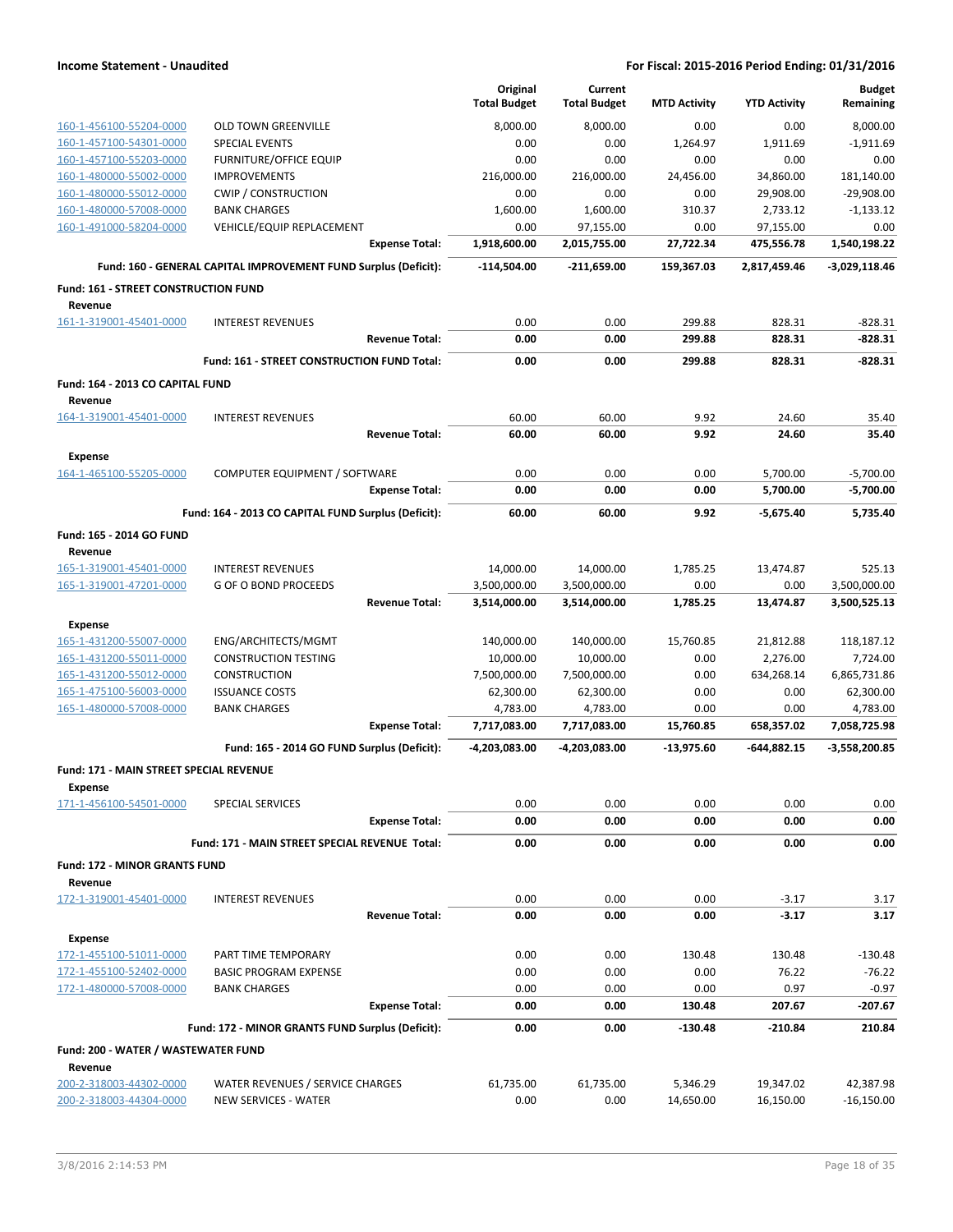|                                                    |                                                            | Original<br><b>Total Budget</b> | Current<br><b>Total Budget</b> | <b>MTD Activity</b>  | <b>YTD Activity</b>    | <b>Budget</b><br>Remaining |
|----------------------------------------------------|------------------------------------------------------------|---------------------------------|--------------------------------|----------------------|------------------------|----------------------------|
| 200-2-318003-44305-0000                            | <b>LATE CHARGES - WATER</b>                                | 61,871.00                       | 61,871.00                      | 2,641.98             | 17,060.26              | 44,810.74                  |
| 200-2-318003-44312-0000                            | <b>METER TAMPERING</b>                                     | 3,875.00                        | 3,875.00                       | 125.00               | 375.00                 | 3,500.00                   |
| 200-2-318003-45103-0000                            | <b>GEUS RAW WATER CONSUMPTN</b>                            | 131,216.00                      | 131,216.00                     | 110,870.66           | 110,870.66             | 20,345.34                  |
| 200-2-318003-45120-0000                            | OTHER RAW WATER SALES                                      | 25,000.00                       | 25,000.00                      | 0.00                 | 0.00                   | 25,000.00                  |
| 200-2-318004-42303-0000                            | <b>WASTE HAULER PERMITS</b>                                | 2,600.00                        | 2,600.00                       | 100.00               | 1,200.00               | 1,400.00                   |
| 200-2-318004-44309-0000                            | SEWER REVENUES / SERVICE CHARGES                           | 49,529.00                       | 49,529.00                      | 3,786.25             | 15,736.06              | 33,792.94                  |
| 200-2-318004-44310-0000                            | LATE CHARGES - SEWER                                       | 52,689.00                       | 52,689.00                      | 2,120.23             | 14,572.82              | 38,116.18                  |
| 200-2-318004-45106-0000                            | L-3 COMM COD DISCHARGE                                     | 126,360.00                      | 126,360.00                     | 10,530.00            | 42,120.00              | 84,240.00                  |
| 200-2-318004-45201-0000                            | SEWER REV/ SEWER HAULER FEES                               | 425,000.00                      | 425,000.00                     | 32,623.50            | 130,509.50             | 294,490.50                 |
| 200-2-319003-45101-0000                            | WATER REVENUES / METERED SALES                             | 5,912,000.00                    | 5,912,000.00                   | 475,457.18           | 2,250,249.30           | 3,661,750.70               |
| 200-2-319004-45104-0000                            | <b>SEWER COLLECTION FEES</b>                               | 5,622,312.00                    | 5,622,312.00                   | 445,139.32           | 1,859,237.38           | 3,763,074.62               |
| 200-2-319004-45105-0000                            | SEWER REVENUES / EPA REVENUE                               | 0.00                            | 0.00                           | 125.83               | 309.57                 | $-309.57$                  |
| 200-2-320003-45401-0000                            | <b>INTEREST REVENUES</b>                                   | 32,500.00                       | 32,500.00                      | 14,983.93            | 5,123.29               | 27,376.71                  |
| 200-2-320003-45602-0000                            | REIMBURSEMENTS / PRIOR YEAR REIMB<br><b>Revenue Total:</b> | 0.00<br>12,506,687.00           | 0.00<br>12,506,687.00          | 0.00<br>1,118,500.17 | 249.76<br>4,483,110.62 | $-249.76$<br>8,023,576.38  |
| <b>Expense</b>                                     |                                                            |                                 |                                |                      |                        |                            |
| 200-2-436100-51001-0000                            | <b>REGULAR SALARIES</b>                                    | 69,032.00                       | 69,032.00                      | 9,220.79             | 35,627.26              | 33,404.74                  |
| 200-2-436100-51020-0000                            | <b>OVERTIME</b>                                            | 282.00                          | 282.00                         | 0.00                 | 0.00                   | 282.00                     |
| 200-2-436100-51021-0000                            | LONGEVITY                                                  | 672.00                          | 672.00                         | 0.00                 | 660.00                 | 12.00                      |
| 200-2-436100-51101-0000                            | <b>CERTIFICATION PAY</b>                                   | 0.00                            | 0.00                           | 46.16                | 138.48                 | $-138.48$                  |
| 200-2-436100-51117-0000                            | <b>CELL PHONE ALLOWANCE</b>                                | 432.00                          | 432.00                         | 66.46                | 249.21                 | 182.79                     |
| 200-2-436100-51201-0000                            | <b>FICA</b>                                                | 4,366.00                        | 4,366.00                       | 562.15               | 2,227.51               | 2,138.49                   |
| 200-2-436100-51202-0000                            | <b>MEDICARE</b>                                            | 1,021.00                        | 1,021.00                       | 131.48               | 520.98                 | 500.02                     |
| 200-2-436100-51203-0000                            | <b>HEALTH INSURANCE</b>                                    | 19,200.00                       | 19,200.00                      | 1,600.00             | 6,400.00               | 12,800.00                  |
| 200-2-436100-51204-0000                            | <b>WORKERS COMPENSATION</b>                                | 315.00                          | 315.00                         | 26.25                | 105.00                 | 210.00                     |
| 200-2-436100-51205-0000                            | STATE UNEMPLOYMENT                                         | 345.00                          | 345.00                         | 9.34                 | 9.34                   | 335.66                     |
| 200-2-436100-51301-0000                            | <b>TMRS</b>                                                | 7,459.00                        | 7,459.00                       | 981.88               | 3,937.51               | 3,521.49                   |
| 200-2-436100-52001-0000                            | <b>OFFICE SUPPLIES</b>                                     | 500.00                          | 500.00                         | 0.00                 | 0.00                   | 500.00                     |
| 200-2-436100-52002-0000                            | POSTAGE / FREIGHT                                          | 7,500.00                        | 7,500.00                       | 2.91                 | 47.89                  | 7,452.11                   |
| 200-2-436100-52305-0000                            | PUBLIC EDUCATION                                           | 3,400.00                        | 3,400.00                       | 0.00                 | 0.00                   | 3,400.00                   |
| 200-2-436100-53402-0000<br>200-2-436100-54001-0000 | <b>BUILDING MAINTENANCE</b><br><b>TELEPHONE CHARGES</b>    | 500.00                          | 500.00                         | 350.25<br>74.77      | 1,151.47               | $-651.47$                  |
| 200-2-436100-54002-0000                            | <b>UTILITY CHARGES</b>                                     | 4,000.08<br>26,821.00           | 4,000.08<br>26,821.00          | 2,358.88             | 223.07<br>8,213.23     | 3,777.01<br>18,607.77      |
| 200-2-436100-54101-0000                            | PROFESSIONAL SERVICES                                      | 2,000.00                        | 2,000.00                       | 0.00                 | 0.00                   | 2,000.00                   |
| 200-2-436100-54106-0000                            | <b>ATTORNEY FEES</b>                                       | 3,400.00                        | 3,400.00                       | 0.00                 | 0.00                   | 3,400.00                   |
| 200-2-436100-54201-0000                            | MEMBERSHIPS & SUBSCRIPTIONS                                | 350.00                          | 350.00                         | 0.00                 | 0.00                   | 350.00                     |
| 200-2-436100-54214-0000                            | <b>TRAVEL &amp; TRAINING</b>                               | 500.00                          | 500.00                         | 0.00                 | 0.00                   | 500.00                     |
| 200-2-436200-51001-0000                            | <b>REGULAR SALARIES</b>                                    | 293,372.00                      | 293,372.00                     | 22,673.12            | 102,443.44             | 190,928.56                 |
| 200-2-436200-51020-0000                            | <b>OVERTIME</b>                                            | 13,301.00                       | 13,301.00                      | 1,671.53             | 7,954.91               | 5,346.09                   |
| 200-2-436200-51021-0000                            | LONGEVITY                                                  | 3,306.00                        | 3,306.00                       | 0.00                 | 3,402.00               | $-96.00$                   |
| 200-2-436200-51101-0000                            | <b>CERTIFICATION PAY</b>                                   | 2,400.00                        | 2,400.00                       | 184.62               | 830.79                 | 1,569.21                   |
| 200-2-436200-51115-0000                            | <b>CLOTHING ALLOWANCE</b>                                  | 0.00                            | 0.00                           | 0.00                 | 341.97                 | $-341.97$                  |
| 200-2-436200-51117-0000                            | <b>CELL PHONE ALLOWANCE</b>                                | 432.00                          | 432.00                         | 33.22                | 149.49                 | 282.51                     |
| 200-2-436200-51201-0000                            | <b>FICA</b>                                                | 19,394.00                       | 19,394.00                      | 1,438.76             | 6,747.58               | 12,646.42                  |
| 200-2-436200-51202-0000                            | MEDICARE                                                   | 4,536.00                        | 4,536.00                       | 336.48               | 1,578.05               | 2,957.95                   |
| 200-2-436200-51203-0000                            | HEALTH INSURANCE                                           | 76,800.00                       | 76,800.00                      | 6,400.00             | 25,600.00              | 51,200.00                  |
| 200-2-436200-51204-0000                            | <b>WORKERS COMPENSATION</b>                                | 9,045.00                        | 9,045.00                       | 753.75               | 3,015.00               | 6,030.00                   |
| 200-2-436200-51205-0000                            | STATE UNEMPLOYMENT                                         | 1,525.00                        | 1,525.00                       | 24.56                | 24.97                  | 1,500.03                   |
| 200-2-436200-51301-0000                            | <b>TMRS</b>                                                | 32,343.00                       | 32,343.00                      | 2,583.97             | 12,291.71              | 20,051.29                  |
| 200-2-436200-52001-0000                            | <b>OFFICE SUPPLIES</b>                                     | 450.00                          | 450.00                         | 0.00                 | 338.89                 | 111.11                     |
| 200-2-436200-52002-0000                            | POSTAGE / FREIGHT                                          | 2,300.00                        | 2,300.00                       | 3.32                 | 31.18                  | 2,268.82                   |
| 200-2-436200-52101-0000                            | <b>JANITORIAL SUPPLIES</b>                                 | 2,000.00                        | 2,000.00                       | 156.76               | 981.64                 | 1,018.36                   |
| 200-2-436200-52102-0000                            | <b>BOOKS / REF SUPPLIES</b>                                | 100.00                          | 100.00                         | 0.00                 | 0.00                   | 100.00                     |
| 200-2-436200-52104-0000                            | <b>WEARING APPAREL</b>                                     | 4,847.00                        | 4,847.00                       | 139.30               | 1,087.81               | 3,759.19                   |
| 200-2-436200-52105-0000                            | <b>LABORATORY</b>                                          | 14,433.00                       | 14,433.00                      | 963.56               | 5,987.20               | 8,445.80                   |
| 200-2-436200-52106-0000                            | <b>CHEMICAL SUPPLIES</b>                                   | 296,400.00                      | 296,400.00                     | 13,788.27            | 52,976.58              | 243,423.42                 |
| 200-2-436200-52201-0000                            | <b>MINOR TOOLS &amp; EQUIPMENT</b>                         | 2,570.00                        | 2,570.00                       | 208.00               | 605.83                 | 1,964.17                   |
| 200-2-436200-52202-0000                            | <b>MECHANICAL SUPPLIES</b>                                 | 1,461.00                        | 1,461.00                       | 46.66                | 563.30                 | 897.70                     |
| 200-2-436200-52203-0000                            | <b>MOTOR VEHICLE FUEL</b>                                  | 10,854.00                       | 10,854.00                      | 131.37               | 883.34                 | 9,970.66                   |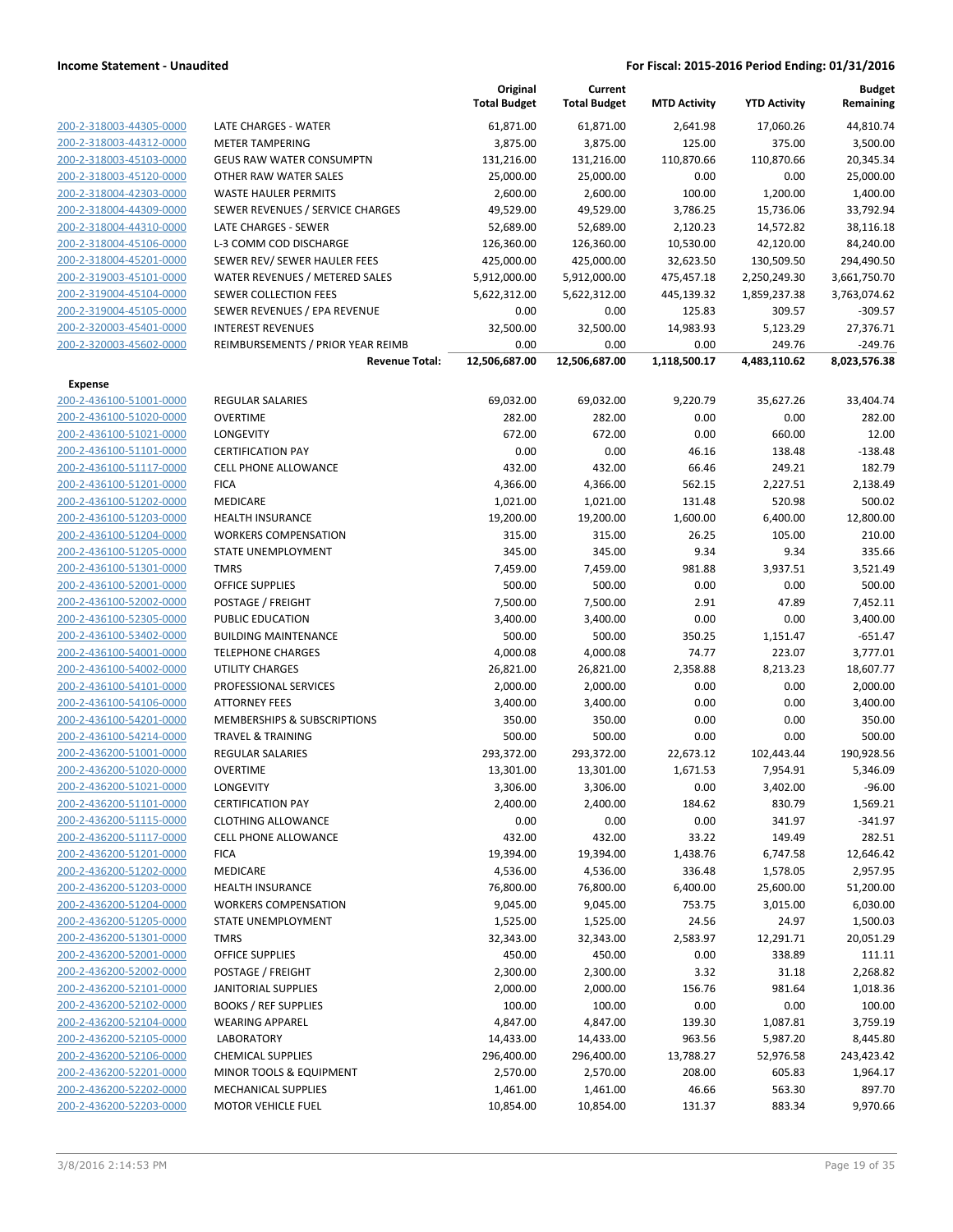|                                                    |                                                      | Original<br><b>Total Budget</b> | Current<br><b>Total Budget</b> | <b>MTD Activity</b> | <b>YTD Activity</b> | <b>Budget</b><br>Remaining |
|----------------------------------------------------|------------------------------------------------------|---------------------------------|--------------------------------|---------------------|---------------------|----------------------------|
| 200-2-436200-52301-0000                            | <b>SAFETY SUPPLIES</b>                               | 1,500.00                        | 1,500.00                       | 0.00                | 34.64               | 1,465.36                   |
| 200-2-436200-53201-0000                            | <b>FURNITURE &amp; OFFICE EQUIPMENT</b>              | 250.00                          | 250.00                         | 37.25               | 137.24              | 112.76                     |
| 200-2-436200-53202-0000                            | MACHINE, TOOLS & IMPLMNTS                            | 2,136.00                        | 2,136.00                       | 0.00                | 152.15              | 1,983.85                   |
| 200-2-436200-53203-0000                            | <b>INSTRUMENTS &amp; APPARATUS</b>                   | 3,498.00                        | 3,498.00                       | 769.85              | 1,281.42            | 2,216.58                   |
| 200-2-436200-53205-0000                            | <b>MOTOR VEHICLES</b>                                | 3,200.00                        | 3,200.00                       | 10.27               | 500.90              | 2,699.10                   |
| 200-2-436200-53207-0000                            | RADIO/COMMUNICATIONS                                 | 900.00                          | 900.00                         | 0.00                | 0.00                | 900.00                     |
| 200-2-436200-53310-0000                            | RESVRS/STRG TANKS/ST PIPE                            | 20,070.00                       | 20,070.00                      | 235.41              | 998.72              | 19,071.28                  |
| 200-2-436200-53312-0000                            | <b>WATER LINE EASEMENTS</b>                          | 50,000.00                       | 50,000.00                      | 0.00                | 0.00                | 50,000.00                  |
| 200-2-436200-53402-0000                            | <b>BUILDING MAINTENANCE</b>                          | 1,400.00                        | 1,400.00                       | 122.44              | 308.83              | 1,091.17                   |
| 200-2-436200-53403-0000                            | <b>HEATING &amp; COOLING SYSTEMS</b>                 | 3,700.00                        | 3,700.00                       | 0.00                | 0.00                | 3,700.00                   |
| 200-2-436200-53404-0000                            | STRUCTURES / EXTERIOR STRUCTURES                     | 430.00                          | 430.00                         | 0.00                | 0.00                | 430.00                     |
| 200-2-436200-53605-0000                            | STRUCTURES / FILTRATION PLANT                        | 35,006.00                       | 35,006.00                      | 2,393.75            | 19,937.85           | 15,068.15                  |
| 200-2-436200-53606-0000                            | <b>MAINT - GROUNDS</b>                               | 300.00                          | 300.00                         | 0.00                | 0.00                | 300.00                     |
| 200-2-436200-54001-0000                            | <b>TELEPHONE CHARGES</b>                             | 13,150.00                       | 13,150.00                      | 1,428.63            | 5,198.96            | 7,951.04                   |
| 200-2-436200-54002-0000                            | <b>UTILITY CHARGES</b>                               | 391,551.00                      | 391,551.00                     | 17,764.43           | 125,209.05          | 266,341.95                 |
| 200-2-436200-54201-0000                            | MEMBERSHIPS & SUBSCRIPTIONS                          | 1,700.00                        | 1,700.00                       | 0.00                | 0.00                | 1,700.00                   |
| 200-2-436200-54208-0000                            | <b>LABORATORY WORK</b>                               | 20,591.00                       | 20,591.00                      | 763.25              | 3,047.14            | 17,543.86                  |
| 200-2-436200-54212-0000                            | <b>PRINTING</b>                                      | 800.00                          | 800.00                         | 0.00                | 0.00                | 800.00                     |
| 200-2-436200-54214-0000                            | <b>TRAVEL &amp; TRAINING</b>                         | 5,500.00                        | 5,500.00                       | 0.00                | 332.76              | 5,167.24                   |
| 200-2-436200-54219-0000                            | SABINE RIVER AUTHORITY                               | 973,830.96                      | 973,830.96                     | 81,152.58           | 243,670.82          | 730,160.14                 |
| 200-2-436200-54410-0000                            | PERMITS/FEES                                         | 22,000.00                       | 22,000.00                      | 0.00                | 20,437.90           | 1,562.10                   |
| 200-2-436300-51001-0000                            | <b>REGULAR SALARIES</b>                              | 404,047.00                      | 404,047.00                     | 27,868.73           | 121,526.27          | 282,520.73                 |
| 200-2-436300-51020-0000                            | <b>OVERTIME</b>                                      | 50,454.00                       | 50,454.00                      | 2,851.70            | 16,032.98           | 34,421.02                  |
| 200-2-436300-51021-0000                            | LONGEVITY                                            | 9,828.00                        | 9,828.00                       | 0.00                | 7,399.35            | 2,428.65                   |
| 200-2-436300-51101-0000                            | <b>CERTIFICATION PAY</b>                             | 1,500.00                        | 1,500.00                       | 46.16               | 275.22              | 1,224.78                   |
| 200-2-436300-51117-0000                            | <b>CELL PHONE ALLOWANCE</b>                          | 216.00                          | 216.00                         | 1.66                | 7.47                | 208.53                     |
| 200-2-436300-51201-0000                            | <b>FICA</b>                                          | 28,895.00                       | 28,895.00                      | 2,032.31            | 8,882.93            | 20,012.07                  |
| 200-2-436300-51202-0000                            | MEDICARE                                             | 6,758.00                        | 6,758.00                       | 475.30              | 2,077.47            | 4,680.53                   |
| 200-2-436300-51203-0000                            | <b>HEALTH INSURANCE</b>                              | 110,400.00                      | 110,400.00                     | 9,200.00            | 36,800.00           | 73,600.00                  |
| 200-2-436300-51204-0000                            | <b>WORKERS COMPENSATION</b>                          | 12,987.00                       | 12,987.00                      | 1,082.25            | 4,329.00            | 8,658.00                   |
| 200-2-436300-51205-0000                            | STATE UNEMPLOYMENT                                   | 1,986.00                        | 1,986.00                       | 34.00               | 39.34               | 1,946.66                   |
| 200-2-436300-51301-0000                            | <b>TMRS</b>                                          | 49,366.00                       | 49,366.00                      | 3,577.15            | 15,951.64           | 33,414.36                  |
| 200-2-436300-51401-0000                            | <b>CONTRA - SALARIES</b>                             | 0.00                            | 0.00                           | 0.00                | $-989.72$           | 989.72                     |
| 200-2-436300-52001-0000                            | <b>OFFICE SUPPLIES</b>                               | 300.00                          | 300.00                         | 0.00                | 111.49              | 188.51                     |
| 200-2-436300-52002-0000                            | POSTAGE / FREIGHT                                    | 50.00                           | 50.00                          | 0.76                | 0.76                | 49.24                      |
| 200-2-436300-52005-0000                            | PRINTED MATERIALS                                    | 100.00                          | 100.00                         | 0.00                | 48.00               | 52.00                      |
| 200-2-436300-52101-0000                            | <b>JANITORIAL SUPPLIES</b>                           | 100.00                          | 100.00                         | 0.00                | 0.00                | 100.00                     |
| 200-2-436300-52103-0000                            | <b>MEETING SUPPLIES</b>                              | 150.00                          | 150.00                         | 0.00                | 0.00                | 150.00                     |
| 200-2-436300-52104-0000<br>200-2-436300-52106-0000 | <b>WEARING APPAREL</b><br><b>CHEMICAL SUPPLIES</b>   | 11,000.00                       | 11,000.00                      | 599.06              | 3,949.93            | 7,050.07                   |
|                                                    |                                                      | 500.00                          | 500.00<br>8,500.00             | 0.00                | 0.00                | 500.00<br>8,008.39         |
| 200-2-436300-52201-0000<br>200-2-436300-52203-0000 | MINOR TOOLS & EQUIPMENT<br><b>MOTOR VEHICLE FUEL</b> | 8,500.00<br>46,888.00           | 46,888.00                      | 236.23<br>857.97    | 491.61<br>5,748.22  | 41,139.78                  |
| 200-2-436300-52303-0000                            | <b>TRAINING SUPPLIES</b>                             | 200.00                          | 200.00                         | 0.00                | 0.00                | 200.00                     |
| 200-2-436300-53201-0000                            | FURNITURE & OFFICE EQUIPMENT                         | 100.00                          | 100.00                         | 0.00                | 0.00                |                            |
| 200-2-436300-53202-0000                            | MACHINE, TOOLS & IMPLMNTS                            | 5,000.00                        | 5,000.00                       | 455.00              | 679.30              | 100.00<br>4,320.70         |
| 200-2-436300-53205-0000                            | <b>MOTOR VEHICLES</b>                                | 51,000.00                       | 51,000.00                      | 534.74              | 2,808.73            | 48,191.27                  |
| 200-2-436300-53207-0000                            | RADIO/COMMUNICATIONS                                 | 1,500.00                        |                                | 0.00                | 430.00              | 1,070.00                   |
| 200-2-436300-53210-0000                            | <b>FIRE HYDRANTS</b>                                 | 8,000.00                        | 1,500.00<br>8,000.00           | 28.93               | 1,600.09            | 6,399.91                   |
| 200-2-436300-53211-0000                            | <b>METERS &amp; SETTINGS</b>                         | 70,000.00                       | 70,000.00                      | 5,091.40            | 28,341.87           | 41,658.13                  |
| 200-2-436300-53306-0000                            | <b>WATER MAINS</b>                                   | 165,000.00                      | 165,000.00                     | 4,418.52            | 34,238.64           | 130,761.36                 |
| 200-2-436300-54001-0000                            | <b>TELEPHONE CHARGES</b>                             | 1,750.00                        | 1,750.00                       | 302.13              | 544.17              | 1,205.83                   |
| 200-2-436300-54214-0000                            | <b>TRAVEL &amp; TRAINING</b>                         | 4,000.00                        | 4,000.00                       | 111.00              | 111.00              | 3,889.00                   |
| 200-2-436300-55201-0000                            | <b>EQUIPMENT PURCHASES</b>                           | 4,400.00                        | 4,400.00                       | 0.00                | 0.00                | 4,400.00                   |
| 200-2-437200-51001-0000                            | <b>REGULAR SALARIES</b>                              | 367,199.00                      | 367,199.00                     | 25,005.87           | 108,132.71          | 259,066.29                 |
| 200-2-437200-51020-0000                            | <b>OVERTIME</b>                                      | 52,417.00                       | 52,417.00                      | 2,571.96            | 17,607.24           | 34,809.76                  |
| 200-2-437200-51021-0000                            | LONGEVITY                                            | 10,968.00                       | 10,968.00                      | 0.00                | 9,040.65            | 1,927.35                   |
| 200-2-437200-51101-0000                            | <b>CERTIFICATION PAY</b>                             |                                 |                                | 92.30               | 417.09              | 782.91                     |
| 200-2-437200-51201-0000                            |                                                      | 1,200.00                        | 1,200.00                       |                     |                     |                            |
|                                                    | <b>FICA</b>                                          | 26,771.00                       | 26,771.00                      | 1,669.43            | 8,225.96            | 18,545.04                  |
| 200-2-437200-51202-0000                            | MEDICARE                                             | 6,261.00                        | 6,261.00                       | 390.43              | 1,923.82            | 4,337.18                   |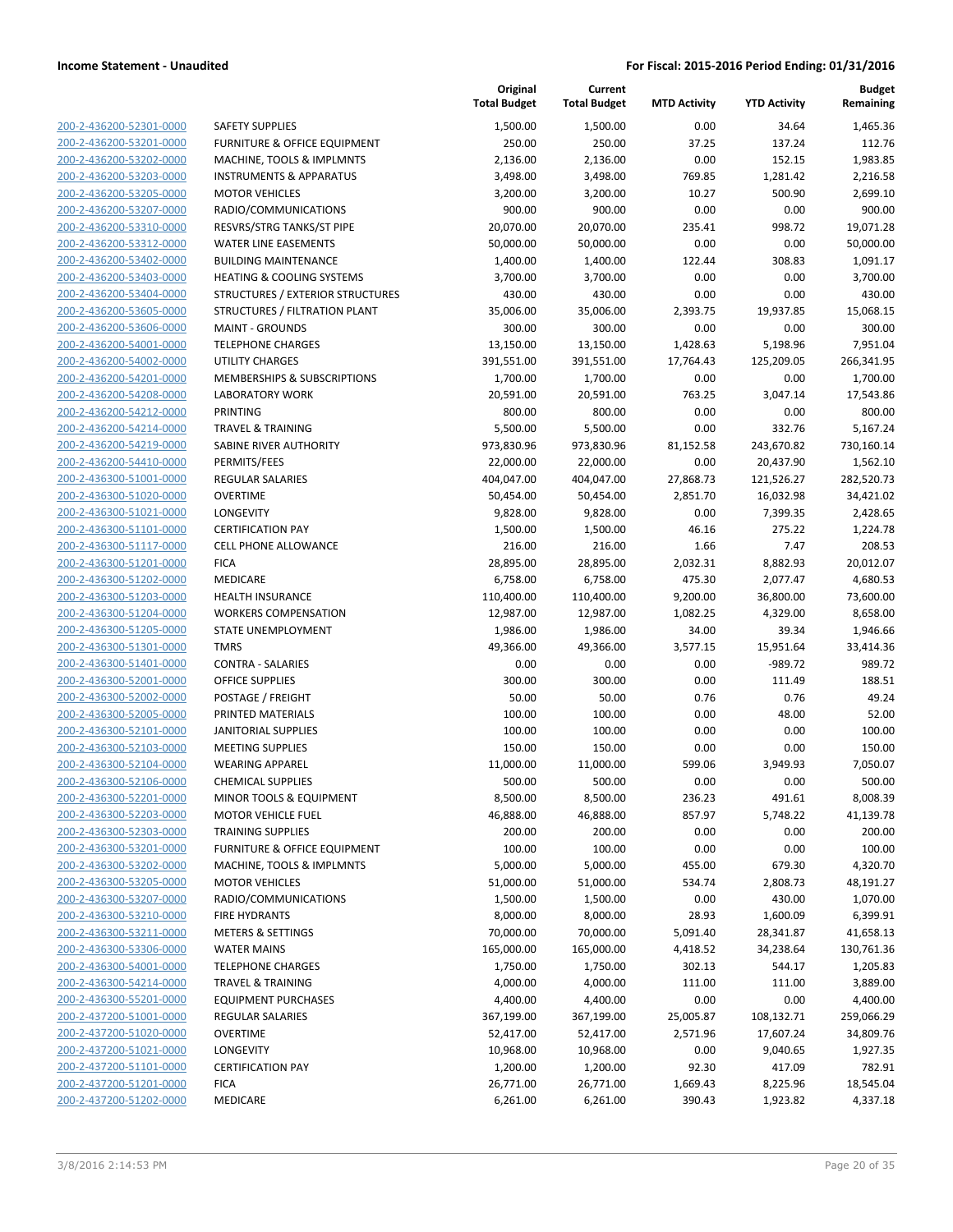| 200-2-437200-51203-0000                            |
|----------------------------------------------------|
| 200-2-437200-51204-0000                            |
| 200-2-437200-51205-0000                            |
| 200-2-437200-51301-0000                            |
| 200-2-437200-51401-0000                            |
| 200-2-437200-52001-0000                            |
| 200-2-437200-52103-0000                            |
|                                                    |
| 200-2-437200-52104-0000                            |
| 200-2-437200-52106-0000                            |
| 2-437200-52107-0000<br>200-                        |
| 200-2-437200-52201-0000                            |
| 200-2-437200-52203-0000                            |
| 200-2-437200-52303-0000                            |
| 200-2-437200-53202-0000                            |
| 2-437200-53205-0000<br>200-                        |
| 200-2-437200-53207-0000                            |
| 200-2-437200-53309-0000                            |
| 200-2-437200-53311-0000                            |
|                                                    |
| 200-2-437200-54001-0000                            |
| 2-437200-54002-0000<br>200-                        |
| 200-2-437200-54214-0000                            |
| 200-2-437300-51001-0000                            |
| 200-2-437300-51020-0000                            |
| 200-2-437300-51021-0000                            |
| 2-437300-51101-0000<br>200-                        |
| 200-2-437300-51117-0000                            |
| 200-2-437300-51201-0000                            |
| 200-2-437300-51202-0000                            |
| 200-2-437300-51203-0000                            |
|                                                    |
| 2-437300-51204-0000<br>200-                        |
| 200-2-437300-51205-0000                            |
| 200-2-437300-51301-0000                            |
| 200-2-437300-52001-0000                            |
| 200-2-437300-52002-0000                            |
| 200-2-437300-52005-0000                            |
| 200-2-437300-52101-0000                            |
| 200-2-437300-52102-0000                            |
| 200-2-437300-52103-0000                            |
| 200-2-437300-52104-0000                            |
| 200-2-437300-52105-0000                            |
| 200-2-437300-52106-0000                            |
|                                                    |
|                                                    |
| 200-2-437300-52107-0000                            |
| <u>200-2-437300-52201-0000</u>                     |
| 200-2-437300-52202-0000                            |
| 200-2-437300-52203-0000                            |
| 200-2-437300-52301-0000                            |
| 200-2-437300-53202-0000                            |
| <u>200-2-437300-53203-0000</u>                     |
| 200-2-437300-53205-0000                            |
| 200-2-437300-53402-0000                            |
| 200-2-437300-54001-0000                            |
| 200-2-437300-54002-0000                            |
|                                                    |
| <u>200-2-437300-54103-0000</u>                     |
| 200-2-437300-54201-0000                            |
| 200-2-437300-54208-0000                            |
| 200-2-437300-54214-0000                            |
| 200-2-437300-54403-0000                            |
| 200-2-437300-54410-0000<br>200-2-471100-56507-0000 |

| HEALTH INSURANCE                         |
|------------------------------------------|
| <b>WORKERS COMPENSATION</b>              |
| <b>STATE UNEMPLOYMENT</b>                |
|                                          |
| <b>TMRS</b>                              |
| CONTRA - SALARIES                        |
| OFFICE SUPPLIES                          |
| <b>MEETING SUPPLIES</b>                  |
| <b>WEARING APPAREL</b>                   |
|                                          |
| <b>CHEMICAL SUPPLIES</b>                 |
| <b>BOTANICAL SUPPLIES</b>                |
| MINOR TOOLS & EQUIPMENT                  |
| <b>MOTOR VEHICLE FUEL</b>                |
| <b>TRAINING SUPPLIES</b>                 |
| MACHINE, TOOLS & IMPLMNTS                |
| <b>MOTOR VEHICLES</b>                    |
|                                          |
| RADIO/COMMUNICATIONS                     |
| SANITARY SEWER                           |
| <b>LIFT STATIONS</b>                     |
| <b>TELEPHONE CHARGES</b>                 |
| UTILITY CHARGES                          |
| <b>TRAVEL &amp; TRAINING</b>             |
|                                          |
| <b>REGULAR SALARIES</b>                  |
| <b>OVERTIME</b>                          |
| <b>LONGEVITY</b>                         |
| <b>CERTIFICATION PAY</b>                 |
| <b>CELL PHONE ALLOWANCE</b>              |
| <b>FICA</b>                              |
|                                          |
| <b>MEDICARE</b>                          |
| <b>HEALTH INSURANCE</b>                  |
| <b>WORKERS COMPENSATION</b>              |
| STATE UNEMPLOYMENT                       |
| <b>TMRS</b>                              |
| OFFICE SUPPLIES                          |
| POSTAGE / FREIGHT                        |
| PRINTED MATERIALS                        |
|                                          |
| <b>JANITORIAL SUPPLIES</b>               |
| REFERENCE SUPPLIES                       |
| <b>MEETING SUPPLIES</b>                  |
| <b>WEARING APPAREL</b>                   |
| LABORATORY                               |
| <b>CHEMICAL SUPPLIES</b>                 |
| BOTANICAL SUPPLIES                       |
|                                          |
|                                          |
| MINOR TOOLS & EQUIPMENT                  |
| <b>MECHANICAL SUPPLIES</b>               |
| <b>MOTOR VEHICLE FUEL</b>                |
| <b>SAFETY SUPPLIES</b>                   |
| MACHINE, TOOLS & IMPLMNTS                |
| <b>INSTRUMENTS &amp; APPARATUS</b>       |
|                                          |
| <b>MOTOR VEHICLES</b>                    |
| <b>BUILDING MAINTENANCE</b>              |
| <b>TELEPHONE CHARGES</b>                 |
| <b>UTILITY CHARGES</b>                   |
| <b>CONSULTING</b>                        |
| MEMBERSHIPS & SUBSCRIPTIONS              |
| <b>LABORATORY WORK</b>                   |
| TRAVEL & TRAINING                        |
|                                          |
| <b>DISPOSAL CHARGES</b>                  |
| PERMITS/FEES<br>08 REV BONDS - PRINCIPAL |

|                         |                                    | Original<br><b>Total Budget</b> | Current<br><b>Total Budget</b> | <b>MTD Activity</b> | <b>YTD Activity</b> | <b>Budget</b><br>Remaining |
|-------------------------|------------------------------------|---------------------------------|--------------------------------|---------------------|---------------------|----------------------------|
| 200-2-437200-51203-0000 | <b>HEALTH INSURANCE</b>            | 100,800.00                      | 100,800.00                     | 8,400.00            | 33,600.00           | 67,200.00                  |
| 200-2-437200-51204-0000 | <b>WORKERS COMPENSATION</b>        | 8,988.00                        | 8,988.00                       | 749.00              | 2,996.00            | 5,992.00                   |
| 200-2-437200-51205-0000 | STATE UNEMPLOYMENT                 | 1,813.00                        | 1,813.00                       | 27.67               | 31.01               | 1,781.99                   |
| 200-2-437200-51301-0000 | <b>TMRS</b>                        | 45,737.00                       | 45,737.00                      | 2,910.92            | 14,534.66           | 31,202.34                  |
| 200-2-437200-51401-0000 | <b>CONTRA - SALARIES</b>           | 0.00                            | 0.00                           | 0.00                | $-1,491.16$         | 1,491.16                   |
| 200-2-437200-52001-0000 | <b>OFFICE SUPPLIES</b>             | 300.00                          | 300.00                         | 0.00                | 46.06               | 253.94                     |
| 200-2-437200-52103-0000 | <b>MEETING SUPPLIES</b>            | 150.00                          | 150.00                         | 0.00                | 0.00                | 150.00                     |
| 200-2-437200-52104-0000 | <b>WEARING APPAREL</b>             | 11,609.00                       | 11,609.00                      | 355.41              | 2,792.95            | 8,816.05                   |
| 200-2-437200-52106-0000 | <b>CHEMICAL SUPPLIES</b>           | 5,500.00                        | 5,500.00                       | 0.00                | 0.00                | 5,500.00                   |
| 200-2-437200-52107-0000 | <b>BOTANICAL SUPPLIES</b>          | 400.00                          | 400.00                         | 0.00                | 0.00                | 400.00                     |
| 200-2-437200-52201-0000 | MINOR TOOLS & EQUIPMENT            | 6,500.00                        | 6,500.00                       | 15.96               | 293.88              | 6,206.12                   |
| 200-2-437200-52203-0000 | <b>MOTOR VEHICLE FUEL</b>          | 27,000.00                       | 27,000.00                      | 837.92              | 3,932.85            | 23,067.15                  |
| 200-2-437200-52303-0000 | <b>TRAINING SUPPLIES</b>           | 150.00                          | 150.00                         | 0.00                | 0.00                | 150.00                     |
| 200-2-437200-53202-0000 | MACHINE, TOOLS & IMPLMNTS          | 5,000.00                        | 5,000.00                       | 1,093.60            | 1,760.26            | 3,239.74                   |
| 200-2-437200-53205-0000 | <b>MOTOR VEHICLES</b>              | 21,000.00                       | 21,000.00                      | 3,136.72            | 4,960.59            | 16,039.41                  |
| 200-2-437200-53207-0000 | RADIO/COMMUNICATIONS               | 700.00                          | 700.00                         | 0.00                | 175.00              | 525.00                     |
| 200-2-437200-53309-0000 | SANITARY SEWER                     | 69,000.00                       | 69,000.00                      | 5,492.48            | 13,276.23           | 55,723.77                  |
| 200-2-437200-53311-0000 | <b>LIFT STATIONS</b>               | 11,000.00                       | 11,000.00                      | 5,922.51            | 6,406.16            | 4,593.84                   |
| 200-2-437200-54001-0000 | <b>TELEPHONE CHARGES</b>           | 9,000.08                        | 9,000.08                       | 602.68              | 2,023.91            | 6,976.17                   |
| 200-2-437200-54002-0000 | <b>UTILITY CHARGES</b>             | 27,000.00                       | 27,000.00                      | 2,555.95            | 9,454.49            | 17,545.51                  |
| 200-2-437200-54214-0000 | <b>TRAVEL &amp; TRAINING</b>       | 3,000.00                        | 3,000.00                       | 0.00                | 0.00                | 3,000.00                   |
| 200-2-437300-51001-0000 | REGULAR SALARIES                   | 496,062.00                      | 496,062.00                     | 36,724.56           | 165,049.41          | 331,012.59                 |
| 200-2-437300-51020-0000 | <b>OVERTIME</b>                    | 38,333.00                       | 38,333.00                      | 2,870.12            | 12,566.01           | 25,766.99                  |
| 200-2-437300-51021-0000 | LONGEVITY                          | 10,284.00                       | 10,284.00                      | 0.00                | 10,224.00           | 60.00                      |
| 200-2-437300-51101-0000 | <b>CERTIFICATION PAY</b>           | 7,800.00                        | 7,800.00                       | 461.54              | 2,076.93            | 5,723.07                   |
| 200-2-437300-51117-0000 | <b>CELL PHONE ALLOWANCE</b>        | 432.00                          | 432.00                         | 33.22               | 149.49              | 282.51                     |
| 200-2-437300-51201-0000 | <b>FICA</b>                        | 34,280.00                       | 34,280.00                      | 2,350.01            | 11,307.81           | 22,972.19                  |
| 200-2-437300-51202-0000 | MEDICARE                           | 8,017.00                        | 8,017.00                       | 549.60              | 2,644.58            | 5,372.42                   |
| 200-2-437300-51203-0000 | <b>HEALTH INSURANCE</b>            | 124,800.00                      | 124,800.00                     | 10,400.00           | 41,600.00           | 83,200.00                  |
| 200-2-437300-51204-0000 | <b>WORKERS COMPENSATION</b>        | 11,338.00                       | 11,338.00                      | 944.83              | 3,779.32            | 7,558.68                   |
| 200-2-437300-51205-0000 | STATE UNEMPLOYMENT                 | 2,245.00                        | 2,245.00                       | 40.09               | 40.09               | 2,204.91                   |
| 200-2-437300-51301-0000 | <b>TMRS</b>                        | 58,567.00                       | 58,567.00                      | 4,217.39            | 20,429.78           | 38,137.22                  |
| 200-2-437300-52001-0000 | <b>OFFICE SUPPLIES</b>             | 600.00                          | 600.00                         | 101.76              | 101.76              | 498.24                     |
| 200-2-437300-52002-0000 | POSTAGE / FREIGHT                  | 600.00                          | 600.00                         | 40.63               | 186.88              | 413.12                     |
| 200-2-437300-52005-0000 | PRINTED MATERIALS                  | 1,250.00                        | 1,250.00                       | 0.00                | 0.00                | 1,250.00                   |
| 200-2-437300-52101-0000 | <b>JANITORIAL SUPPLIES</b>         | 1,650.00                        | 1,650.00                       | 0.00                | 552.04              | 1,097.96                   |
| 200-2-437300-52102-0000 | REFERENCE SUPPLIES                 | 500.00                          | 500.00                         | 0.00                | 0.00                | 500.00                     |
| 200-2-437300-52103-0000 | <b>MEETING SUPPLIES</b>            | 500.00                          | 500.00                         | 0.00                | 95.14               | 404.86                     |
| 200-2-437300-52104-0000 | <b>WEARING APPAREL</b>             | 9,200.00                        | 9,200.00                       | 259.20              | 2,507.30            | 6,692.70                   |
| 200-2-437300-52105-0000 | LABORATORY                         | 15,000.00                       | 15,000.00                      | 31.86               | 307.80              | 14,692.20                  |
| 200-2-437300-52106-0000 | <b>CHEMICAL SUPPLIES</b>           | 44,920.00                       | 44,920.00                      | 5,616.00            | 11,312.97           | 33,607.03                  |
| 200-2-437300-52107-0000 | <b>BOTANICAL SUPPLIES</b>          | 900.00                          | 900.00                         | 0.00                | 0.00                | 900.00                     |
| 200-2-437300-52201-0000 | MINOR TOOLS & EQUIPMENT            | 6,300.00                        | 6,300.00                       | 0.00                | 2,097.46            | 4,202.54                   |
| 200-2-437300-52202-0000 | <b>MECHANICAL SUPPLIES</b>         | 18,400.00                       | 18,400.00                      | 1,476.82            | 7,840.40            | 10,559.60                  |
| 200-2-437300-52203-0000 | <b>MOTOR VEHICLE FUEL</b>          | 11,500.00                       | 11,500.00                      | 125.08              | 1,293.77            | 10,206.23                  |
| 200-2-437300-52301-0000 | <b>SAFETY SUPPLIES</b>             | 2,300.00                        | 2,300.00                       | 0.00                | 1,228.59            | 1,071.41                   |
| 200-2-437300-53202-0000 | MACHINE, TOOLS & IMPLMNTS          | 60,000.00                       | 60,000.00                      | 0.00                | 1,203.86            | 58,796.14                  |
| 200-2-437300-53203-0000 | <b>INSTRUMENTS &amp; APPARATUS</b> | 6,000.00                        | 6,000.00                       | 0.00                | 257.31              | 5,742.69                   |
| 200-2-437300-53205-0000 | <b>MOTOR VEHICLES</b>              | 4,000.00                        | 4,000.00                       | 356.23              | 2,300.64            | 1,699.36                   |
| 200-2-437300-53402-0000 | <b>BUILDING MAINTENANCE</b>        | 6,000.00                        | 6,000.00                       | 0.00                | 143.25              | 5,856.75                   |
| 200-2-437300-54001-0000 | <b>TELEPHONE CHARGES</b>           | 6,300.00                        | 6,300.00                       | 623.47              | 1,547.15            | 4,752.85                   |
| 200-2-437300-54002-0000 | UTILITY CHARGES                    | 441,000.00                      | 441,000.00                     | 33,867.48           | 133,624.62          | 307,375.38                 |
| 200-2-437300-54103-0000 | CONSULTING                         | 15,000.00                       | 15,000.00                      | 0.00                | 0.00                | 15,000.00                  |
| 200-2-437300-54201-0000 | MEMBERSHIPS & SUBSCRIPTIONS        | 10,500.00                       | 10,500.00                      | 1,600.00            | 1,600.00            | 8,900.00                   |
| 200-2-437300-54208-0000 | LABORATORY WORK                    | 14,000.00                       | 14,000.00                      | 711.00              | 1,809.00            | 12,191.00                  |
| 200-2-437300-54214-0000 | <b>TRAVEL &amp; TRAINING</b>       | 6,000.00                        | 6,000.00                       | 84.50               | 407.50              | 5,592.50                   |
| 200-2-437300-54403-0000 | DISPOSAL CHARGES                   | 86,000.00                       | 86,000.00                      | 10,366.38           | 29,622.15           | 56,377.85                  |
| 200-2-437300-54410-0000 | PERMITS/FEES                       | 73,700.00                       | 73,700.00                      | 0.00                | 35,706.05           | 37,993.95                  |
| 200-2-471100-56507-0000 | 08 REV BONDS - PRINCIPAL           | 895,000.00                      | 895,000.00                     | 0.00                | 0.00                | 895,000.00                 |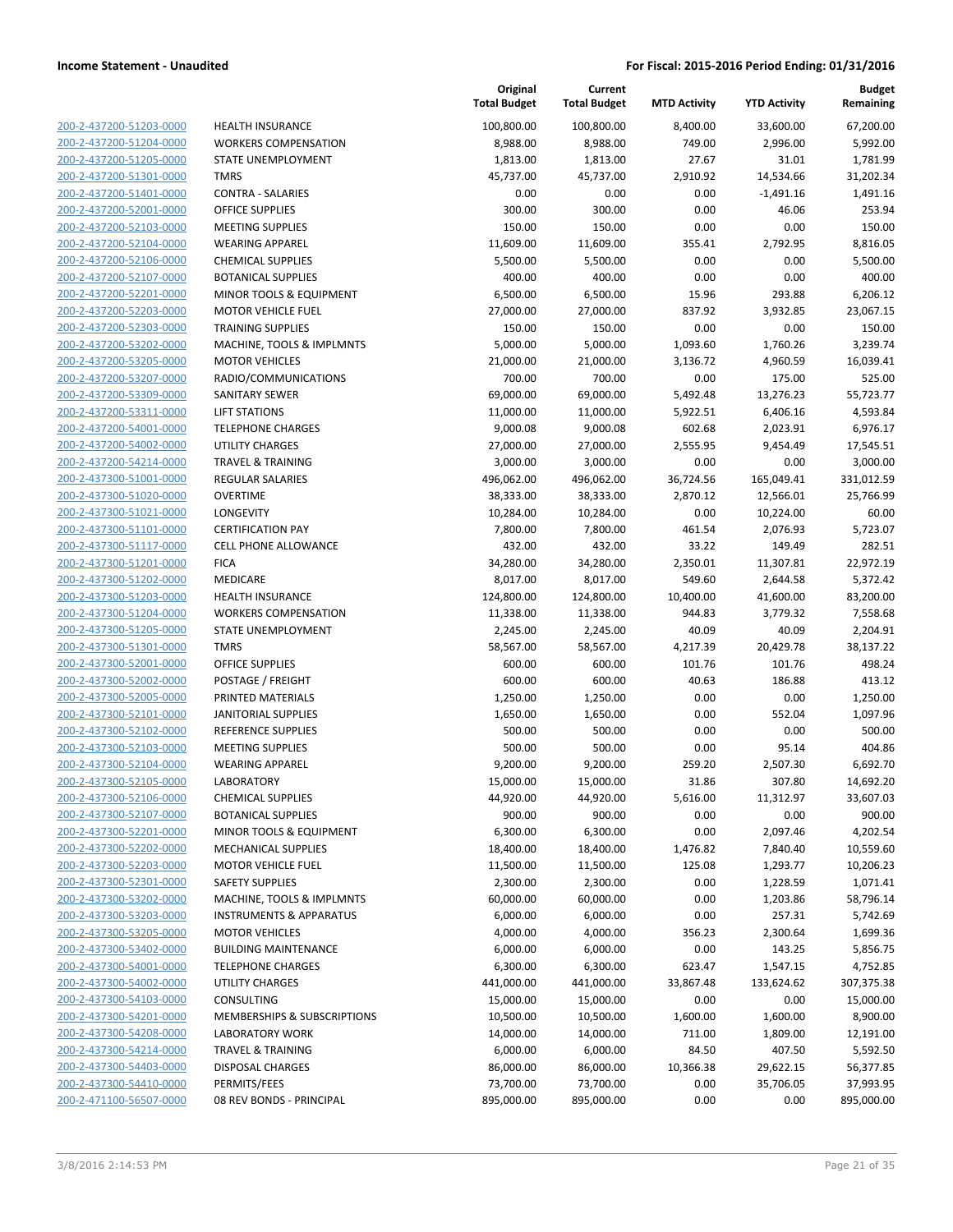|                                                    |                                                               | Original<br><b>Total Budget</b> | Current<br><b>Total Budget</b> | <b>MTD Activity</b>    | <b>YTD Activity</b>     | <b>Budget</b><br>Remaining |
|----------------------------------------------------|---------------------------------------------------------------|---------------------------------|--------------------------------|------------------------|-------------------------|----------------------------|
|                                                    |                                                               |                                 |                                |                        |                         |                            |
| 200-2-471100-56508-0000                            | 09 TWDP REV BOND - PRINC                                      | 15,000.00                       | 15,000.00                      | 0.00                   | 0.00                    | 15.000.00                  |
| 200-2-471200-56607-0000                            | 08 REV BONDS - INTEREST<br>MISCELLANEOUS DEBT EXP / AGENT FEE | 360,855.00                      | 360,855.00                     | 0.00                   | 0.00                    | 360,855.00                 |
| 200-2-475100-56002-0000<br>200-2-475100-56005-0000 | ARBITRAGE                                                     | 750.00<br>1,750.00              | 750.00<br>1,750.00             | 250.00<br>0.00         | 250.00<br>0.00          | 500.00<br>1,750.00         |
| 200-2-480000-52003-0000                            | <b>COPIER CHARGES</b>                                         | 10,600.00                       | 10,600.00                      | 423.91                 | 2,567.90                | 8,032.10                   |
| 200-2-480000-52006-0000                            | <b>COPIER PAPER</b>                                           | 240.00                          | 240.00                         | 0.00                   | 31.88                   | 208.12                     |
| 200-2-480000-54002-0000                            | <b>UTILITY CHARGES</b>                                        | 3,367.00                        | 3,367.00                       | 187.57                 | 3,249.95                | 117.05                     |
| 200-2-480000-54226-0000                            | <b>INSURANCE EXPENSE</b>                                      | 41,390.00                       | 41,390.00                      | 0.00                   | 27,522.92               | 13,867.08                  |
| 200-2-480000-57002-0000                            | <b>BAD DEBT EXPENSE</b>                                       | 16,450.00                       | 16,450.00                      | 0.00                   | 0.00                    | 16,450.00                  |
| 200-2-480000-57005-0000                            | <b>ACCRUED VAC &amp; SICK PAY</b>                             | 25,000.00                       | 25,000.00                      | 3,235.00               | 3,235.00                | 21,765.00                  |
| 200-2-480000-57008-0000                            | <b>BANK CHARGES</b>                                           | 23,500.00                       | 23,500.00                      | 2,411.94               | 8,838.61                | 14,661.39                  |
| 200-2-491000-58001-0000                            | <b>XFR - GENERAL FUND</b>                                     | 1,225,280.00                    | 1,225,280.00                   | 106,635.15             | 429,422.53              | 795,857.47                 |
| 200-2-491000-58037-0000                            | <b>XFR - DEBT SERVICE FUND</b>                                | 1,709,519.00                    | 1,709,519.00                   | 142,460.00             | 569,840.00              | 1,139,679.00               |
| 200-2-491000-58120-0000                            | <b>XFR - UTILITY CIP FUND</b>                                 | 1,791,000.00                    | 1,791,000.00                   | 149,250.00             | 597,000.00              | 1,194,000.00               |
| 200-2-495000-58580-0000                            | CA - GENERAL FUND - GENERAL GOVERNMENT                        | 366,088.00                      | 366,088.00                     | 30,507.33              | 122,029.32              | 244,058.68                 |
| 200-2-495000-58581-0000                            | CA - GENERAL FUND - PUBLIC WORKS                              | 141,596.00                      | 141,596.00                     | 11,799.67              | 47,198.68               | 94,397.32                  |
| 200-2-495000-58701-0000                            | <b>CA - CENTRAL SERVICE FUND</b>                              | 178,803.00                      | 178,803.00                     | 14,900.25              | 59,601.00               | 119,202.00                 |
| 200-2-495000-58710-0000                            | CA - INSURANCE FUND                                           | 87,154.00                       | 87,154.00                      | 7,262.83               | 29,051.32               | 58,102.68                  |
| 200-2-495000-58720-0000<br>200-2-495000-58900-0000 | CA - MIS FUN<br><b>CA - ELECTRIC FUND</b>                     | 175,318.00<br>594,710.00        | 175,318.00<br>594,710.00       | 14,609.83<br>49,559.17 | 58,439.32<br>198,236.68 | 116,878.68<br>396,473.32   |
|                                                    | <b>Expense Total:</b>                                         | 13,667,563.12                   | 13,667,563.12                  | 940,626.66             | 3,902,299.30            | 9,765,263.82               |
|                                                    |                                                               |                                 |                                |                        |                         |                            |
|                                                    | Fund: 200 - WATER / WASTEWATER FUND Surplus (Deficit):        | $-1,160,876.12$                 | $-1,160,876.12$                | 177,873.51             | 580,811.32              | $-1,741,687.44$            |
| <b>Fund: 210 - WATER IMPACT FEES</b>               |                                                               |                                 |                                |                        |                         |                            |
| Revenue                                            |                                                               |                                 |                                |                        |                         |                            |
| 210-2-319001-45401-0000                            | <b>INTEREST REVENUES</b><br><b>Revenue Total:</b>             | 0.00<br>0.00                    | 0.00<br>0.00                   | 0.09<br>0.09           | 0.03<br>0.03            | $-0.03$<br>$-0.03$         |
|                                                    |                                                               |                                 |                                |                        |                         |                            |
| <b>Expense</b>                                     |                                                               |                                 |                                |                        |                         |                            |
| 210-2-480000-57008-0000                            | <b>BANK CHARGES</b>                                           | 0.00                            | 0.00                           | 0.00                   | 0.01                    | $-0.01$                    |
|                                                    | <b>Expense Total:</b>                                         | 0.00                            | 0.00                           | 0.00                   | 0.01                    | $-0.01$                    |
|                                                    | Fund: 210 - WATER IMPACT FEES Surplus (Deficit):              | 0.00                            | 0.00                           | 0.09                   | 0.02                    | $-0.02$                    |
| <b>Fund: 211 - WASTEWATER IMPACT FEES</b>          |                                                               |                                 |                                |                        |                         |                            |
| Revenue                                            |                                                               |                                 |                                |                        |                         |                            |
| 211-2-319001-45401-0000                            | <b>INTEREST REVENUES</b>                                      | 0.00                            | 0.00                           | 4.66                   | 1.46                    | $-1.46$                    |
|                                                    | <b>Revenue Total:</b>                                         | 0.00                            | 0.00                           | 4.66                   | 1.46                    | $-1.46$                    |
| <b>Expense</b>                                     |                                                               |                                 |                                |                        |                         |                            |
| 211-2-480000-57008-0000                            | <b>BANK CHARGES</b>                                           | 0.00                            | 0.00                           | 0.22                   | 1.23                    | $-1.23$                    |
|                                                    | <b>Expense Total:</b>                                         | 0.00                            | 0.00                           | 0.22                   | 1.23                    | $-1.23$                    |
|                                                    | Fund: 211 - WASTEWATER IMPACT FEES Surplus (Deficit):         | 0.00                            | 0.00                           | 4.44                   | 0.23                    | $-0.23$                    |
| Fund: 216 - UTILIITY CIP FUND                      |                                                               |                                 |                                |                        |                         |                            |
| Revenue                                            |                                                               |                                 |                                |                        |                         |                            |
| 216-2-319001-45401-0000                            | <b>INTEREST REVENUES</b>                                      | 15,600.00                       | 15,600.00                      | 5,781.06               | 2,052.71                | 13,547.29                  |
| 216-2-323001-46100-0000                            | <b>XFR - UTILITY FUND</b>                                     | 1,791,000.00                    | 1,791,000.00                   | 149,250.00             | 597,000.00              | 1,194,000.00               |
|                                                    | <b>Revenue Total:</b>                                         | 1,806,600.00                    | 1,806,600.00                   | 155,031.06             | 599,052.71              | 1,207,547.29               |
| Expense                                            |                                                               |                                 |                                |                        |                         |                            |
| 216-2-436200-55002-0000                            | <b>IMPROVEMENTS</b>                                           | 1,496,000.00                    | 1,496,000.00                   | 0.00                   | 0.00                    | 1,496,000.00               |
| 216-2-436300-55201-0000                            | <b>EQUIPMENT PURCHASES</b>                                    | 136,000.00                      | 136,000.00                     | 0.00                   | 102,892.79              | 33,107.21                  |
| 216-2-437200-55002-0000                            | <b>IMPROVEMENTS</b>                                           | 0.00                            | 0.00                           | 0.00                   | 115,896.65              | $-115,896.65$              |
| 216-2-437200-55201-0000                            | <b>EQUIPMENT PURCHASES</b>                                    | 70,000.00                       | 70,000.00                      | 0.00                   | 0.00                    | 70,000.00                  |
| 216-2-437300-55006-0000                            | <b>AQUISITION</b>                                             | 0.00                            | 0.00                           | 0.00                   | 5,800.00                | $-5,800.00$                |
| 216-2-437300-55110-0000                            | <b>LIFT STATIONS</b>                                          | 1,780,626.13                    | 1,780,626.13                   | 0.00                   | 0.00                    | 1,780,626.13               |
| 216-2-437300-55201-0000                            | <b>EQUIPMENT PURCHASES</b>                                    | 89,000.00                       | 89,000.00                      | 0.00                   | 0.00                    | 89,000.00                  |
| 216-2-437300-55205-0000<br>216-2-480000-54101-0000 | COMPUTER EQUIPMENT / SOFTWARE<br>PROFESSIONAL SERVICES        | 0.00<br>0.00                    | 0.00<br>0.00                   | 0.00<br>5,032.98       | 2,556.28<br>5,859.59    | $-2,556.28$<br>$-5,859.59$ |
| 216-2-480000-57008-0000                            | <b>BANK CHARGES</b>                                           | 0.00                            | 0.00                           | 266.77                 | 1,453.06                | $-1,453.06$                |
|                                                    | <b>Expense Total:</b>                                         | 3,571,626.13                    | 3,571,626.13                   | 5,299.75               | 234,458.37              | 3,337,167.76               |
|                                                    | Fund: 216 - UTILIITY CIP FUND Surplus (Deficit):              | $-1,765,026.13$                 | $-1,765,026.13$                | 149,731.31             | 364,594.34              | -2,129,620.47              |
|                                                    |                                                               |                                 |                                |                        |                         |                            |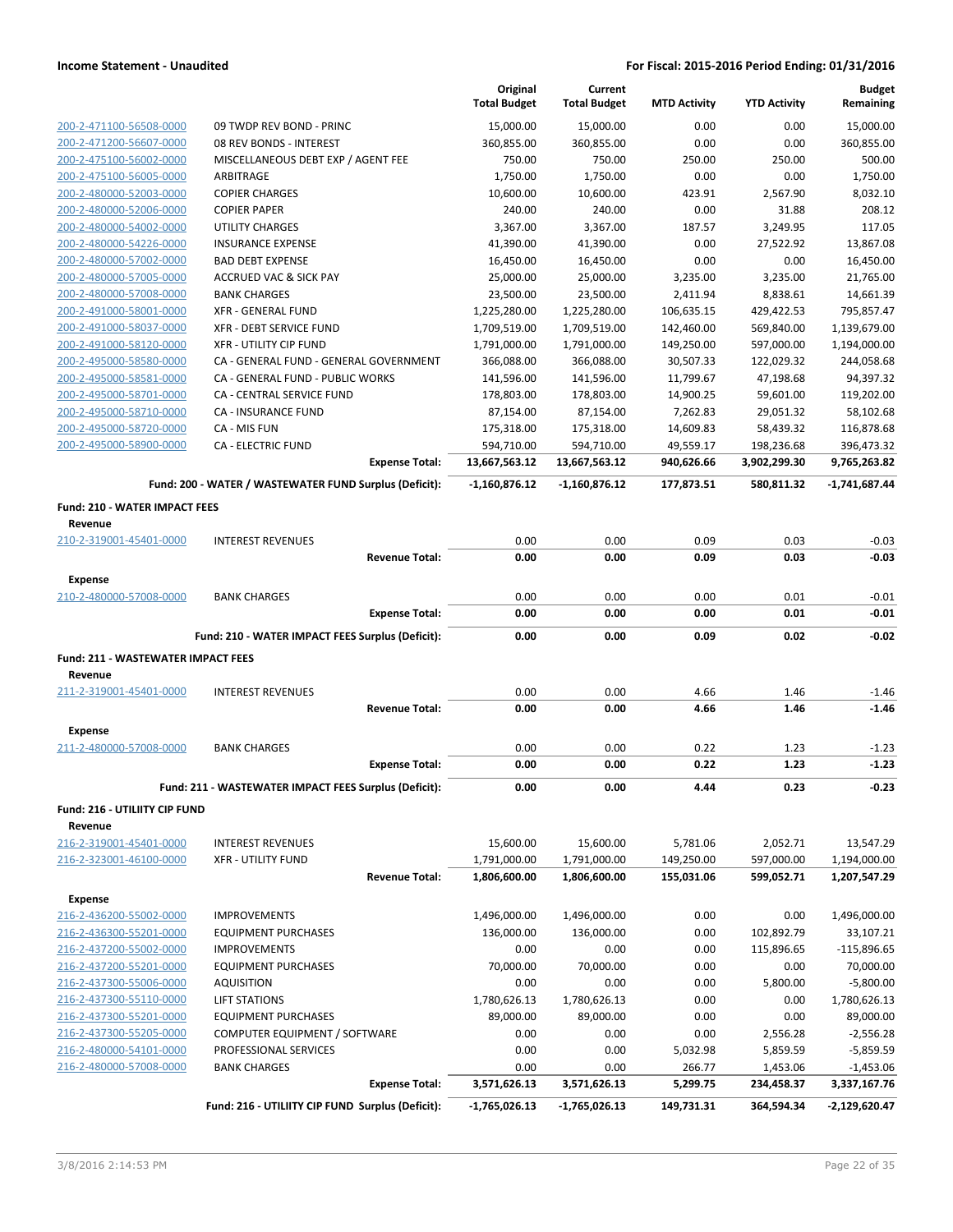|                                                    |                                                       | Original<br><b>Total Budget</b> | Current<br><b>Total Budget</b> | <b>MTD Activity</b> | <b>YTD Activity</b> | <b>Budget</b><br>Remaining |
|----------------------------------------------------|-------------------------------------------------------|---------------------------------|--------------------------------|---------------------|---------------------|----------------------------|
| <b>Fund: 217 - WASTEWATER RECLAMATION FUND</b>     |                                                       |                                 |                                |                     |                     |                            |
| Revenue<br>217-2-319001-45401-0000                 | <b>INTEREST REVENUES</b>                              | 0.00                            | 0.00                           | 217.91              | 540.66              | $-540.66$                  |
|                                                    | <b>Revenue Total:</b>                                 | 0.00                            | 0.00                           | 217.91              | 540.66              | $-540.66$                  |
|                                                    | <b>Fund: 217 - WASTEWATER RECLAMATION FUND Total:</b> | 0.00                            | 0.00                           | 217.91              | 540.66              | $-540.66$                  |
| Fund: 300 - AIRPORT FUND<br>Revenue                |                                                       |                                 |                                |                     |                     |                            |
| 300-2-319001-44315-0000                            | <b>AIRPORT FUEL FEES</b>                              | 0.00                            | 0.00                           | 259.36              | 387.28              | $-387.28$                  |
| 300-2-319001-45401-0000                            | <b>INTEREST REVENUES</b>                              | 1,700.00                        | 1,700.00                       | 1,511.58            | 521.77              | 1,178.23                   |
| 300-2-321001-45507-0000                            | L-3 COMM LEASE                                        | 572,500.00                      | 572,500.00                     | 47,708.28           | 190,833.12          | 381,666.88                 |
| 300-2-321001-45508-0000                            | AIR EVAC HANGAR FEES                                  | 24,772.00                       | 8,101.00                       | 675.09              | 3,375.45            | 4,725.55                   |
| 300-2-321001-45509-0000                            | <b>BLUE SKY T-HANGAR LEASE</b>                        | 4,769.00                        | 4,769.00                       | 0.00                | 0.00                | 4,769.00                   |
| 300-2-321001-45510-0000                            | ARKOMA - HORIZONS AHEAD LEASE                         | 46,800.00                       | 46,800.00                      | 3,900.00            | 15,600.00           | 31,200.00                  |
| 300-2-321001-45513-0000                            | MAJORS FLYING CLUB LAND LEASE                         | 2,228.00                        | 1,256.00                       | 104.70              | 314.10              | 941.90                     |
| 300-2-321001-45515-0000                            | TEXSAN AVIATION LAND LEASE                            | 0.00                            | 972.00                         | 0.00                | 0.00                | 972.00                     |
| 300-2-321001-45516-0000                            | MFC PARTNERS LAND LEASE                               | 0.00                            | 1,260.00                       | 0.00                | 0.00                | 1,260.00                   |
| 300-2-321001-45517-0000                            | <b>INNOVATION FIRST MAINT HANGAR</b>                  | 0.00                            | 16,671.00                      | 0.00                | 0.00                | 16,671.00                  |
|                                                    | <b>Revenue Total:</b>                                 | 652,769.00                      | 654,029.00                     | 54,159.01           | 211,031.72          | 442,997.28                 |
| <b>Expense</b>                                     |                                                       |                                 |                                |                     |                     |                            |
| 300-2-438100-51001-0000                            | <b>REGULAR SALARIES</b>                               | 28,886.00                       | 28,886.00                      | 2,640.00            | 15,773.31           | 13,112.69                  |
| 300-2-438100-51117-0000                            | <b>CELL PHONE ALLOWANCE</b>                           | 432.00                          | 432.00                         | 33.24               | 262.57              | 169.43                     |
| 300-2-438100-51201-0000                            | <b>FICA</b>                                           | 1,818.00                        | 1,818.00                       | 165.74              | 1,032.11            | 785.89                     |
| 300-2-438100-51202-0000                            | <b>MEDICARE</b>                                       | 425.00                          | 425.00                         | 38.76               | 241.37              | 183.63                     |
| 300-2-438100-51204-0000                            | <b>WORKERS COMPENSATION</b>                           | 562.00                          | 562.00                         | 46.83               | 187.32              | 374.68                     |
| 300-2-438100-51205-0000                            | STATE UNEMPLOYMENT                                    | 345.00                          | 345.00                         | 2.68                | 11.43               | 333.57                     |
| 300-2-438100-51301-0000                            | <b>TMRS</b>                                           | 3,106.00                        | 3,106.00                       | 281.22              | 992.31              | 2,113.69                   |
| 300-2-438100-52001-0000                            | <b>OFFICE SUPPLIES</b>                                | 250.00                          | 250.00                         | 78.31               | 154.07              | 95.93                      |
| 300-2-438100-52002-0000                            | POSTAGE / FREIGHT                                     | 50.00                           | 50.00                          | 0.00                | 0.00                | 50.00                      |
| 300-2-438100-52101-0000                            | JANITORIAL SUPPLIES                                   | 80.00                           | 80.00                          | 0.00                | 0.00                | 80.00                      |
| 300-2-438100-52107-0000                            | <b>BOTANICAL SUPPLIES</b>                             | 100.00                          | 100.00                         | 0.00                | 0.00                | 100.00                     |
| 300-2-438100-52201-0000                            | MINOR TOOLS & EQUIPMENT                               | 100.00                          | 100.00                         | 0.00                | 0.00                | 100.00                     |
| 300-2-438100-52203-0000                            | <b>MOTOR VEHICLE FUEL</b>                             | 200.00                          | 200.00                         | 0.00                | 0.00                | 200.00                     |
| 300-2-438100-53202-0000                            | MACHINE, TOOLS & IMPLMNTS<br><b>MOTOR VEHICLES</b>    | 100.00                          | 100.00                         | 0.00                | 147.96              | $-47.96$                   |
| 300-2-438100-53205-0000                            | MAINT - STREET /ALLEY/APRN/RNWY                       | 1,500.00                        | 1,500.00<br>1,500.00           | 0.00                | 0.00                | 1,500.00                   |
| 300-2-438100-53303-0000<br>300-2-438100-53402-0000 | <b>BUILDING MAINTENANCE</b>                           | 1,500.00<br>20,000.00           | 20,000.00                      | 0.00<br>526.79      | 0.00<br>1,193.66    | 1,500.00<br>18,806.34      |
| 300-2-438100-54001-0000                            | <b>TELEPHONE CHARGES</b>                              | 1,400.00                        | 1,400.00                       | 123.03              | 403.75              | 996.25                     |
| 300-2-438100-54002-0000                            | <b>UTILITY CHARGES</b>                                | 18,000.00                       | 18,000.00                      | 1,626.31            | 6,352.29            | 11,647.71                  |
| 300-2-438100-54101-0000                            | PROFESSIONAL SERVICES                                 | 10,000.00                       | 10,000.00                      | 0.00                | 10,000.00           | 0.00                       |
| 300-2-438100-54105-0000                            | <b>MARKETING</b>                                      | 300.00                          | 300.00                         | 0.00                | 0.00                | 300.00                     |
| 300-2-438100-54106-0000                            | <b>ATTORNEY FEES</b>                                  | 2,500.00                        | 2,500.00                       | 853.20              | 4,735.51            | $-2,235.51$                |
| 300-2-438100-54201-0000                            | MEMBERSHIPS & SUBSCRIPTIONS                           | 200.00                          | 200.00                         | 0.00                | 0.00                | 200.00                     |
| 300-2-438100-54214-0000                            | TRAVEL & TRAINING                                     | 2,500.00                        | 2,500.00                       | 0.00                | 0.00                | 2,500.00                   |
| 300-2-438100-54408-0000                            | OTHER / INSURANCE EXPENSE                             | 15,000.00                       | 15,000.00                      | 0.00                | 11,154.12           | 3,845.88                   |
| 300-2-438100-54410-0000                            | PERMITS/FEES                                          | 1,500.00                        | 1,500.00                       | 0.00                | 720.00              | 780.00                     |
| 300-2-480000-57005-0000                            | <b>ACCRUED VAC &amp; SICK PAY</b>                     | 0.00                            | 0.00                           | 0.00                | 611.05              | $-611.05$                  |
| 300-2-480000-57008-0000                            | <b>BANK CHARGES</b>                                   | 160.00                          | 160.00                         | 69.62               | 388.64              | $-228.64$                  |
| 300-2-491000-58035-0000                            | <b>XFR - DEBT SERVICE FUND</b>                        | 52,000.00                       | 52,000.00                      | 4,333.33            | 17,333.32           | 34,666.68                  |
| 300-2-491000-58127-0000                            | <b>AIRPORT CIP FUND</b>                               | 16,000.00                       | 16,000.00                      | 1,333.33            | 5,333.32            | 10,666.68                  |
|                                                    | <b>Expense Total:</b>                                 | 179,014.00                      | 179,014.00                     | 12,152.39           | 77,028.11           | 101,985.89                 |
|                                                    | Fund: 300 - AIRPORT FUND Surplus (Deficit):           | 473,755.00                      | 475,015.00                     | 42,006.62           | 134,003.61          | 341,011.39                 |
| Fund: 360 - AIRPORT CAPITAL FUND                   |                                                       |                                 |                                |                     |                     |                            |
| Revenue                                            |                                                       |                                 |                                |                     |                     |                            |
| 360-2-319001-44102-0000                            | SALE OF CITY PUBLICATIONS                             | 0.00                            | 0.00                           | 35,103.35           | 35,103.35           | $-35,103.35$               |
| 360-2-319001-45401-0000                            | <b>INTEREST REVENUES</b>                              | 0.00                            | 0.00                           | 1,685.07            | 569.63              | $-569.63$                  |
| 360-2-323001-46107-0000                            | <b>XFR - AIRPORT FUND</b>                             | 16,000.00                       | 16,000.00                      | 1,333.33            | 5,333.32            | 10,666.68                  |
|                                                    | <b>Revenue Total:</b>                                 | 16,000.00                       | 16,000.00                      | 38,121.75           | 41,006.30           | $-25,006.30$               |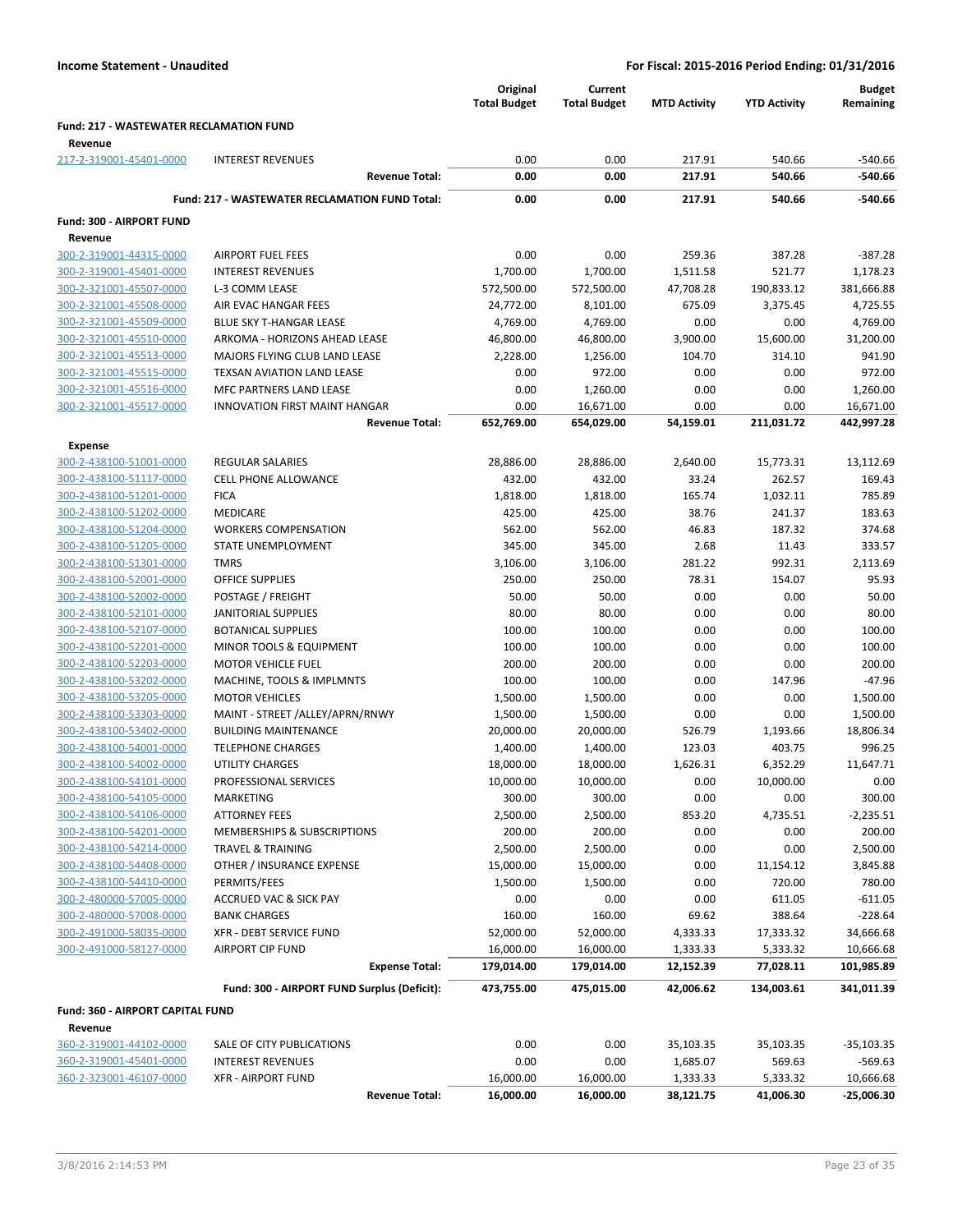|                                    |                                                     | Original               | Current                |                     |                     | <b>Budget</b>          |
|------------------------------------|-----------------------------------------------------|------------------------|------------------------|---------------------|---------------------|------------------------|
|                                    |                                                     | <b>Total Budget</b>    | <b>Total Budget</b>    | <b>MTD Activity</b> | <b>YTD Activity</b> | Remaining              |
| Expense                            |                                                     |                        |                        |                     |                     |                        |
| 360-2-438100-55007-0000            | ENG/ARCHITECTS/MGMT                                 | 35,000.00              | 35,000.00              | 8,042.26            | 12,504.61           | 22,495.39              |
| 360-2-438100-55012-0000            | <b>CWIP / CONSTRUCTION</b>                          | 379,000.00             | 379,000.00             | 0.00                | 0.00                | 379,000.00             |
| 360-2-438100-55099-0000            | CWIP / PROJ BUDGET - NO EXPENSES                    | 46,000.00              | 46,000.00              | 0.00                | 0.00                | 46,000.00              |
| 360-2-480000-57008-0000            | <b>BANK CHARGES</b>                                 | 500.00                 | 500.00                 | 78.74               | 430.34              | 69.66                  |
|                                    | <b>Expense Total:</b>                               | 460,500.00             | 460,500.00             | 8,121.00            | 12,934.95           | 447,565.05             |
|                                    | Fund: 360 - AIRPORT CAPITAL FUND Surplus (Deficit): | -444,500.00            | -444,500.00            | 30,000.75           | 28,071.35           | -472,571.35            |
| Fund: 400 - GOLF FUND              |                                                     |                        |                        |                     |                     |                        |
| Revenue                            |                                                     |                        |                        |                     |                     |                        |
| 400-2-319001-45604-0000            | OTHER REVENUE / OVER/SHORT                          | 50.00                  | 50.00                  | $-0.16$             | $-29.55$            | 79.55                  |
| 400-2-319005-44510-0000            | <b>GREENS FEES</b>                                  | 100,000.00             | 100,000.00             | 3,668.70            | 21,975.11           | 78,024.89              |
| 400-2-319006-45308-0000            | PRO SHOP CONCESSIONS                                | 10,985.00              | 10,985.00              | 300.89              | 2,034.24            | 8,950.76               |
| 400-2-319007-45309-0000            | <b>MERCHANDISE SALES</b>                            | 10,372.00              | 10,372.00              | 488.73              | 1,589.41            | 8,782.59               |
| 400-2-319008-45511-0000            | <b>CART RENTALS</b>                                 | 64,000.00              | 64,000.00              | 2,354.00            | 13,564.50           | 50,435.50              |
| 400-2-319009-45512-0000            | <b>GOLF LEASES / MEMBERSHIPS</b>                    | 47,226.00              | 47,226.00              | 889.71              | 3,553.17            | 43,672.83              |
|                                    | <b>Revenue Total:</b>                               | 232,633.00             | 232,633.00             | 7,701.87            | 42,686.88           | 189,946.12             |
| <b>Expense</b>                     |                                                     |                        |                        |                     |                     |                        |
| 400-2-451250-51001-0000            | <b>REGULAR SALARIES</b>                             | 79,185.00              | 79,185.00              | 7,221.56            | 33,601.39           | 45,583.61              |
| 400-2-451250-51020-0000            | <b>OVERTIME</b>                                     | 11,957.00              | 11,957.00              | 82.29               | 1,027.31            | 10,929.69              |
| 400-2-451250-51021-0000            | <b>LONGEVITY</b>                                    | 3,798.00               | 3,798.00               | 0.00                | 4,914.00            | $-1,116.00$            |
| 400-2-451250-51101-0000            | <b>CERTIFICATION PAY</b>                            | 600.00                 | 600.00                 | 46.16               | 207.72              | 392.28                 |
| 400-2-451250-51117-0000            | <b>CELL PHONE ALLOWANCE</b>                         | 696.00                 | 696.00                 | 53.54               | 240.93              | 455.07                 |
| 400-2-451250-51201-0000            | <b>FICA</b>                                         | 5,967.00               | 5,967.00               | 448.49              | 2,404.21            | 3,562.79               |
| 400-2-451250-51202-0000            | MEDICARE                                            | 1,395.00               | 1,395.00               | 104.89              | 562.28              | 832.72                 |
| 400-2-451250-51203-0000            | <b>HEALTH INSURANCE</b>                             | 9,600.00               | 9,600.00               | 800.00              | 3,200.00            | 6,400.00               |
| 400-2-451250-51204-0000            | <b>WORKERS COMPENSATION</b>                         | 2,616.00               | 2,616.00               | 218.00              | 872.00              | 1,744.00               |
| 400-2-451250-51205-0000            | STATE UNEMPLOYMENT                                  | 518.00                 | 518.00                 | 7.40                | 15.47               | 502.53                 |
| 400-2-451250-51301-0000            | <b>TMRS</b>                                         | 10,194.00              | 10,194.00              | 470.85              | 2,419.70            | 7,774.30               |
| 400-2-451250-52001-0000            | <b>OFFICE SUPPLIES</b>                              | 400.00                 | 400.00                 | 0.00                | 0.00                | 400.00                 |
| 400-2-451250-52101-0000            | <b>JANITORIAL SUPPLIES</b>                          | 600.00                 | 600.00                 | 20.18               | 127.09              | 472.91                 |
| 400-2-451250-52104-0000            | <b>WEARING APPAREL</b>                              | 300.00                 | 300.00                 | 0.00                | 0.00                | 300.00                 |
| 400-2-451250-52107-0000            | <b>BOTANICAL SUPPLIES</b>                           | 8,600.00               | 8,600.00               | 0.00                | 0.00                | 8,600.00               |
| 400-2-451250-52201-0000            | MINOR TOOLS & EQUIPMENT                             | 600.00                 | 600.00                 | 0.00                | 525.60              | 74.40                  |
| 400-2-451250-52203-0000            | <b>MOTOR VEHICLE FUEL</b>                           | 500.00                 | 500.00                 | 0.00                | 340.74              | 159.26                 |
| 400-2-451250-52401-0000            | <b>RECREATIONAL SUPPLIES</b>                        | 1,200.00               | 1,200.00               | 0.00                | 0.00                | 1,200.00               |
| 400-2-451250-52403-0000            | <b>RESALE ITEMS</b>                                 | 17,000.00              | 17,000.00              | 299.16              | 3,555.28            | 13,444.72              |
| 400-2-451250-52404-0000            | RESALE ITEMS - PRO SHOP                             | 3,500.00               | 3,500.00               | 0.00                | 287.40              | 3,212.60               |
| 400-2-451250-53202-0000            | MACHINE, TOOLS & IMPLMNTS                           | 6,000.00               | 6,000.00               | 126.95              | 804.89              | 5,195.11               |
| 400-2-451250-53205-0000            | <b>MOTOR VEHICLES</b>                               | 500.00                 | 500.00                 | 0.00                | 10.00               | 490.00                 |
| 400-2-451250-53307-0000            | <b>IRRIGATION</b>                                   | 1,500.00               | 1,500.00               | 0.00                | 393.24              | 1,106.76               |
| 400-2-451250-53402-0000            | <b>BUILDING MAINTENANCE</b>                         | 2,000.00               | 2,000.00               | 0.00                | 0.00                | 2,000.00               |
| 400-2-451250-54001-0000            | <b>TELEPHONE CHARGES</b>                            | 1,250.00               | 1,250.00               | 59.45               | 177.27              | 1,072.73               |
| 400-2-451250-54002-0000            | UTILITY CHARGES                                     | 9,467.00               | 9,467.00               | 783.31              | 3,518.02            | 5,948.98               |
| 400-2-451250-54105-0000            | <b>MARKETING</b>                                    | 1,000.00               | 1,000.00               | 0.00                | 0.00                | 1,000.00               |
| 400-2-451250-54201-0000            | MEMBERSHIPS & SUBSCRIPTIONS                         | 765.00                 | 765.00                 | 0.00                | 380.00              | 385.00                 |
| 400-2-451250-54214-0000            | TRAVEL & TRAINING                                   | 2,100.00               | 2,100.00               | 94.17               | 705.37              | 1,394.63               |
| 400-2-451250-54226-0000            | <b>INSURANCE EXPENSE</b>                            | 300.00                 | 300.00                 | 0.00                | 158.81              | 141.19                 |
| 400-2-451250-54909-0000            | <b>GOLF CART LEASE EXPENSE</b>                      | 29,000.00              | 29,000.00              | 2,203.59            | 10,644.56           | 18,355.44              |
| 400-2-480000-57008-0000            | <b>BANK CHARGES</b>                                 |                        |                        | 0.00                |                     |                        |
|                                    | <b>Expense Total:</b>                               | 2,500.00<br>215,608.00 | 2,500.00<br>215,608.00 | 13,039.99           | 522.38<br>71,615.66 | 1,977.62<br>143,992.34 |
|                                    |                                                     |                        |                        |                     |                     |                        |
|                                    | Fund: 400 - GOLF FUND Surplus (Deficit):            | 17,025.00              | 17,025.00              | $-5,338.12$         | -28,928.78          | 45,953.78              |
| Fund: 500 - SANITATION FUND        |                                                     |                        |                        |                     |                     |                        |
| Revenue<br>500-2-318001-44314-0000 |                                                     |                        |                        |                     |                     |                        |
|                                    | LATE CHARGES                                        | 83,100.00              | 83,100.00              | 4,645.66            | 28,005.91           | 55,094.09              |
| 500-2-319001-45401-0000            | <b>INTEREST REVENUES</b>                            | 5,000.00               | 5,000.00               | 2,988.96            | 1,012.43            | 3,987.57               |
| 500-2-319020-44313-0000            | <b>FUEL SURCHARGE</b>                               | 146,400.00             | 146,400.00             | 11,789.37           | 47,507.07           | 98,892.93              |
| 500-2-319020-45107-0000            | <b>COLLECTION CHARGES</b>                           | 2,043,200.00           | 2,043,200.00           | 175,995.22          | 715,247.52          | 1,327,952.48           |
| 500-2-319021-45108-0000            | <b>DISPOSAL CHARGES</b>                             | 1,167,200.00           | 1,167,200.00           | 98,308.19           | 413,669.97          | 753,530.03             |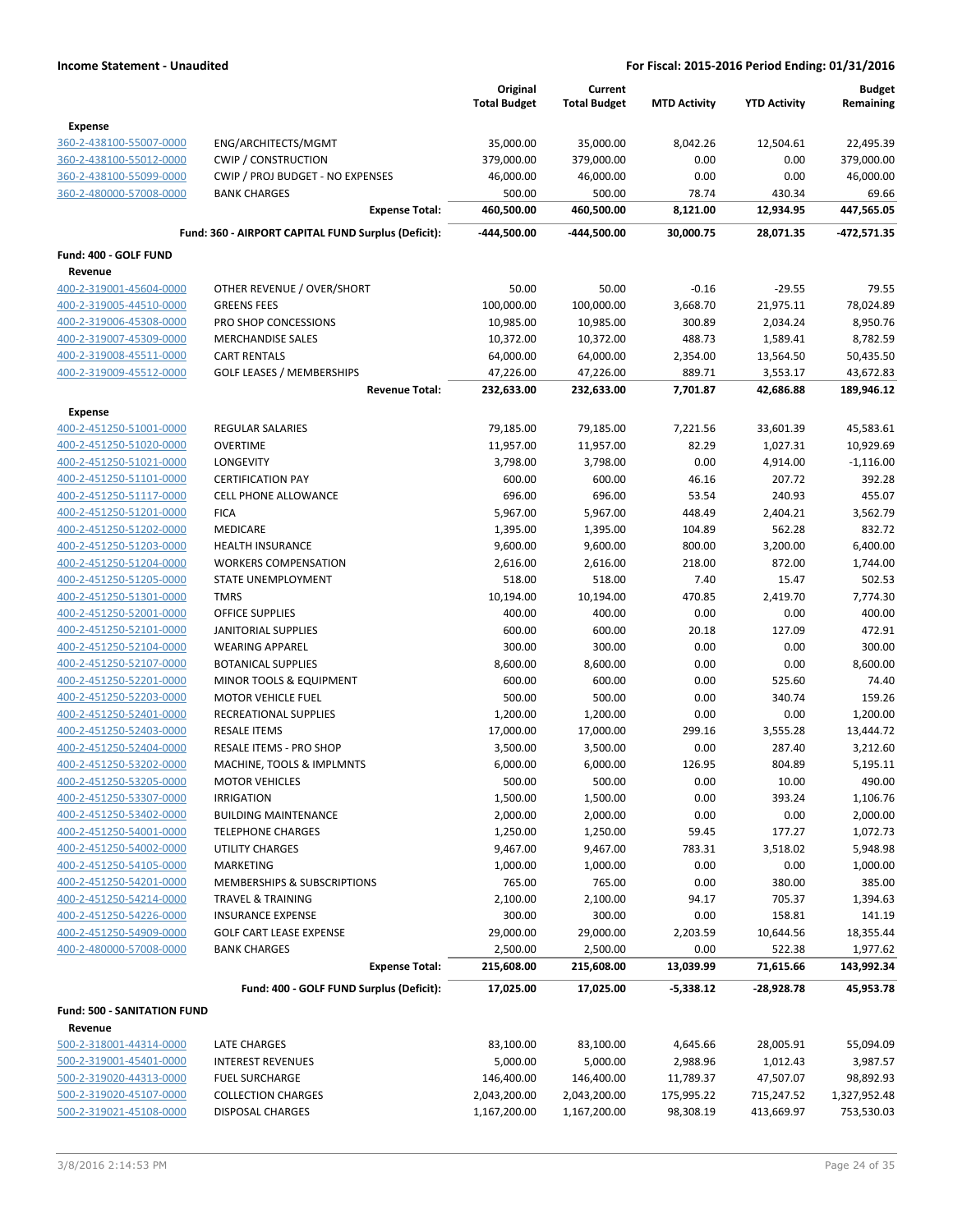|                                  |                                                | Original<br><b>Total Budget</b> | Current<br><b>Total Budget</b> | <b>MTD Activity</b> | <b>YTD Activity</b> | <b>Budget</b><br>Remaining |
|----------------------------------|------------------------------------------------|---------------------------------|--------------------------------|---------------------|---------------------|----------------------------|
| 500-2-319022-45612-0000          | REG HH HAZ WASTE COL CTR                       | 15,636.00                       | 15,636.00                      | 0.00                | 15,340.00           | 296.00                     |
| 500-2-324001-46612-0000          | CA - SANITATION FD COL & FUEL                  | 139,700.00                      | 139,700.00                     | 11,987.13           | 48,662.79           | 91,037.21                  |
| 500-2-324001-46614-0000          | CA - SANITATION FD-DISPOSAL                    | 74,500.00                       | 74,500.00                      | 6,275.30            | 26,457.38           | 48,042.62                  |
|                                  | <b>Revenue Total:</b>                          | 3,674,736.00                    | 3,674,736.00                   | 311,989.83          | 1,295,903.07        | 2,378,832.93               |
| <b>Expense</b>                   |                                                |                                 |                                |                     |                     |                            |
| 500-2-432300-54412-0000          | <b>COLLECTION CHARGES</b>                      | 1,979,774.00                    | 1,979,774.00                   | 137,110.64          | 544,797.71          | 1,434,976.29               |
| 500-2-432400-54403-0000          | <b>DISPOSAL CHARGES</b>                        | 859,500.00                      | 859,500.00                     | 78,022.29           | 229,652.96          | 629,847.04                 |
| 500-2-432500-51401-0000          | <b>CONTRA - SALARIES</b>                       | 8,000.00                        | 8,000.00                       | 0.00                | 0.00                | 8,000.00                   |
| 500-2-432500-52001-0000          | OFFICE SUPPLIES                                | 150.00                          | 150.00                         | 0.00                | 0.00                | 150.00                     |
| 500-2-432500-52002-0000          | POSTAGE / FREIGHT                              | 1,200.00                        | 1,200.00                       | 0.00                | 0.00                | 1,200.00                   |
| 500-2-432500-52112-0000          | <b>OTHER SUPPLIES</b>                          | 500.00                          | 500.00                         | 0.00                | 0.00                | 500.00                     |
| 500-2-432500-52201-0000          | MINOR TOOLS & EQUIPMENT                        | 500.00                          | 500.00                         | 0.00                | 0.00                | 500.00                     |
| 500-2-432500-52301-0000          | <b>SAFETY SUPPLIES</b>                         | 450.00                          | 450.00                         | 0.00                | 0.00                | 450.00                     |
| 500-2-432500-52303-0000          | <b>TRAINING SUPPLIES</b>                       | 200.00                          | 200.00                         | 0.00                | 0.00                | 200.00                     |
| 500-2-432500-52305-0000          | PUBLIC EDUCATION                               | 125.00                          | 125.00                         | 0.00                | 0.00                | 125.00                     |
| 500-2-432500-54002-0000          | <b>UTILITY CHARGES</b>                         | 2,208.00                        | 2,208.00                       | 164.65              | 656.86              | 1,551.14                   |
| 500-2-432500-54212-0000          | PRINTING                                       | 200.00                          | 200.00                         | 0.00                | 0.00                | 200.00                     |
| 500-2-432500-54214-0000          | <b>TRAVEL &amp; TRAINING</b>                   | 100.00                          | 100.00                         | 0.00                | 0.00                | 100.00                     |
| 500-2-432500-54403-0000          | <b>DISPOSAL CHARGES</b>                        | 16,000.00                       | 16,000.00                      | 1,000.00            | 1,000.00            | 15,000.00                  |
| 500-2-442200-51001-0000          | REGULAR SALARIES                               | 101,240.00                      | 101,240.00                     | 7,247.64            | 32,636.31           | 68,603.69                  |
| 500-2-442200-51020-0000          | <b>OVERTIME</b>                                | 6,255.00                        | 6,255.00                       | 15.80               | 294.85              | 5,960.15                   |
| 500-2-442200-51021-0000          | LONGEVITY                                      | 198.00                          | 198.00                         | 0.00                | 558.00              | $-360.00$                  |
| 500-2-442200-51201-0000          | <b>FICA</b>                                    | 6,677.00                        | 6,677.00                       | 436.24              | 2,023.48            | 4,653.52                   |
| 500-2-442200-51202-0000          | MEDICARE                                       | 1,562.00                        | 1,562.00                       | 102.02              | 473.22              | 1,088.78                   |
| 500-2-442200-51203-0000          | <b>HEALTH INSURANCE</b>                        | 9,600.00                        | 9,600.00                       | 800.00              | 3,200.00            | 6,400.00                   |
| 500-2-442200-51204-0000          | <b>WORKERS COMPENSATION</b>                    | 2,612.00                        | 2,612.00                       | 217.66              | 870.64              | 1,741.36                   |
| 500-2-442200-51205-0000          | STATE UNEMPLOYMENT                             | 1,351.00                        | 1,351.00                       | 7.26                | 23.11               | 1,327.89                   |
| 500-2-442200-51301-0000          | <b>TMRS</b>                                    | 10,624.00                       | 10,624.00                      | 325.33              | 1,584.33            | 9,039.67                   |
| 500-2-442200-52203-0000          | <b>MOTOR VEHICLE FUEL</b>                      | 7,700.00                        | 7,700.00                       | 168.27              | 697.26              | 7,002.74                   |
| 500-2-442200-53202-0000          | MACHINE, TOOLS & IMPLMNTS                      | 5,400.00                        | 5,400.00                       | 192.61              | 635.18              | 4,764.82                   |
| 500-2-442200-53205-0000          | <b>MOTOR VEHICLES</b>                          | 1,500.00                        | 1,500.00                       | 517.77              | $-3,737.88$         | 5,237.88                   |
| 500-2-442200-55201-0000          | <b>EQUIPMENT PURCHASES</b>                     | 300.00                          | 300.00                         | 0.00                | 0.00                | 300.00                     |
| 500-2-480000-54413-0000          | <b>BULK WASTE PICK-UP</b>                      | 10,000.00                       | 10,000.00                      | 0.00                | 0.00                | 10,000.00                  |
| 500-2-480000-57007-0000          | <b>COMMUNITY SERVICES</b>                      | 30,650.00                       | 30,650.00                      | 0.00                | 3,350.00            | 27,300.00                  |
| 500-2-480000-57008-0000          | <b>BANK CHARGES</b>                            | 5,812.00                        | 5,812.00                       | 624.51              | 2,165.20            | 3,646.80                   |
| 500-2-491000-58001-0000          | <b>XFR - GENERAL FUND</b>                      | 214,200.00                      | 214,200.00                     | 18,450.25           | 76,537.51           | 137,662.49                 |
| 500-2-495000-58501-0000          | CA - GENERAL FUND                              | 26,271.00                       | 26,271.00                      | 2,189.25            | 8,757.00            | 17,514.00                  |
| 500-2-495000-58701-0000          | CA - CENTRAL SERVICE FUND                      | 3,469.00                        | 3,469.00                       | 289.08              | 1,156.32            | 2,312.68                   |
| 500-2-495000-58710-0000          | CA - INSURANCE FUND                            | 2,446.00                        | 2,446.00                       | 203.83              | 815.32              | 1,630.68                   |
| 500-2-495000-58720-0000          | CA - MIS FUN                                   | 9,594.00                        | 9,594.00                       | 799.50              | 3,198.00            | 6,396.00                   |
| 500-2-495000-58900-0000          | <b>CA - ELECTRIC FUND</b>                      | 96,259.00                       | 96,259.00                      | 8,021.58            | 32,086.32           | 64,172.68                  |
|                                  | <b>Expense Total:</b>                          | 3,422,627.00                    | 3,422,627.00                   | 256,906.18          | 943,431.70          | 2,479,195.30               |
|                                  | Fund: 500 - SANITATION FUND Surplus (Deficit): | 252,109.00                      | 252,109.00                     | 55,083.65           | 352,471.37          | $-100,362.37$              |
| Fund: 601 - CENTRAL SERVICE FUND |                                                |                                 |                                |                     |                     |                            |
| Revenue                          |                                                |                                 |                                |                     |                     |                            |
| 601-2-324001-46501-0000          | CA - GENERAL FUND                              | 491,832.00                      | 491,832.00                     | 40,986.00           | 163,944.00          | 327,888.00                 |
| 601-2-324001-46506-0000          | CA - RECREATION FUND                           | 397.00                          | 397.00                         | 33.08               | 132.32              | 264.68                     |
| 601-2-324001-46509-0000          | CA - VENUE MGMT FUND                           | 71,105.00                       | 71,105.00                      | 5,925.42            | 23,701.68           | 47,403.32                  |
| 601-2-324001-46611-0000          | CA - UTILITY FUND                              | 178,803.00                      | 178,803.00                     | 14,900.25           | 59,601.00           | 119,202.00                 |
| 601-2-324001-46614-0000          | CA - SANITATION FUND COLLECTION                | 3,469.00                        | 3,469.00                       | 289.08              | 1,156.32            | 2,312.68                   |
| 601-2-324009-46901-0000          | CA - ELECTRIC UTILITY                          | 78,349.00                       | 78,349.00                      | 6,529.08            | 26,116.32           | 52,232.68                  |
| 601-2-324009-46906-0000          | <b>CA - CABLE UTILITY</b>                      | 17,921.00                       | 17,921.00                      | 1,493.42            | 5,973.68            | 11,947.32                  |
|                                  | <b>Revenue Total:</b>                          | 841,876.00                      | 841,876.00                     | 70,156.33           | 280,625.32          | 561,250.68                 |
|                                  |                                                |                                 |                                |                     |                     |                            |
| <b>Expense</b>                   |                                                |                                 |                                |                     |                     |                            |
| 601-2-461100-51001-0000          | REGULAR SALARIES                               | 243,097.00                      | 243,097.00                     | 16,028.66           | 73,616.18           | 169,480.82                 |
| 601-2-461100-51020-0000          | OVERTIME                                       | 7,999.00                        | 7,999.00                       | 399.03              | 4,127.30            | 3,871.70                   |
| 601-2-461100-51021-0000          | LONGEVITY                                      | 4,578.00                        | 4,578.00                       | 0.00                | 4,662.00            | $-84.00$                   |
| 601-2-461100-51101-0000          | <b>CERTIFICATION PAY</b>                       | 1,500.00                        | 1,500.00                       | 57.70               | 357.74              | 1,142.26                   |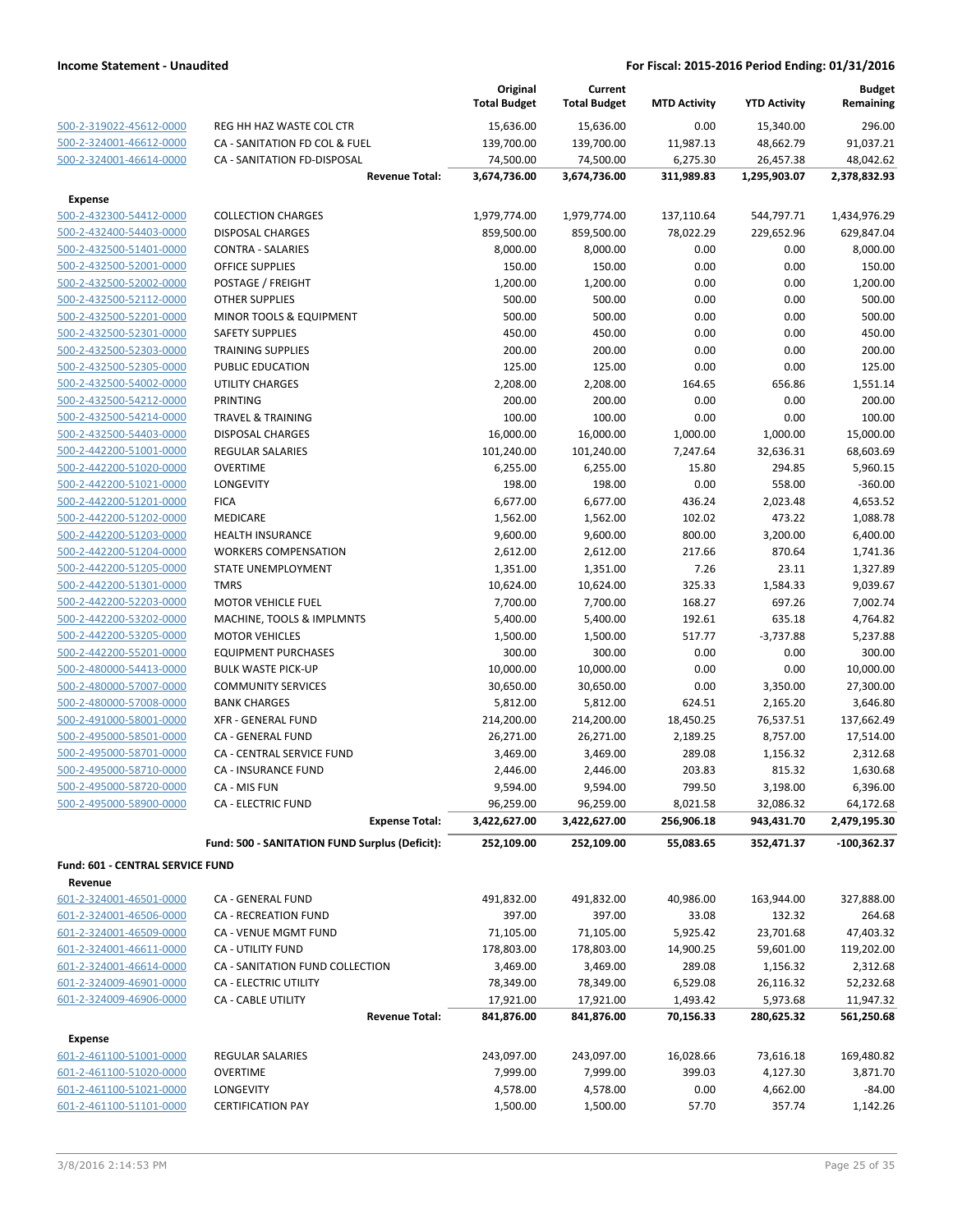| 601-2-461100-51117-0000        |
|--------------------------------|
| 601-2-461100-51201-0000        |
| 601-2-461100-51202-0000        |
| 601-2-461100-51203-0000        |
| 601-2-461100-51204-0000        |
| 601-2-461100-51205-0000        |
| 601-2-461100-51301-0000        |
| 601-2-461100-52001-0000        |
| 601-2-461100-52002-0000        |
| 601-2-461100-52101-0000        |
| 601-2-461100-52104-0000        |
| 601-2-461100-52201-0000        |
| 601-2-461100-52203-0000        |
| 601-2-461100-53201-0000        |
| 601-2-461100-53205-0000        |
|                                |
| 601-2-461100-53302-0000        |
| 601-2-461100-53406-0000        |
| 601-2-461100-53407-0000        |
| 601-2-461100-53408-0000        |
| <u>601-2-461100-53501-0000</u> |
| 601-2-461100-53503-0000        |
| 601-2-461100-53504-0000        |
| 601-2-461100-53505-0000        |
| 601-2-461100-53506-0000        |
| 601-2-461100-53507-0000        |
| 601-2-461100-53508-0000        |
| 601-2-461100-53601-0000        |
| 601-2-461100-53602-0000        |
| 601-2-461100-53603-0000        |
| 601-2-461100-53701-0000        |
| 601-2-461100-53703-0000        |
| 601-2-461100-53705-0000        |
|                                |
| 601-2-461100-53706-0000        |
| 601-2-461100-54001-0000        |
| <u>601-2-461100-54002-0000</u> |
| 601-2-461100-54112-0000        |
| 601-2-461100-54214-0000        |
| 601-2-461200-51001-0000        |
| 601-2-461200-51020-0000        |
| 601-2-461200-51021-0000        |
| 601-2-461200-51101-0000        |
| 601-2-461200-51117-0000        |
| 601-2-461200-51201-0000        |
| 601-2-461200-51202-0000        |
| <u>601-2-461200-51203-0000</u> |
| 601-2-461200-51204-0000        |
| 601-2-461200-51205-0000        |
| 601-2-461200-51301-0000        |
|                                |
| 601-2-461200-52001-0000        |
| <u>601-2-461200-52002-0000</u> |
| 601-2-461200-52104-0000        |
| 601-2-461200-52106-0000        |
| 601-2-461200-52201-0000        |
| 601-2-461200-52202-0000        |
| <u>601-2-461200-52203-0000</u> |
| <u>601-2-461200-53202-0000</u> |
| 601-2-461200-53205-0000        |
| 601-2-461200-53402-0000        |
| 601-2-461200-54001-0000        |
|                                |

|                         |                                         | Original<br><b>Total Budget</b> | Current<br><b>Total Budget</b> | <b>MTD Activity</b> | <b>YTD Activity</b> | <b>Budget</b><br>Remaining |
|-------------------------|-----------------------------------------|---------------------------------|--------------------------------|---------------------|---------------------|----------------------------|
| 601-2-461100-51117-0000 | <b>CELL PHONE ALLOWANCE</b>             | 912.00                          | 912.00                         | 33.22               | 241.79              | 670.21                     |
| 601-2-461100-51201-0000 | <b>FICA</b>                             | 16,001.00                       | 16,001.00                      | 986.21              | 4,935.94            | 11,065.06                  |
| 601-2-461100-51202-0000 | MEDICARE                                | 3,742.00                        | 3,742.00                       | 230.65              | 1,154.38            | 2,587.62                   |
| 601-2-461100-51203-0000 | <b>HEALTH INSURANCE</b>                 | 67,200.00                       | 67,200.00                      | 5,600.00            | 22,400.00           | 44,800.00                  |
| 601-2-461100-51204-0000 | <b>WORKERS COMPENSATION</b>             | 6,976.00                        | 6,976.00                       | 581.33              | 2,325.32            | 4,650.68                   |
| 601-2-461100-51205-0000 | STATE UNEMPLOYMENT                      | 1,858.00                        | 1,858.00                       | 16.52               | 19.37               | 1,838.63                   |
| 601-2-461100-51301-0000 | <b>TMRS</b>                             | 27,338.00                       | 27,338.00                      | 1,494.44            | 7,775.40            | 19,562.60                  |
| 601-2-461100-52001-0000 | <b>OFFICE SUPPLIES</b>                  | 100.00                          | 100.00                         | 74.10               | 145.10              | $-45.10$                   |
| 601-2-461100-52002-0000 | POSTAGE / FREIGHT                       | 40.00                           | 40.00                          | 0.00                | 0.75                | 39.25                      |
| 601-2-461100-52101-0000 | <b>JANITORIAL SUPPLIES</b>              | 18,203.00                       | 18,203.00                      | 1,324.97            | 5,602.07            | 12,600.93                  |
| 601-2-461100-52104-0000 | <b>WEARING APPAREL</b>                  | 3,282.00                        | 3,282.00                       | 96.54               | 688.20              | 2,593.80                   |
| 601-2-461100-52201-0000 | MINOR TOOLS & EQUIPMENT                 | 1,908.00                        | 1,908.00                       | 184.20              | 1,225.45            | 682.55                     |
| 601-2-461100-52203-0000 | <b>MOTOR VEHICLE FUEL</b>               | 6,010.00                        | 6,010.00                       | 49.00               | 707.74              | 5,302.26                   |
| 601-2-461100-53201-0000 | <b>FURNITURE &amp; OFFICE EQUIPMENT</b> | 850.00                          | 850.00                         | 0.00                | 0.00                | 850.00                     |
| 601-2-461100-53205-0000 | <b>MOTOR VEHICLES</b>                   | 2,024.40                        | 2,024.40                       | 0.00                | 111.58              | 1,912.82                   |
| 601-2-461100-53302-0000 | <b>WALKS &amp; PARKING LOTS</b>         | 3,415.00                        | 3,415.00                       | 0.00                | 0.00                | 3,415.00                   |
| 601-2-461100-53406-0000 | <b>CITY HALL</b>                        | 23,883.00                       | 23,883.00                      | 32,294.39           | 48,203.00           | $-24,320.00$               |
| 601-2-461100-53407-0000 | <b>ANIMAL SHELTER</b>                   | 2,979.00                        | 2,979.00                       | 1,094.86            | 1,176.55            | 1,802.45                   |
| 601-2-461100-53408-0000 | <b>FLEET MAINTENANCE</b>                | 1,300.00                        | 1,300.00                       | 41.84               | 773.40              | 526.60                     |
| 601-2-461100-53501-0000 | POLICE & COURTS BLDG                    | 13,958.00                       | 13,958.00                      | 2,712.82            | 4,944.63            | 9,013.37                   |
| 601-2-461100-53503-0000 | FIRE ADMINISTRATION                     | 1,910.00                        | 1,910.00                       | 0.00                | 69.90               | 1,840.10                   |
| 601-2-461100-53504-0000 | <b>FIRE STATION 1</b>                   | 2,418.00                        | 2,418.00                       | 0.00                | 2,052.18            | 365.82                     |
| 601-2-461100-53505-0000 | <b>FIRE STATION 2</b>                   | 2,418.00                        | 2,418.00                       | 0.00                | 69.90               | 2,348.10                   |
| 601-2-461100-53506-0000 | <b>FIRE STATION 3</b>                   | 3,500.00                        | 3,500.00                       | 319.81              | 421.58              | 3,078.42                   |
| 601-2-461100-53507-0000 | <b>FIRE STATION 4</b>                   | 2,488.00                        | 2,488.00                       | 0.00                | 725.47              | 1,762.53                   |
| 601-2-461100-53508-0000 | AUSTIN SCHOOL BLDG                      | 250.00                          | 250.00                         | 0.00                | 0.00                | 250.00                     |
| 601-2-461100-53601-0000 | <b>ANNEX</b>                            | 2,972.00                        | 2,972.00                       | 412.10              | 489.25              | 2,482.75                   |
| 601-2-461100-53602-0000 | <b>SERVICE CENTER</b>                   | 5,600.00                        | 5,600.00                       | 99.00               | 501.59              | 5,098.41                   |
| 601-2-461100-53603-0000 | WATER TREATMENT BLDG                    | 290.00                          | 290.00                         | 39.26               | 389.26              | $-99.26$                   |
| 601-2-461100-53701-0000 | <b>LIBRARY</b>                          | 13,714.00                       | 13,714.00                      | 1,993.07            | 4,699.19            | 9,014.81                   |
| 601-2-461100-53703-0000 | REECY DAVIS REC CENTER                  | 9,244.00                        | 9,244.00                       | 385.95              | 1,640.57            | 7,603.43                   |
| 601-2-461100-53705-0000 | <b>GOLF COURSE</b>                      | 898.00                          | 898.00                         | 31.42               | 31.42               | 866.58                     |
| 601-2-461100-53706-0000 | SPORTSPARK                              | 1,440.00                        | 1,440.00                       | 0.00                | 275.97              | 1,164.03                   |
| 601-2-461100-54001-0000 | <b>TELEPHONE CHARGES</b>                | 4,200.00                        | 4,200.00                       | 493.16              | 1,113.35            | 3,086.65                   |
| 601-2-461100-54002-0000 | <b>UTILITY CHARGES</b>                  | 99,996.00                       | 99,996.00                      | 10,408.17           | 34,073.53           | 65,922.47                  |
| 601-2-461100-54112-0000 | ALARM MONITOR SERVICE                   | 300.00                          | 300.00                         | 0.00                | 250.00              | 50.00                      |
| 601-2-461100-54214-0000 | <b>TRAVEL &amp; TRAINING</b>            | 3,000.00                        | 3,000.00                       | 0.00                | 0.00                | 3,000.00                   |
| 601-2-461200-51001-0000 | REGULAR SALARIES                        | 155,900.00                      | 155,900.00                     | 10,184.25           | 42,902.72           | 112,997.28                 |
| 601-2-461200-51020-0000 | <b>OVERTIME</b>                         | 3,045.00                        | 3,045.00                       | 84.74               | 842.96              | 2,202.04                   |
| 601-2-461200-51021-0000 | LONGEVITY                               | 2,220.00                        | 2,220.00                       | 0.00                | 1,569.00            | 651.00                     |
| 601-2-461200-51101-0000 | <b>CERTIFICATION PAY</b>                | 3,000.00                        | 3,000.00                       | 184.64              | 773.18              | 2,226.82                   |
| 601-2-461200-51117-0000 | CELL PHONE ALLOWANCE                    | 1,440.00                        | 1,440.00                       | 73.84               | 239.98              | 1,200.02                   |
| 601-2-461200-51201-0000 | <b>FICA</b>                             | 10,268.00                       | 10,268.00                      | 588.65              | 2,621.00            | 7,647.00                   |
| 601-2-461200-51202-0000 | MEDICARE                                | 2,401.00                        | 2,401.00                       | 137.67              | 612.98              | 1,788.02                   |
| 601-2-461200-51203-0000 | <b>HEALTH INSURANCE</b>                 | 43,200.00                       | 43,200.00                      | 3,600.00            | 14,400.00           | 28,800.00                  |
| 601-2-461200-51204-0000 | <b>WORKERS COMPENSATION</b>             | 5,150.00                        | 5,150.00                       | 429.17              | 1,716.68            | 3,433.32                   |
| 601-2-461200-51205-0000 | STATE UNEMPLOYMENT                      | 777.00                          | 777.00                         | 10.53               | 10.53               | 766.47                     |
| 601-2-461200-51301-0000 | <b>TMRS</b>                             | 17,542.00                       | 17,542.00                      | 1,107.49            | 4,977.54            | 12,564.46                  |
| 601-2-461200-52001-0000 | OFFICE SUPPLIES                         | 65.00                           | 65.00                          | 0.00                | 0.00                | 65.00                      |
| 601-2-461200-52002-0000 | POSTAGE / FREIGHT                       | 96.00                           | 96.00                          | 0.00                | 0.00                | 96.00                      |
| 601-2-461200-52104-0000 | <b>WEARING APPAREL</b>                  | 2,900.00                        | 2,900.00                       | 215.15              | 1,078.91            | 1,821.09                   |
| 601-2-461200-52106-0000 | <b>CHEMICAL SUPPLIES</b>                | 2,076.00                        | 2,076.00                       | 0.00                | 0.00                | 2,076.00                   |
| 601-2-461200-52201-0000 | MINOR TOOLS & EQUIPMENT                 | 1,950.00                        | 1,950.00                       | 0.00                | 0.00                | 1,950.00                   |
| 601-2-461200-52202-0000 | MECHANICAL SUPPLIES                     | 5,616.00                        | 5,616.00                       | 831.00              | 3,830.30            | 1,785.70                   |
| 601-2-461200-52203-0000 | <b>MOTOR VEHICLE FUEL</b>               | 5,935.00                        | 5,935.00                       | 259.14              | 1,058.57            | 4,876.43                   |
| 601-2-461200-53202-0000 | MACHINE, TOOLS & IMPLMNTS               | 1,650.00                        | 1,650.00                       | 0.00                | 0.00                | 1,650.00                   |
| 601-2-461200-53205-0000 | <b>MOTOR VEHICLES</b>                   | 1,628.00                        | 1,628.00                       | 10.27               | $-35.71$            | 1,663.71                   |
| 601-2-461200-53402-0000 | <b>BUILDING MAINTENANCE</b>             | 648.00                          | 648.00                         | 0.00                | 25.34               | 622.66                     |
| 601-2-461200-54001-0000 | <b>TELEPHONE CHARGES</b>                | 1,680.00                        | 1,680.00                       | 123.03              | 403.75              | 1,276.25                   |
|                         |                                         |                                 |                                |                     |                     |                            |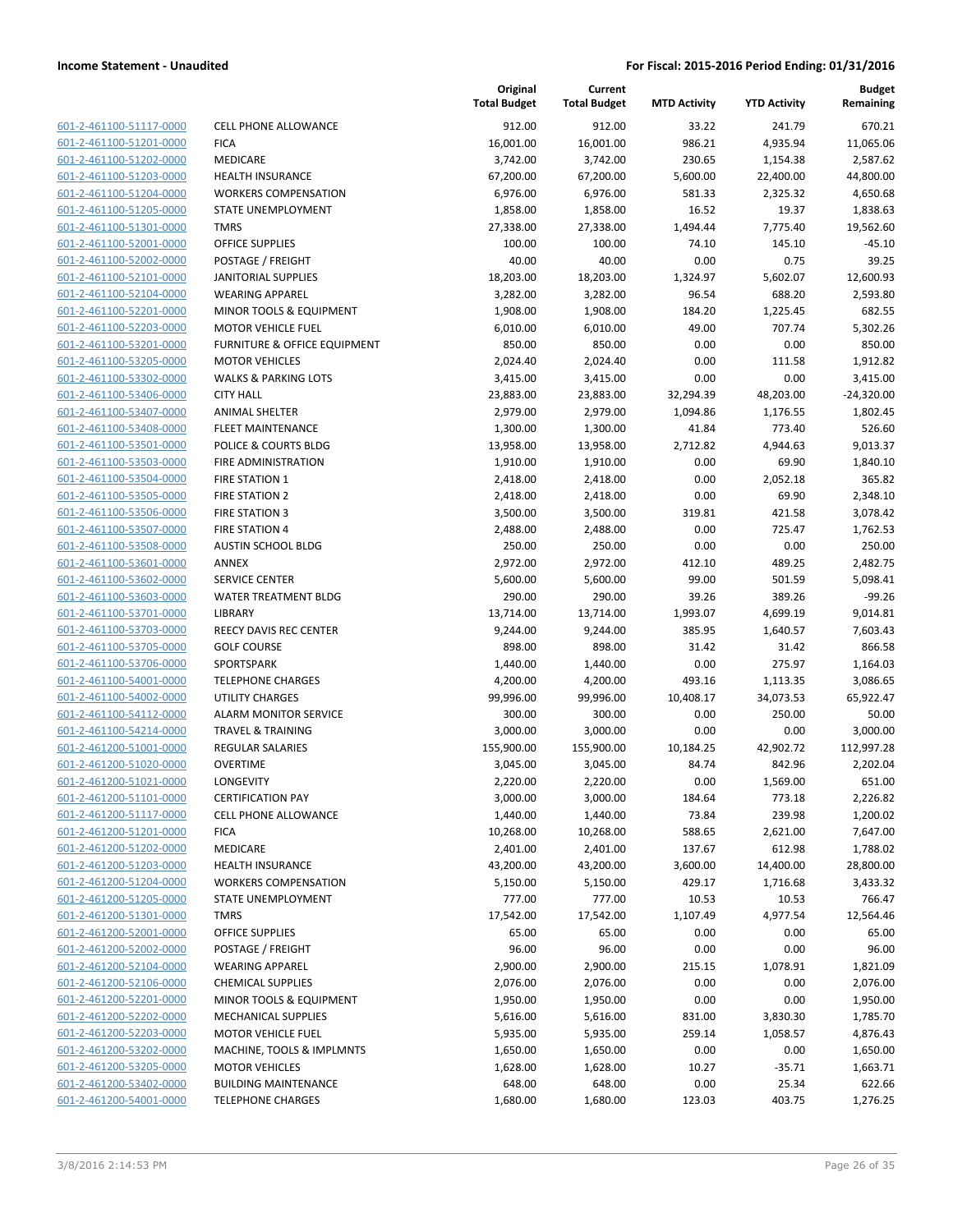|                                                    |                                                       | Original<br><b>Total Budget</b> | Current<br><b>Total Budget</b> | <b>MTD Activity</b>  | <b>YTD Activity</b>      | <b>Budget</b><br>Remaining |
|----------------------------------------------------|-------------------------------------------------------|---------------------------------|--------------------------------|----------------------|--------------------------|----------------------------|
| 601-2-461200-54002-0000                            | <b>UTILITY CHARGES</b>                                | 9,264.00                        | 9,264.00                       | 1,286.50             | 3,405.38                 | 5,858.62                   |
| 601-2-461200-54201-0000                            | MEMBERSHIPS & SUBSCRIPTIONS                           | 1,500.00                        | 1,500.00                       | 0.00                 | 0.00                     | 1,500.00                   |
| 601-2-461200-54214-0000                            | <b>TRAVEL &amp; TRAINING</b>                          | 1,500.00                        | 1,500.00                       | 0.00                 | 0.00                     | 1,500.00                   |
| 601-2-480000-55099-0000                            | CWIP / PROJ BUDGET - NO EXPENSES                      | 77,316.00                       | 77,316.00                      | 0.00                 | 0.00                     | 77,316.00                  |
|                                                    | <b>Expense Total:</b>                                 | 972,558.40                      | 972,558.40                     | 96,608.49            | 312,430.16               | 660,128.24                 |
|                                                    | Fund: 601 - CENTRAL SERVICE FUND Surplus (Deficit):   | -130,682.40                     | -130,682.40                    | -26,452.16           | $-31,804.84$             | -98,877.56                 |
| Fund: 602 - INSURANCE FUND                         |                                                       |                                 |                                |                      |                          |                            |
| Revenue                                            |                                                       |                                 |                                |                      |                          |                            |
| 602-2-319001-45401-0000                            | <b>INTEREST REVENUES</b>                              | 7,000.00                        | 7,000.00                       | 1,680.63             | 138.96                   | 6,861.04                   |
| 602-2-322001-43201-0000                            | <b>EMPLOYEE PORTION</b>                               | 390,000.00                      | 390,000.00                     | 30,321.22            | 121,015.59               | 268,984.41                 |
| 602-2-322001-43202-0000                            | <b>CITY PORTION-HEALTH</b>                            | 2,472,000.00                    | 2,472,000.00                   | 208,400.00           | 833,600.00               | 1,638,400.00               |
| 602-2-322001-43203-0000                            | <b>CITY PORTION-WORK COMP</b>                         | 275,000.00                      | 275,000.00                     | 22,286.22            | 89,144.88                | 185,855.12                 |
| 602-2-322001-43204-0000                            | <b>CITY PORTION-TWC FUTA</b>                          | 300.00                          | 300.00                         | 43.26                | 173.04                   | 126.96                     |
| 602-2-322001-43205-0000                            | <b>GEUS EMPLOYEE PORTION</b>                          | 198,000.00                      | 198,000.00                     | 16,048.00            | 64,264.00                | 133,736.00                 |
| 602-2-322001-43206-0000                            | <b>GEUS PORTION-HEALTH</b>                            | 1,180,800.00                    | 1,180,800.00                   | 98,400.00            | 393,600.00               | 787,200.00                 |
| 602-2-322001-43207-0000                            | <b>GEUS PORTION-WORK COMP</b>                         | 56,000.00                       | 56,000.00                      | 4,807.60             | 19,230.40                | 36,769.60                  |
| 602-2-322001-48610-0000                            | OTHER REV / CITY EMPL-DEPENDENT CARE                  | 0.00                            | 0.00                           | 630.00               | 2,520.00                 | $-2,520.00$                |
| 602-2-324001-46501-0000                            | CA - GENERAL FUND                                     | 175,903.00                      | 175,903.00                     | 14,658.59            | 58,634.36                | 117,268.64                 |
| 602-2-324001-46506-0000                            | <b>CA - RECREATION FUND</b>                           | 294.00                          | 294.00                         | 24.50                | 98.00                    | 196.00                     |
| 602-2-324001-46509-0000                            | CA - VENUE MGMT FUND                                  | 985.00                          | 985.00                         | 82.08                | 328.32                   | 656.68                     |
| 602-2-324001-46611-0000                            | CA - UTILITY FUND                                     | 87,154.00                       | 87,154.00                      | 7,262.83<br>203.83   | 29,051.32                | 58,102.68                  |
| 602-2-324001-46614-0000                            | CA - SANITATION FUND COLLECTION                       | 2,446.00                        | 2,446.00                       |                      | 815.32                   | 1,630.68                   |
| 602-2-324009-46612-0000<br>602-2-324009-46613-0000 | <b>CA - ELECTRIC UTILITY</b>                          | 24,537.00                       | 24,537.00                      | 2,044.75             | 8,179.00                 | 16,358.00                  |
|                                                    | <b>CA - CABLE UTILITY</b><br><b>Revenue Total:</b>    | 5,873.00<br>4,876,292.00        | 5,873.00<br>4,876,292.00       | 489.42<br>407,382.93 | 1,957.68<br>1,622,750.87 | 3,915.32<br>3,253,541.13   |
|                                                    |                                                       |                                 |                                |                      |                          |                            |
| <b>Expense</b>                                     |                                                       |                                 |                                |                      |                          |                            |
| 602-2-462100-54101-0000                            | PROFESSIONAL SERVICES                                 | 15,000.00                       | 15,000.00                      | 7,083.00             | 8,749.00                 | 6,251.00                   |
| 602-2-462100-54801-0000                            | <b>WELLNESS PROGRAM</b>                               | 10,000.00                       | 10,000.00                      | 0.00                 | 5,353.80                 | 4,646.20<br>785.00         |
| 602-2-462100-54802-0000<br>602-2-462100-54809-0000 | <b>MEDICAL CLAIMS</b><br>HEALTH AND DENTAL / PREMIUMS | 1,000.00<br>4,900,000.00        | 1,000.00<br>4,900,000.00       | 215.00<br>396,093.85 | 215.00<br>1,873,460.94   | 3,026,539.06               |
| 602-2-462100-54810-0000                            | RETIREE INSURANCE PREMIUM                             | 75,000.00                       | 75,000.00                      | 4,792.00             | 29,346.60                | 45,653.40                  |
| 602-2-462100-54812-0000                            | LONG TERM DISABILITY                                  | 50,000.00                       | 50,000.00                      | 3,996.29             | 19,769.93                | 30,230.07                  |
| 602-2-462100-54813-0000                            | LIFE / AD & D INSURANCE                               | 25,000.00                       | 25,000.00                      | 1,499.67             | 6,422.91                 | 18,577.09                  |
| 602-2-462100-54820-0000                            | AIR EVAC PREMIUMS                                     | 17,000.00                       | 17,000.00                      | 525.00               | 18,973.00                | $-1,973.00$                |
| 602-2-462100-54821-0000                            | <b>WORKERS' COMPENSATION</b>                          | 368,000.00                      | 368,000.00                     | 109.51               | 358,839.27               | 9,160.73                   |
| 602-2-462100-54822-0000                            | STATE UNEMPLOYMENT INS.                               | 0.00                            | 0.00                           | 0.02                 | $-0.08$                  | 0.08                       |
| 602-2-462100-54823-0000                            | HEALTH CARE-125 FLEX PLAN                             | 12,000.00                       | 12,000.00                      | 0.00                 | 3,078.73                 | 8,921.27                   |
| 602-2-480000-54101-0000                            | PROFESSIONAL SERVICES                                 | 73,000.00                       | 73,000.00                      | 7,494.15             | 25,696.56                | 47,303.44                  |
| 602-2-480000-54226-0000                            | <b>INSURANCE EXPENSE</b>                              | 291,500.00                      | 291,500.00                     | 0.00                 | 202,204.59               | 89,295.41                  |
| 602-2-480000-57008-0000                            | <b>BANK CHARGES</b>                                   | 1,456.00                        | 1,456.00                       | 86.30                | 598.98                   | 857.02                     |
|                                                    | <b>Expense Total:</b>                                 | 5,838,956.00                    | 5,838,956.00                   | 421,894.79           | 2,552,709.23             | 3,286,246.77               |
|                                                    | Fund: 602 - INSURANCE FUND Surplus (Deficit):         | -962,664.00                     | $-962,664.00$                  | $-14,511.86$         | -929,958.36              | $-32,705.64$               |
| Fund: 604 - MIS FUND                               |                                                       |                                 |                                |                      |                          |                            |
| Revenue                                            |                                                       |                                 |                                |                      |                          |                            |
| 604-2-324001-46501-0000                            | CA - GENERAL FUND                                     | 527,851.00                      | 527,851.00                     | 43,987.57            | 175,950.28               | 351,900.72                 |
| 604-2-324001-46506-0000                            | <b>CA - RECREATION FUND</b>                           | 3,095.00                        | 3,095.00                       | 257.92               | 1,031.68                 | 2,063.32                   |
| 604-2-324001-46509-0000                            | CA - VENUE MGMT FUND                                  | 7,239.00                        | 7,239.00                       | 603.25               | 2,413.00                 | 4,826.00                   |
| 604-2-324001-46611-0000                            | CA - UTILITY FUND                                     | 175,318.00                      | 175,318.00                     | 14,609.83            | 58,439.32                | 116,878.68                 |
| 604-2-324001-46614-0000                            | CA - SANITATION FUND COLLECTION                       | 9,594.00                        | 9,594.00                       | 799.50               | 3,198.00                 | 6,396.00                   |
| 604-2-324009-46901-0000                            | <b>ELECTRIC UTILITY</b>                               | 152,776.00                      | 152,776.00                     | 12,731.33            | 50,925.32                | 101,850.68                 |
| 604-2-324009-46906-0000                            | <b>CABLE UTILITY</b>                                  | 35,714.00                       | 35,714.00                      | 2,976.17             | 11,904.68                | 23,809.32                  |
|                                                    | <b>Revenue Total:</b>                                 | 911,587.00                      | 911,587.00                     | 75,965.57            | 303,862.28               | 607,724.72                 |
| <b>Expense</b>                                     |                                                       |                                 |                                |                      |                          |                            |
| 604-2-441400-51001-0000                            | REGULAR SALARIES                                      | 17,932.00                       | 17,932.00                      | 0.00                 | 0.00                     | 17,932.00                  |
| 604-2-441400-51201-0000                            | <b>FICA</b>                                           | 1,112.00                        | 1,112.00                       | 0.00                 | 0.00                     | 1,112.00                   |
| 604-2-441400-51202-0000                            | MEDICARE                                              | 260.00                          | 260.00                         | 0.00                 | 0.00                     | 260.00                     |
| 604-2-441400-51204-0000                            | <b>WORKERS COMPENSATION</b>                           | 46.00                           | 46.00                          | 3.83                 | 15.32                    | 30.68                      |
|                                                    |                                                       |                                 |                                |                      |                          |                            |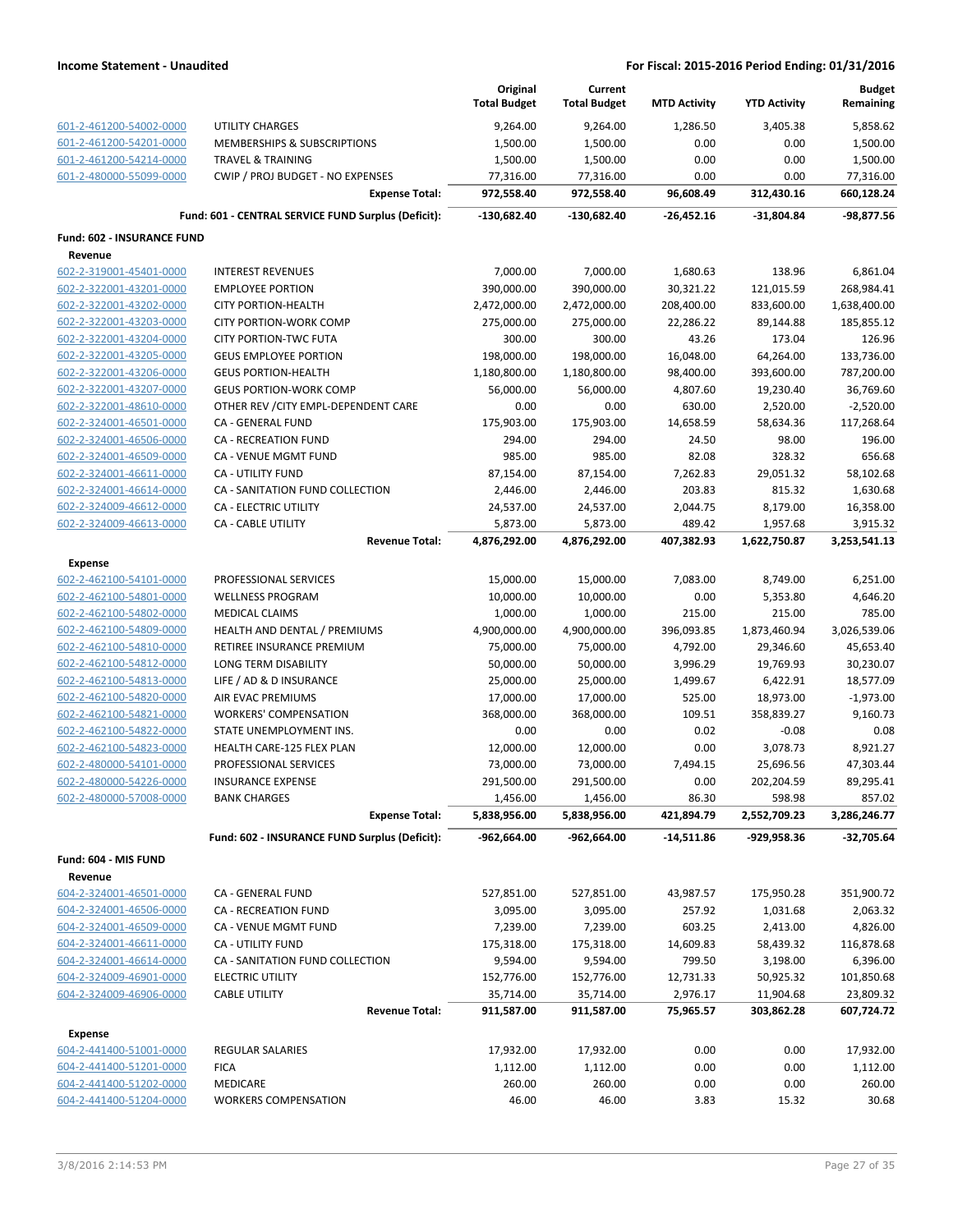| 604-2-441400-51205-0000     |
|-----------------------------|
| 604-2-441400-51301-0000     |
| 604-2-441400-51401-0000     |
| 604-2-441400-52001-0000     |
| 604-2-441400-52002-0000     |
| 604-2-441400-53209-0000     |
| 604-2-441400-54001-0000     |
| 604-2-441400-54002-0000     |
| 604-2-441400-54101-0000     |
| 604-2-441400-54214-0000     |
| 604-2-465100-51001-0000     |
| 604-2-465100-51020-0000     |
| 604-2-465100-51021-0000     |
| 604-2-465100-51116-0000     |
| 604-2-465100-51117-0000     |
| 604-2-465100-51201-0000     |
| 604-2-465100-51202-0000     |
| 604-2-465100-51203-0000     |
| 604-2-465100-51204-0000     |
| 604-2-465100-51205-0000     |
| 604-2-465100-51301-0000     |
| 604-2-465100-52001-0000     |
| 604-2-465100-52002-0000     |
| 604-2-465100-52004-0000     |
| 604-2-465100-52201-0000     |
| 604-2-465100-52203-0000     |
| 604-2-465100-52303-0000     |
| 604-2-465100-53205-0000     |
| 604-2-465100-53209-0000     |
| 604-2-465100-54001-0000     |
| 604-2-465100-54101-0000     |
| 604-2-465100-54103-0000     |
| 604-2-465100-54201-0000     |
| 604-2-465100-54214-0000     |
| 2-465100-54901-0000<br>604- |
| 604-2-465100-54908-0000     |
| 604-2-465100-55205-0000     |
| 604-2-465100-55207-0000     |
| 604-2-491000-58037-0000     |

|                                           |                                                             | Original<br><b>Total Budget</b> | Current<br><b>Total Budget</b> | <b>MTD Activity</b> | <b>YTD Activity</b>     | <b>Budget</b><br>Remaining |
|-------------------------------------------|-------------------------------------------------------------|---------------------------------|--------------------------------|---------------------|-------------------------|----------------------------|
| 604-2-441400-51205-0000                   | STATE UNEMPLOYMENT                                          | 86.00                           | 86.00                          | 0.00                | 0.00                    | 86.00                      |
| 604-2-441400-51301-0000                   | <b>TMRS</b>                                                 | 1,899.00                        | 1,899.00                       | 0.00                | 0.00                    | 1,899.00                   |
| 604-2-441400-51401-0000                   | <b>CONTRA - SALARIES</b>                                    | $-21,336.00$                    | $-21,336.00$                   | 0.00                | 0.00                    | $-21,336.00$               |
| 604-2-441400-52001-0000                   | <b>OFFICE SUPPLIES</b>                                      | 100.00                          | 100.00                         | 0.00                | 0.00                    | 100.00                     |
| 604-2-441400-52002-0000                   | POSTAGE / FREIGHT                                           | 30.00                           | 30.00                          | 6.88                | 61.98                   | $-31.98$                   |
| 604-2-441400-53209-0000                   | HARDWARE/SOFTWARE                                           | 0.00                            | 0.00                           | $-5,028.17$         | 0.00                    | 0.00                       |
| 604-2-441400-54001-0000                   | <b>TELEPHONE CHARGES</b>                                    | 435.00                          | 435.00                         | 29.73               | 88.63                   | 346.37                     |
| 604-2-441400-54002-0000                   | <b>UTILITY CHARGES</b>                                      | 1,150.00                        | 1,150.00                       | 320.17              | 439.85                  | 710.15                     |
| 604-2-441400-54101-0000                   | PROFESSIONAL SERVICES                                       | 20,000.00                       | 20,000.00                      | 0.00                | 8,000.00                | 12,000.00                  |
| 604-2-441400-54214-0000                   | <b>TRAVEL &amp; TRAINING</b>                                | 700.00                          | 700.00                         | 0.00                | 0.00                    | 700.00                     |
| 604-2-465100-51001-0000                   | <b>REGULAR SALARIES</b>                                     | 197,314.00                      | 197,314.00                     | 15,323.91           | 68,611.92               | 128,702.08                 |
| 604-2-465100-51020-0000                   | <b>OVERTIME</b>                                             | 23,265.00                       | 23,265.00                      | 121.52              | 1,314.64                | 21,950.36                  |
| 604-2-465100-51021-0000                   | LONGEVITY                                                   | 2,976.00                        | 2,976.00                       | 0.00                | 3,138.00                | $-162.00$                  |
| 604-2-465100-51116-0000                   | CAR ALLOWANCE                                               | 3,600.00                        | 3,600.00                       | 276.92              | 1,246.14                | 2,353.86                   |
| 604-2-465100-51117-0000                   | <b>CELL PHONE ALLOWANCE</b>                                 | 2,880.00                        | 2,880.00                       | 221.52              | 996.84                  | 1,883.16                   |
| 604-2-465100-51201-0000                   | <b>FICA</b>                                                 | 14,262.00                       | 14,262.00                      | 955.41              | 4,520.01                | 9,741.99                   |
| 604-2-465100-51202-0000                   | MEDICARE                                                    | 3,336.00                        | 3,336.00                       | 223.44              | 1,057.10                | 2,278.90                   |
| 604-2-465100-51203-0000                   | HEALTH INSURANCE                                            | 28,800.00                       | 28,800.00                      | 2,400.00            | 9,600.00                | 19,200.00                  |
| 604-2-465100-51204-0000                   | <b>WORKERS COMPENSATION</b>                                 | 596.00                          | 596.00                         | 49.67               | 198.68                  | 397.32                     |
| 604-2-465100-51205-0000                   | STATE UNEMPLOYMENT                                          | 258.00                          | 258.00                         | 15.94               | 15.94                   | 242.06                     |
| 604-2-465100-51301-0000                   | <b>TMRS</b>                                                 | 24,366.00                       | 24,366.00                      | 1,677.31            | 8,094.55                | 16,271.45                  |
| 604-2-465100-52001-0000                   | <b>OFFICE SUPPLIES</b>                                      | 300.00                          | 300.00                         | 0.00                | 0.00                    | 300.00                     |
| 604-2-465100-52002-0000                   | POSTAGE / FREIGHT                                           | 25.00                           | 25.00                          | 0.00                | 2.65                    | 22.35                      |
| 604-2-465100-52004-0000                   | <b>COMPUTER SUPPLIES</b>                                    | 1,700.00                        | 1,700.00                       | 27.99               | 184.75                  | 1,515.25                   |
| 604-2-465100-52201-0000                   | MINOR TOOLS & EQUIPMENT                                     | 500.00                          | 500.00                         | 0.00                | 109.99                  | 390.01                     |
| 604-2-465100-52203-0000                   | <b>MOTOR VEHICLE FUEL</b>                                   | 562.00                          | 562.00                         | 0.00                | 107.68                  | 454.32                     |
| 604-2-465100-52303-0000                   | <b>TRAINING SUPPLIES</b>                                    | 800.00                          | 800.00                         | 0.00                | 0.00                    | 800.00                     |
| 604-2-465100-53205-0000                   | <b>MOTOR VEHICLES</b>                                       | 500.00                          | 500.00                         | 0.00                | 0.00                    | 500.00                     |
| 604-2-465100-53209-0000                   | HARDWARE/SOFTWARE                                           | 262,476.00                      | 262,476.00                     | 30,939.85           | 157,841.07              | 104,634.93                 |
| 604-2-465100-54001-0000                   | <b>TELEPHONE CHARGES</b>                                    | 15,000.00                       | 15,000.00                      | 952.05              | 2,620.93                | 12,379.07                  |
| 604-2-465100-54101-0000                   | PROFESSIONAL SERVICES                                       | 3,500.00                        | 3,500.00                       | 0.00                | 0.00                    | 3,500.00                   |
| 604-2-465100-54103-0000                   | CONSULTING                                                  | 4,000.00                        | 4,000.00                       | 0.00                | 0.00                    | 4,000.00                   |
| 604-2-465100-54201-0000                   | MEMBERSHIPS & SUBSCRIPTIONS                                 | 500.00                          | 500.00                         | 0.00                | 0.00                    | 500.00                     |
| 604-2-465100-54214-0000                   | <b>TRAVEL &amp; TRAINING</b>                                | 5,000.00                        | 5,000.00                       | 0.00                | 0.00                    | 5,000.00                   |
| 604-2-465100-54901-0000                   | <b>RENTALS / LEASES</b>                                     | 25,000.00                       | 25,000.00                      | 1,792.83            | 7,186.92                | 17,813.08                  |
| 604-2-465100-54908-0000                   | LEASE PURCHASE PAYMENTS                                     | 118,280.00                      | 118,280.00                     | 8,401.58            | 33,606.32               | 84,673.68                  |
| 604-2-465100-55205-0000                   | COMPUTER EQUIPMENT / SOFTWARE                               | 37,448.00                       | 37,448.00                      | 79.49               | 4,398.72                | 33,049.28                  |
| 604-2-465100-55207-0000                   | RADIO COMMUNICATION EQUIP                                   | 30,000.00                       | 30,000.00                      | 0.00                | 0.00                    | 30,000.00                  |
| 604-2-491000-58037-0000                   | XFR - DEBT SERVICE FUND                                     | 80,878.00                       | 80,878.00                      | 6,739.83            | 26,959.32               | 53,918.68                  |
|                                           | <b>Expense Total:</b>                                       | 910,536.00                      | 910,536.00                     | 65,531.70           | 340,417.95              | 570,118.05                 |
|                                           | Fund: 604 - MIS FUND Surplus (Deficit):                     | 1,051.00                        | 1,051.00                       | 10,433.87           | -36,555.67              | 37,606.67                  |
| Fund: 660 - VEHICLE REPLACEMENT FUND      |                                                             |                                 |                                |                     |                         |                            |
| Revenue<br>660-2-310003-45305-0000        | <b>AUCTION PROCEEDS</b>                                     | 0.00                            | 0.00                           | 2,784.00            | 2,784.00                | $-2,784.00$                |
| 660-2-319001-45401-0000                   |                                                             |                                 |                                |                     |                         |                            |
| 660-2-322001-47205-0000                   | <b>INTEREST REVENUES</b><br>EQUIPMENT LEASES / GENERAL FUND | 450.00<br>65,037.00             | 450.00<br>65,037.00            | 709.08<br>5,419.72  | 367.03<br>21,678.88     | 82.97                      |
| 660-2-323001-46001-0000                   |                                                             | 387,931.00                      |                                |                     |                         | 43,358.12                  |
|                                           | <b>XFR - GENERAL FUND</b>                                   |                                 | 387,931.00                     | 32,327.58           | 280,210.32              | 107,720.68                 |
| 660-2-323001-46023-0000                   | XFR - GENERAL CIP FUND<br><b>Revenue Total:</b>             | 0.00<br>453,418.00              | 97,155.00<br>550,573.00        | 0.00<br>41,240.38   | 97,155.00<br>402,195.23 | 0.00<br>148,377.77         |
|                                           |                                                             |                                 |                                |                     |                         |                            |
| <b>Expense</b><br>660-2-421230-55202-0000 | <b>VEHICLES</b>                                             | 137,931.00                      | 137,931.00                     | 0.00                | 623.64                  |                            |
| 660-2-422200-54908-0000                   | LEASE PURCHASE PAYMENTS                                     | 65,037.00                       | 65,037.00                      | 10,839.44           | 21,678.88               | 137,307.36<br>43,358.12    |
| 660-2-431200-55202-0000                   | <b>VEHICLES</b>                                             | 100,000.00                      | 197,155.00                     | 0.00                | 0.00                    | 197,155.00                 |
| 660-2-451100-55202-0000                   | <b>VEHICLES</b>                                             | 0.00                            | 0.00                           | 46.44               | 46.44                   | $-46.44$                   |
| 660-2-480000-57008-0000                   | <b>BANK CHARGES</b>                                         | 400.00                          | 400.00                         | 31.25               | 578.45                  | $-178.45$                  |
|                                           | <b>Expense Total:</b>                                       | 303,368.00                      | 400,523.00                     | 10,917.13           | 22,927.41               | 377,595.59                 |
|                                           | Fund: 660 - VEHICLE REPLACEMENT FUND Surplus (Deficit):     | 150,050.00                      | 150,050.00                     | 30,323.25           | 379,267.82              | $-229,217.82$              |
|                                           |                                                             |                                 |                                |                     |                         |                            |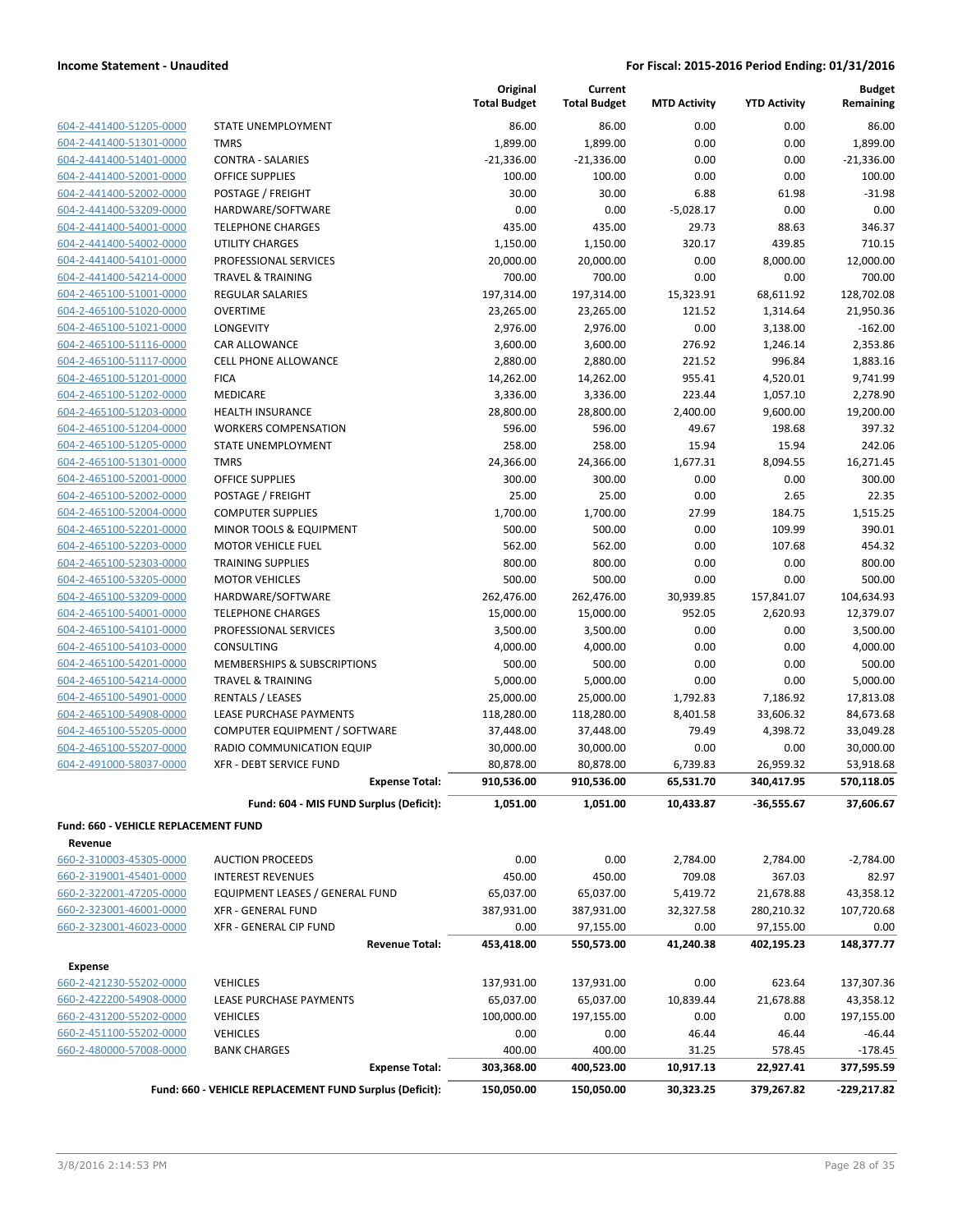| <b>Income Statement - Unaudited</b>     |                                                             |                                 |                                | For Fiscal: 2015-2016 Period Ending: 01/31/2016 |                              |                                  |
|-----------------------------------------|-------------------------------------------------------------|---------------------------------|--------------------------------|-------------------------------------------------|------------------------------|----------------------------------|
|                                         |                                                             | Original<br><b>Total Budget</b> | Current<br><b>Total Budget</b> | <b>MTD Activity</b>                             | <b>YTD Activity</b>          | <b>Budget</b><br>Remaining       |
| Fund: 800 - SPENCE FUND<br>Revenue      |                                                             |                                 |                                |                                                 |                              |                                  |
| 800-3-319001-45401-0000                 | <b>INTEREST REVENUES</b>                                    | 4,952.00                        | 4,952.00                       | 20.81                                           | 49.66                        | 4,902.34                         |
|                                         | <b>Revenue Total:</b>                                       | 4,952.00                        | 4,952.00                       | 20.81                                           | 49.66                        | 4,902.34                         |
| <b>Expense</b>                          |                                                             |                                 |                                |                                                 |                              |                                  |
| 800-3-480000-57008-0000                 | <b>BANK CHARGES</b>                                         | 967.00                          | 967.00                         | 0.05                                            | 0.19                         | 966.81                           |
| 800-3-495000-58501-0000                 | CA - GENERAL FUND                                           | 600.00                          | 600.00                         | 50.00                                           | 200.00                       | 400.00                           |
|                                         | <b>Expense Total:</b>                                       | 1,567.00                        | 1,567.00                       | 50.05                                           | 200.19                       | 1,366.81                         |
|                                         | Fund: 800 - SPENCE FUND Surplus (Deficit):                  | 3,385.00                        | 3,385.00                       | $-29.24$                                        | $-150.53$                    | 3,535.53                         |
| Fund: 801 - JONES LIBRARY TRUST         |                                                             |                                 |                                |                                                 |                              |                                  |
| Revenue<br>801-3-319001-45401-0000      | <b>INTEREST REVENUES</b>                                    | 78.00                           | 78.00                          | 35.96                                           | 11.29                        | 66.71                            |
|                                         | <b>Revenue Total:</b>                                       | 78.00                           | 78.00                          | 35.96                                           | 11.29                        | 66.71                            |
| <b>Expense</b>                          |                                                             |                                 |                                |                                                 |                              |                                  |
| 801-3-480000-57008-0000                 | <b>BANK CHARGES</b>                                         | 9.05                            | 9.05                           | 1.69                                            | 9.55                         | $-0.50$                          |
|                                         | <b>Expense Total:</b>                                       | 9.05                            | 9.05                           | 1.69                                            | 9.55                         | $-0.50$                          |
|                                         | Fund: 801 - JONES LIBRARY TRUST Surplus (Deficit):          | 68.95                           | 68.95                          | 34.27                                           | 1.74                         | 67.21                            |
| Fund: 809 - GREENVILLE IDC (L-3)        |                                                             |                                 |                                |                                                 |                              |                                  |
| Revenue                                 |                                                             |                                 |                                |                                                 |                              |                                  |
| 809-3-319001-45609-0000                 | INTERGOVERNMENTAL / IDC GREENVILLE<br><b>Revenue Total:</b> | 0.00<br>0.00                    | 0.00<br>0.00                   | 241,214.60<br>241,214.60                        | 1,283,808.65<br>1,283,808.65 | $-1,283,808.65$<br>-1,283,808.65 |
| <b>Expense</b>                          |                                                             |                                 |                                |                                                 |                              |                                  |
| 809-3-438100-55320-0000                 | <b>CONSTRUCTION PROJECTS</b>                                | 0.00                            | 0.00                           | 241,214.60                                      | 1,283,808.65                 | $-1,283,808.65$                  |
|                                         | <b>Expense Total:</b>                                       | 0.00                            | 0.00                           | 241,214.60                                      | 1,283,808.65                 | $-1,283,808.65$                  |
|                                         | Fund: 809 - GREENVILLE IDC (L-3) Surplus (Deficit):         | 0.00                            | 0.00                           | 0.00                                            | 0.00                         | 0.00                             |
| Fund: 810 - SEIZURE FUNDS - STATE RULES |                                                             |                                 |                                |                                                 |                              |                                  |
| Revenue                                 |                                                             |                                 |                                |                                                 |                              |                                  |
| 810-3-319001-45401-0000                 | <b>INTEREST REVENUES</b><br><b>Revenue Total:</b>           | 806.00                          | 806.00<br>806.00               | 749.73<br>749.73                                | 235.60                       | 570.40<br>570.40                 |
| <b>Expense</b>                          |                                                             | 806.00                          |                                |                                                 | 235.60                       |                                  |
| 810-3-480000-57008-0000                 | <b>BANK CHARGES</b>                                         | 93.00                           | 93.00                          | 35.29                                           | 199.23                       | $-106.23$                        |
|                                         | <b>Expense Total:</b>                                       | 93.00                           | 93.00                          | 35.29                                           | 199.23                       | $-106.23$                        |
|                                         | Fund: 810 - SEIZURE FUNDS - STATE RULES Surplus (Deficit):  | 713.00                          | 713.00                         | 714.44                                          | 36.37                        | 676.63                           |
| Fund: 811 - SEIZURE FUNDS - FED RULES   |                                                             |                                 |                                |                                                 |                              |                                  |
| Revenue                                 |                                                             |                                 |                                |                                                 |                              |                                  |
| 811-3-319001-45401-0000                 | <b>INTEREST REVENUES</b>                                    | 709.00                          | 709.00                         | 311.98                                          | 108.09                       | 600.91                           |
| 811-3-322001-46803-0000                 | FED SEIZURES-CONTRIBUTION<br><b>Revenue Total:</b>          | 0.00<br>709.00                  | 0.00<br>709.00                 | 0.00<br>311.98                                  | 22,374.81<br>22,482.90       | $-22,374.81$<br>-21,773.90       |
| <b>Expense</b>                          |                                                             |                                 |                                |                                                 |                              |                                  |
| 811-3-421230-54214-0000                 | <b>TRAVEL &amp; TRAINING</b>                                | 0.00                            | 0.00                           | 750.00                                          | 750.00                       | $-750.00$                        |
| 811-3-421230-55201-0000                 | <b>EQUIPMENT PURCHASES</b>                                  | 3,004.61                        | 3,004.61                       | 0.00                                            | 0.00                         | 3,004.61                         |
| 811-3-480000-57008-0000                 | <b>BANK CHARGES</b>                                         | 98.00                           | 98.00                          | 14.55                                           | 78.26                        | 19.74                            |
|                                         | <b>Expense Total:</b>                                       | 3,102.61                        | 3,102.61                       | 764.55                                          | 828.26                       | 2,274.35                         |
|                                         | Fund: 811 - SEIZURE FUNDS - FED RULES Surplus (Deficit):    | $-2,393.61$                     | -2,393.61                      | -452.57                                         | 21,654.64                    | -24,048.25                       |
|                                         | Fund: 820 - TIRZ FUND (Tax Increment Reinvestment Zone)     |                                 |                                |                                                 |                              |                                  |
| Revenue                                 |                                                             |                                 |                                |                                                 |                              |                                  |
| 820-3-311001-41101-0000                 | REAL PROPERTY TAXES - CITY                                  | 247,935.00                      | 247,935.00                     | 155,655.73                                      | 208,846.79                   | 39,088.21                        |
| 820-3-311001-41111-0000                 | <b>REAL PROPERTY TAXES - COUNTY</b>                         | 118,166.00                      | 118,166.00                     | 0.00                                            | 0.00                         | 118,166.00                       |
| 820-3-311002-41102-0000                 | <b>DELINQUENT TAXES</b>                                     | 2,648.00                        | 2,648.00                       | 346.05                                          | 1,144.93                     | 1,503.07                         |
| 820-3-319001-45401-0000                 | OTHER REVENUES / INTEREST REVENUES<br><b>Revenue Total:</b> | 3,302.00<br>372,051.00          | 3,302.00<br>372,051.00         | 1,489.98<br>157,491.76                          | 548.92<br>210,540.64         | 2,753.08<br>161,510.36           |
| <b>Expense</b>                          |                                                             |                                 |                                |                                                 |                              |                                  |
| 820-3-416100-54101-0000                 | PROFESSIONAL SERVICES                                       | 6,000.00                        | 6,000.00                       | 0.00                                            | 0.00                         | 6,000.00                         |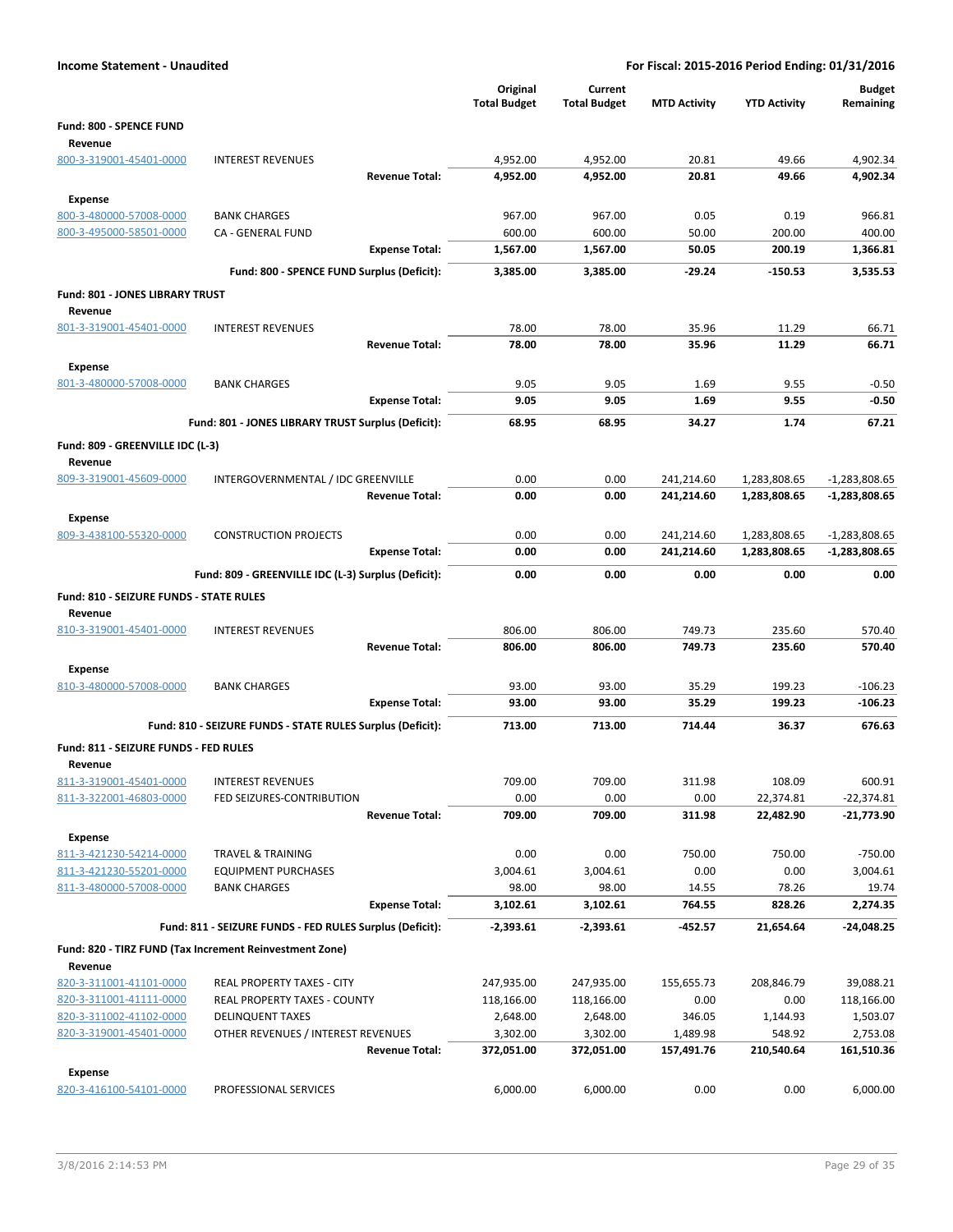|                         |                                                                            | Original<br><b>Total Budget</b> | Current<br><b>Total Budget</b> | <b>MTD Activity</b> | <b>YTD Activity</b> | <b>Budget</b><br>Remaining |
|-------------------------|----------------------------------------------------------------------------|---------------------------------|--------------------------------|---------------------|---------------------|----------------------------|
| 820-3-480000-57008-0000 | <b>BANK CHARGES</b>                                                        | 225.00                          | 225.00                         | 68.16               | 370.11              | $-145.11$                  |
|                         | <b>Expense Total:</b>                                                      | 6,225.00                        | 6,225.00                       | 68.16               | 370.11              | 5,854.89                   |
|                         | Fund: 820 - TIRZ FUND (Tax Increment Reinvestment Zone) Surplus (Deficit): | 365,826.00                      | 365,826.00                     | 157,423.60          | 210,170.53          | 155,655.47                 |
| Fund: 899 - POOLED CASH |                                                                            |                                 |                                |                     |                     |                            |
| Revenue                 |                                                                            |                                 |                                |                     |                     |                            |
| 899-8-319001-45401-0000 | <b>INTEREST REVENUES</b>                                                   | 0.00                            | 0.00                           | 0.00                | 7.05                | $-7.05$                    |
|                         | <b>Revenue Total:</b>                                                      | 0.00                            | 0.00                           | 0.00                | 7.05                | $-7.05$                    |
|                         | Fund: 899 - POOLED CASH Total:                                             | 0.00                            | 0.00                           | 0.00                | 7.05                | $-7.05$                    |
|                         | <b>Total Surplus (Deficit):</b>                                            | $-8,001,994.62$                 | -8,097,889.62                  | 4,965,612.96        | 8.907.485.55        | $-17,005,375.17$           |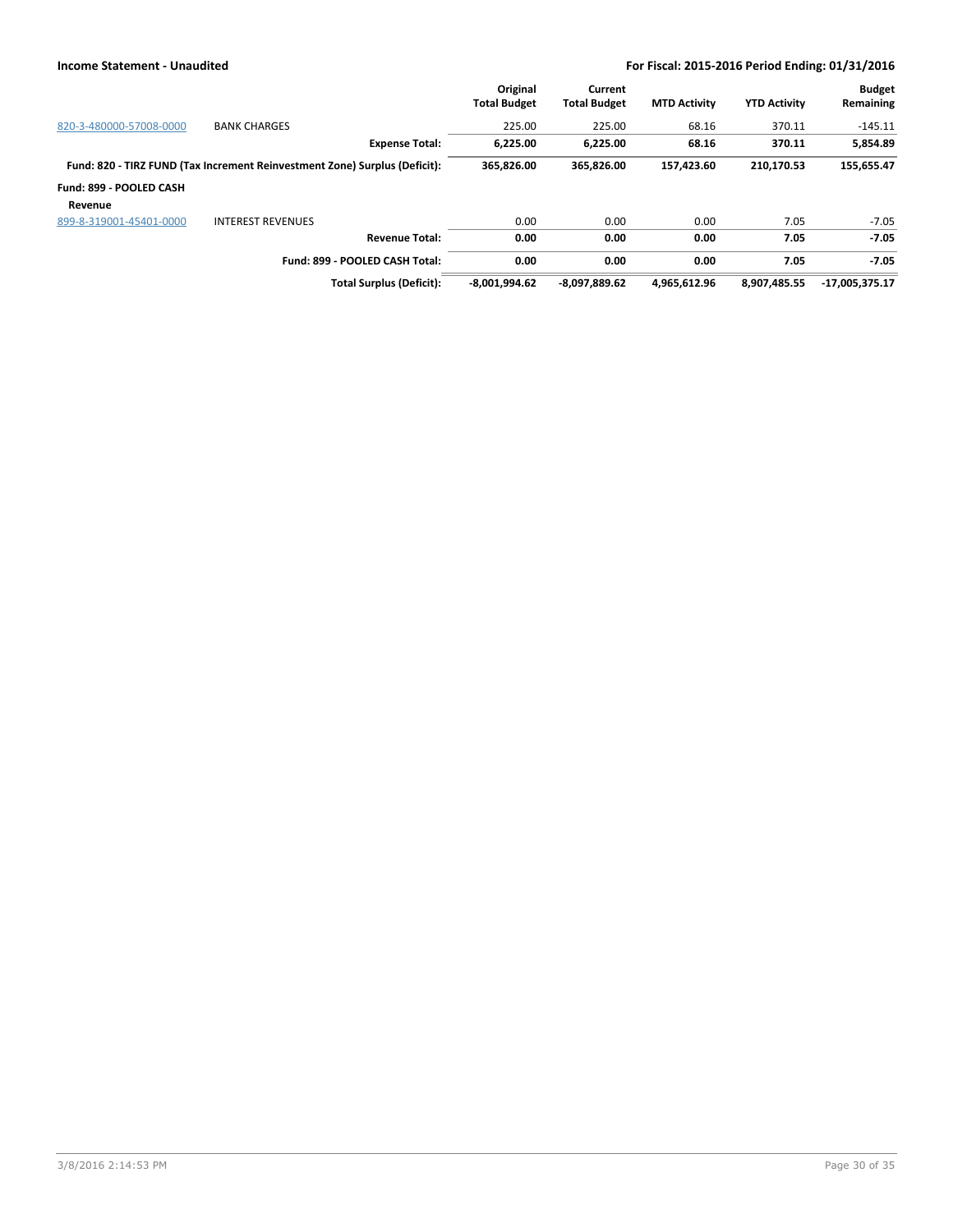# **Group Summary**

| <b>Account Type</b>                                                   | Original<br><b>Total Budget</b> | Current<br><b>Total Budget</b> | <b>MTD Activity</b> | <b>YTD Activity</b> | <b>Budget</b><br>Remaining |
|-----------------------------------------------------------------------|---------------------------------|--------------------------------|---------------------|---------------------|----------------------------|
| Fund: 100 - GENERAL FUND                                              |                                 |                                |                     |                     |                            |
| Revenue                                                               | 21,759,493.29                   | 21,759,493.29                  | 4,085,324.08        | 9,853,381.41        | 11,906,111.88              |
| Expense                                                               | 22,194,537.46                   | 22,194,537.46                  | 1,618,579.54        | 7,765,012.78        | 14,429,524.68              |
| Fund: 100 - GENERAL FUND Surplus (Deficit):                           | -435,044.17                     | -435,044.17                    | 2,466,744.54        | 2,088,368.63        | $-2,523,412.80$            |
| <b>Fund: 101 - MUNICIPAL COURT BUILDING SECURITY FEES</b>             |                                 |                                |                     |                     |                            |
| Revenue                                                               | 5,889.00                        | 5,889.00                       | 692.22              | 2,211.31            | 3,677.69                   |
| Expense                                                               | 0.00                            | 0.00                           | 3.72                | 20.57               | $-20.57$                   |
| Fund: 101 - MUNICIPAL COURT BUILDING SECURITY FEES Surplus (Deficit): | 5,889.00                        | 5,889.00                       | 688.50              | 2,190.74            | 3,698.26                   |
| Fund: 102 - MUNICIPAL COURT TECH FUND                                 |                                 |                                |                     |                     |                            |
| Revenue                                                               | 7,718.00                        | 7,718.00                       | 826.40              | 2,913.40            | 4,804.60                   |
| Expense                                                               | 0.00                            | 0.00                           | 1,325.64            | 5,303.93            | $-5,303.93$                |
| Fund: 102 - MUNICIPAL COURT TECH FUND Surplus (Deficit):              | 7,718.00                        | 7,718.00                       | $-499.24$           | $-2,390.53$         | 10,108.53                  |
| Fund: 103 - MUNICIPAL COURT CHILD SAFETY FUND                         |                                 |                                |                     |                     |                            |
| Revenue                                                               | 26,645.00                       | 26,645.00                      | 6,116.01            | 7,316.00            | 19,329.00                  |
| Expense                                                               | 27,012.00                       | 27,012.00                      | 5,742.31            | 5,747.49            | 21,264.51                  |
| Fund: 103 - MUNICIPAL COURT CHILD SAFETY FUND Surplus (Deficit):      | $-367.00$                       | $-367.00$                      | 373.70              | 1,568.51            | $-1.935.51$                |
| Fund: 110 - EXCHANGE BUILDING FUND                                    |                                 |                                |                     |                     |                            |
| Revenue                                                               | 575,320.00                      | 575,320.00                     | 0.00                | 95,539.76           | 479,780.24                 |
| Expense                                                               | 597,776.14                      | 597,776.14                     | 40,186.63           | 175,581.23          | 422,194.91                 |
| Fund: 110 - EXCHANGE BUILDING FUND Surplus (Deficit):                 | -22,456.14                      | -22,456.14                     | -40,186.63          | $-80,041.47$        | 57,585.33                  |
| <b>Fund: 111 - RECREATION ACTIVITIES FUND</b>                         |                                 |                                |                     |                     |                            |
| Revenue                                                               | 130,000.00                      | 130,000.00                     | 4,980.85            | 11,456.03           | 118,543.97                 |
| Expense                                                               | 128,949.00                      | 128,949.00                     | 14,158.95           | 35,953.05           | 92,995.95                  |
| Fund: 111 - RECREATION ACTIVITIES FUND Surplus (Deficit):             | 1,051.00                        | 1,051.00                       | $-9,178.10$         | -24,497.02          | 25,548.02                  |
| <b>Fund: 112 - GUN RANGE FUND</b>                                     |                                 |                                |                     |                     |                            |
| Revenue                                                               | 6,572.00                        | 6,572.00                       | 564.80              | 999.05              | 5,572.95                   |
| Expense                                                               | 11,235.00                       | 11,235.00                      | 72.54               | 293.91              | 10,941.09                  |
| Fund: 112 - GUN RANGE FUND Surplus (Deficit):                         | -4,663.00                       | -4,663.00                      | 492.26              | 705.14              | $-5,368.14$                |
| Fund: 113 - HOTEL / MOTEL OCCUPANCY TAX FUND                          |                                 |                                |                     |                     |                            |
| Revenue                                                               | 541,200.00                      | 541,200.00                     | 34,788.13           | 169,598.06          | 371,601.94                 |
| Expense                                                               | 541,728.00                      | 541,728.00                     | 46,300.60           | 190,413.03          | 351,314.97                 |
| Fund: 113 - HOTEL / MOTEL OCCUPANCY TAX FUND Surplus (Deficit):       | $-528.00$                       | $-528.00$                      | $-11,512.47$        | $-20,814.97$        | 20,286.97                  |
| <b>Fund: 114 - VENUE MANAGEMENT FUND</b>                              |                                 |                                |                     |                     |                            |
| Revenue                                                               | 264,893.00                      | 264,893.00                     | 7,961.67            | 99,816.14           | 165,076.86                 |
| Expense                                                               | 401,450.00                      | 401,450.00                     | 17,404.36           | 142,845.79          | 258,604.21                 |
| Fund: 114 - VENUE MANAGEMENT FUND Surplus (Deficit):                  | -136,557.00                     | -136,557.00                    | $-9,442.69$         | -43,029.65          | $-93,527.35$               |
| Fund: 116 - ROADWAY IMPACT FEE 1                                      |                                 |                                |                     |                     |                            |
| Revenue                                                               | 0.00                            | 0.00                           | 30.63               | 9.63                | $-9.63$                    |
| Expense                                                               | 0.00                            | 0.00                           | 0.97                | 7.67                | $-7.67$                    |
| Fund: 116 - ROADWAY IMPACT FEE 1 Surplus (Deficit):                   | 0.00                            | 0.00                           | 29.66               | 1.96                | $-1.96$                    |
| Fund: 117 - ROADWAY IMPACT FEE 2                                      |                                 |                                |                     |                     |                            |
| Revenue                                                               | 0.00                            | 0.00                           | 0.15                | 0.05                | $-0.05$                    |
| Expense                                                               | 0.00                            | 0.00                           | 0.00                | 0.04                | $-0.04$                    |
| Fund: 117 - ROADWAY IMPACT FEE 2 Surplus (Deficit):                   | 0.00                            | 0.00                           | 0.15                | 0.01                | $-0.01$                    |
| Fund: 118 - ROADWAY IMPACT FEE 3                                      |                                 |                                |                     |                     |                            |
| Revenue                                                               | 0.00                            | 0.00                           | 0.26                | 0.08                | $-0.08$                    |
| Expense                                                               | 0.00                            | 0.00                           | 0.01                | 0.06                | $-0.06$                    |
| Fund: 118 - ROADWAY IMPACT FEE 3 Surplus (Deficit):                   | 0.00                            | 0.00                           | 0.25                | 0.02                | -0.02                      |
| <b>Fund: 119 - ROADWAY IMPACT FEE 4</b>                               |                                 |                                |                     |                     |                            |
| Revenue                                                               | 0.00                            | 0.00                           | 0.01                | 0.01                | $-0.01$                    |
| Fund: 119 - ROADWAY IMPACT FEE 4 Total:                               | 0.00                            | 0.00                           | 0.01                | 0.01                | $-0.01$                    |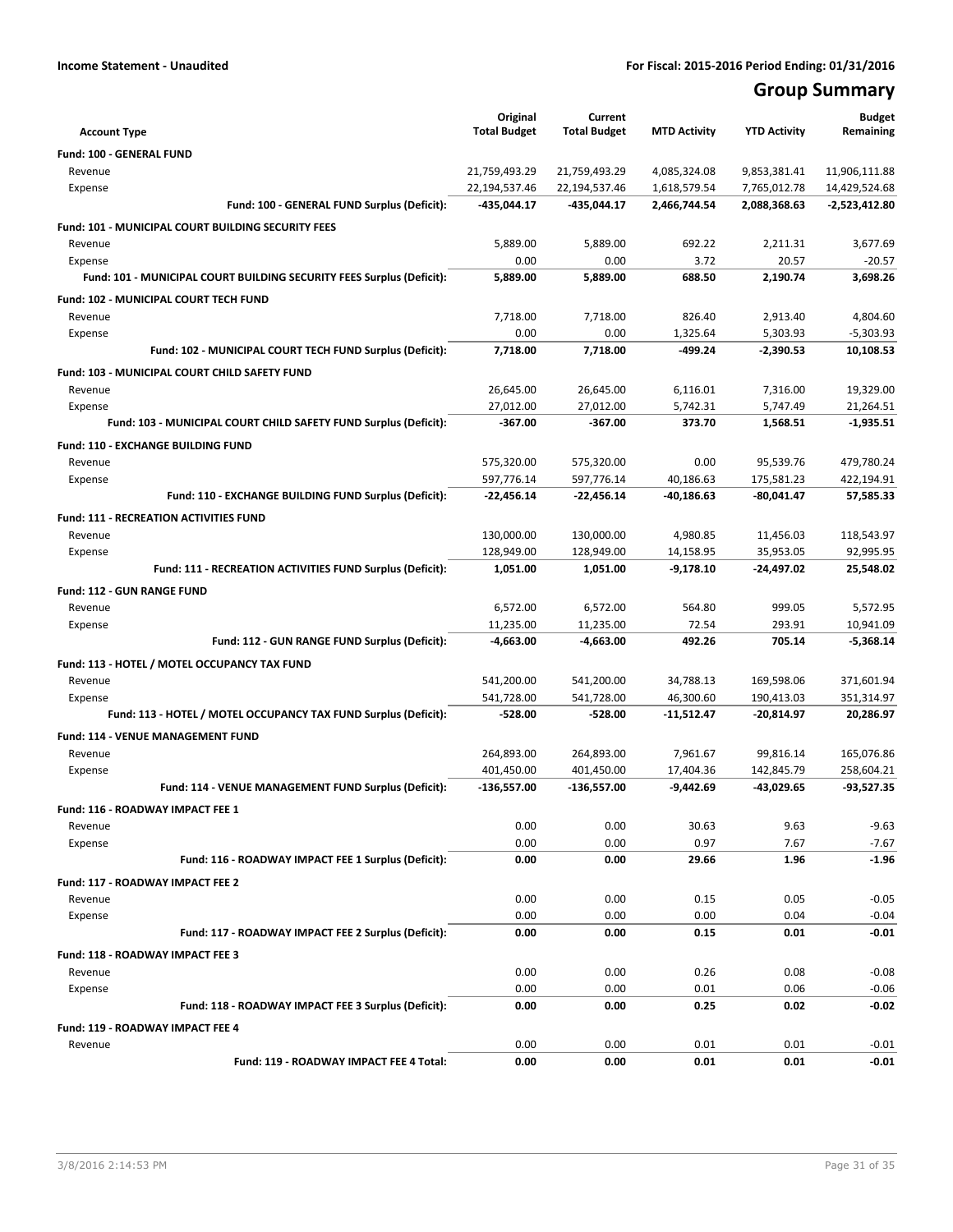|                                                                           | Original                 | Current                  |                        |                         | <b>Budget</b>            |
|---------------------------------------------------------------------------|--------------------------|--------------------------|------------------------|-------------------------|--------------------------|
| <b>Account Type</b>                                                       | <b>Total Budget</b>      | <b>Total Budget</b>      | <b>MTD Activity</b>    | <b>YTD Activity</b>     | Remaining                |
| Fund: 121 - BROWNSFIELD PETROLEUM EPA GRANT                               |                          |                          |                        |                         |                          |
| Revenue<br>Fund: 121 - BROWNSFIELD PETROLEUM EPA GRANT Total:             | 0.00<br>0.00             | 0.00<br>0.00             | $-15.82$<br>$-15.82$   | $-15.82$<br>$-15.82$    | 15.82<br>15.82           |
| <b>Fund: 123 - PTRAIN - POLICE REIMBURSEMENT GRANTS &amp; CONT EDUCAT</b> |                          |                          |                        |                         |                          |
| Revenue                                                                   | 0.00                     | 0.00                     | 16.19                  | 3.17                    | $-3.17$                  |
| Expense                                                                   | 0.00                     | 0.00                     | 5,050.80               | 5,054.98                | $-5,054.98$              |
| Fund: 123 - PTRAIN - POLICE REIMBURSEMENT GRANTS & CONT EDUCAT Surp       | 0.00                     | 0.00                     | $-5,034.61$            | $-5,051.81$             | 5,051.81                 |
| Fund: 140 - DEBT SERVICE FUND                                             |                          |                          |                        |                         |                          |
| Revenue                                                                   | 6,102,928.00             | 6,102,928.00             | 1,821,624.69           | 3,780,352.62            | 2.322.575.38             |
| Expense                                                                   | 6,000,279.00             | 6,000,279.00             | 1,105.75               | 1.613.07                | 5,998,665.93             |
| Fund: 140 - DEBT SERVICE FUND Surplus (Deficit):                          | 102,649.00               | 102,649.00               | 1,820,518.94           | 3,778,739.55            | -3,676,090.55            |
| <b>Fund: 160 - GENERAL CAPITAL IMPROVEMENT FUND</b>                       |                          |                          |                        |                         |                          |
| Revenue                                                                   | 1,804,096.00             | 1,804,096.00             | 187,089.37             | 3,293,016.24            | $-1,488,920.24$          |
| Expense                                                                   | 1,918,600.00             | 2,015,755.00             | 27,722.34              | 475,556.78              | 1,540,198.22             |
| Fund: 160 - GENERAL CAPITAL IMPROVEMENT FUND Surplus (Deficit):           | $-114,504.00$            | $-211,659.00$            | 159,367.03             | 2,817,459.46            | -3,029,118.46            |
| <b>Fund: 161 - STREET CONSTRUCTION FUND</b>                               |                          |                          |                        |                         |                          |
| Revenue                                                                   | 0.00                     | 0.00                     | 299.88                 | 828.31                  | $-828.31$                |
| Fund: 161 - STREET CONSTRUCTION FUND Total:                               | 0.00                     | 0.00                     | 299.88                 | 828.31                  | $-828.31$                |
| Fund: 164 - 2013 CO CAPITAL FUND                                          |                          |                          |                        |                         |                          |
| Revenue                                                                   | 60.00                    | 60.00                    | 9.92                   | 24.60                   | 35.40                    |
| Expense                                                                   | 0.00                     | 0.00                     | 0.00                   | 5,700.00                | $-5,700.00$              |
| Fund: 164 - 2013 CO CAPITAL FUND Surplus (Deficit):                       | 60.00                    | 60.00                    | 9.92                   | $-5,675.40$             | 5,735.40                 |
| Fund: 165 - 2014 GO FUND                                                  |                          |                          |                        |                         |                          |
| Revenue                                                                   | 3,514,000.00             | 3,514,000.00             | 1,785.25               | 13,474.87               | 3,500,525.13             |
| Expense                                                                   | 7,717,083.00             | 7,717,083.00             | 15,760.85              | 658,357.02              | 7,058,725.98             |
| Fund: 165 - 2014 GO FUND Surplus (Deficit):                               | -4,203,083.00            | -4,203,083.00            | $-13,975.60$           | $-644,882.15$           | -3,558,200.85            |
| Fund: 171 - MAIN STREET SPECIAL REVENUE                                   |                          |                          |                        |                         |                          |
| Expense                                                                   | 0.00                     | 0.00                     | 0.00                   | 0.00                    | 0.00                     |
| Fund: 171 - MAIN STREET SPECIAL REVENUE Total:                            | 0.00                     | 0.00                     | 0.00                   | 0.00                    | 0.00                     |
| <b>Fund: 172 - MINOR GRANTS FUND</b>                                      |                          |                          |                        |                         |                          |
| Revenue                                                                   | 0.00                     | 0.00                     | 0.00                   | $-3.17$                 | 3.17                     |
| Expense                                                                   | 0.00                     | 0.00                     | 130.48                 | 207.67                  | $-207.67$                |
| Fund: 172 - MINOR GRANTS FUND Surplus (Deficit):                          | 0.00                     | 0.00                     | $-130.48$              | $-210.84$               | 210.84                   |
| Fund: 200 - WATER / WASTEWATER FUND                                       |                          |                          |                        |                         |                          |
| Revenue                                                                   | 12,506,687.00            | 12,506,687.00            | 1,118,500.17           | 4,483,110.62            | 8,023,576.38             |
| Expense                                                                   | 13,667,563.12            | 13,667,563.12            | 940,626.66             | 3,902,299.30            | 9,765,263.82             |
| Fund: 200 - WATER / WASTEWATER FUND Surplus (Deficit):                    | $-1,160,876.12$          | -1,160,876.12            | 177,873.51             | 580,811.32              | -1,741,687.44            |
| <b>Fund: 210 - WATER IMPACT FEES</b>                                      |                          |                          |                        |                         |                          |
| Revenue                                                                   | 0.00                     | 0.00                     | 0.09                   | 0.03                    | $-0.03$                  |
| Expense                                                                   | 0.00                     | 0.00                     | 0.00                   | 0.01                    | $-0.01$                  |
| Fund: 210 - WATER IMPACT FEES Surplus (Deficit):                          | 0.00                     | 0.00                     | 0.09                   | 0.02                    | $-0.02$                  |
| <b>Fund: 211 - WASTEWATER IMPACT FEES</b>                                 |                          |                          |                        |                         |                          |
| Revenue                                                                   | 0.00                     | 0.00                     | 4.66                   | 1.46                    | $-1.46$                  |
| Expense                                                                   | 0.00                     | 0.00                     | 0.22                   | 1.23                    | $-1.23$                  |
| Fund: 211 - WASTEWATER IMPACT FEES Surplus (Deficit):                     | 0.00                     | 0.00                     | 4.44                   | 0.23                    | $-0.23$                  |
| Fund: 216 - UTILIITY CIP FUND                                             |                          |                          |                        |                         |                          |
| Revenue                                                                   | 1,806,600.00             | 1,806,600.00             | 155,031.06             | 599,052.71              | 1,207,547.29             |
| Expense                                                                   | 3,571,626.13             | 3,571,626.13             | 5,299.75               | 234,458.37              | 3,337,167.76             |
| Fund: 216 - UTILIITY CIP FUND Surplus (Deficit):                          | -1,765,026.13            | -1,765,026.13            | 149,731.31             | 364,594.34              | -2,129,620.47            |
| <b>Fund: 217 - WASTEWATER RECLAMATION FUND</b>                            |                          |                          |                        |                         |                          |
| Revenue                                                                   | 0.00                     | 0.00                     | 217.91                 | 540.66                  | $-540.66$                |
| Fund: 217 - WASTEWATER RECLAMATION FUND Total:                            | 0.00                     | 0.00                     | 217.91                 | 540.66                  | $-540.66$                |
| Fund: 300 - AIRPORT FUND                                                  |                          |                          |                        |                         |                          |
|                                                                           |                          |                          |                        |                         |                          |
| Revenue<br>Expense                                                        | 652,769.00<br>179,014.00 | 654,029.00<br>179,014.00 | 54,159.01<br>12,152.39 | 211,031.72<br>77,028.11 | 442,997.28<br>101,985.89 |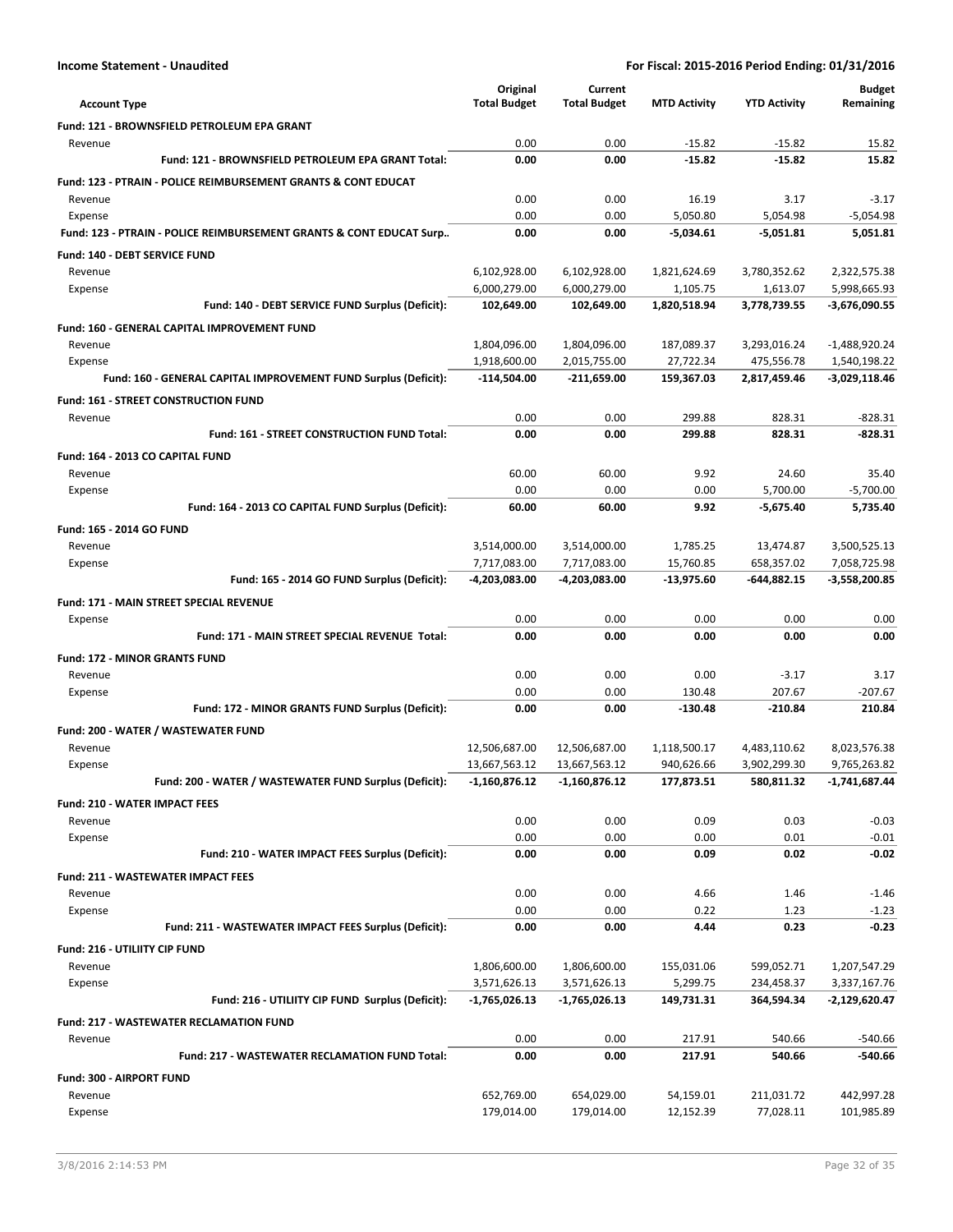| Fund: 300 - AIRPORT FUND Surplus (Deficit):<br>473,755.00<br>475,015.00<br>42,006.62<br>134,003.61<br>341,011.39<br>Fund: 360 - AIRPORT CAPITAL FUND<br>Revenue<br>16,000.00<br>16,000.00<br>38,121.75<br>41,006.30<br>$-25,006.30$<br>460,500.00<br>460,500.00<br>8,121.00<br>12,934.95<br>447,565.05<br>Expense<br>Fund: 360 - AIRPORT CAPITAL FUND Surplus (Deficit):<br>-444,500.00<br>-444,500.00<br>30,000.75<br>28,071.35<br>-472,571.35<br>Fund: 400 - GOLF FUND<br>232,633.00<br>232,633.00<br>7,701.87<br>42,686.88<br>189,946.12<br>Revenue<br>215,608.00<br>215,608.00<br>13,039.99<br>71,615.66<br>143,992.34<br>Expense<br>Fund: 400 - GOLF FUND Surplus (Deficit):<br>17,025.00<br>17,025.00<br>$-5,338.12$<br>-28,928.78<br>45,953.78<br><b>Fund: 500 - SANITATION FUND</b><br>3,674,736.00<br>3,674,736.00<br>311,989.83<br>1,295,903.07<br>2,378,832.93<br>Revenue<br>3,422,627.00<br>3,422,627.00<br>256,906.18<br>943,431.70<br>2,479,195.30<br>Expense<br>Fund: 500 - SANITATION FUND Surplus (Deficit):<br>252,109.00<br>252,109.00<br>55,083.65<br>352,471.37<br>$-100,362.37$<br><b>Fund: 601 - CENTRAL SERVICE FUND</b><br>841,876.00<br>841,876.00<br>70,156.33<br>280,625.32<br>561,250.68<br>Revenue<br>96,608.49<br>972,558.40<br>972,558.40<br>312,430.16<br>660,128.24<br>Expense<br>Fund: 601 - CENTRAL SERVICE FUND Surplus (Deficit):<br>$-130,682.40$<br>$-130,682.40$<br>$-26,452.16$<br>-31,804.84<br>-98,877.56<br><b>Fund: 602 - INSURANCE FUND</b><br>4,876,292.00<br>4,876,292.00<br>407,382.93<br>1,622,750.87<br>3,253,541.13<br>Revenue<br>5,838,956.00<br>5,838,956.00<br>421,894.79<br>2,552,709.23<br>3,286,246.77<br>Expense<br>Fund: 602 - INSURANCE FUND Surplus (Deficit):<br>-962,664.00<br>-962,664.00<br>$-14,511.86$<br>-929,958.36<br>$-32,705.64$<br>Fund: 604 - MIS FUND<br>Revenue<br>911,587.00<br>911,587.00<br>75,965.57<br>303,862.28<br>607,724.72<br>910,536.00<br>910,536.00<br>65,531.70<br>340,417.95<br>570,118.05<br>Expense<br>Fund: 604 - MIS FUND Surplus (Deficit):<br>1,051.00<br>1,051.00<br>10,433.87<br>-36,555.67<br>37,606.67<br>Fund: 660 - VEHICLE REPLACEMENT FUND<br>453,418.00<br>550,573.00<br>41,240.38<br>402,195.23<br>148,377.77<br>Revenue<br>303,368.00<br>400,523.00<br>10,917.13<br>22,927.41<br>377,595.59<br>Expense<br>Fund: 660 - VEHICLE REPLACEMENT FUND Surplus (Deficit):<br>150,050.00<br>150,050.00<br>30,323.25<br>379,267.82<br>-229,217.82<br>Fund: 800 - SPENCE FUND<br>4,952.00<br>4,952.00<br>20.81<br>49.66<br>4,902.34<br>Revenue<br>50.05<br>200.19<br>1,366.81<br>Expense<br>1,567.00<br>1,567.00<br>Fund: 800 - SPENCE FUND Surplus (Deficit):<br>3,385.00<br>3,385.00<br>$-29.24$<br>$-150.53$<br>3,535.53<br><b>Fund: 801 - JONES LIBRARY TRUST</b><br>78.00<br>78.00<br>35.96<br>11.29<br>66.71<br>Revenue<br>$-0.50$<br>9.05<br>9.05<br>1.69<br>9.55<br>Expense<br>68.95<br>68.95<br>34.27<br>1.74<br>67.21<br>Fund: 801 - JONES LIBRARY TRUST Surplus (Deficit):<br>Fund: 809 - GREENVILLE IDC (L-3)<br>0.00<br>0.00<br>241,214.60<br>1,283,808.65<br>$-1,283,808.65$<br>Revenue<br>0.00<br>0.00<br>241,214.60<br>1,283,808.65<br>$-1,283,808.65$<br>Expense<br>Fund: 809 - GREENVILLE IDC (L-3) Surplus (Deficit):<br>0.00<br>0.00<br>0.00<br>0.00<br>0.00<br>Fund: 810 - SEIZURE FUNDS - STATE RULES<br>806.00<br>806.00<br>749.73<br>235.60<br>570.40<br>Revenue<br>93.00<br>93.00<br>35.29<br>199.23<br>$-106.23$<br>Expense<br>Fund: 810 - SEIZURE FUNDS - STATE RULES Surplus (Deficit):<br>713.00<br>713.00<br>714.44<br>36.37<br>676.63<br>Fund: 811 - SEIZURE FUNDS - FED RULES<br>709.00<br>709.00<br>311.98<br>22,482.90<br>$-21,773.90$<br>Revenue<br>3,102.61<br>3,102.61<br>764.55<br>828.26<br>Expense<br>2,274.35<br>Fund: 811 - SEIZURE FUNDS - FED RULES Surplus (Deficit):<br>-452.57<br>21,654.64<br>-2,393.61<br>-2,393.61<br>-24,048.25<br>Fund: 820 - TIRZ FUND (Tax Increment Reinvestment Zone) | <b>Account Type</b> | Original<br><b>Total Budget</b> | Current<br><b>Total Budget</b> | <b>MTD Activity</b> | <b>YTD Activity</b> | <b>Budget</b><br>Remaining |
|--------------------------------------------------------------------------------------------------------------------------------------------------------------------------------------------------------------------------------------------------------------------------------------------------------------------------------------------------------------------------------------------------------------------------------------------------------------------------------------------------------------------------------------------------------------------------------------------------------------------------------------------------------------------------------------------------------------------------------------------------------------------------------------------------------------------------------------------------------------------------------------------------------------------------------------------------------------------------------------------------------------------------------------------------------------------------------------------------------------------------------------------------------------------------------------------------------------------------------------------------------------------------------------------------------------------------------------------------------------------------------------------------------------------------------------------------------------------------------------------------------------------------------------------------------------------------------------------------------------------------------------------------------------------------------------------------------------------------------------------------------------------------------------------------------------------------------------------------------------------------------------------------------------------------------------------------------------------------------------------------------------------------------------------------------------------------------------------------------------------------------------------------------------------------------------------------------------------------------------------------------------------------------------------------------------------------------------------------------------------------------------------------------------------------------------------------------------------------------------------------------------------------------------------------------------------------------------------------------------------------------------------------------------------------------------------------------------------------------------------------------------------------------------------------------------------------------------------------------------------------------------------------------------------------------------------------------------------------------------------------------------------------------------------------------------------------------------------------------------------------------------------------------------------------------------------------------------------------------------------------------------------------------------------------------------------------------------------------------------------------------------------------------------------------------------------------------------------------------------------------------------------------------------------------------------------------------------------------------------------------------------------------------------------------------------------------------------------------------------------------------------------------------------------------------------------------------------------------------------------------------------------------------------------------------------------------|---------------------|---------------------------------|--------------------------------|---------------------|---------------------|----------------------------|
|                                                                                                                                                                                                                                                                                                                                                                                                                                                                                                                                                                                                                                                                                                                                                                                                                                                                                                                                                                                                                                                                                                                                                                                                                                                                                                                                                                                                                                                                                                                                                                                                                                                                                                                                                                                                                                                                                                                                                                                                                                                                                                                                                                                                                                                                                                                                                                                                                                                                                                                                                                                                                                                                                                                                                                                                                                                                                                                                                                                                                                                                                                                                                                                                                                                                                                                                                                                                                                                                                                                                                                                                                                                                                                                                                                                                                                                                                                                                                  |                     |                                 |                                |                     |                     |                            |
|                                                                                                                                                                                                                                                                                                                                                                                                                                                                                                                                                                                                                                                                                                                                                                                                                                                                                                                                                                                                                                                                                                                                                                                                                                                                                                                                                                                                                                                                                                                                                                                                                                                                                                                                                                                                                                                                                                                                                                                                                                                                                                                                                                                                                                                                                                                                                                                                                                                                                                                                                                                                                                                                                                                                                                                                                                                                                                                                                                                                                                                                                                                                                                                                                                                                                                                                                                                                                                                                                                                                                                                                                                                                                                                                                                                                                                                                                                                                                  |                     |                                 |                                |                     |                     |                            |
|                                                                                                                                                                                                                                                                                                                                                                                                                                                                                                                                                                                                                                                                                                                                                                                                                                                                                                                                                                                                                                                                                                                                                                                                                                                                                                                                                                                                                                                                                                                                                                                                                                                                                                                                                                                                                                                                                                                                                                                                                                                                                                                                                                                                                                                                                                                                                                                                                                                                                                                                                                                                                                                                                                                                                                                                                                                                                                                                                                                                                                                                                                                                                                                                                                                                                                                                                                                                                                                                                                                                                                                                                                                                                                                                                                                                                                                                                                                                                  |                     |                                 |                                |                     |                     |                            |
|                                                                                                                                                                                                                                                                                                                                                                                                                                                                                                                                                                                                                                                                                                                                                                                                                                                                                                                                                                                                                                                                                                                                                                                                                                                                                                                                                                                                                                                                                                                                                                                                                                                                                                                                                                                                                                                                                                                                                                                                                                                                                                                                                                                                                                                                                                                                                                                                                                                                                                                                                                                                                                                                                                                                                                                                                                                                                                                                                                                                                                                                                                                                                                                                                                                                                                                                                                                                                                                                                                                                                                                                                                                                                                                                                                                                                                                                                                                                                  |                     |                                 |                                |                     |                     |                            |
|                                                                                                                                                                                                                                                                                                                                                                                                                                                                                                                                                                                                                                                                                                                                                                                                                                                                                                                                                                                                                                                                                                                                                                                                                                                                                                                                                                                                                                                                                                                                                                                                                                                                                                                                                                                                                                                                                                                                                                                                                                                                                                                                                                                                                                                                                                                                                                                                                                                                                                                                                                                                                                                                                                                                                                                                                                                                                                                                                                                                                                                                                                                                                                                                                                                                                                                                                                                                                                                                                                                                                                                                                                                                                                                                                                                                                                                                                                                                                  |                     |                                 |                                |                     |                     |                            |
|                                                                                                                                                                                                                                                                                                                                                                                                                                                                                                                                                                                                                                                                                                                                                                                                                                                                                                                                                                                                                                                                                                                                                                                                                                                                                                                                                                                                                                                                                                                                                                                                                                                                                                                                                                                                                                                                                                                                                                                                                                                                                                                                                                                                                                                                                                                                                                                                                                                                                                                                                                                                                                                                                                                                                                                                                                                                                                                                                                                                                                                                                                                                                                                                                                                                                                                                                                                                                                                                                                                                                                                                                                                                                                                                                                                                                                                                                                                                                  |                     |                                 |                                |                     |                     |                            |
|                                                                                                                                                                                                                                                                                                                                                                                                                                                                                                                                                                                                                                                                                                                                                                                                                                                                                                                                                                                                                                                                                                                                                                                                                                                                                                                                                                                                                                                                                                                                                                                                                                                                                                                                                                                                                                                                                                                                                                                                                                                                                                                                                                                                                                                                                                                                                                                                                                                                                                                                                                                                                                                                                                                                                                                                                                                                                                                                                                                                                                                                                                                                                                                                                                                                                                                                                                                                                                                                                                                                                                                                                                                                                                                                                                                                                                                                                                                                                  |                     |                                 |                                |                     |                     |                            |
|                                                                                                                                                                                                                                                                                                                                                                                                                                                                                                                                                                                                                                                                                                                                                                                                                                                                                                                                                                                                                                                                                                                                                                                                                                                                                                                                                                                                                                                                                                                                                                                                                                                                                                                                                                                                                                                                                                                                                                                                                                                                                                                                                                                                                                                                                                                                                                                                                                                                                                                                                                                                                                                                                                                                                                                                                                                                                                                                                                                                                                                                                                                                                                                                                                                                                                                                                                                                                                                                                                                                                                                                                                                                                                                                                                                                                                                                                                                                                  |                     |                                 |                                |                     |                     |                            |
|                                                                                                                                                                                                                                                                                                                                                                                                                                                                                                                                                                                                                                                                                                                                                                                                                                                                                                                                                                                                                                                                                                                                                                                                                                                                                                                                                                                                                                                                                                                                                                                                                                                                                                                                                                                                                                                                                                                                                                                                                                                                                                                                                                                                                                                                                                                                                                                                                                                                                                                                                                                                                                                                                                                                                                                                                                                                                                                                                                                                                                                                                                                                                                                                                                                                                                                                                                                                                                                                                                                                                                                                                                                                                                                                                                                                                                                                                                                                                  |                     |                                 |                                |                     |                     |                            |
|                                                                                                                                                                                                                                                                                                                                                                                                                                                                                                                                                                                                                                                                                                                                                                                                                                                                                                                                                                                                                                                                                                                                                                                                                                                                                                                                                                                                                                                                                                                                                                                                                                                                                                                                                                                                                                                                                                                                                                                                                                                                                                                                                                                                                                                                                                                                                                                                                                                                                                                                                                                                                                                                                                                                                                                                                                                                                                                                                                                                                                                                                                                                                                                                                                                                                                                                                                                                                                                                                                                                                                                                                                                                                                                                                                                                                                                                                                                                                  |                     |                                 |                                |                     |                     |                            |
|                                                                                                                                                                                                                                                                                                                                                                                                                                                                                                                                                                                                                                                                                                                                                                                                                                                                                                                                                                                                                                                                                                                                                                                                                                                                                                                                                                                                                                                                                                                                                                                                                                                                                                                                                                                                                                                                                                                                                                                                                                                                                                                                                                                                                                                                                                                                                                                                                                                                                                                                                                                                                                                                                                                                                                                                                                                                                                                                                                                                                                                                                                                                                                                                                                                                                                                                                                                                                                                                                                                                                                                                                                                                                                                                                                                                                                                                                                                                                  |                     |                                 |                                |                     |                     |                            |
|                                                                                                                                                                                                                                                                                                                                                                                                                                                                                                                                                                                                                                                                                                                                                                                                                                                                                                                                                                                                                                                                                                                                                                                                                                                                                                                                                                                                                                                                                                                                                                                                                                                                                                                                                                                                                                                                                                                                                                                                                                                                                                                                                                                                                                                                                                                                                                                                                                                                                                                                                                                                                                                                                                                                                                                                                                                                                                                                                                                                                                                                                                                                                                                                                                                                                                                                                                                                                                                                                                                                                                                                                                                                                                                                                                                                                                                                                                                                                  |                     |                                 |                                |                     |                     |                            |
|                                                                                                                                                                                                                                                                                                                                                                                                                                                                                                                                                                                                                                                                                                                                                                                                                                                                                                                                                                                                                                                                                                                                                                                                                                                                                                                                                                                                                                                                                                                                                                                                                                                                                                                                                                                                                                                                                                                                                                                                                                                                                                                                                                                                                                                                                                                                                                                                                                                                                                                                                                                                                                                                                                                                                                                                                                                                                                                                                                                                                                                                                                                                                                                                                                                                                                                                                                                                                                                                                                                                                                                                                                                                                                                                                                                                                                                                                                                                                  |                     |                                 |                                |                     |                     |                            |
|                                                                                                                                                                                                                                                                                                                                                                                                                                                                                                                                                                                                                                                                                                                                                                                                                                                                                                                                                                                                                                                                                                                                                                                                                                                                                                                                                                                                                                                                                                                                                                                                                                                                                                                                                                                                                                                                                                                                                                                                                                                                                                                                                                                                                                                                                                                                                                                                                                                                                                                                                                                                                                                                                                                                                                                                                                                                                                                                                                                                                                                                                                                                                                                                                                                                                                                                                                                                                                                                                                                                                                                                                                                                                                                                                                                                                                                                                                                                                  |                     |                                 |                                |                     |                     |                            |
|                                                                                                                                                                                                                                                                                                                                                                                                                                                                                                                                                                                                                                                                                                                                                                                                                                                                                                                                                                                                                                                                                                                                                                                                                                                                                                                                                                                                                                                                                                                                                                                                                                                                                                                                                                                                                                                                                                                                                                                                                                                                                                                                                                                                                                                                                                                                                                                                                                                                                                                                                                                                                                                                                                                                                                                                                                                                                                                                                                                                                                                                                                                                                                                                                                                                                                                                                                                                                                                                                                                                                                                                                                                                                                                                                                                                                                                                                                                                                  |                     |                                 |                                |                     |                     |                            |
|                                                                                                                                                                                                                                                                                                                                                                                                                                                                                                                                                                                                                                                                                                                                                                                                                                                                                                                                                                                                                                                                                                                                                                                                                                                                                                                                                                                                                                                                                                                                                                                                                                                                                                                                                                                                                                                                                                                                                                                                                                                                                                                                                                                                                                                                                                                                                                                                                                                                                                                                                                                                                                                                                                                                                                                                                                                                                                                                                                                                                                                                                                                                                                                                                                                                                                                                                                                                                                                                                                                                                                                                                                                                                                                                                                                                                                                                                                                                                  |                     |                                 |                                |                     |                     |                            |
|                                                                                                                                                                                                                                                                                                                                                                                                                                                                                                                                                                                                                                                                                                                                                                                                                                                                                                                                                                                                                                                                                                                                                                                                                                                                                                                                                                                                                                                                                                                                                                                                                                                                                                                                                                                                                                                                                                                                                                                                                                                                                                                                                                                                                                                                                                                                                                                                                                                                                                                                                                                                                                                                                                                                                                                                                                                                                                                                                                                                                                                                                                                                                                                                                                                                                                                                                                                                                                                                                                                                                                                                                                                                                                                                                                                                                                                                                                                                                  |                     |                                 |                                |                     |                     |                            |
|                                                                                                                                                                                                                                                                                                                                                                                                                                                                                                                                                                                                                                                                                                                                                                                                                                                                                                                                                                                                                                                                                                                                                                                                                                                                                                                                                                                                                                                                                                                                                                                                                                                                                                                                                                                                                                                                                                                                                                                                                                                                                                                                                                                                                                                                                                                                                                                                                                                                                                                                                                                                                                                                                                                                                                                                                                                                                                                                                                                                                                                                                                                                                                                                                                                                                                                                                                                                                                                                                                                                                                                                                                                                                                                                                                                                                                                                                                                                                  |                     |                                 |                                |                     |                     |                            |
|                                                                                                                                                                                                                                                                                                                                                                                                                                                                                                                                                                                                                                                                                                                                                                                                                                                                                                                                                                                                                                                                                                                                                                                                                                                                                                                                                                                                                                                                                                                                                                                                                                                                                                                                                                                                                                                                                                                                                                                                                                                                                                                                                                                                                                                                                                                                                                                                                                                                                                                                                                                                                                                                                                                                                                                                                                                                                                                                                                                                                                                                                                                                                                                                                                                                                                                                                                                                                                                                                                                                                                                                                                                                                                                                                                                                                                                                                                                                                  |                     |                                 |                                |                     |                     |                            |
|                                                                                                                                                                                                                                                                                                                                                                                                                                                                                                                                                                                                                                                                                                                                                                                                                                                                                                                                                                                                                                                                                                                                                                                                                                                                                                                                                                                                                                                                                                                                                                                                                                                                                                                                                                                                                                                                                                                                                                                                                                                                                                                                                                                                                                                                                                                                                                                                                                                                                                                                                                                                                                                                                                                                                                                                                                                                                                                                                                                                                                                                                                                                                                                                                                                                                                                                                                                                                                                                                                                                                                                                                                                                                                                                                                                                                                                                                                                                                  |                     |                                 |                                |                     |                     |                            |
|                                                                                                                                                                                                                                                                                                                                                                                                                                                                                                                                                                                                                                                                                                                                                                                                                                                                                                                                                                                                                                                                                                                                                                                                                                                                                                                                                                                                                                                                                                                                                                                                                                                                                                                                                                                                                                                                                                                                                                                                                                                                                                                                                                                                                                                                                                                                                                                                                                                                                                                                                                                                                                                                                                                                                                                                                                                                                                                                                                                                                                                                                                                                                                                                                                                                                                                                                                                                                                                                                                                                                                                                                                                                                                                                                                                                                                                                                                                                                  |                     |                                 |                                |                     |                     |                            |
|                                                                                                                                                                                                                                                                                                                                                                                                                                                                                                                                                                                                                                                                                                                                                                                                                                                                                                                                                                                                                                                                                                                                                                                                                                                                                                                                                                                                                                                                                                                                                                                                                                                                                                                                                                                                                                                                                                                                                                                                                                                                                                                                                                                                                                                                                                                                                                                                                                                                                                                                                                                                                                                                                                                                                                                                                                                                                                                                                                                                                                                                                                                                                                                                                                                                                                                                                                                                                                                                                                                                                                                                                                                                                                                                                                                                                                                                                                                                                  |                     |                                 |                                |                     |                     |                            |
|                                                                                                                                                                                                                                                                                                                                                                                                                                                                                                                                                                                                                                                                                                                                                                                                                                                                                                                                                                                                                                                                                                                                                                                                                                                                                                                                                                                                                                                                                                                                                                                                                                                                                                                                                                                                                                                                                                                                                                                                                                                                                                                                                                                                                                                                                                                                                                                                                                                                                                                                                                                                                                                                                                                                                                                                                                                                                                                                                                                                                                                                                                                                                                                                                                                                                                                                                                                                                                                                                                                                                                                                                                                                                                                                                                                                                                                                                                                                                  |                     |                                 |                                |                     |                     |                            |
|                                                                                                                                                                                                                                                                                                                                                                                                                                                                                                                                                                                                                                                                                                                                                                                                                                                                                                                                                                                                                                                                                                                                                                                                                                                                                                                                                                                                                                                                                                                                                                                                                                                                                                                                                                                                                                                                                                                                                                                                                                                                                                                                                                                                                                                                                                                                                                                                                                                                                                                                                                                                                                                                                                                                                                                                                                                                                                                                                                                                                                                                                                                                                                                                                                                                                                                                                                                                                                                                                                                                                                                                                                                                                                                                                                                                                                                                                                                                                  |                     |                                 |                                |                     |                     |                            |
|                                                                                                                                                                                                                                                                                                                                                                                                                                                                                                                                                                                                                                                                                                                                                                                                                                                                                                                                                                                                                                                                                                                                                                                                                                                                                                                                                                                                                                                                                                                                                                                                                                                                                                                                                                                                                                                                                                                                                                                                                                                                                                                                                                                                                                                                                                                                                                                                                                                                                                                                                                                                                                                                                                                                                                                                                                                                                                                                                                                                                                                                                                                                                                                                                                                                                                                                                                                                                                                                                                                                                                                                                                                                                                                                                                                                                                                                                                                                                  |                     |                                 |                                |                     |                     |                            |
|                                                                                                                                                                                                                                                                                                                                                                                                                                                                                                                                                                                                                                                                                                                                                                                                                                                                                                                                                                                                                                                                                                                                                                                                                                                                                                                                                                                                                                                                                                                                                                                                                                                                                                                                                                                                                                                                                                                                                                                                                                                                                                                                                                                                                                                                                                                                                                                                                                                                                                                                                                                                                                                                                                                                                                                                                                                                                                                                                                                                                                                                                                                                                                                                                                                                                                                                                                                                                                                                                                                                                                                                                                                                                                                                                                                                                                                                                                                                                  |                     |                                 |                                |                     |                     |                            |
|                                                                                                                                                                                                                                                                                                                                                                                                                                                                                                                                                                                                                                                                                                                                                                                                                                                                                                                                                                                                                                                                                                                                                                                                                                                                                                                                                                                                                                                                                                                                                                                                                                                                                                                                                                                                                                                                                                                                                                                                                                                                                                                                                                                                                                                                                                                                                                                                                                                                                                                                                                                                                                                                                                                                                                                                                                                                                                                                                                                                                                                                                                                                                                                                                                                                                                                                                                                                                                                                                                                                                                                                                                                                                                                                                                                                                                                                                                                                                  |                     |                                 |                                |                     |                     |                            |
|                                                                                                                                                                                                                                                                                                                                                                                                                                                                                                                                                                                                                                                                                                                                                                                                                                                                                                                                                                                                                                                                                                                                                                                                                                                                                                                                                                                                                                                                                                                                                                                                                                                                                                                                                                                                                                                                                                                                                                                                                                                                                                                                                                                                                                                                                                                                                                                                                                                                                                                                                                                                                                                                                                                                                                                                                                                                                                                                                                                                                                                                                                                                                                                                                                                                                                                                                                                                                                                                                                                                                                                                                                                                                                                                                                                                                                                                                                                                                  |                     |                                 |                                |                     |                     |                            |
|                                                                                                                                                                                                                                                                                                                                                                                                                                                                                                                                                                                                                                                                                                                                                                                                                                                                                                                                                                                                                                                                                                                                                                                                                                                                                                                                                                                                                                                                                                                                                                                                                                                                                                                                                                                                                                                                                                                                                                                                                                                                                                                                                                                                                                                                                                                                                                                                                                                                                                                                                                                                                                                                                                                                                                                                                                                                                                                                                                                                                                                                                                                                                                                                                                                                                                                                                                                                                                                                                                                                                                                                                                                                                                                                                                                                                                                                                                                                                  |                     |                                 |                                |                     |                     |                            |
|                                                                                                                                                                                                                                                                                                                                                                                                                                                                                                                                                                                                                                                                                                                                                                                                                                                                                                                                                                                                                                                                                                                                                                                                                                                                                                                                                                                                                                                                                                                                                                                                                                                                                                                                                                                                                                                                                                                                                                                                                                                                                                                                                                                                                                                                                                                                                                                                                                                                                                                                                                                                                                                                                                                                                                                                                                                                                                                                                                                                                                                                                                                                                                                                                                                                                                                                                                                                                                                                                                                                                                                                                                                                                                                                                                                                                                                                                                                                                  |                     |                                 |                                |                     |                     |                            |
|                                                                                                                                                                                                                                                                                                                                                                                                                                                                                                                                                                                                                                                                                                                                                                                                                                                                                                                                                                                                                                                                                                                                                                                                                                                                                                                                                                                                                                                                                                                                                                                                                                                                                                                                                                                                                                                                                                                                                                                                                                                                                                                                                                                                                                                                                                                                                                                                                                                                                                                                                                                                                                                                                                                                                                                                                                                                                                                                                                                                                                                                                                                                                                                                                                                                                                                                                                                                                                                                                                                                                                                                                                                                                                                                                                                                                                                                                                                                                  |                     |                                 |                                |                     |                     |                            |
|                                                                                                                                                                                                                                                                                                                                                                                                                                                                                                                                                                                                                                                                                                                                                                                                                                                                                                                                                                                                                                                                                                                                                                                                                                                                                                                                                                                                                                                                                                                                                                                                                                                                                                                                                                                                                                                                                                                                                                                                                                                                                                                                                                                                                                                                                                                                                                                                                                                                                                                                                                                                                                                                                                                                                                                                                                                                                                                                                                                                                                                                                                                                                                                                                                                                                                                                                                                                                                                                                                                                                                                                                                                                                                                                                                                                                                                                                                                                                  |                     |                                 |                                |                     |                     |                            |
|                                                                                                                                                                                                                                                                                                                                                                                                                                                                                                                                                                                                                                                                                                                                                                                                                                                                                                                                                                                                                                                                                                                                                                                                                                                                                                                                                                                                                                                                                                                                                                                                                                                                                                                                                                                                                                                                                                                                                                                                                                                                                                                                                                                                                                                                                                                                                                                                                                                                                                                                                                                                                                                                                                                                                                                                                                                                                                                                                                                                                                                                                                                                                                                                                                                                                                                                                                                                                                                                                                                                                                                                                                                                                                                                                                                                                                                                                                                                                  |                     |                                 |                                |                     |                     |                            |
|                                                                                                                                                                                                                                                                                                                                                                                                                                                                                                                                                                                                                                                                                                                                                                                                                                                                                                                                                                                                                                                                                                                                                                                                                                                                                                                                                                                                                                                                                                                                                                                                                                                                                                                                                                                                                                                                                                                                                                                                                                                                                                                                                                                                                                                                                                                                                                                                                                                                                                                                                                                                                                                                                                                                                                                                                                                                                                                                                                                                                                                                                                                                                                                                                                                                                                                                                                                                                                                                                                                                                                                                                                                                                                                                                                                                                                                                                                                                                  |                     |                                 |                                |                     |                     |                            |
|                                                                                                                                                                                                                                                                                                                                                                                                                                                                                                                                                                                                                                                                                                                                                                                                                                                                                                                                                                                                                                                                                                                                                                                                                                                                                                                                                                                                                                                                                                                                                                                                                                                                                                                                                                                                                                                                                                                                                                                                                                                                                                                                                                                                                                                                                                                                                                                                                                                                                                                                                                                                                                                                                                                                                                                                                                                                                                                                                                                                                                                                                                                                                                                                                                                                                                                                                                                                                                                                                                                                                                                                                                                                                                                                                                                                                                                                                                                                                  |                     |                                 |                                |                     |                     |                            |
|                                                                                                                                                                                                                                                                                                                                                                                                                                                                                                                                                                                                                                                                                                                                                                                                                                                                                                                                                                                                                                                                                                                                                                                                                                                                                                                                                                                                                                                                                                                                                                                                                                                                                                                                                                                                                                                                                                                                                                                                                                                                                                                                                                                                                                                                                                                                                                                                                                                                                                                                                                                                                                                                                                                                                                                                                                                                                                                                                                                                                                                                                                                                                                                                                                                                                                                                                                                                                                                                                                                                                                                                                                                                                                                                                                                                                                                                                                                                                  |                     |                                 |                                |                     |                     |                            |
|                                                                                                                                                                                                                                                                                                                                                                                                                                                                                                                                                                                                                                                                                                                                                                                                                                                                                                                                                                                                                                                                                                                                                                                                                                                                                                                                                                                                                                                                                                                                                                                                                                                                                                                                                                                                                                                                                                                                                                                                                                                                                                                                                                                                                                                                                                                                                                                                                                                                                                                                                                                                                                                                                                                                                                                                                                                                                                                                                                                                                                                                                                                                                                                                                                                                                                                                                                                                                                                                                                                                                                                                                                                                                                                                                                                                                                                                                                                                                  |                     |                                 |                                |                     |                     |                            |
|                                                                                                                                                                                                                                                                                                                                                                                                                                                                                                                                                                                                                                                                                                                                                                                                                                                                                                                                                                                                                                                                                                                                                                                                                                                                                                                                                                                                                                                                                                                                                                                                                                                                                                                                                                                                                                                                                                                                                                                                                                                                                                                                                                                                                                                                                                                                                                                                                                                                                                                                                                                                                                                                                                                                                                                                                                                                                                                                                                                                                                                                                                                                                                                                                                                                                                                                                                                                                                                                                                                                                                                                                                                                                                                                                                                                                                                                                                                                                  |                     |                                 |                                |                     |                     |                            |
|                                                                                                                                                                                                                                                                                                                                                                                                                                                                                                                                                                                                                                                                                                                                                                                                                                                                                                                                                                                                                                                                                                                                                                                                                                                                                                                                                                                                                                                                                                                                                                                                                                                                                                                                                                                                                                                                                                                                                                                                                                                                                                                                                                                                                                                                                                                                                                                                                                                                                                                                                                                                                                                                                                                                                                                                                                                                                                                                                                                                                                                                                                                                                                                                                                                                                                                                                                                                                                                                                                                                                                                                                                                                                                                                                                                                                                                                                                                                                  |                     |                                 |                                |                     |                     |                            |
|                                                                                                                                                                                                                                                                                                                                                                                                                                                                                                                                                                                                                                                                                                                                                                                                                                                                                                                                                                                                                                                                                                                                                                                                                                                                                                                                                                                                                                                                                                                                                                                                                                                                                                                                                                                                                                                                                                                                                                                                                                                                                                                                                                                                                                                                                                                                                                                                                                                                                                                                                                                                                                                                                                                                                                                                                                                                                                                                                                                                                                                                                                                                                                                                                                                                                                                                                                                                                                                                                                                                                                                                                                                                                                                                                                                                                                                                                                                                                  |                     |                                 |                                |                     |                     |                            |
|                                                                                                                                                                                                                                                                                                                                                                                                                                                                                                                                                                                                                                                                                                                                                                                                                                                                                                                                                                                                                                                                                                                                                                                                                                                                                                                                                                                                                                                                                                                                                                                                                                                                                                                                                                                                                                                                                                                                                                                                                                                                                                                                                                                                                                                                                                                                                                                                                                                                                                                                                                                                                                                                                                                                                                                                                                                                                                                                                                                                                                                                                                                                                                                                                                                                                                                                                                                                                                                                                                                                                                                                                                                                                                                                                                                                                                                                                                                                                  |                     |                                 |                                |                     |                     |                            |
|                                                                                                                                                                                                                                                                                                                                                                                                                                                                                                                                                                                                                                                                                                                                                                                                                                                                                                                                                                                                                                                                                                                                                                                                                                                                                                                                                                                                                                                                                                                                                                                                                                                                                                                                                                                                                                                                                                                                                                                                                                                                                                                                                                                                                                                                                                                                                                                                                                                                                                                                                                                                                                                                                                                                                                                                                                                                                                                                                                                                                                                                                                                                                                                                                                                                                                                                                                                                                                                                                                                                                                                                                                                                                                                                                                                                                                                                                                                                                  |                     |                                 |                                |                     |                     |                            |
|                                                                                                                                                                                                                                                                                                                                                                                                                                                                                                                                                                                                                                                                                                                                                                                                                                                                                                                                                                                                                                                                                                                                                                                                                                                                                                                                                                                                                                                                                                                                                                                                                                                                                                                                                                                                                                                                                                                                                                                                                                                                                                                                                                                                                                                                                                                                                                                                                                                                                                                                                                                                                                                                                                                                                                                                                                                                                                                                                                                                                                                                                                                                                                                                                                                                                                                                                                                                                                                                                                                                                                                                                                                                                                                                                                                                                                                                                                                                                  |                     |                                 |                                |                     |                     |                            |
|                                                                                                                                                                                                                                                                                                                                                                                                                                                                                                                                                                                                                                                                                                                                                                                                                                                                                                                                                                                                                                                                                                                                                                                                                                                                                                                                                                                                                                                                                                                                                                                                                                                                                                                                                                                                                                                                                                                                                                                                                                                                                                                                                                                                                                                                                                                                                                                                                                                                                                                                                                                                                                                                                                                                                                                                                                                                                                                                                                                                                                                                                                                                                                                                                                                                                                                                                                                                                                                                                                                                                                                                                                                                                                                                                                                                                                                                                                                                                  |                     |                                 |                                |                     |                     |                            |
|                                                                                                                                                                                                                                                                                                                                                                                                                                                                                                                                                                                                                                                                                                                                                                                                                                                                                                                                                                                                                                                                                                                                                                                                                                                                                                                                                                                                                                                                                                                                                                                                                                                                                                                                                                                                                                                                                                                                                                                                                                                                                                                                                                                                                                                                                                                                                                                                                                                                                                                                                                                                                                                                                                                                                                                                                                                                                                                                                                                                                                                                                                                                                                                                                                                                                                                                                                                                                                                                                                                                                                                                                                                                                                                                                                                                                                                                                                                                                  |                     |                                 |                                |                     |                     |                            |
|                                                                                                                                                                                                                                                                                                                                                                                                                                                                                                                                                                                                                                                                                                                                                                                                                                                                                                                                                                                                                                                                                                                                                                                                                                                                                                                                                                                                                                                                                                                                                                                                                                                                                                                                                                                                                                                                                                                                                                                                                                                                                                                                                                                                                                                                                                                                                                                                                                                                                                                                                                                                                                                                                                                                                                                                                                                                                                                                                                                                                                                                                                                                                                                                                                                                                                                                                                                                                                                                                                                                                                                                                                                                                                                                                                                                                                                                                                                                                  |                     |                                 |                                |                     |                     |                            |
|                                                                                                                                                                                                                                                                                                                                                                                                                                                                                                                                                                                                                                                                                                                                                                                                                                                                                                                                                                                                                                                                                                                                                                                                                                                                                                                                                                                                                                                                                                                                                                                                                                                                                                                                                                                                                                                                                                                                                                                                                                                                                                                                                                                                                                                                                                                                                                                                                                                                                                                                                                                                                                                                                                                                                                                                                                                                                                                                                                                                                                                                                                                                                                                                                                                                                                                                                                                                                                                                                                                                                                                                                                                                                                                                                                                                                                                                                                                                                  |                     |                                 |                                |                     |                     |                            |
|                                                                                                                                                                                                                                                                                                                                                                                                                                                                                                                                                                                                                                                                                                                                                                                                                                                                                                                                                                                                                                                                                                                                                                                                                                                                                                                                                                                                                                                                                                                                                                                                                                                                                                                                                                                                                                                                                                                                                                                                                                                                                                                                                                                                                                                                                                                                                                                                                                                                                                                                                                                                                                                                                                                                                                                                                                                                                                                                                                                                                                                                                                                                                                                                                                                                                                                                                                                                                                                                                                                                                                                                                                                                                                                                                                                                                                                                                                                                                  |                     |                                 |                                |                     |                     |                            |
|                                                                                                                                                                                                                                                                                                                                                                                                                                                                                                                                                                                                                                                                                                                                                                                                                                                                                                                                                                                                                                                                                                                                                                                                                                                                                                                                                                                                                                                                                                                                                                                                                                                                                                                                                                                                                                                                                                                                                                                                                                                                                                                                                                                                                                                                                                                                                                                                                                                                                                                                                                                                                                                                                                                                                                                                                                                                                                                                                                                                                                                                                                                                                                                                                                                                                                                                                                                                                                                                                                                                                                                                                                                                                                                                                                                                                                                                                                                                                  |                     |                                 |                                |                     |                     |                            |
|                                                                                                                                                                                                                                                                                                                                                                                                                                                                                                                                                                                                                                                                                                                                                                                                                                                                                                                                                                                                                                                                                                                                                                                                                                                                                                                                                                                                                                                                                                                                                                                                                                                                                                                                                                                                                                                                                                                                                                                                                                                                                                                                                                                                                                                                                                                                                                                                                                                                                                                                                                                                                                                                                                                                                                                                                                                                                                                                                                                                                                                                                                                                                                                                                                                                                                                                                                                                                                                                                                                                                                                                                                                                                                                                                                                                                                                                                                                                                  |                     |                                 |                                |                     |                     |                            |
|                                                                                                                                                                                                                                                                                                                                                                                                                                                                                                                                                                                                                                                                                                                                                                                                                                                                                                                                                                                                                                                                                                                                                                                                                                                                                                                                                                                                                                                                                                                                                                                                                                                                                                                                                                                                                                                                                                                                                                                                                                                                                                                                                                                                                                                                                                                                                                                                                                                                                                                                                                                                                                                                                                                                                                                                                                                                                                                                                                                                                                                                                                                                                                                                                                                                                                                                                                                                                                                                                                                                                                                                                                                                                                                                                                                                                                                                                                                                                  |                     |                                 |                                |                     |                     |                            |
| 372,051.00<br>372,051.00<br>161,510.36<br>Revenue<br>157,491.76<br>210,540.64<br>6,225.00<br>68.16<br>Expense<br>6,225.00<br>370.11<br>5,854.89                                                                                                                                                                                                                                                                                                                                                                                                                                                                                                                                                                                                                                                                                                                                                                                                                                                                                                                                                                                                                                                                                                                                                                                                                                                                                                                                                                                                                                                                                                                                                                                                                                                                                                                                                                                                                                                                                                                                                                                                                                                                                                                                                                                                                                                                                                                                                                                                                                                                                                                                                                                                                                                                                                                                                                                                                                                                                                                                                                                                                                                                                                                                                                                                                                                                                                                                                                                                                                                                                                                                                                                                                                                                                                                                                                                                  |                     |                                 |                                |                     |                     |                            |
| Fund: 820 - TIRZ FUND (Tax Increment Reinvestment Zone) Surplus (Deficit):<br>365,826.00<br>365,826.00<br>157,423.60<br>210,170.53<br>155,655.47                                                                                                                                                                                                                                                                                                                                                                                                                                                                                                                                                                                                                                                                                                                                                                                                                                                                                                                                                                                                                                                                                                                                                                                                                                                                                                                                                                                                                                                                                                                                                                                                                                                                                                                                                                                                                                                                                                                                                                                                                                                                                                                                                                                                                                                                                                                                                                                                                                                                                                                                                                                                                                                                                                                                                                                                                                                                                                                                                                                                                                                                                                                                                                                                                                                                                                                                                                                                                                                                                                                                                                                                                                                                                                                                                                                                 |                     |                                 |                                |                     |                     |                            |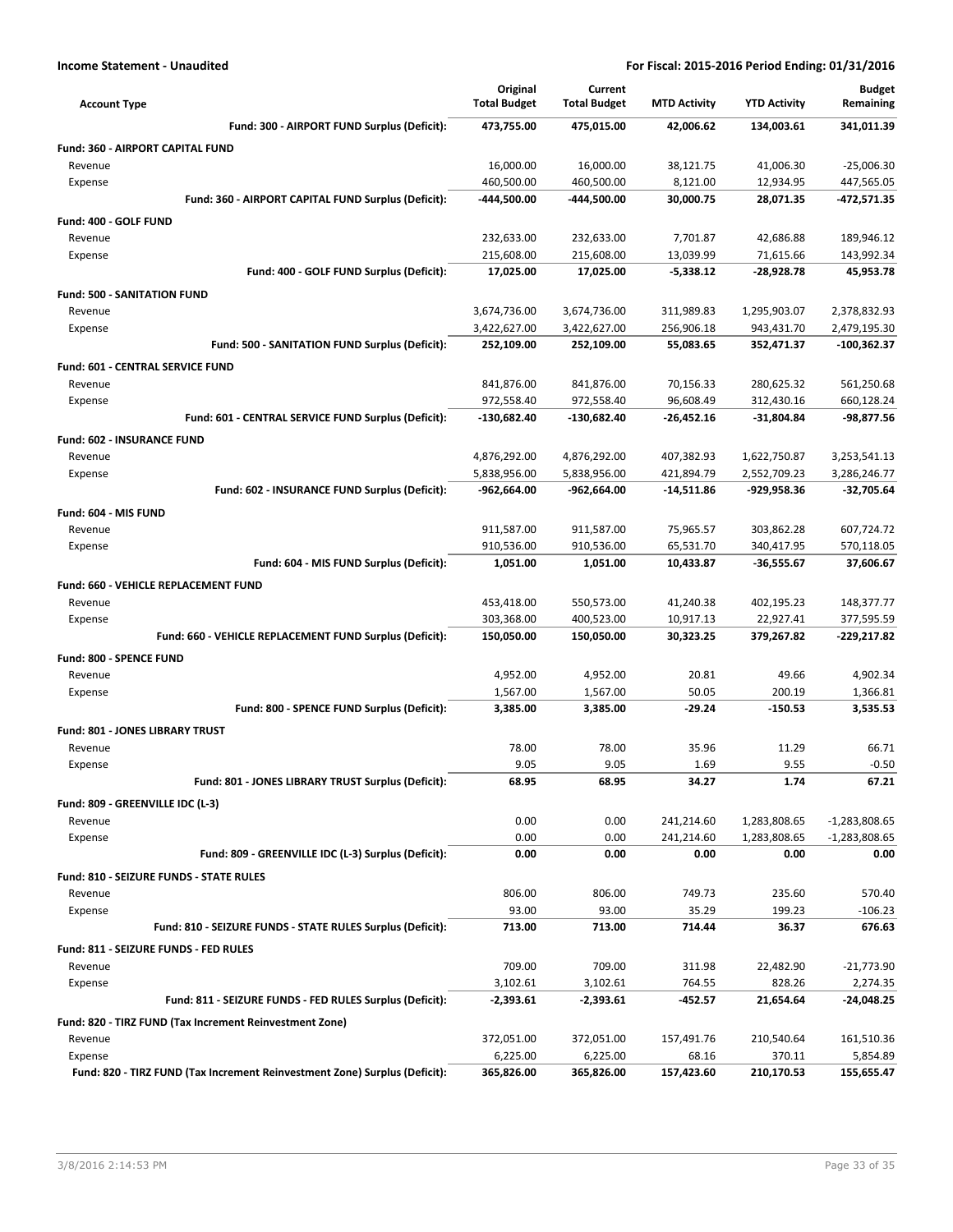| <b>Account Type</b>     |                                 | Original<br><b>Total Budget</b> | Current<br><b>Total Budget</b> | <b>MTD Activity</b> | <b>YTD Activity</b> | <b>Budget</b><br>Remaining |
|-------------------------|---------------------------------|---------------------------------|--------------------------------|---------------------|---------------------|----------------------------|
| Fund: 899 - POOLED CASH |                                 |                                 |                                |                     |                     |                            |
| Revenue                 |                                 | 0.00                            | 0.00                           | 0.00                | 7.05                | $-7.05$                    |
|                         | Fund: 899 - POOLED CASH Total:  | 0.00                            | 0.00                           | 0.00                | 7.05                | $-7.05$                    |
|                         | <b>Total Surplus (Deficit):</b> | $-8.001.994.62$                 | $-8,097,889.62$                | 4.965.612.96        | 8,907,485.55        | -17,005,375.17             |

3/8/2016 2:14:53 PM Page 34 of 35